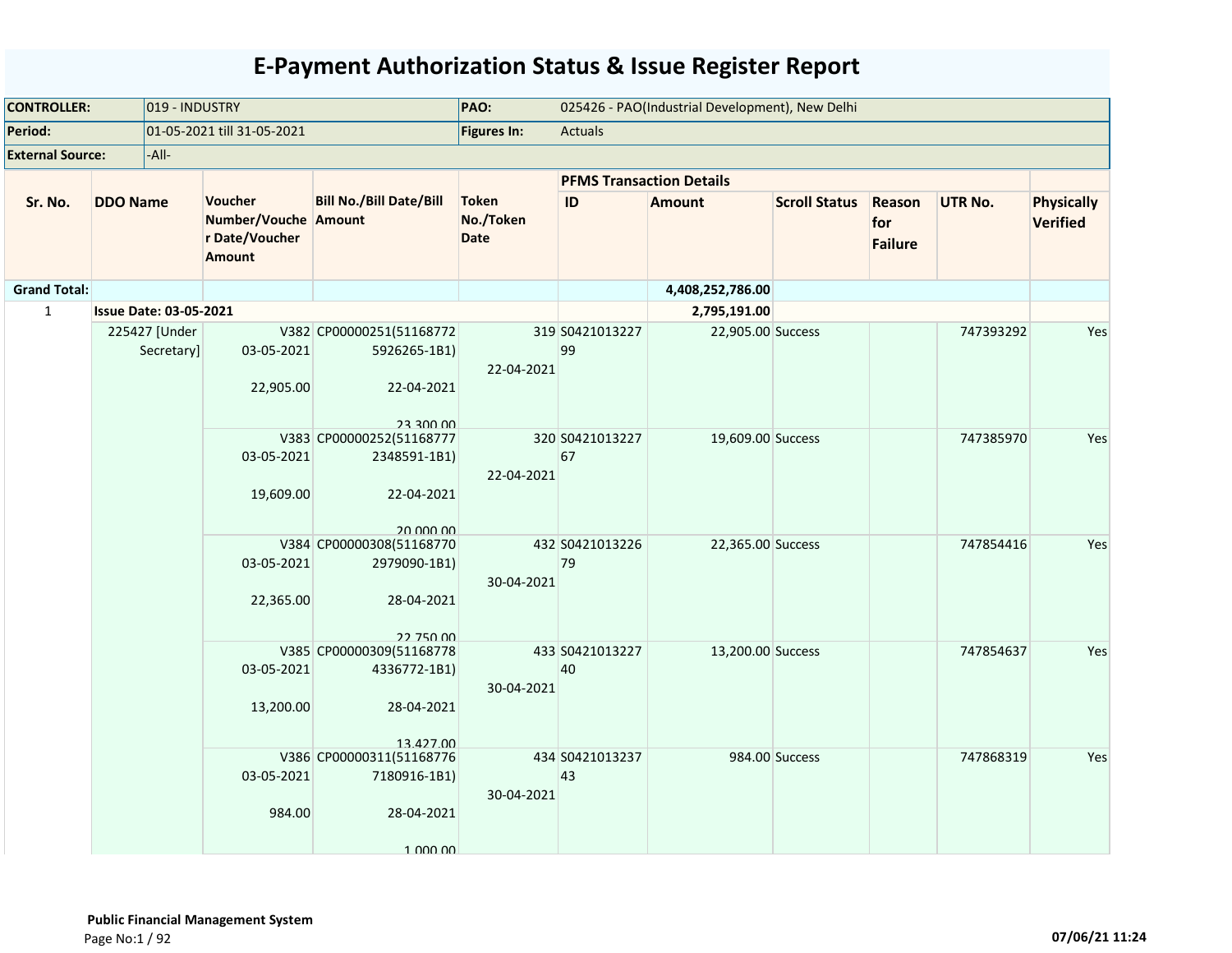| 03-05-2021<br>295.00    | V387 CP00000312(51168774<br>2773937-1B1)<br>28-04-2021                          | 30-04-2021 | 435 S0421013228<br>95 |                   | 295.00 Success | 747854897 | Yes |
|-------------------------|---------------------------------------------------------------------------------|------------|-----------------------|-------------------|----------------|-----------|-----|
| 03-05-2021<br>883.00    | 300.00<br>V388 CP00000315(51168778<br>5734611-1B1)<br>28-04-2021<br>900,00      | 30-04-2021 | 438 S0421013230<br>00 |                   | 883.00 Success | 747651837 | Yes |
| 03-05-2021<br>19,661.00 | V389 CP00000316(51168771<br>8168219-1B1)<br>28-04-2021<br>20,000,00             | 30-04-2021 | 439 S0421013548<br>10 | 19,661.00 Success |                | 747690110 | Yes |
| 03-05-2021<br>21,605.00 | V390 CP00000317(51168778<br>0430482-1B1)<br>28-04-2021                          | 30-04-2021 | 441 S0421013548<br>18 | 21,605.00 Success |                | 747879562 | Yes |
| 03-05-2021<br>2,950.00  | 21 998 00<br>V391 CP00000318(51168776<br>8442178-1B1)<br>28-04-2021<br>3 000 00 | 30-04-2021 | 442 S0421013547<br>69 | 2,950.00 Success  |                | 747868960 | Yes |
| 03-05-2021<br>19,166.00 | V392 CP00000319(51168771<br>1081794-1B1)<br>28-04-2021<br>19 496 00             | 30-04-2021 | 443 S0421013548<br>06 | 19,166.00 Success |                | 747676988 | Yes |
| 03-05-2021<br>17,433.00 | V393 CP00000322(51168773<br>6136233-1B1)<br>28-04-2021<br>17 749 00             | 30-04-2021 | 445 S0421013547<br>99 | 17,433.00 Success |                | 747676736 | Yes |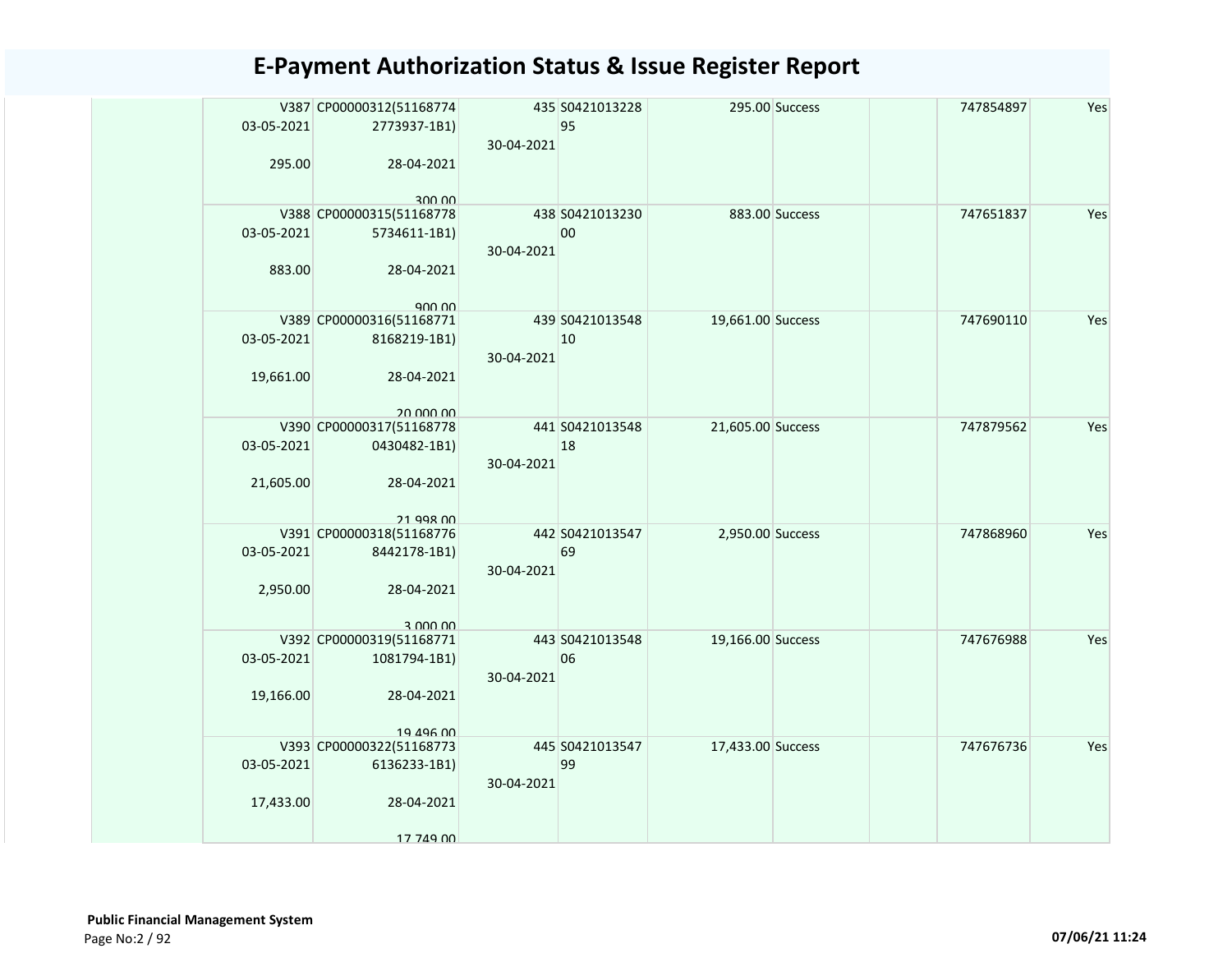|            | V394 CP00000323(51168771           |            | 446 S0421013547 | 10,814.00 Success |                | 747676611 | Yes |
|------------|------------------------------------|------------|-----------------|-------------------|----------------|-----------|-----|
| 03-05-2021 | 5449871-1B1)                       |            | 96              |                   |                |           |     |
|            |                                    | 30-04-2021 |                 |                   |                |           |     |
| 10,814.00  | 28-04-2021                         |            |                 |                   |                |           |     |
|            |                                    |            |                 |                   |                |           |     |
|            | 11 000 00                          |            |                 |                   |                |           |     |
|            | V395 CP00000324(51168776           |            | 447 S0421013228 |                   | 197.00 Success | 747651444 | Yes |
| 03-05-2021 | 2033702-1B1)                       |            | 74              |                   |                |           |     |
|            |                                    | 30-04-2021 |                 |                   |                |           |     |
| 197.00     | 28-04-2021                         |            |                 |                   |                |           |     |
|            |                                    |            |                 |                   |                |           |     |
|            | 200.00                             |            |                 |                   |                |           |     |
|            | V396 CP00000325(51168777           |            | 448 S0421013229 |                   | 354.00 Success | 747854999 | Yes |
| 03-05-2021 | 3748663-1B1)                       |            | 09              |                   |                |           |     |
|            |                                    | 30-04-2021 |                 |                   |                |           |     |
| 354.00     | 28-04-2021                         |            |                 |                   |                |           |     |
|            |                                    |            |                 |                   |                |           |     |
|            |                                    |            |                 |                   |                |           |     |
|            | 360.00<br>V397 CP00000326(51168771 |            | 449 S0421013238 | 1,475.00 Success  |                | 747664143 | Yes |
| 03-05-2021 | 9055768-1B1)                       |            | 84              |                   |                |           |     |
|            |                                    |            |                 |                   |                |           |     |
|            |                                    | 30-04-2021 |                 |                   |                |           |     |
| 1,475.00   | 28-04-2021                         |            |                 |                   |                |           |     |
|            |                                    |            |                 |                   |                |           |     |
|            | 150000                             |            |                 |                   |                |           |     |
|            | V398 CP00000327(51168779           |            | 450 S0421013547 | 2,125.00 Success  |                | 747868818 | Yes |
| 03-05-2021 | 9973408-1B1)                       |            | 53              |                   |                |           |     |
|            |                                    | 30-04-2021 |                 |                   |                |           |     |
| 2,125.00   | 28-04-2021                         |            |                 |                   |                |           |     |
|            |                                    |            |                 |                   |                |           |     |
|            | 2 137 00                           |            |                 |                   |                |           |     |
|            | V399 CP00000328(51168774           |            | 451 S0421013547 | 3,572.00 Success  |                | 747676495 | Yes |
| 03-05-2021 | 5232939-1B1)                       |            | 74              |                   |                |           |     |
|            |                                    | 30-04-2021 |                 |                   |                |           |     |
| 3,572.00   | 28-04-2021                         |            |                 |                   |                |           |     |
|            |                                    |            |                 |                   |                |           |     |
|            | $\Delta$ 000 00                    |            |                 |                   |                |           |     |
|            | V400 CP00000329(51168772           |            | 453 S0421013226 |                   | 197.00 Success | 747651303 | Yes |
| 03-05-2021 | 7372311-1B1)                       |            | 90              |                   |                |           |     |
|            |                                    | 30-04-2021 |                 |                   |                |           |     |
| 197.00     | 28-04-2021                         |            |                 |                   |                |           |     |
|            |                                    |            |                 |                   |                |           |     |
|            | 200.00                             |            |                 |                   |                |           |     |
|            |                                    |            |                 |                   |                |           |     |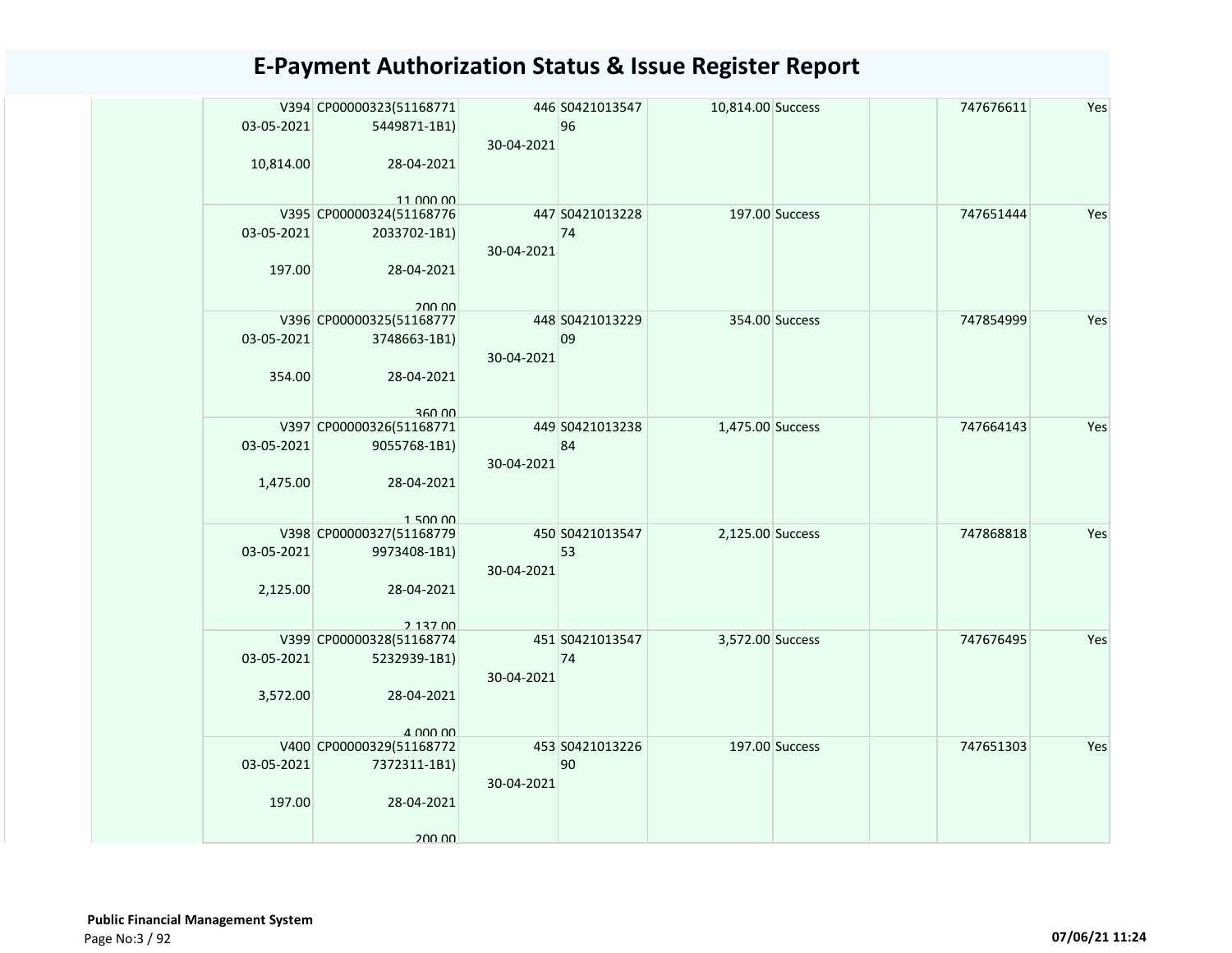| 03-05-2021<br>22,071.00 | V401 CP00000330(51168776<br>8315443-1B1)<br>28-04-2021                          | 30-04-2021 | 454 S0421013548<br>24 | 22,071.00 Success |                | 747690334 | Yes |
|-------------------------|---------------------------------------------------------------------------------|------------|-----------------------|-------------------|----------------|-----------|-----|
| 03-05-2021<br>3,932.00  | 22.500.00<br>V402 CP00000331(51168772<br>5174176-1B1)<br>28-04-2021<br>4.000.00 | 30-04-2021 | 455 S0421013547<br>82 | 3,932.00 Success  |                | 747879129 | Yes |
| 03-05-2021<br>20,625.00 | V403 CP00000332(51168775<br>3234497-1B1)<br>28-04-2021<br>21 000 00             | 30-04-2021 | 456 S0421013548<br>16 | 20,625.00 Success |                | 747690220 | Yes |
| 03-05-2021<br>786.00    | V404 CP00000341(51168776<br>8811703-1B1)<br>29-04-2021                          | 30-04-2021 | 468 S0421013227<br>17 |                   | 786.00 Success | 747854518 | Yes |
| 03-05-2021<br>2,458.00  | 800.00<br>V405 CP00000342(51168778<br>4599787-1B1)<br>29-04-2021<br>2,500,00    | 30-04-2021 | 469 S0421013547<br>60 | 2,458.00 Success  |                | 747676228 | Yes |
| 03-05-2021<br>12,976.00 | V406 CP00000343(51168776<br>6259761-1B1)<br>29-04-2021<br>13 199 NO             | 30-04-2021 | 470 S0421013180<br>35 | 12,976.00 Success |                | 747854144 | Yes |
| 03-05-2021<br>3,294.00  | V407 CP00000353(51168775<br>1641820-1B1)<br>29-04-2021<br>3 350 00              | 30-04-2021 | 480 S0421013181<br>45 | 3,294.00 Success  |                | 747638914 | Yes |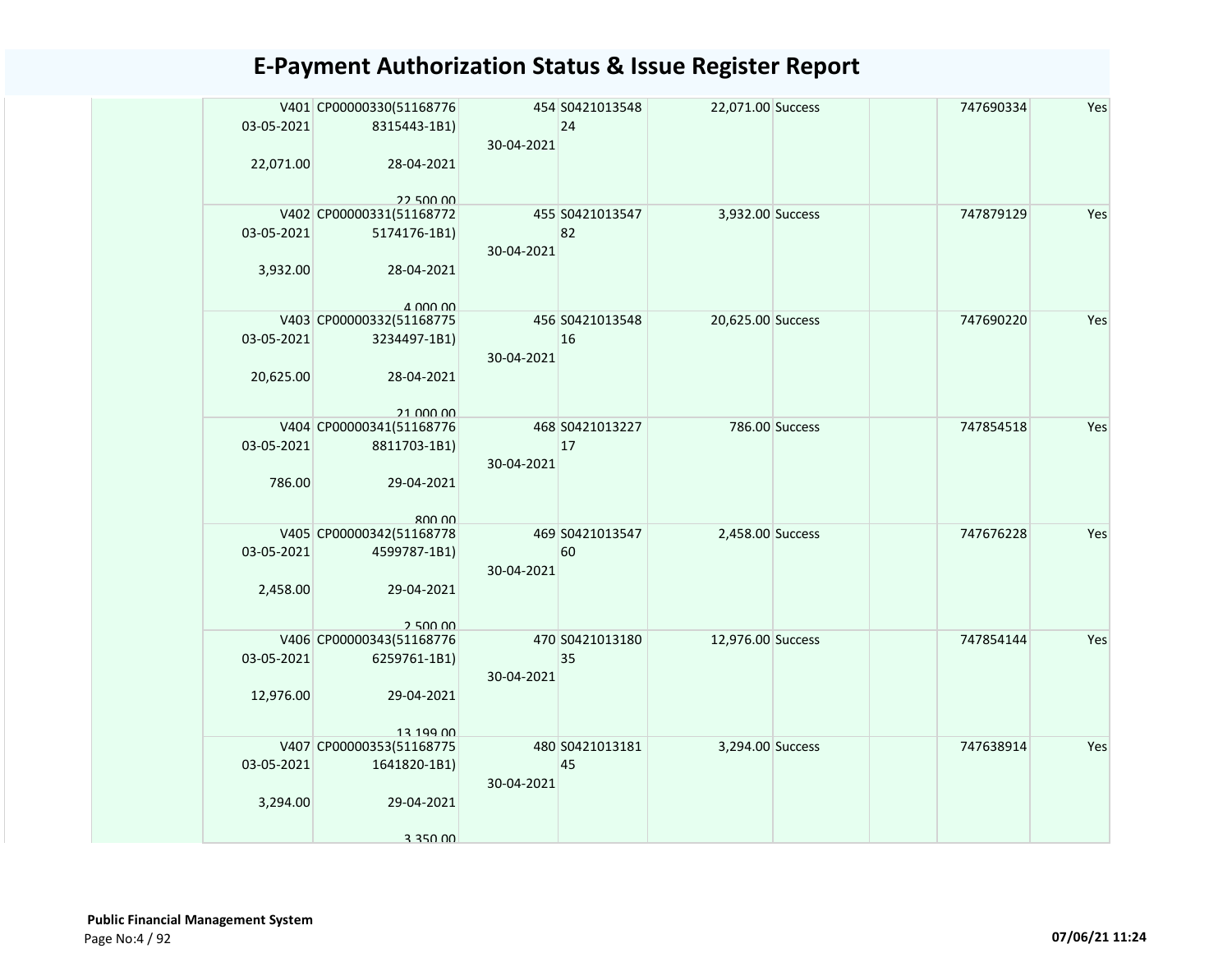|            | V408 CP00000354(51168770                 |            | 481 S0421013179 | 1,168.00 Success   |  | 747854017 | Yes |
|------------|------------------------------------------|------------|-----------------|--------------------|--|-----------|-----|
| 03-05-2021 | 8481617-1B1)                             |            | 76              |                    |  |           |     |
|            |                                          | 30-04-2021 |                 |                    |  |           |     |
| 1,168.00   | 29-04-2021                               |            |                 |                    |  |           |     |
|            |                                          |            |                 |                    |  |           |     |
|            | 1 1 8 2 0 0<br>V409 CP00000356(51168771  |            | 483 S0421013226 | 10,814.00 Success  |  | 747854286 | Yes |
| 03-05-2021 | 6299734-1B1)                             |            | 52              |                    |  |           |     |
|            |                                          | 30-04-2021 |                 |                    |  |           |     |
| 10,814.00  | 29-04-2021                               |            |                 |                    |  |           |     |
|            |                                          |            |                 |                    |  |           |     |
|            | 11 000 00                                |            |                 |                    |  |           |     |
|            | V410 CP00000358(51168778                 |            | 485 S0421013226 | 4,518.00 Success   |  | 747651047 | Yes |
| 03-05-2021 | 5755841-1B1)                             |            | 16              |                    |  |           |     |
|            |                                          | 30-04-2021 |                 |                    |  |           |     |
| 4,518.00   | 29-04-2021                               |            |                 |                    |  |           |     |
|            | 4 595 00                                 |            |                 |                    |  |           |     |
|            | V411 CP00000362(51168779                 |            | 488 S0421013226 | 17,801.00 Success  |  | 747651173 | Yes |
| 03-05-2021 | 9316866-1B1)                             |            | 66              |                    |  |           |     |
|            |                                          | 30-04-2021 |                 |                    |  |           |     |
| 17,801.00  | 29-04-2021                               |            |                 |                    |  |           |     |
|            |                                          |            |                 |                    |  |           |     |
|            | 18 107 00                                |            | 313 S0421013549 | 32,441.00 Success  |  | 746942187 | Yes |
| 03-05-2021 | V412 CP00000234(51168776<br>9624418-1B1) |            | 12              |                    |  |           |     |
|            |                                          | 22-04-2021 |                 |                    |  |           |     |
| 32,441.00  | 22-04-2021                               |            |                 |                    |  |           |     |
|            |                                          |            |                 |                    |  |           |     |
|            | 33,000,00                                |            |                 |                    |  |           |     |
|            | V413 CP00000235(51168776                 |            | 314 S0421013549 | 127,797.00 Success |  | 746942408 | Yes |
| 03-05-2021 | 5014662-1B1)                             |            | 17              |                    |  |           |     |
|            |                                          | 22-04-2021 |                 |                    |  |           |     |
| 127,797.00 | 22-04-2021                               |            |                 |                    |  |           |     |
|            | 130,000,00                               |            |                 |                    |  |           |     |
|            | V414 CP00000236(51168777                 |            | 312 S0421013178 | 13,763.00 Success  |  | 746942041 | Yes |
| 03-05-2021 | 8358912-1B1)                             |            | 20              |                    |  |           |     |
|            |                                          | 22-04-2021 |                 |                    |  |           |     |
| 13,763.00  | 22-04-2021                               |            |                 |                    |  |           |     |
|            |                                          |            |                 |                    |  |           |     |
|            | 14 000 00                                |            |                 |                    |  |           |     |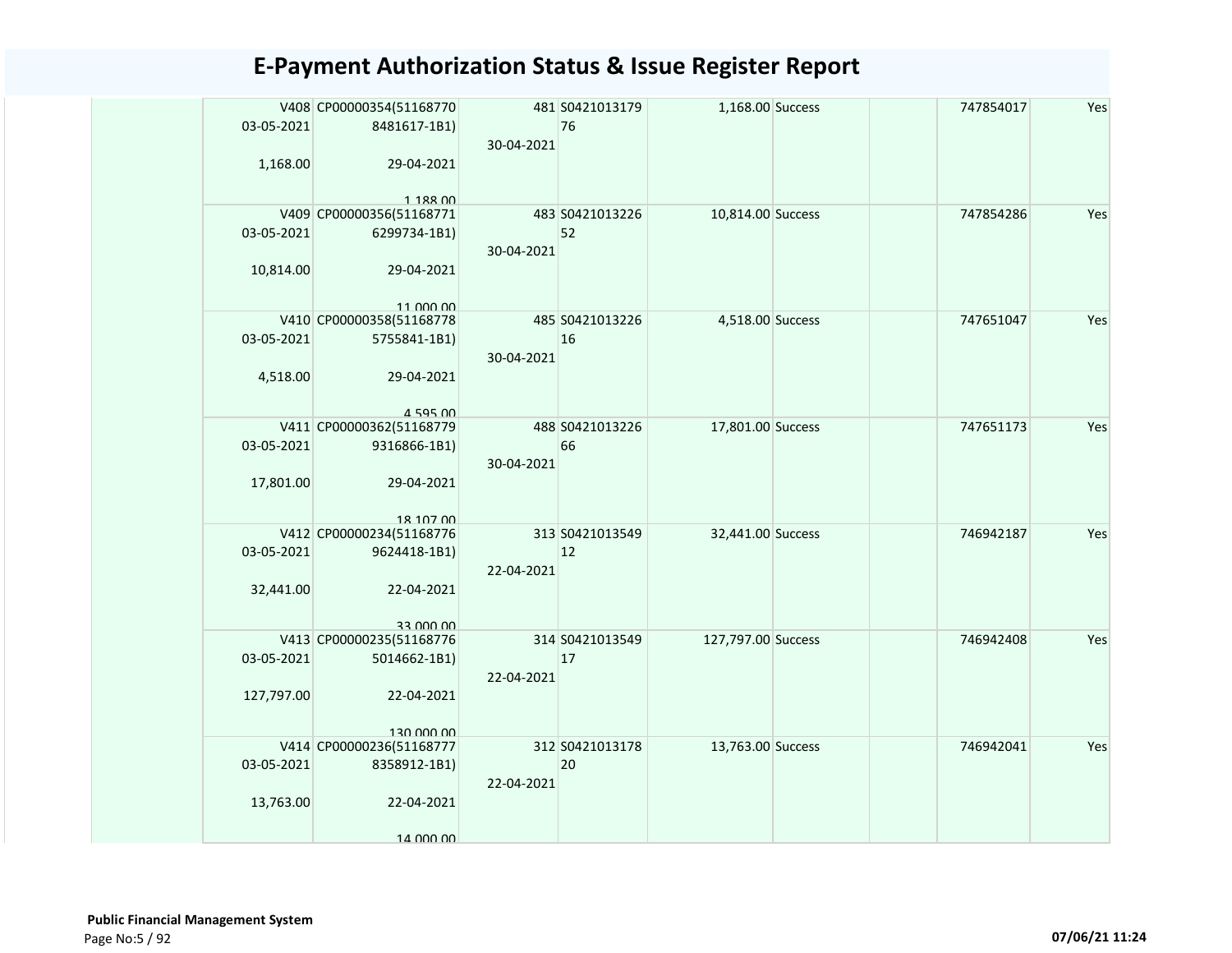| 03-05-2021<br>1,310.00  | V415 CP00000313(51168773<br>6483012-1B1)<br>28-04-2021 | 30-04-2021 | 436 S0421013238<br>01 | 1,310.00 Success  |                | 747664002 | Yes |
|-------------------------|--------------------------------------------------------|------------|-----------------------|-------------------|----------------|-----------|-----|
|                         | 1, 332, 00                                             |            |                       |                   |                |           |     |
| 03-05-2021<br>4,905.00  | V416 CP00000320(51168774<br>3213566-1B1)<br>28-04-2021 | 30-04-2021 | 444 S0421013548<br>41 | 4,905.00 Success  |                | 747690698 | Yes |
|                         | 5,000,00                                               |            |                       |                   |                |           |     |
| 03-05-2021<br>19,662.00 | V417 CP00000321(51168779<br>4401065-1B1)<br>28-04-2021 | 30-04-2021 | 440 S0421013549<br>06 | 19,662.00 Success |                | 747704640 | Yes |
|                         | 20,000,00                                              |            |                       |                   |                |           |     |
| 03-05-2021              | V418 CP00000336(51168776<br>7612132-1B1)               | 30-04-2021 | 463 S0421013549<br>08 | 21,468.00 Success |                | 747704750 | Yes |
| 21,468.00               | 29-04-2021<br>21 838 00                                |            |                       |                   |                |           |     |
|                         | V419 CP00000337(51168778                               |            | 464 S0421013548       | 9,045.00 Success  |                | 747690974 | Yes |
| 03-05-2021              | 0408877-1B1)                                           | 30-04-2021 | 55                    |                   |                |           |     |
| 9,045.00                | 29-04-2021<br>9.200.00                                 |            |                       |                   |                |           |     |
|                         | V420 CP00000338(51168772                               |            | 465 S0421013229       |                   | 393.00 Success | 747651567 | Yes |
| 03-05-2021              | 2331795-1B1)                                           | 30-04-2021 | 28                    |                   |                |           |     |
| 393.00                  | 29-04-2021                                             |            |                       |                   |                |           |     |
|                         | $A \cap \cap \cap$<br>V421 CP00000339(51168779         |            | 466 S0421013547       | 2,855.00 Success  |                | 747676362 | Yes |
| 03-05-2021              | 4219457-1B1)                                           | 30-04-2021 | 64                    |                   |                |           |     |
| 2,855.00                | 29-04-2021                                             |            |                       |                   |                |           |     |
|                         | 2 904 00                                               |            |                       |                   |                |           |     |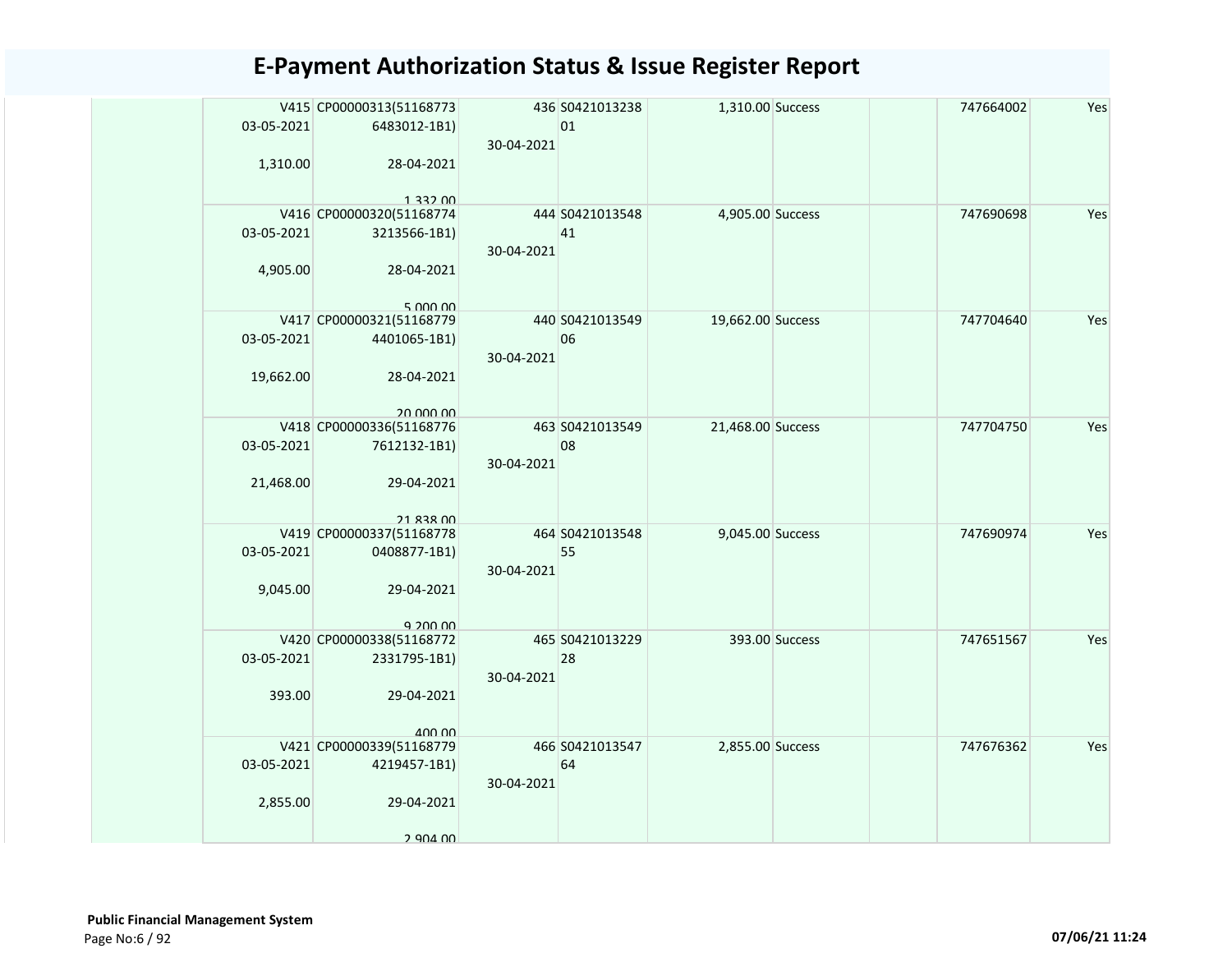| 03-05-2021 | V422 CP00000340(51168774<br>7246820-1B1) |            | 467 S0421013548<br>02 | 17,679.00 Success |               | 747676864 | Yes |
|------------|------------------------------------------|------------|-----------------------|-------------------|---------------|-----------|-----|
|            |                                          | 30-04-2021 |                       |                   |               |           |     |
| 17,679.00  | 29-04-2021                               |            |                       |                   |               |           |     |
|            | 18 000 00<br>V423 CP00000344(51168778    |            | 471 S0421013548       | 12,780.00 Success |               | 747879858 | Yes |
| 03-05-2021 | 0907299-1B1)                             |            | 60                    |                   |               |           |     |
|            |                                          | 30-04-2021 |                       |                   |               |           |     |
| 12,780.00  | 29-04-2021                               |            |                       |                   |               |           |     |
|            |                                          |            |                       |                   |               |           |     |
|            | 13,000,00                                |            |                       |                   |               |           |     |
|            | V424 CP00000345(51168775                 |            | 472 S0421013237       | 1,138.00 Success  |               | 747868532 | Yes |
| 03-05-2021 | 3386059-1B1)                             |            | 85                    |                   |               |           |     |
|            |                                          | 30-04-2021 |                       |                   |               |           |     |
| 1,138.00   | 29-04-2021                               |            |                       |                   |               |           |     |
|            |                                          |            |                       |                   |               |           |     |
|            | 1 144 00<br>V425 CP00000346(51168778     |            | 473 S0421013228       |                   | 98.00 Success | 747854765 | Yes |
|            |                                          |            | 37                    |                   |               |           |     |
| 03-05-2021 | 0603420-1B1)                             | 30-04-2021 |                       |                   |               |           |     |
| 98.00      | 29-04-2021                               |            |                       |                   |               |           |     |
|            |                                          |            |                       |                   |               |           |     |
|            | 100.00                                   |            |                       |                   |               |           |     |
|            | V426 CP00000347(51168770                 |            | 474 S0421013548       | 8,258.00 Success  |               | 747690843 | Yes |
| 03-05-2021 | 8343806-1B1)                             |            | 50                    |                   |               |           |     |
|            |                                          | 30-04-2021 |                       |                   |               |           |     |
| 8,258.00   | 29-04-2021                               |            |                       |                   |               |           |     |
|            |                                          |            |                       |                   |               |           |     |
|            | 8 400 00                                 |            |                       |                   |               |           |     |
|            | V427 CP00000348(51168772                 |            | 475 S0421013548       | 17,499.00 Success |               | 747891279 | Yes |
| 03-05-2021 | 2776449-1B1)                             | 30-04-2021 | 85                    |                   |               |           |     |
| 17,499.00  |                                          |            |                       |                   |               |           |     |
|            | 29-04-2021                               |            |                       |                   |               |           |     |
|            | 17 800 00                                |            |                       |                   |               |           |     |
|            | V428 CP00000349(51168771                 |            | 476 S0421013548       | 4,292.00 Success  |               | 747690577 | Yes |
| 03-05-2021 | 9846506-1B1)                             |            | 35                    |                   |               |           |     |
|            |                                          | 30-04-2021 |                       |                   |               |           |     |
| 4,292.00   | 29-04-2021                               |            |                       |                   |               |           |     |
|            |                                          |            |                       |                   |               |           |     |
|            | 4 365 00                                 |            |                       |                   |               |           |     |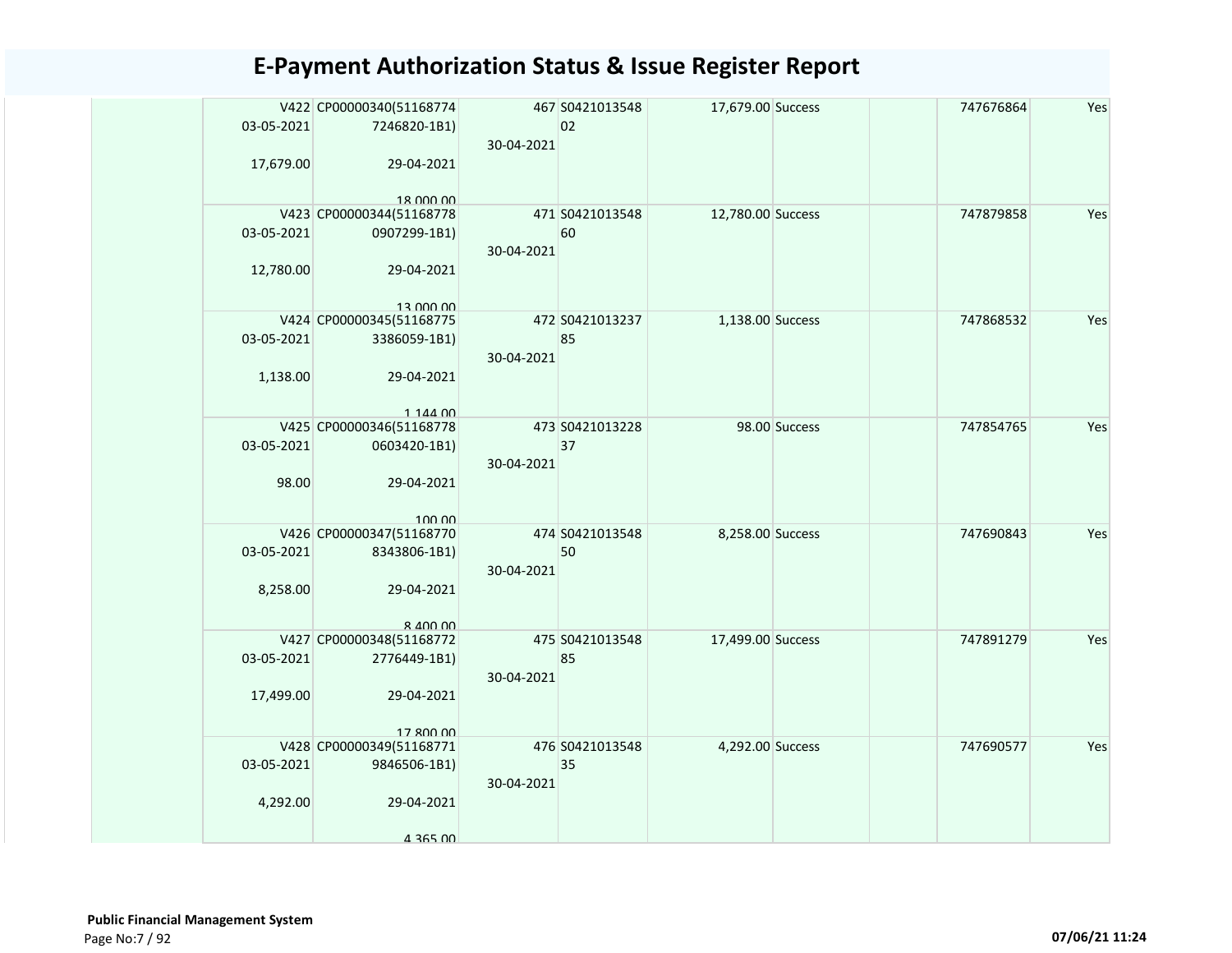| 03-05-2021              | 797.00   | V429 CP00000350(51168771<br>3714251-1B1)<br>29-04-2021<br>81000       | 30-04-2021 | 477 S0421013548<br>31 |                   | 797.00 Success | 747690454 | Yes |
|-------------------------|----------|-----------------------------------------------------------------------|------------|-----------------------|-------------------|----------------|-----------|-----|
| 03-05-2021<br>13,763.00 |          | V430 CP00000351(51168775<br>9852043-1B1)<br>29-04-2021<br>14 000 00   | 30-04-2021 | 478 S0421013180<br>98 | 13,763.00 Success |                | 747638795 | Yes |
| 03-05-2021              | 4,788.00 | V431 CP00000352(51168777<br>9246924-1B1)<br>29-04-2021<br>4 870 00    | 30-04-2021 | 479 S0421013547<br>90 | 4,788.00 Success  |                | 747879415 | Yes |
| 03-05-2021<br>23,594.00 |          | V432 CP00000355(51168773<br>7331184-1B1)<br>29-04-2021<br>24 000 00   | 30-04-2021 | 482 S0421013548<br>27 | 23,594.00 Success |                | 747879698 | Yes |
| 03-05-2021              | 4,414.00 | V433 CP00000357(51168774<br>7894910-1B1)<br>29-04-2021<br>4 4 9 0 0 1 | 30-04-2021 | 484 S0421013547<br>87 | 4,414.00 Success  |                | 747879272 | Yes |
| 03-05-2021<br>77,416.00 |          | V434 CP00000359(51168778<br>7663295-1B1)<br>29-04-2021<br>78 750 00   | 30-04-2021 | 486 S0421013549<br>81 | 77,416.00 Success |                | 747704979 | Yes |
| 03-05-2021<br>19,335.00 |          | V435 CP00000364(51168777<br>4377232-1B1)<br>29-04-2021<br>19 668 00   | 30-04-2021 | 490 S0421013549<br>00 | 19,335.00 Success |                | 747704506 | Yes |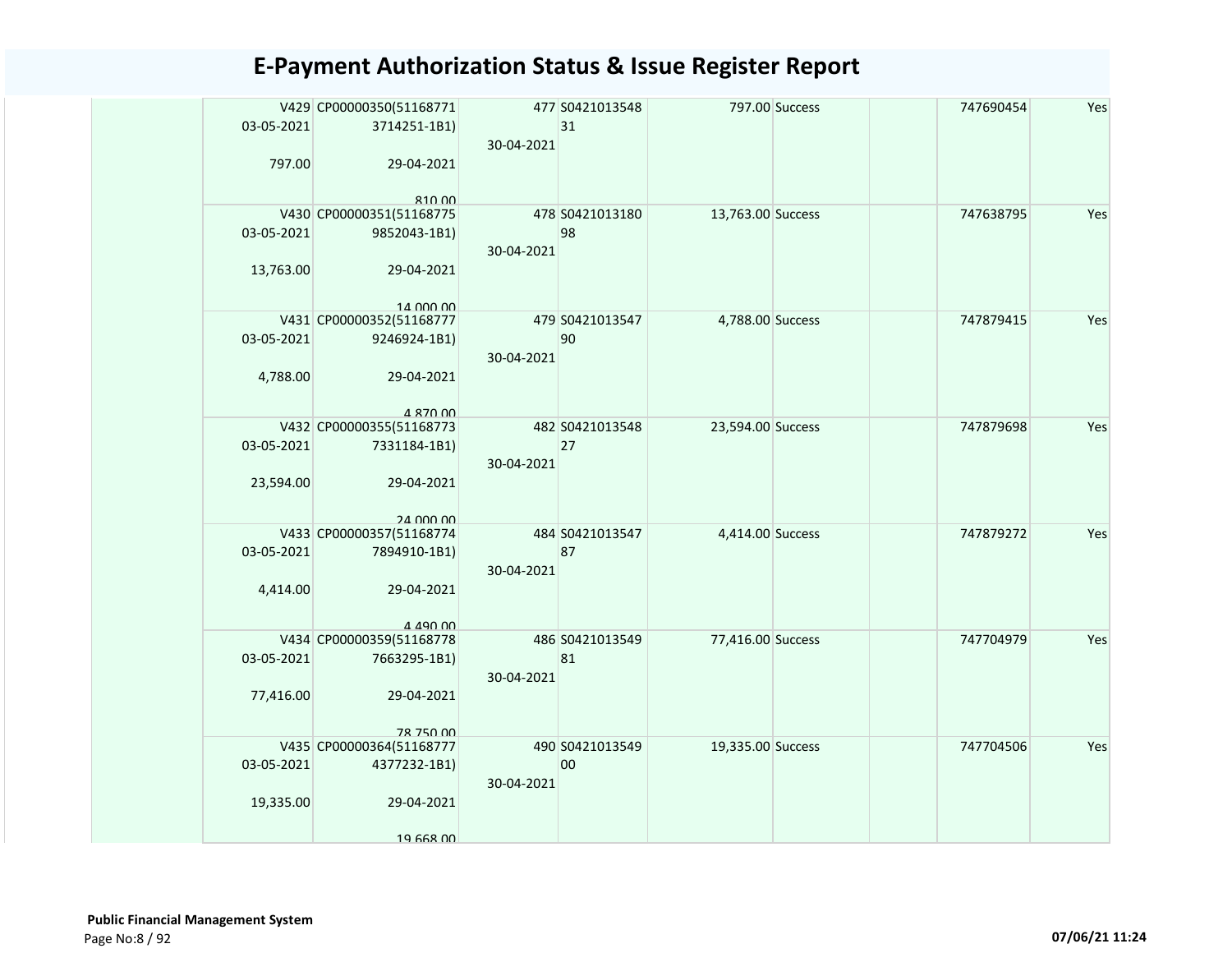|            | V436 CP00000365(51168778              |            | 491 S0421013548 | 18,596.00 Success  | 747704236 | Yes |
|------------|---------------------------------------|------------|-----------------|--------------------|-----------|-----|
| 03-05-2021 | 9110076-1B1)                          |            | 95              |                    |           |     |
|            |                                       | 30-04-2021 |                 |                    |           |     |
| 18,596.00  | 29-04-2021                            |            |                 |                    |           |     |
|            | 18 916 00                             |            |                 |                    |           |     |
|            | V437 CP00000367(51168776              |            | 493 S0421013548 | 18,596.00 Success  | 747704361 | Yes |
| 03-05-2021 | 4957102-1B1)                          |            | 98              |                    |           |     |
|            |                                       | 30-04-2021 |                 |                    |           |     |
| 18,596.00  | 29-04-2021                            |            |                 |                    |           |     |
|            |                                       |            |                 |                    |           |     |
|            | 18 916 00<br>V438 CP00000370(51168773 |            | 495 S0421013548 | 17,650.00 Success  | 747891413 | Yes |
| 03-05-2021 | 4362718-1B1)                          |            | 89              |                    |           |     |
|            |                                       | 30-04-2021 |                 |                    |           |     |
| 17,650.00  | 29-04-2021                            |            |                 |                    |           |     |
|            |                                       |            |                 |                    |           |     |
|            | 17 954 00                             |            |                 |                    |           |     |
|            | V439 CP00000371(51168778              |            | 496 S0421013548 | 15,406.00 Success  | 747891144 | Yes |
| 03-05-2021 | 4262213-1B1)                          |            | 76              |                    |           |     |
|            |                                       | 30-04-2021 |                 |                    |           |     |
| 15,406.00  | 29-04-2021                            |            |                 |                    |           |     |
|            | 15 671 00                             |            |                 |                    |           |     |
|            | V440 CP00000372(51168777              |            | 497 S0421013548 | 15,406.00 Success  | 747704115 | Yes |
| 03-05-2021 | 5460712-1B1)                          |            | 80              |                    |           |     |
|            |                                       | 30-04-2021 |                 |                    |           |     |
| 15,406.00  | 29-04-2021                            |            |                 |                    |           |     |
|            |                                       |            |                 |                    |           |     |
|            | 15 671 00<br>V441 CP00000373(51168778 |            | 498 S0421013548 | 15,405.00 Success  | 747879997 | Yes |
| 03-05-2021 | 9839923-1B1)                          |            | 71              |                    |           |     |
|            |                                       | 30-04-2021 |                 |                    |           |     |
| 15,405.00  | 29-04-2021                            |            |                 |                    |           |     |
|            |                                       |            |                 |                    |           |     |
|            | 15 670 00                             |            |                 |                    |           |     |
| V442       | CP00000281                            |            | 382 S0421013550 | 224,495.00 Success | 747477915 | Yes |
| 03-05-2021 | 26-04-2021                            | 27-04-2021 | 44              |                    |           |     |
| 224,495.00 |                                       |            |                 |                    |           |     |
|            | 224.495.00                            |            |                 |                    |           |     |
|            |                                       |            |                 |                    |           |     |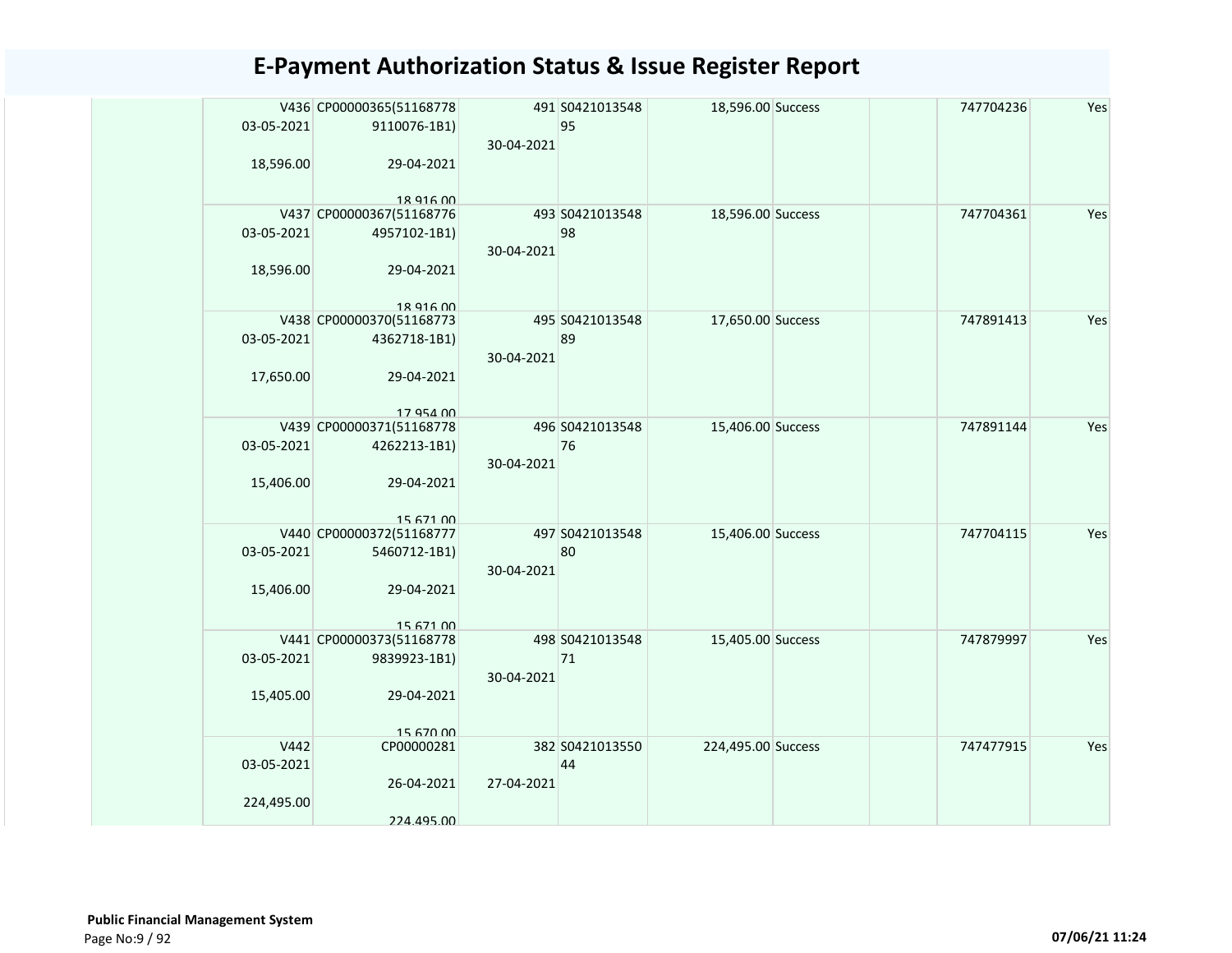| V443<br>03-05-2021 | CP00000286                            |            | 379 S0421013550<br>09 | 173,986.00 Success | 747477360 | Yes |
|--------------------|---------------------------------------|------------|-----------------------|--------------------|-----------|-----|
| 173,986.00         | 26-04-2021<br>173.986.00              | 27-04-2021 |                       |                    |           |     |
| V444               | CP00000285                            |            | 380 S0421013550       | 199,571.00 Success | 747477223 | Yes |
| 03-05-2021         |                                       |            | 02                    |                    |           |     |
|                    | 26-04-2021                            | 27-04-2021 |                       |                    |           |     |
| 199,571.00         | 203.644.00                            |            |                       |                    |           |     |
| V445               | CP00000304                            |            | 419 S0421013550       | 471,663.00 Success | 747477735 | Yes |
| 03-05-2021         |                                       |            | 40                    |                    |           |     |
|                    | 28-04-2021                            | 29-04-2021 |                       |                    |           |     |
| 471,663.00         |                                       |            |                       |                    |           |     |
|                    | 479.795.00                            |            |                       |                    |           |     |
| V446               | CP00000303                            |            | 418 S0421013550       | 163,848.00 Success | 747477530 | Yes |
| 03-05-2021         |                                       |            | 34                    |                    |           |     |
|                    | 28-04-2021                            | 29-04-2021 |                       |                    |           |     |
| 163,848.00         |                                       |            |                       |                    |           |     |
|                    | 166.673.00                            |            |                       |                    |           |     |
| V447               | CP00000301                            |            | 416 S0421013550       | 410,037.00 Success | 747717095 | Yes |
| 03-05-2021         |                                       |            | 11                    |                    |           |     |
|                    | 28-04-2021                            | 29-04-2021 |                       |                    |           |     |
| 410,037.00         |                                       |            |                       |                    |           |     |
|                    | 417.107.00                            |            |                       |                    |           |     |
|                    | V448 CP00000310(51168772              |            | 457 S0421013549       | 3,820.00 Success   | 747891528 | Yes |
| 03-05-2021         | 8045260-1B1)                          |            | 36                    |                    |           |     |
|                    |                                       | 30-04-2021 |                       |                    |           |     |
| 3,820.00           | 28-04-2021                            |            |                       |                    |           |     |
|                    |                                       |            |                       |                    |           |     |
|                    | 3 894 00                              |            |                       |                    |           |     |
|                    | V449 CP00000314(51168775              |            | 437 S0421013549       | 12,976.00 Success  | 747891900 | Yes |
| 03-05-2021         | 6846164-1B1)                          |            | 84                    |                    |           |     |
|                    |                                       | 30-04-2021 |                       |                    |           |     |
| 12,976.00          | 28-04-2021                            |            |                       |                    |           |     |
|                    |                                       |            |                       |                    |           |     |
|                    | 13 199 00<br>V450 CP00000361(51168774 |            | 487 S0421013229       | 159,451.00 Success | 747868148 | Yes |
| 03-05-2021         | 2906687-1B1)                          |            | 87                    |                    |           |     |
|                    |                                       | 30-04-2021 |                       |                    |           |     |
|                    |                                       |            |                       |                    |           |     |
| 159,451.00         | 29-04-2021                            |            |                       |                    |           |     |
|                    |                                       |            |                       |                    |           |     |
|                    | 162 200 00                            |            |                       |                    |           |     |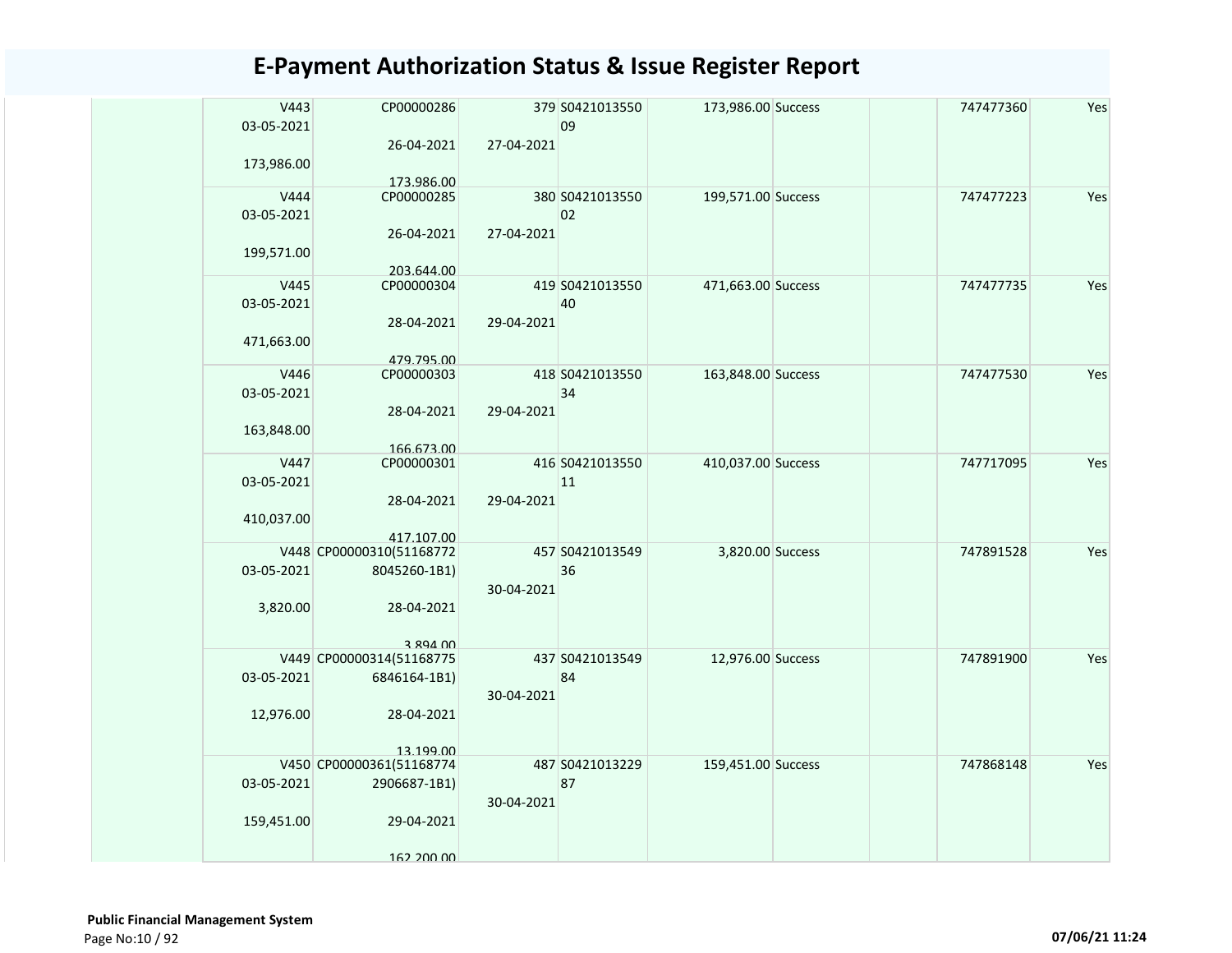|                |                               |              | V451 CP00000363(51168775 |            | 489 S0421013549 | 40,960.00 Success    | 747891758 | Yes |
|----------------|-------------------------------|--------------|--------------------------|------------|-----------------|----------------------|-----------|-----|
|                |                               | 03-05-2021   | 5223787-1B1)             |            | 79              |                      |           |     |
|                |                               |              |                          | 30-04-2021 |                 |                      |           |     |
|                |                               | 40,960.00    | 29-04-2021               |            |                 |                      |           |     |
|                |                               |              | 41 666 00                |            |                 |                      |           |     |
|                |                               |              | V452 CP00000366(51168775 |            | 492 S0421013549 | 18,596.00 Success    | 747891644 | Yes |
|                |                               | 03-05-2021   | 5908745-1B1)             | 30-04-2021 | 56              |                      |           |     |
|                |                               | 18,596.00    | 29-04-2021               |            |                 |                      |           |     |
|                |                               |              | 18 916 00                |            |                 |                      |           |     |
|                |                               |              | V453 CP00000369(51168777 |            | 494 S0421013549 | 6,475.00 Success     | 747704865 | Yes |
|                |                               | 03-05-2021   | 4034695-1B1)             | 30-04-2021 | 51              |                      |           |     |
|                |                               | 6,475.00     | 29-04-2021               |            |                 |                      |           |     |
|                |                               |              | 6 586 00                 |            |                 |                      |           |     |
|                |                               |              | V454 CP00000377(20210500 |            | 503 S0421013549 | 88,531.00 Success    | 747956616 | Yes |
|                |                               | 03-05-2021   | 1)                       |            | 89              |                      |           |     |
|                |                               | 88,531.00    | 03-05-2021               | 03-05-2021 |                 |                      |           |     |
|                |                               |              |                          |            |                 |                      |           |     |
|                |                               |              | 109 662 00               |            |                 |                      |           |     |
| $\overline{2}$ | <b>Issue Date: 04-05-2021</b> |              |                          |            |                 | 4,837,174.00         |           |     |
|                | 225427 [Under                 | V455         | CP00000237               |            | 315 S0421013550 | 1,253,572.00 Success | 746942616 | Yes |
|                | Secretary]                    | 04-05-2021   |                          |            | 46              |                      |           |     |
|                |                               |              | 22-04-2021               | 22-04-2021 |                 |                      |           |     |
|                |                               | 1,253,572.00 |                          |            |                 |                      |           |     |
|                |                               |              | 1.291.890.00             |            |                 |                      |           |     |
|                |                               | V456         | CP00000202               |            | 381 S0421014309 | 4,877.00 Success     | 746852972 | Yes |
|                |                               | 04-05-2021   |                          |            | 47              |                      |           |     |
|                |                               |              | 19-04-2021               | 27-04-2021 |                 |                      |           |     |
|                |                               | 4,877.00     |                          |            |                 |                      |           |     |
|                |                               |              | 5.419.00                 |            |                 |                      |           |     |
|                |                               | V457         | CP00000199               |            | 505 S0421014309 | 465,660.00 Success   | 746864205 | Yes |
|                |                               | 04-05-2021   |                          |            | 53              |                      |           |     |
|                |                               |              | 19-04-2021               | 04-05-2021 |                 |                      |           |     |
|                |                               | 465,660.00   |                          |            |                 |                      |           |     |
|                |                               |              | 465.660.00               |            |                 |                      |           |     |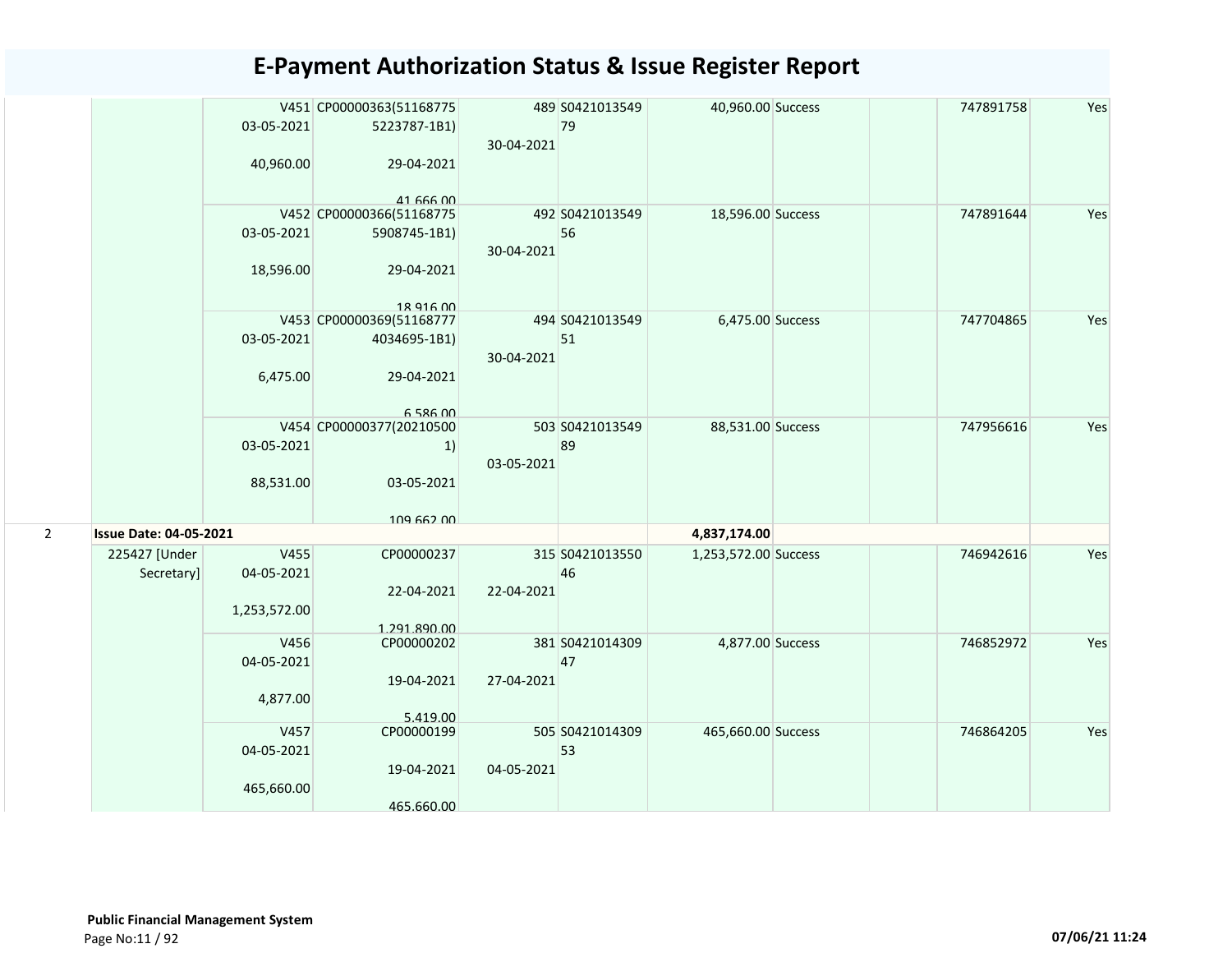| V458<br>04-05-2021 | CP00000197              |            | 504 S0421014309<br>49 | 31,951.00 Success |                | 746864078 | Yes |
|--------------------|-------------------------|------------|-----------------------|-------------------|----------------|-----------|-----|
|                    | 19-04-2021              | 04-05-2021 |                       |                   |                |           |     |
| 31,951.00          |                         |            |                       |                   |                |           |     |
| V459               | 31.951.00<br>CP00000258 |            | 363 S0421014309       | 2,444.00 Success  |                | 746852723 | Yes |
| 04-05-2021         |                         |            | 37                    |                   |                |           |     |
|                    | 22-04-2021              | 26-04-2021 |                       |                   |                |           |     |
| 2,444.00           |                         |            |                       |                   |                |           |     |
| V460               | 2.444.00<br>CP00000231  |            | 309 S0421014309       | 1,161.00 Success  |                | 746852603 | Yes |
| 04-05-2021         |                         |            | 31                    |                   |                |           |     |
|                    | 20-04-2021              | 22-04-2021 |                       |                   |                |           |     |
| 1,161.00           |                         |            |                       |                   |                |           |     |
|                    | 1.161.00                |            |                       |                   |                |           |     |
| V461<br>04-05-2021 | CP00000260              |            | 365 S0421014309<br>21 |                   | 897.00 Success | 746852476 | Yes |
|                    | 22-04-2021              | 26-04-2021 |                       |                   |                |           |     |
| 897.00             |                         |            |                       |                   |                |           |     |
|                    | 897.00                  |            |                       |                   |                |           |     |
| V462               | CP00000259              |            | 364 S0421014309       | 3,257.00 Success  |                | 746852864 | Yes |
| 04-05-2021         | 22-04-2021              | 26-04-2021 | 44                    |                   |                |           |     |
| 3,257.00           |                         |            |                       |                   |                |           |     |
|                    | 3.257.00                |            |                       |                   |                |           |     |
| V463               | CP00000204              |            | 298 S0421014309       | 1,400.00 Success  |                | 746973413 | Yes |
| 04-05-2021         | 19-04-2021              | 20-04-2021 | 09                    |                   |                |           |     |
| 1,400.00           |                         |            |                       |                   |                |           |     |
|                    | 1.400.00                |            |                       |                   |                |           |     |
| V464               | CP00000226              |            | 310 S0421014309       | 88,613.00 Success |                | 746973564 | Yes |
| 04-05-2021         |                         |            | 13                    |                   |                |           |     |
| 88,613.00          | 19-04-2021              | 22-04-2021 |                       |                   |                |           |     |
|                    | 91.721.00               |            |                       |                   |                |           |     |
| V471               | CP00000233              |            | 311 S0421014308       | 36,730.00 Success |                | 746962425 | Yes |
| 04-05-2021         |                         |            | 87                    |                   |                |           |     |
| 36,730.00          | 22-04-2021              | 22-04-2021 |                       |                   |                |           |     |
|                    | 37.479.00               |            |                       |                   |                |           |     |
|                    |                         |            |                       |                   |                |           |     |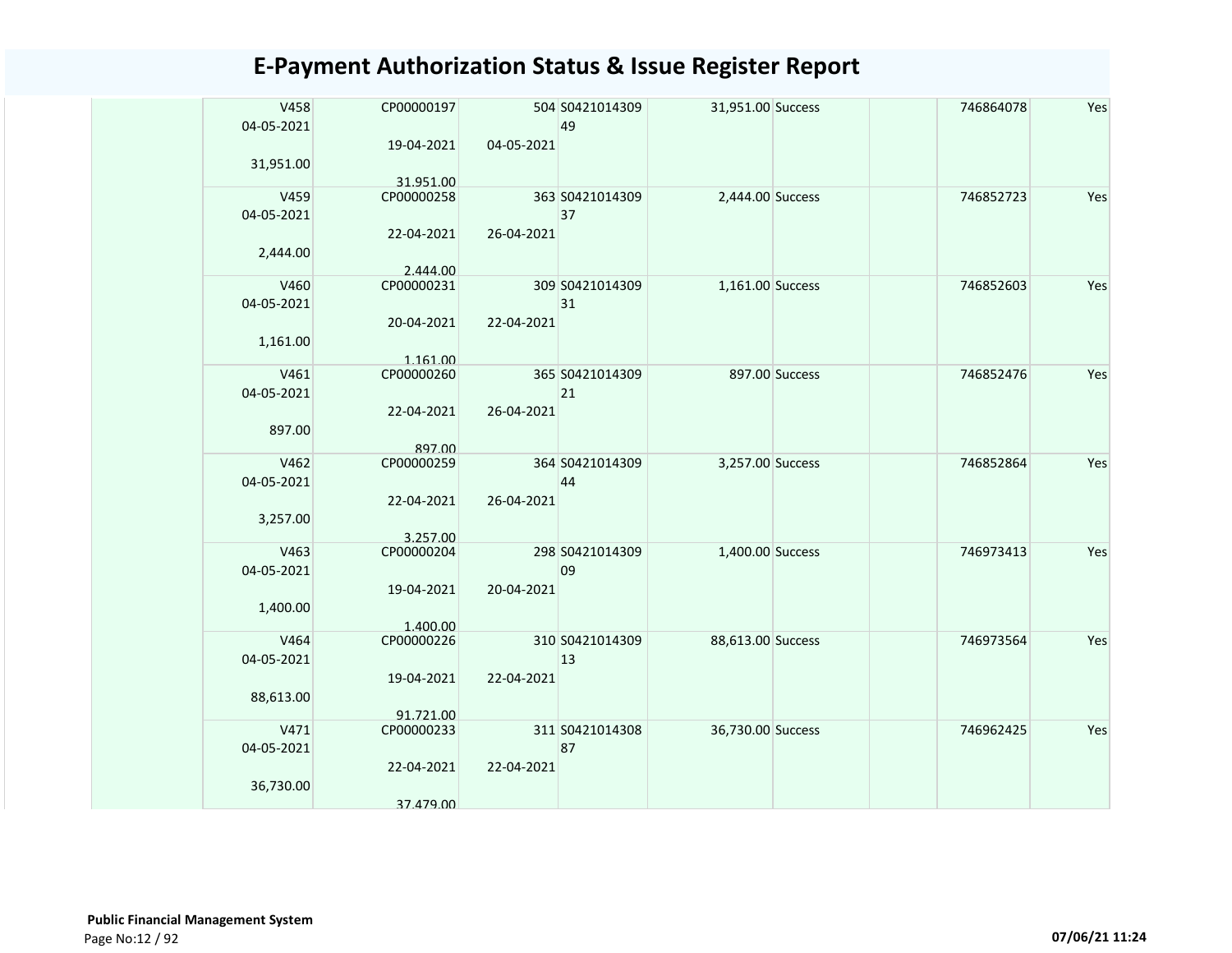| V472       | CP00000254              |            | 345 S0421014308 |                   | 588.00 Success | 746962097 | Yes |
|------------|-------------------------|------------|-----------------|-------------------|----------------|-----------|-----|
| 04-05-2021 |                         |            | 67              |                   |                |           |     |
|            | 22-04-2021              | 23-04-2021 |                 |                   |                |           |     |
| 588.00     |                         |            |                 |                   |                |           |     |
|            | 588.00                  |            |                 |                   |                |           |     |
| V473       | CP00000255              |            | 346 S0421014308 | 1,886.00 Success  |                | 746962259 | Yes |
| 04-05-2021 |                         |            | 71              |                   |                |           |     |
|            | 22-04-2021              | 23-04-2021 |                 |                   |                |           |     |
| 1,886.00   |                         |            |                 |                   |                |           |     |
| V474       | 1.886.00                |            | 347 S0421014308 | 52,614.00 Success |                | 747393840 | Yes |
| 04-05-2021 | CP00000253              |            | 81              |                   |                |           |     |
|            |                         | 23-04-2021 |                 |                   |                |           |     |
|            | 22-04-2021              |            |                 |                   |                |           |     |
| 52,614.00  | 53.688.00               |            |                 |                   |                |           |     |
| V475       | CP00000305              |            | 420 S0421014308 | 3,500.00 Success  |                | 747519085 | Yes |
| 04-05-2021 |                         |            | 84              |                   |                |           |     |
|            | 28-04-2021              | 29-04-2021 |                 |                   |                |           |     |
| 3,500.00   |                         |            |                 |                   |                |           |     |
|            | 3.500.00                |            |                 |                   |                |           |     |
| V476       | CP00000284              |            | 371 S0421014308 | 64,009.00 Success |                | 747512928 | Yes |
| 04-05-2021 |                         |            | 64              |                   |                |           |     |
|            | 26-04-2021              | 26-04-2021 |                 |                   |                |           |     |
| 64,009.00  |                         |            |                 |                   |                |           |     |
|            | 64.009.00               |            |                 |                   |                |           |     |
| V477       | CP00000283              |            | 370 S0421014308 | 18,701.00 Success |                | 747512644 | Yes |
| 04-05-2021 |                         |            | 62              |                   |                |           |     |
|            | 26-04-2021              | 26-04-2021 |                 |                   |                |           |     |
| 18,701.00  |                         |            |                 |                   |                |           |     |
| V478       | 18.701.00<br>CP00000282 |            | 369 S0421014308 | 6,779.00 Success  |                | 747512355 | Yes |
| 04-05-2021 |                         |            | 59              |                   |                |           |     |
|            | 26-04-2021              | 26-04-2021 |                 |                   |                |           |     |
| 6,779.00   |                         |            |                 |                   |                |           |     |
|            | 6.779.00                |            |                 |                   |                |           |     |
| V486       | CP00000302              |            | 417 S0421014308 | 21,625.00 Success |                | 747512010 | Yes |
| 04-05-2021 |                         |            | 50              |                   |                |           |     |
|            | 28-04-2021              | 29-04-2021 |                 |                   |                |           |     |
| 21,625.00  |                         |            |                 |                   |                |           |     |
|            | 21.998.00               |            |                 |                   |                |           |     |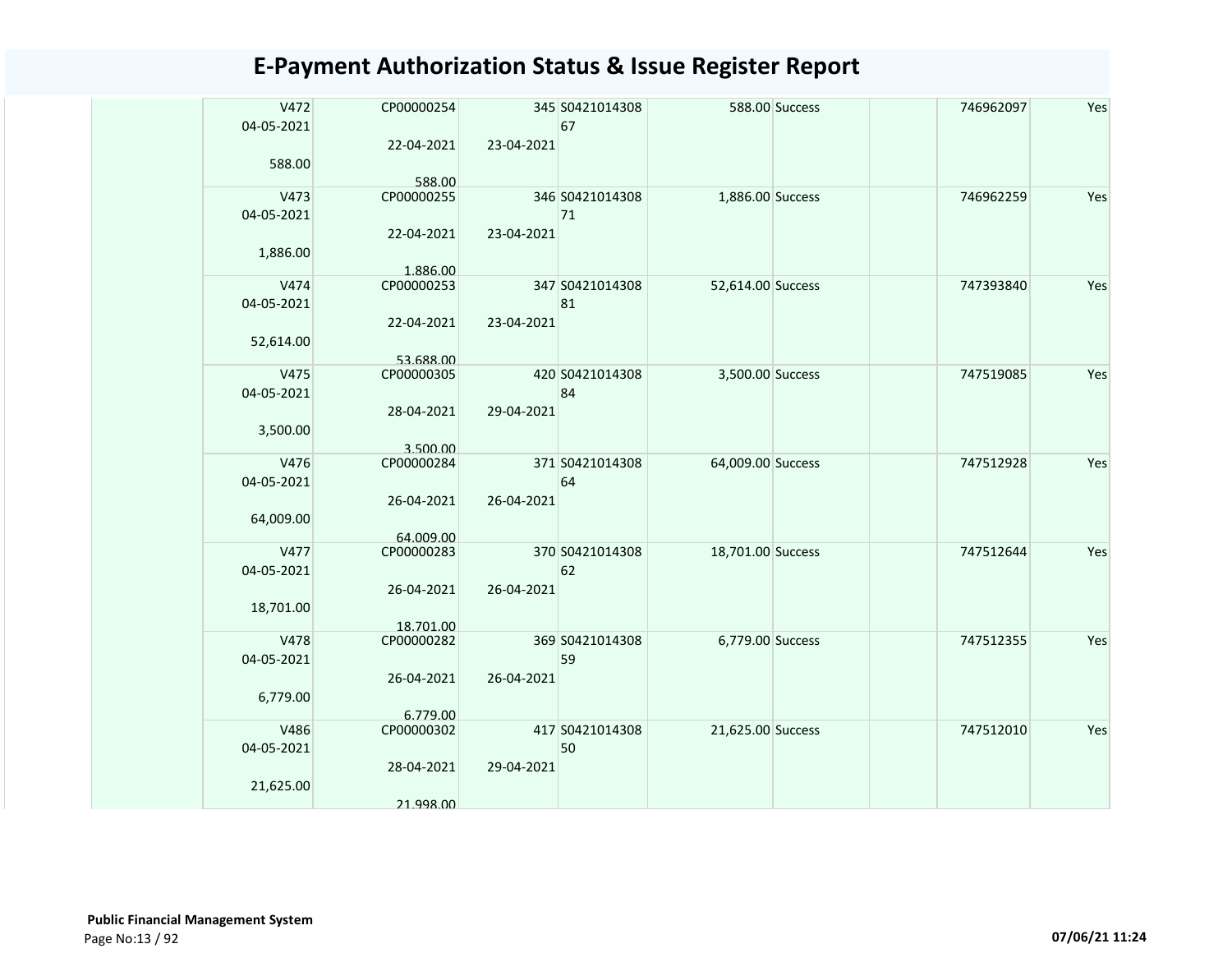| V487       | CP00000335              |            | 459 S0421014308       | 39,095.00 Success  | 747512136 | Yes |
|------------|-------------------------|------------|-----------------------|--------------------|-----------|-----|
| 04-05-2021 |                         |            | 55                    |                    |           |     |
|            | 29-04-2021              | 30-04-2021 |                       |                    |           |     |
| 39,095.00  |                         |            |                       |                    |           |     |
| V488       | 39.095.00               |            |                       |                    |           | Yes |
| 04-05-2021 | CP00000334              |            | 458 S0421014308<br>46 | 9,492.00 Success   | 747744265 |     |
|            | 29-04-2021              | 30-04-2021 |                       |                    |           |     |
| 9,492.00   |                         |            |                       |                    |           |     |
|            | 9.492.00                |            |                       |                    |           |     |
| V489       | CP00000399              |            | 518 S0421014308       | 363,326.00 Success | 747904408 | Yes |
| 04-05-2021 |                         |            | 43                    |                    |           |     |
|            | 04-05-2021              | 04-05-2021 |                       |                    |           |     |
| 363,326.00 |                         |            |                       |                    |           |     |
|            | 363.326.00              |            |                       |                    |           |     |
| V490       | CP00000398              |            | 517 S0421014308       | 214,584.00 Success | 747904271 | Yes |
| 04-05-2021 |                         |            | 40                    |                    |           |     |
|            | 04-05-2021              | 04-05-2021 |                       |                    |           |     |
| 214,584.00 |                         |            |                       |                    |           |     |
|            | 218.284.00              |            |                       |                    |           |     |
| V491       | CP00000400              |            | 519 S0421014301       | 72,000.00 Success  | 747956965 | Yes |
| 04-05-2021 | 04-05-2021              | 04-05-2021 | 49                    |                    |           |     |
| 72,000.00  |                         |            |                       |                    |           |     |
|            | 80.000.00               |            |                       |                    |           |     |
| V492       | CP00000401              |            | 520 S0421014301       | 72,000.00 Success  | 747971093 | Yes |
| 04-05-2021 |                         |            | 55                    |                    |           |     |
|            | 04-05-2021              | 04-05-2021 |                       |                    |           |     |
| 72,000.00  |                         |            |                       |                    |           |     |
|            | 80.000.00               |            |                       |                    |           |     |
| V493       | CP00000402              |            | 521 S0421014301       | 72,000.00 Success  | 747971192 | Yes |
| 04-05-2021 |                         |            | 59                    |                    |           |     |
|            | 04-05-2021              | 04-05-2021 |                       |                    |           |     |
| 72,000.00  |                         |            |                       |                    |           |     |
| V494       | 80.000.00<br>CP00000403 |            | 522 S0421014301       | 72,000.00 Success  | 748068009 | Yes |
| 04-05-2021 |                         |            | 62                    |                    |           |     |
|            | 04-05-2021              | 04-05-2021 |                       |                    |           |     |
| 72,000.00  |                         |            |                       |                    |           |     |
|            | 80.000.00               |            |                       |                    |           |     |
|            |                         |            |                       |                    |           |     |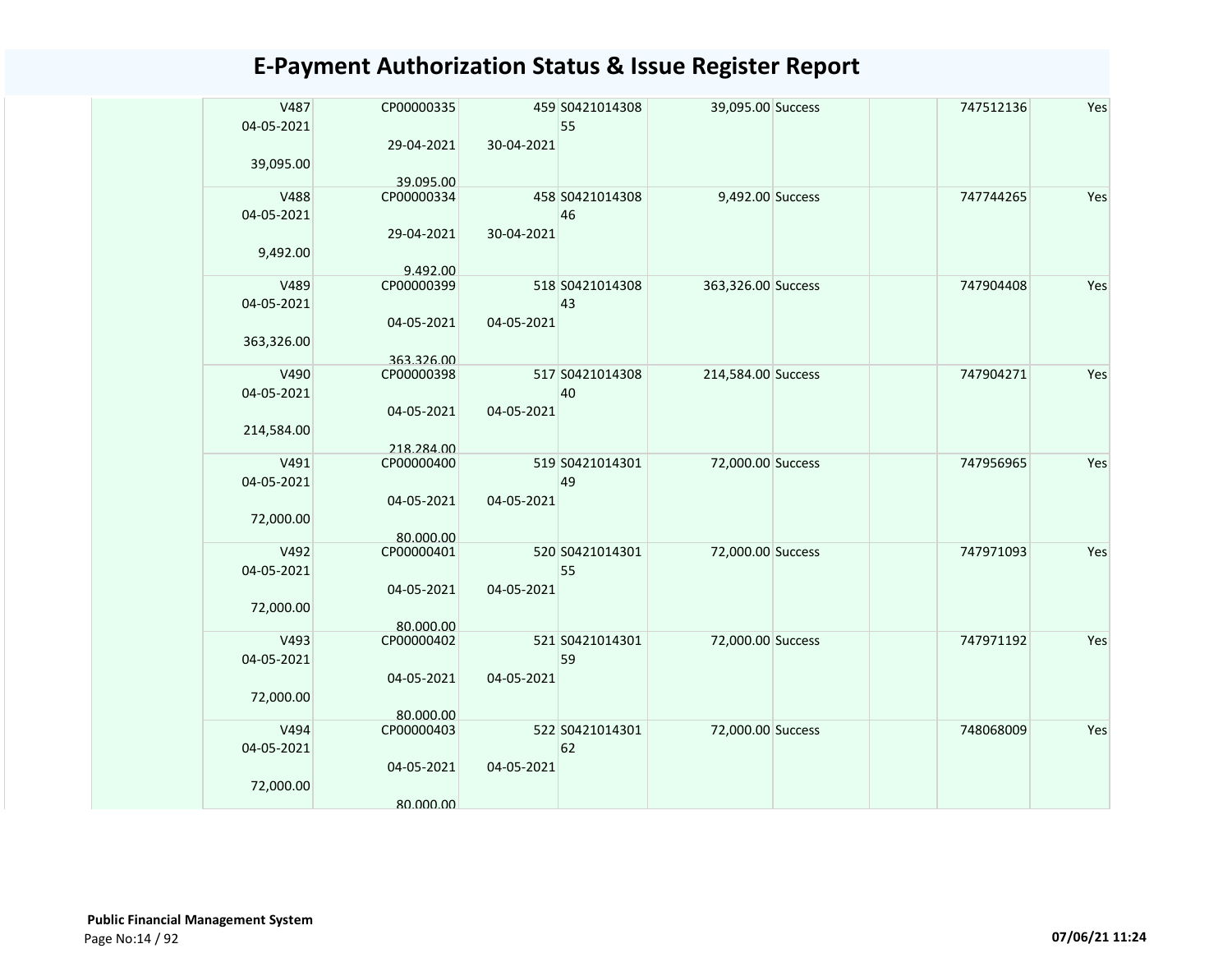|  | V495<br>04-05-2021 | CP00000404               |            | 523 S0421014301<br>77        | 72,000.00 Success  | 747971324 | Yes |
|--|--------------------|--------------------------|------------|------------------------------|--------------------|-----------|-----|
|  |                    | 04-05-2021               | 04-05-2021 |                              |                    |           |     |
|  | 72,000.00          | 80.000.00                |            |                              |                    |           |     |
|  | V496               | CP00000397               |            | 516 S0421014308              | 47,265.00 Success  | 748192045 | Yes |
|  | 04-05-2021         |                          |            | 18<br>04-05-2021 S0421014308 | 70,897.00 Success  | 748192053 | Yes |
|  | 850,861.00         | 04-05-2021               |            | 19                           |                    |           |     |
|  |                    | 945,398.00               |            | S0421014308<br>20            | 59,400.00 Success  | 748192111 | Yes |
|  |                    |                          |            | S0421014308<br>21            | 34,965.00 Success  | 748192115 | Yes |
|  |                    |                          |            | S0421014308<br>22            | 27,000.00 Success  | 748192120 | Yes |
|  |                    |                          |            | S0421014308                  | 70,897.00 Success  | 748192126 | Yes |
|  |                    |                          |            | 23                           |                    |           |     |
|  |                    |                          |            | S0421014308<br>24            | 48,339.00 Success  | 748192164 | Yes |
|  |                    |                          |            | S0421014308                  | 64,452.00 Success  | 748192169 | Yes |
|  |                    |                          |            | 25                           |                    |           |     |
|  |                    |                          |            | S0421014308<br>26            | 64,452.00 Success  | 748192176 | Yes |
|  |                    |                          |            | S0421014308<br>27            | 108,000.00 Success | 748192181 | Yes |
|  |                    |                          |            | S0421014308<br>28            | 70,897.00 Success  | 748192211 | Yes |
|  |                    |                          |            | S0421014308<br>29            | 70,897.00 Success  | 748192342 | Yes |
|  |                    |                          |            | S0421014308<br>30            | 59,400.00 Success  | 748192348 | Yes |
|  |                    |                          |            | S0421014308<br>31            | 54,000.00 Success  | 748192357 | Yes |
|  |                    | V497 CP00000379(51168775 |            | 524 S0421014299              | 5,307.00 Success   | 750863451 | Yes |
|  | 04-05-2021         | 5405390-1B1)             |            | 28                           |                    |           |     |
|  |                    |                          | 04-05-2021 |                              |                    |           |     |
|  | 5,307.00           | 04-05-2021               |            |                              |                    |           |     |
|  |                    | 5 399 00                 |            |                              |                    |           |     |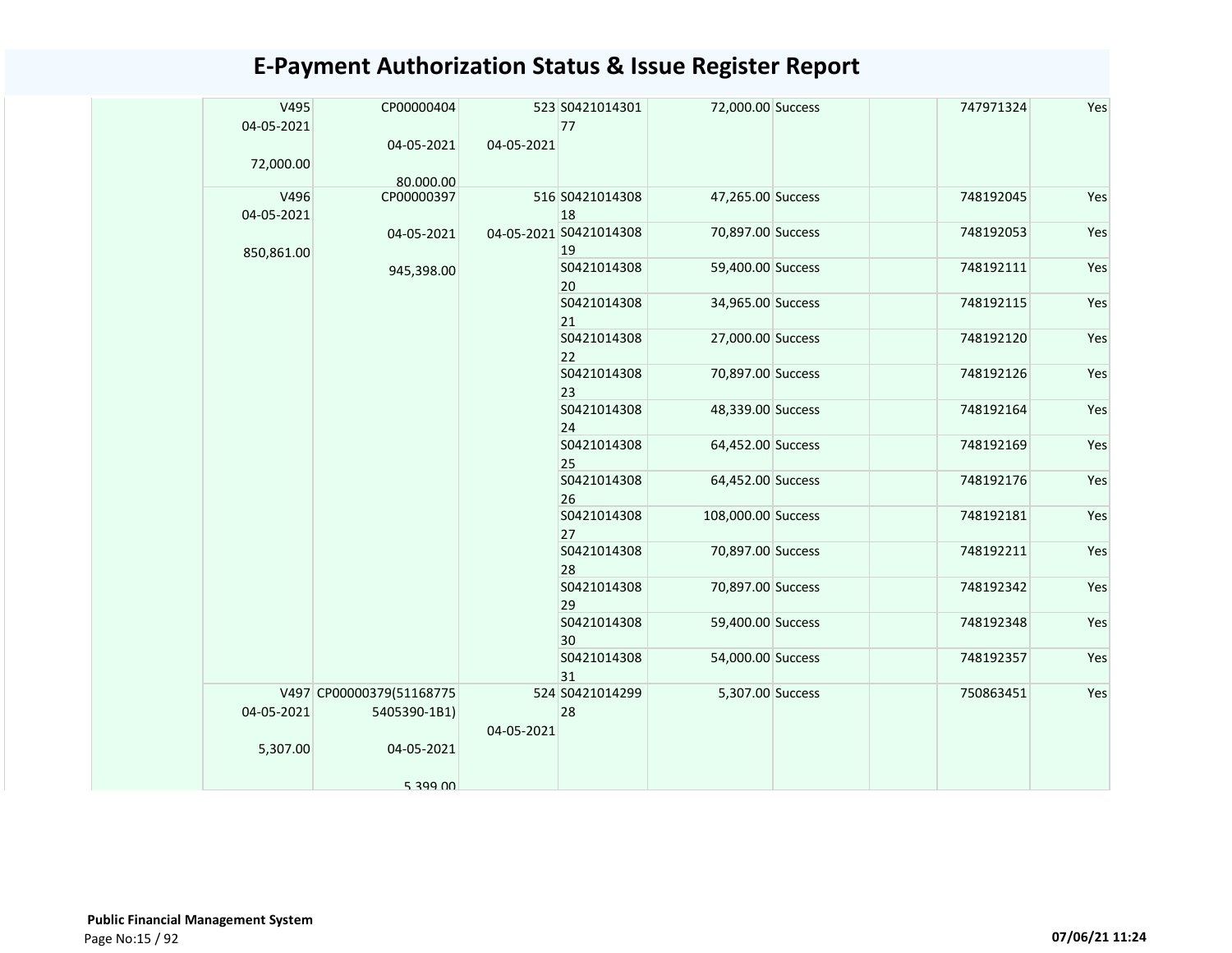| 04-05-2021<br>8,110.00 | V498 CP00000380(51168776<br>1688022-1B1)<br>04-05-2021                           | 04-05-2021 | 525 S0421014299<br>78 | 8,110.00 Success | 748179926 | Yes |
|------------------------|----------------------------------------------------------------------------------|------------|-----------------------|------------------|-----------|-----|
| 04-05-2021<br>8,749.00 | $R$ 250 00<br>V499 CP00000381(51168778<br>8289640-1B1)<br>04-05-2021<br>8.900.00 | 04-05-2021 | 526 S0421014287<br>40 | 8,749.00 Success | 748179166 | Yes |
| 04-05-2021<br>4,420.00 | V500 CP00000382(51168774<br>4501261-1B1)<br>04-05-2021<br>4 500 00               | 04-05-2021 | 527 S0421014288<br>04 | 4,420.00 Success | 750871635 | Yes |
| 04-05-2021<br>3,437.00 | V501 CP00000383(51168779<br>8061073-1B1)<br>04-05-2021<br>3.500.00               | 04-05-2021 | 528 S0421014287<br>72 | 3,437.00 Success | 748179401 | Yes |
| 04-05-2021<br>2,455.00 | V502 CP00000384(51168773<br>7681860-1B1)<br>04-05-2021<br>250000                 | 04-05-2021 | 529 S0421014287<br>58 | 2,455.00 Success | 748179288 | Yes |
| 04-05-2021<br>4,778.00 | V503 CP00000385(51168774<br>2375583-1B1)<br>04-05-2021<br>4 860 00               | 04-05-2021 | 530 S0421014288<br>94 | 4,778.00 Success | 748179788 | Yes |
| 04-05-2021<br>4,266.00 | V504 CP00000386(51168779<br>8072865-1B1)<br>04-05-2021<br>4 340 00               | 04-05-2021 | 541 S0421014287<br>84 | 4,266.00 Success | 748179526 | Yes |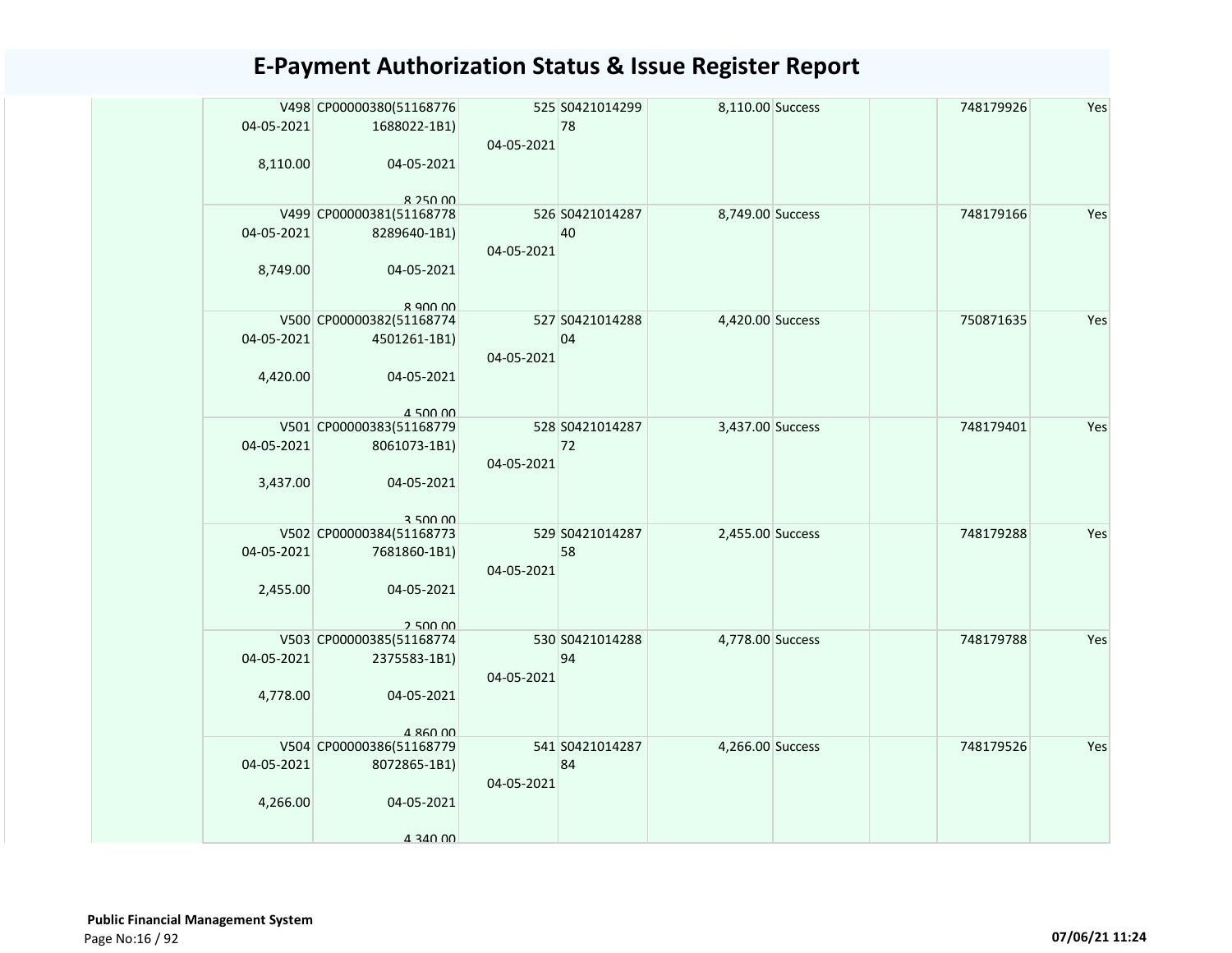| 04-05-2021<br>8,258.00  | V505 CP00000387(51168770<br>7304763-1B1)<br>04-05-2021<br>$R$ $\Delta$ $\Omega$ $\Omega$ $\Omega$ | 04-05-2021 | 531 S0421014288<br>28 | 8,258.00 Success  | 748179650 | Yes |
|-------------------------|---------------------------------------------------------------------------------------------------|------------|-----------------------|-------------------|-----------|-----|
| 04-05-2021<br>4,778.00  | V506 CP00000388(51168775<br>9950537-1B1)<br>04-05-2021<br>4 860 00                                | 04-05-2021 | 532 S0421014289<br>52 | 4,778.00 Success  | 750871844 | Yes |
| 04-05-2021<br>1,081.00  | V507 CP00000389(51168776<br>5793713-1B1)<br>04-05-2021<br>1 100 00                                | 04-05-2021 | 533 S0421014289<br>47 | 1,081.00 Success  | 750863239 | Yes |
| 04-05-2021<br>19,539.00 | V508 CP00000390(51168774<br>6820897-1B1)<br>04-05-2021<br>19 875 00                               | 04-05-2021 | 534 S0421014289<br>22 | 19,539.00 Success | 748284054 | Yes |
| 04-05-2021<br>23,446.00 | V509 CP00000391(51168771<br>7436212-1B1)<br>04-05-2021<br>23 850 00                               | 04-05-2021 | 535 S0421014288<br>76 | 23,446.00 Success | 748274754 | Yes |
| 04-05-2021<br>23,446.00 | V510 CP00000392(51168776<br>2875314-1B1)<br>04-05-2021<br>23 850 00                               | 04-05-2021 | 536 S0421014289<br>12 | 23,446.00 Success | 748274909 | Yes |
| 04-05-2021<br>4,793.00  | V511 CP00000393(51168779<br>2690089-1B1)<br>04-05-2021<br>4 875 00                                | 04-05-2021 | 537 S0421014288<br>07 | 4,793.00 Success  | 748274594 | Yes |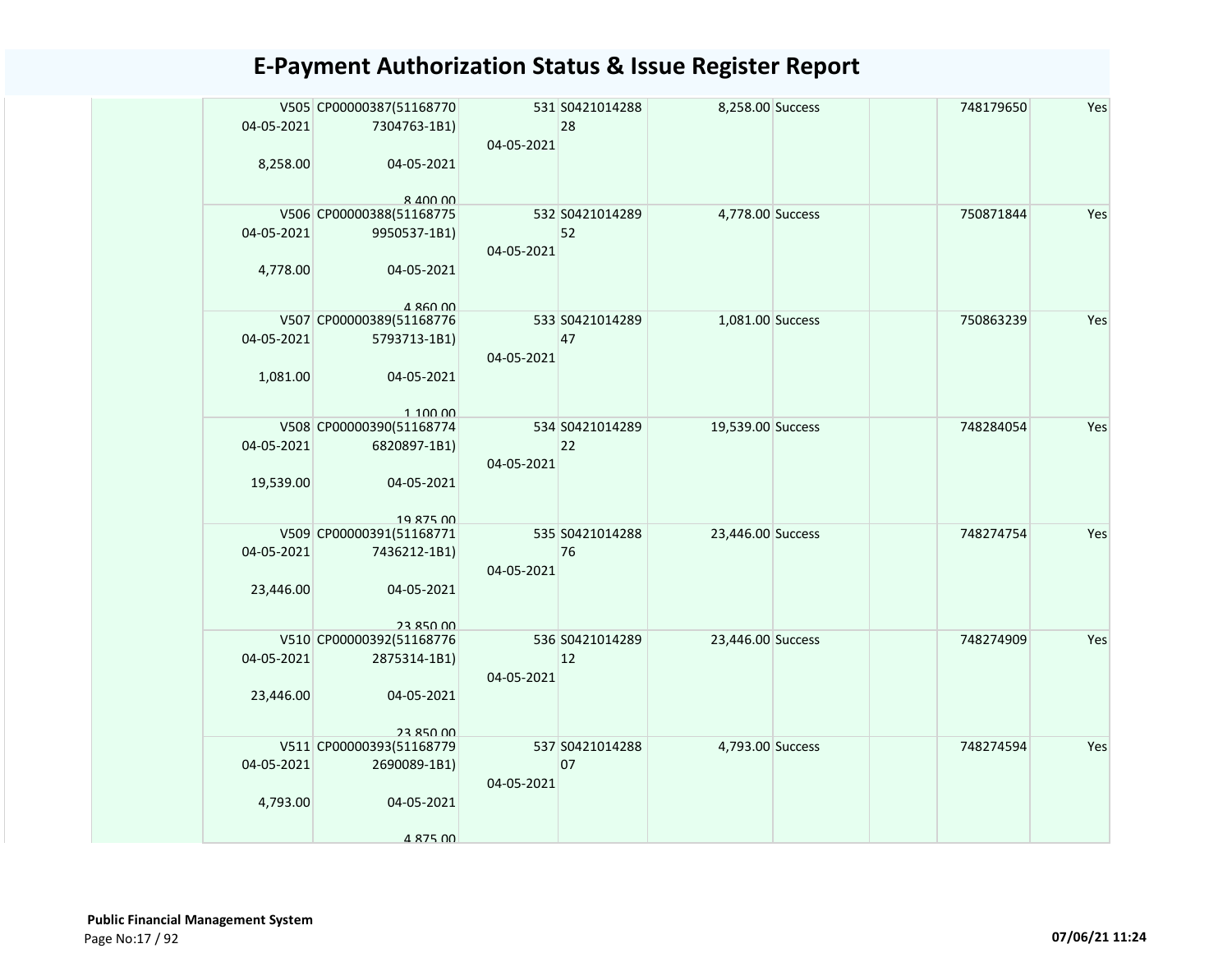|                 |            | V512 CP00000394(51168773               |            | 538 S0421014297 | 87,735.00 Success  |                | 750871957 | Yes |
|-----------------|------------|----------------------------------------|------------|-----------------|--------------------|----------------|-----------|-----|
|                 | 04-05-2021 | 8986296-1B1)                           |            | 85              |                    |                |           |     |
|                 |            |                                        | 04-05-2021 |                 |                    |                |           |     |
|                 | 87,735.00  | 04-05-2021                             |            |                 |                    |                |           |     |
|                 |            |                                        |            |                 |                    |                |           |     |
|                 |            | <b>RQ 248 00</b>                       |            |                 |                    |                |           |     |
|                 |            | V513 CP00000395(51168770               |            | 539 S0421014298 | 155,322.00 Success |                | 750863360 | Yes |
|                 | 04-05-2021 | 8661996-1B1)                           |            | 26              |                    |                |           |     |
|                 |            |                                        | 04-05-2021 |                 |                    |                |           |     |
|                 | 155,322.00 | 04-05-2021                             |            |                 |                    |                |           |     |
|                 |            |                                        |            |                 |                    |                |           |     |
|                 |            | 158 000 00<br>V514 CP00000396(51168770 |            | 540 S0421014288 | 24,478.00 Success  |                | 750871741 | Yes |
|                 | 04-05-2021 | 5286923-1B1)                           |            | 58              |                    |                |           |     |
|                 |            |                                        | 04-05-2021 |                 |                    |                |           |     |
|                 | 24,478.00  | 04-05-2021                             |            |                 |                    |                |           |     |
|                 |            |                                        |            |                 |                    |                |           |     |
|                 |            | 24 900 00                              |            |                 |                    |                |           |     |
| 225429 [Section | V465       | CP00000031                             |            | 398 S0421014309 | 4,062.00 Success   |                | 746973715 | Yes |
| Officer]        | 04-05-2021 |                                        |            | 16              |                    |                |           |     |
|                 |            | 27-04-2021                             | 28-04-2021 |                 |                    |                |           |     |
|                 | 4,062.00   |                                        |            |                 |                    |                |           |     |
|                 |            | 4.062.00                               |            |                 |                    |                |           |     |
|                 | V466       | CP00000032                             |            | 397 S0421014308 |                    | 800.00 Success | 746962582 | Yes |
|                 | 04-05-2021 |                                        |            | 89              |                    |                |           |     |
|                 |            | 27-04-2021                             | 28-04-2021 |                 |                    |                |           |     |
|                 | 800.00     |                                        |            |                 |                    |                |           |     |
|                 |            | 800.00                                 |            |                 |                    |                |           |     |
|                 | V467       | CP00000033                             |            | 396 S0421014308 | 13,022.00 Success  |                | 746962910 | Yes |
|                 | 04-05-2021 |                                        |            | 99              |                    |                |           |     |
|                 |            | 27-04-2021                             | 28-04-2021 |                 |                    |                |           |     |
|                 | 13,022.00  |                                        |            |                 |                    |                |           |     |
|                 | V468       | 13.022.00<br>CP00000034                |            | 395 S0421014309 | 15,104.00 Success  |                | 746973085 | Yes |
|                 | 04-05-2021 |                                        |            | 03              |                    |                |           |     |
|                 |            | 27-04-2021                             | 28-04-2021 |                 |                    |                |           |     |
|                 | 15,104.00  |                                        |            |                 |                    |                |           |     |
|                 |            | 15.104.00                              |            |                 |                    |                |           |     |
|                 | V469       | CP00000035                             |            | 394 S0421014308 | 1,190.00 Success   |                | 746962740 | Yes |
|                 | 04-05-2021 |                                        |            | 96              |                    |                |           |     |
|                 |            | 27-04-2021                             | 28-04-2021 |                 |                    |                |           |     |
|                 | 1,190.00   |                                        |            |                 |                    |                |           |     |
|                 |            | 1.190.00                               |            |                 |                    |                |           |     |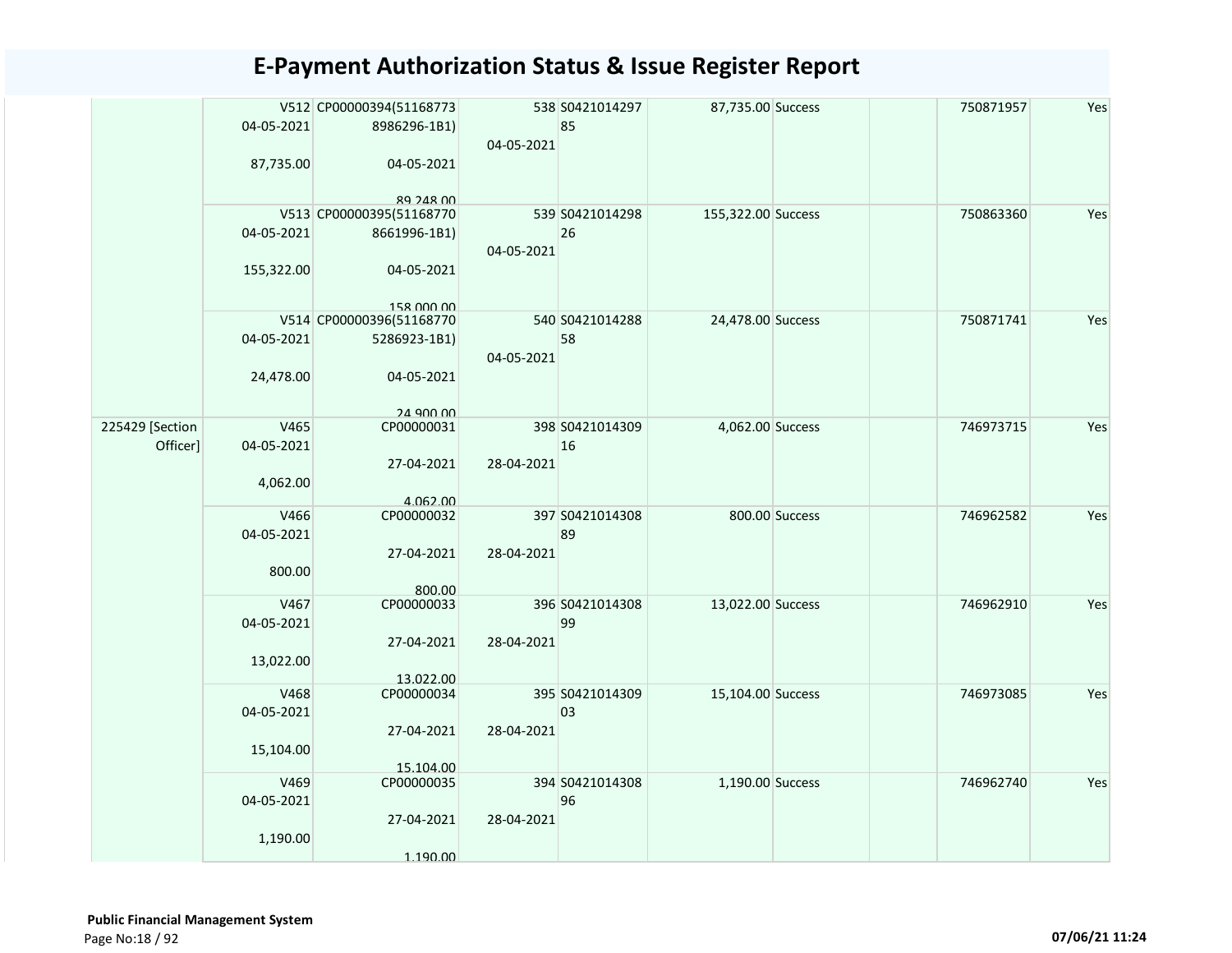|   | V470<br>04-05-2021            | CP00000036              |            | 399 S0421014309<br>07 | 27,496.00 Success | 746973268 | Yes |
|---|-------------------------------|-------------------------|------------|-----------------------|-------------------|-----------|-----|
|   | 27,496.00                     | 27-04-2021              | 28-04-2021 |                       |                   |           |     |
|   |                               | 27.496.00               |            |                       |                   |           |     |
|   | V479                          | CP00000040              |            | 508 S0421014309       | 72,000.00 Success | 748068147 | Yes |
|   | 04-05-2021                    |                         |            | 25                    |                   |           |     |
|   |                               | 04-05-2021              | 04-05-2021 |                       |                   |           |     |
|   | 72,000.00                     |                         |            |                       |                   |           |     |
|   | V480                          | 80.000.00<br>CP00000041 |            | 509 S0421014309       | 72,000.00 Success | 748068254 | Yes |
|   | 04-05-2021                    |                         |            | 57                    |                   |           |     |
|   |                               | 04-05-2021              | 04-05-2021 |                       |                   |           |     |
|   | 72,000.00                     |                         |            |                       |                   |           |     |
|   |                               | 80.000.00               |            |                       |                   |           |     |
|   | V481                          | CP00000042              |            | 510 S0421014309       | 72,000.00 Success | 748068398 | Yes |
|   | 04-05-2021                    | 04-05-2021              | 04-05-2021 | 59                    |                   |           |     |
|   | 72,000.00                     |                         |            |                       |                   |           |     |
|   |                               | 80.000.00               |            |                       |                   |           |     |
|   | V482                          | CP00000043              |            | 511 S0421014309       | 72,000.00 Success | 748068526 | Yes |
|   | 04-05-2021                    |                         |            | 61                    |                   |           |     |
|   |                               | 04-05-2021              | 04-05-2021 |                       |                   |           |     |
|   | 72,000.00                     |                         |            |                       |                   |           |     |
|   | V483                          | 80.000.00<br>CP00000044 |            | 512 S0421014309       | 72,000.00 Success | 748192456 | Yes |
|   | 04-05-2021                    |                         |            | 63                    |                   |           |     |
|   |                               | 04-05-2021              | 04-05-2021 |                       |                   |           |     |
|   | 72,000.00                     |                         |            |                       |                   |           |     |
|   | V484                          | 80.000.00               |            | 513 S0421014308       | 72,000.00 Success | 748284220 | Yes |
|   | 04-05-2021                    | CP00000045              |            | 75                    |                   |           |     |
|   |                               | 04-05-2021              | 04-05-2021 |                       |                   |           |     |
|   | 72,000.00                     |                         |            |                       |                   |           |     |
|   |                               | 80.000.00               |            |                       |                   |           |     |
|   | V485                          | CP00000046              |            | 514 S0421014309       | 51,480.00 Success | 747971460 | Yes |
|   | 04-05-2021                    |                         |            | 55                    |                   |           |     |
|   | 51,480.00                     | 04-05-2021              | 04-05-2021 |                       |                   |           |     |
|   |                               | 57.200.00               |            |                       |                   |           |     |
| 3 | <b>Issue Date: 05-05-2021</b> |                         |            |                       | 3,114,615.00      |           |     |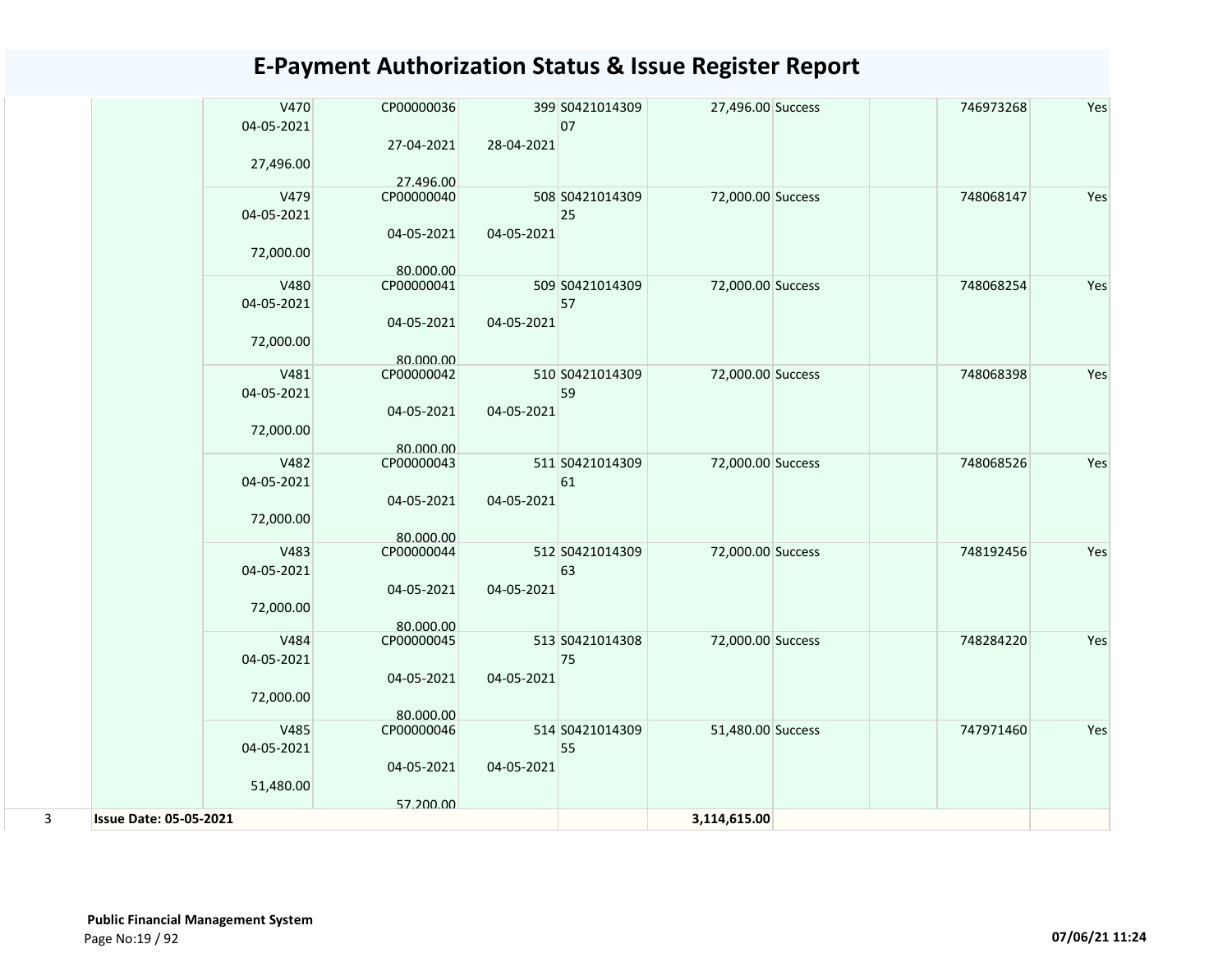|                | 225429 [Section<br>Officer]        | 05-05-2021<br>3,114,615.00         | V515 CP00000037(GPF_2021<br>05002)<br>03-05-2021                    | 04-05-2021 | 515 S0421014286<br>06        | 3,114,615.00 Success | 748056863 | Yes |
|----------------|------------------------------------|------------------------------------|---------------------------------------------------------------------|------------|------------------------------|----------------------|-----------|-----|
|                |                                    |                                    | 3 114 615 00                                                        |            |                              |                      |           |     |
| $\overline{4}$ | <b>Issue Date: 06-05-2021</b>      |                                    |                                                                     |            |                              | 6,715,057.00         |           |     |
|                | 200880 [Asstt<br>Accounts Officer] | V535<br>06-05-2021<br>764,820.00   | CP00000016<br>06-05-2021<br>764.820.00                              | 06-05-2021 | 566 S0421015443<br>75        | 764,820.00 Success   | 764853593 | Yes |
|                |                                    | V536<br>06-05-2021<br>2,341,731.00 | CP00000015<br>06-05-2021<br>2.341.731.00                            | 06-05-2021 | 565 S0421015443<br>87        | 2,341,731.00 Success | 764913932 | Yes |
|                | 225427 [Under<br>Secretary]        | 06-05-2021<br>15,189.00            | V517 CP00000376(51168775<br>0098138-1B1)<br>30-04-2021<br>15 450 00 | 05-05-2021 | 554 S0421015439<br>30        | 15,189.00 Success    | 764853565 | Yes |
|                |                                    | V518<br>06-05-2021                 | CP00000415                                                          |            | 543 S0421015448<br>40        | 32,226.00 Success    | 764857604 | Yes |
|                |                                    | 2,244,261.00                       | 04-05-2021                                                          |            | 05-05-2021 S0421015448<br>41 | 64,452.00 Success    | 764857605 | Yes |
|                |                                    |                                    | 2,493,611.00                                                        |            | S0421015448<br>42            | 64,452.00 Success    | 764857607 | Yes |
|                |                                    |                                    |                                                                     |            | S0421015448<br>43            | 70,897.00 Success    | 764857608 | Yes |
|                |                                    |                                    |                                                                     |            | S0421015448<br>44            | 45,600.00 Success    | 764857610 | Yes |
|                |                                    |                                    |                                                                     |            | S0421015448<br>45            | 64,452.00 Success    | 764857613 | Yes |
|                |                                    |                                    |                                                                     |            | S0421015448<br>46            | 70,897.00 Success    | 764857615 | Yes |
|                |                                    |                                    |                                                                     |            | S0421015448<br>47            | 70,897.00 Success    | 764857617 | Yes |
|                |                                    |                                    |                                                                     |            | S0421015448<br>48            | 70,897.00 Success    | 764857640 | Yes |
|                |                                    |                                    |                                                                     |            | S0421015448<br>49            | 37,597.00 Success    | 764857641 | Yes |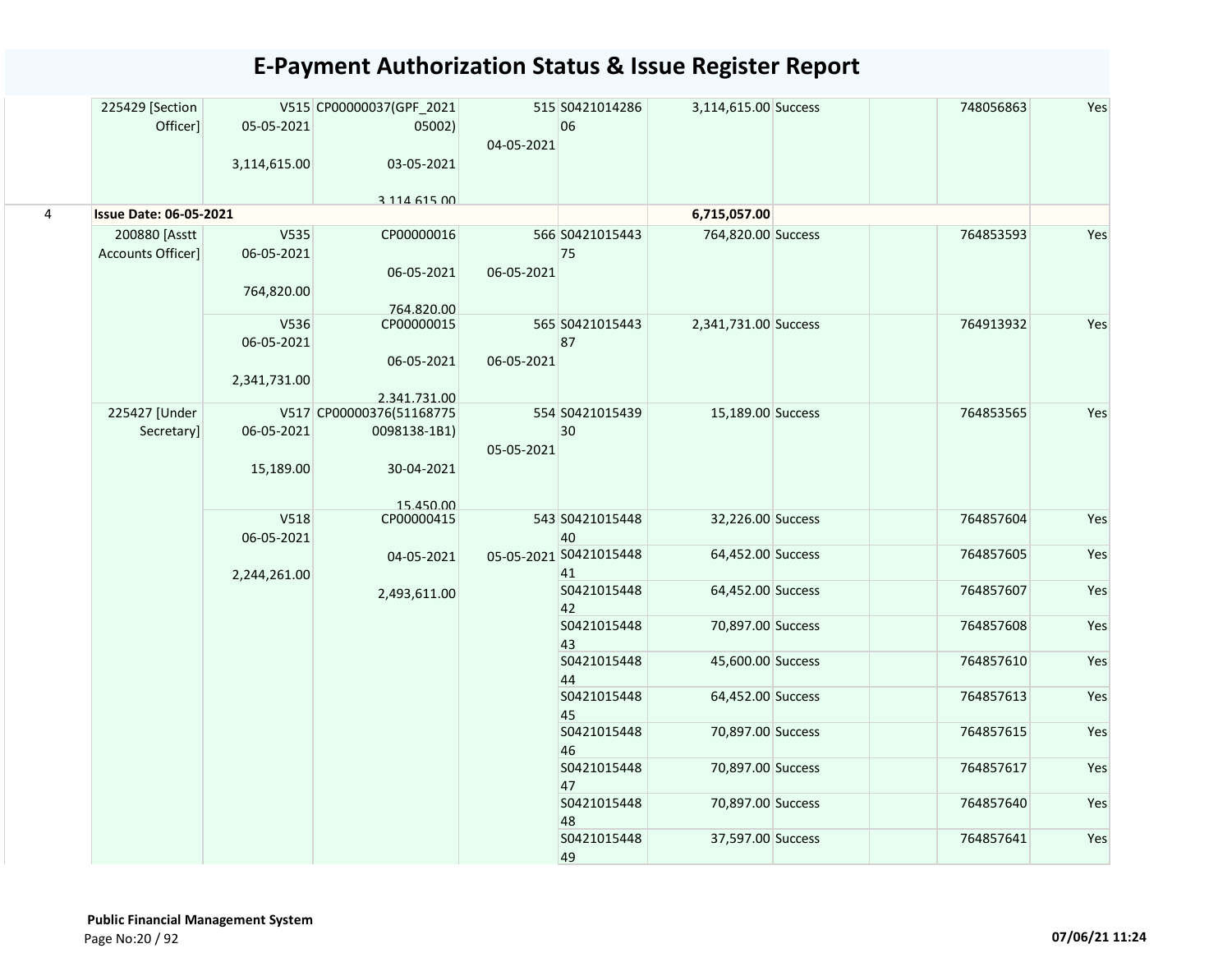| S0421015448<br>50 | 42,968.00 Success | 764857645 | Yes |
|-------------------|-------------------|-----------|-----|
| S0421015448<br>51 | 36,000.00 Success | 764857646 | Yes |
| S0421015448<br>52 | 70,897.00 Success | 764857649 | Yes |
| S0421015448<br>53 | 64,452.00 Success | 764857652 | Yes |
| S0421015448<br>54 | 64,452.00 Success | 764857653 | Yes |
| S0421015448<br>55 | 64,452.00 Success | 764857657 | Yes |
| S0421015448<br>56 | 64,452.00 Success | 764857659 | Yes |
| S0421015448<br>57 | 64,452.00 Success | 764857663 | Yes |
| S0421015448<br>58 | 70,897.00 Success | 764857664 | Yes |
| S0421015448<br>59 | 64,452.00 Success | 764857665 | Yes |
| S0421015448<br>60 | 64,452.00 Success | 764857667 | Yes |
| S0421015448<br>61 | 53,173.00 Success | 764857668 | Yes |
| S0421015448<br>62 | 64,452.00 Success | 764857671 | Yes |
| S0421015448<br>63 | 64,452.00 Success | 764857678 | Yes |
| S0421015448<br>64 | 52,740.00 Success | 764857681 | Yes |
| S0421015448<br>65 | 64,452.00 Success | 764857685 | Yes |
| S0421015448<br>66 | 54,000.00 Success | 764857686 | Yes |
| S0421015448<br>67 | 28,800.00 Success | 764857687 | Yes |
| S0421015448<br>68 | 64,452.00 Success | 764857690 | Yes |
| S0421015448<br>69 | 62,948.00 Success | 764857691 | Yes |
| S0421015448<br>70 | 64,452.00 Success | 764857693 | Yes |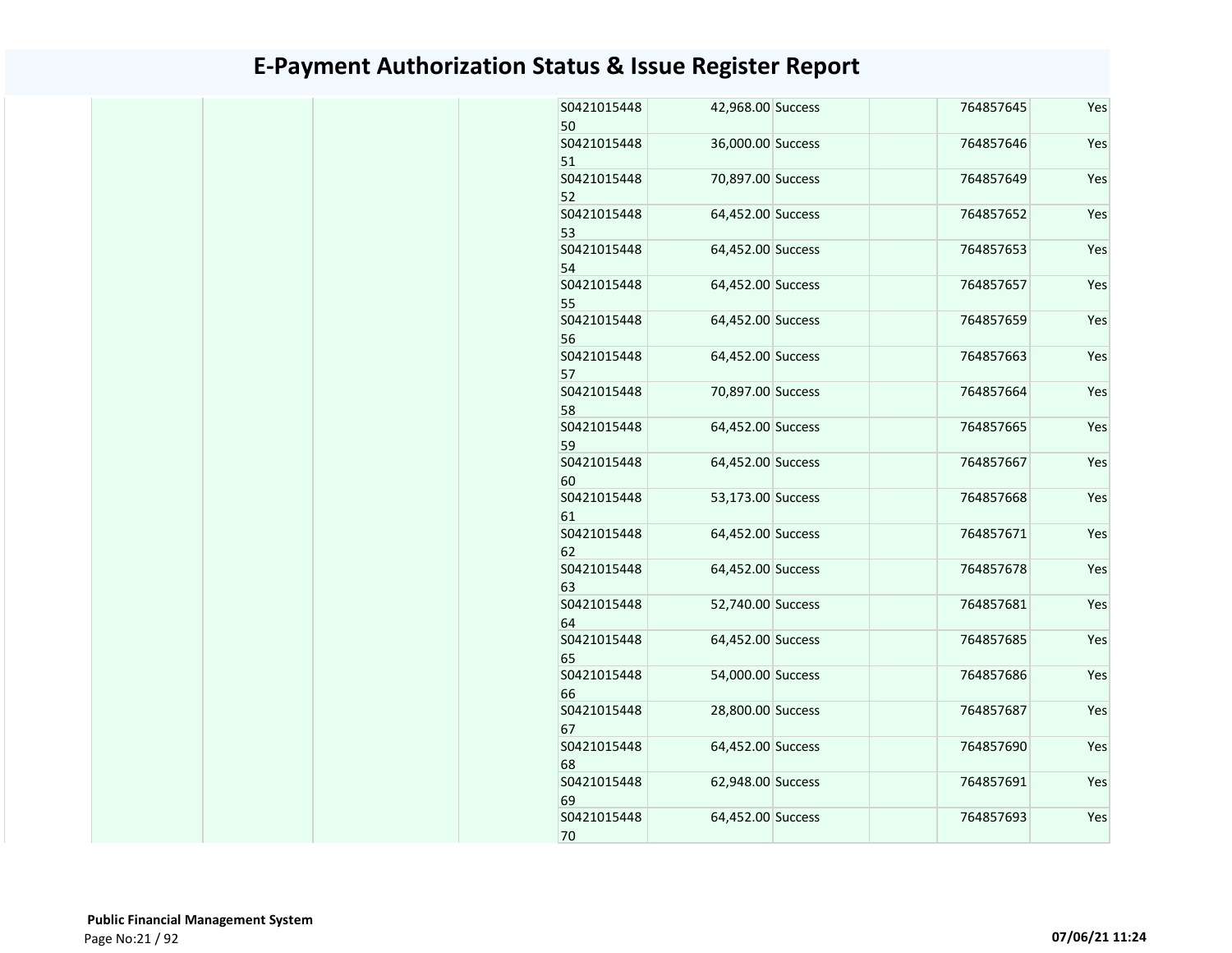|                    |                         |            | S0421015448<br>71     | 64,452.00 Success  | 764857699 | Yes |
|--------------------|-------------------------|------------|-----------------------|--------------------|-----------|-----|
|                    |                         |            | S0421015448<br>72     | 70,897.00 Success  | 764857700 | Yes |
|                    |                         |            | S0421015448<br>73     | 64,452.00 Success  | 764857702 | Yes |
|                    |                         |            | S0421015448<br>74     | 64,452.00 Success  | 764857706 | Yes |
|                    |                         |            | S0421015448<br>75     | 70,897.00 Success  | 764857710 | Yes |
|                    |                         |            | S0421015448<br>76     | 70,897.00 Success  | 764857713 | Yes |
| V519<br>06-05-2021 | CP00000405              |            | 546 S0421015447<br>94 | 200,845.00 Success | 764857578 | Yes |
| 200,845.00         | 04-05-2021              | 05-05-2021 |                       |                    |           |     |
|                    | 200.845.00              |            |                       |                    |           |     |
| V520<br>06-05-2021 | CP00000406              |            | 547 S0421015447<br>42 | 64,493.00 Success  | 764857551 | Yes |
| 64,493.00          | 04-05-2021<br>64.493.00 | 05-05-2021 |                       |                    |           |     |
| V521<br>06-05-2021 | CP00000407              |            | 548 S0421015447<br>27 | 18,040.00 Success  | 764853729 | Yes |
| 18,040.00          | 04-05-2021<br>18.040.00 | 05-05-2021 |                       |                    |           |     |
| V522               | CP00000408              |            | 549 S0421015446       | 3,510.00 Success   | 764857530 | Yes |
| 06-05-2021         | 04-05-2021              | 05-05-2021 | 88                    |                    |           |     |
| 3,510.00           | 3.510.00                |            |                       |                    |           |     |
| V523               | CP00000409              |            | 550 S0421015447       | 5,510.00 Success   | 764853705 | Yes |
| 06-05-2021         |                         |            | 13                    |                    |           |     |
| 5,510.00           | 04-05-2021<br>5.510.00  | 05-05-2021 |                       |                    |           |     |
| V524               | CP00000411              |            | 551 S0421015446       | 3,500.00 Success   | 764857507 | Yes |
| 06-05-2021         |                         |            | 54                    |                    |           |     |
| 3,500.00           | 04-05-2021<br>3.500.00  | 05-05-2021 |                       |                    |           |     |
|                    |                         |            |                       |                    |           |     |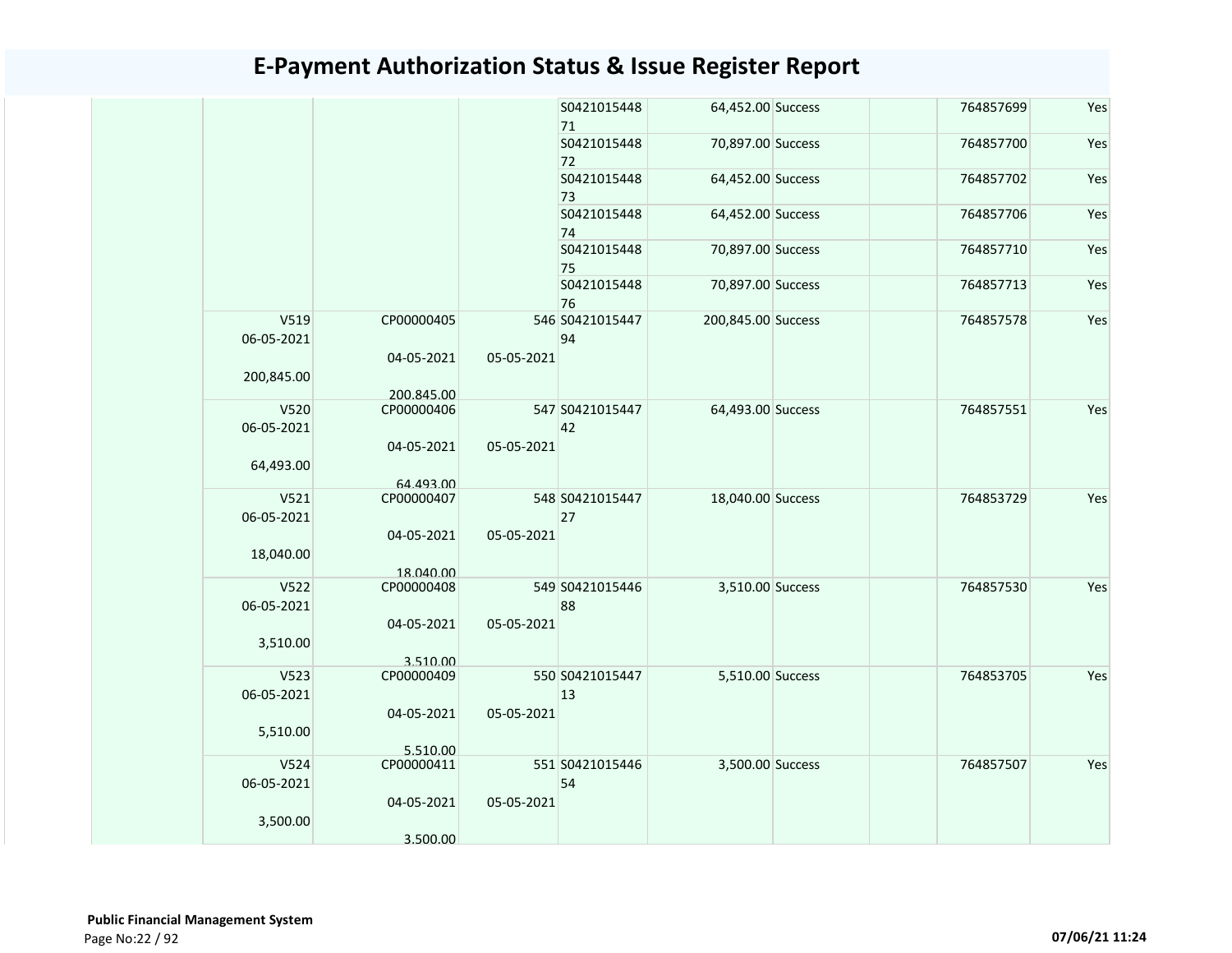| V525<br>06-05-2021 | CP00000410               |            | 552 S0421015449<br>66        | 4,000.00 Success   | 764857805 | Yes |
|--------------------|--------------------------|------------|------------------------------|--------------------|-----------|-----|
|                    | 04-05-2021               |            | 05-05-2021 S0421015449<br>67 | 3,500.00 Success   | 764857809 | Yes |
| 11,000.00          | 11,000.00                |            | S0421015449<br>68            | 3,500.00 Success   | 764857812 | Yes |
| V526               | CP00000412               |            | 553 S0421015449              | 96,881.00 Success  | 764857772 | Yes |
| 06-05-2021         |                          |            | 21                           |                    |           |     |
|                    | 04-05-2021               | 05-05-2021 |                              |                    |           |     |
| 96,881.00          |                          |            |                              |                    |           |     |
|                    | 100.281.00               |            |                              |                    |           |     |
|                    | V530 CP00000413(GPF_2021 |            | 556 S0421015427              | 100,000.00 Success | 764857485 | Yes |
| 06-05-2021         | 05025)                   |            | 22                           |                    |           |     |
|                    |                          | 05-05-2021 |                              |                    |           |     |
| 100,000.00         | 04-05-2021               |            |                              |                    |           |     |
|                    | 100,000,00               |            |                              |                    |           |     |
|                    | V531 CP00000414(GPF_2021 |            | 555 S0421015426              | 27,000.00 Success  | 764857458 | Yes |
| 06-05-2021         | 05026)                   |            | 79                           |                    |           |     |
|                    |                          | 05-05-2021 |                              |                    |           |     |
| 27,000.00          | 04-05-2021               |            |                              |                    |           |     |
|                    |                          |            |                              |                    |           |     |
|                    | 27,000,00                |            |                              |                    |           |     |
|                    | V532 CP00000416(GPF_2021 |            | 557 S0421015423<br>25        | 9,000.00 Success   | 764853531 | Yes |
| 06-05-2021         | 05027)                   | 05-05-2021 |                              |                    |           |     |
| 9,000.00           | 05-05-2021               |            |                              |                    |           |     |
|                    |                          |            |                              |                    |           |     |
|                    | 9.000.00                 |            |                              |                    |           |     |
| V533               | CP00000418               |            | 558 S0421015445              | 50,000.00 Success  | 764853623 | Yes |
| 06-05-2021         |                          |            | 49                           |                    |           |     |
|                    | 05-05-2021               | 05-05-2021 |                              |                    |           |     |
| 50,000.00          |                          |            |                              |                    |           |     |
| V534               | 50.000.00<br>CP00000419  |            | 561 S0421015446              | 63,000.00 Success  | 764853656 | Yes |
| 06-05-2021         |                          |            | 09                           |                    |           |     |
|                    | 05-05-2021               |            | 06-05-2021 S0421015446       | 43,965.00 Success  | 764853660 | Yes |
| 670,629.00         |                          |            | 10                           |                    |           |     |
|                    | 745,140.00               |            | S0421015446                  | 59,400.00 Success  | 764853663 | Yes |
|                    |                          |            | 11                           |                    |           |     |
|                    |                          |            | S0421015446                  | 53,710.00 Success  | 764853665 | Yes |
|                    |                          |            | 12                           |                    |           |     |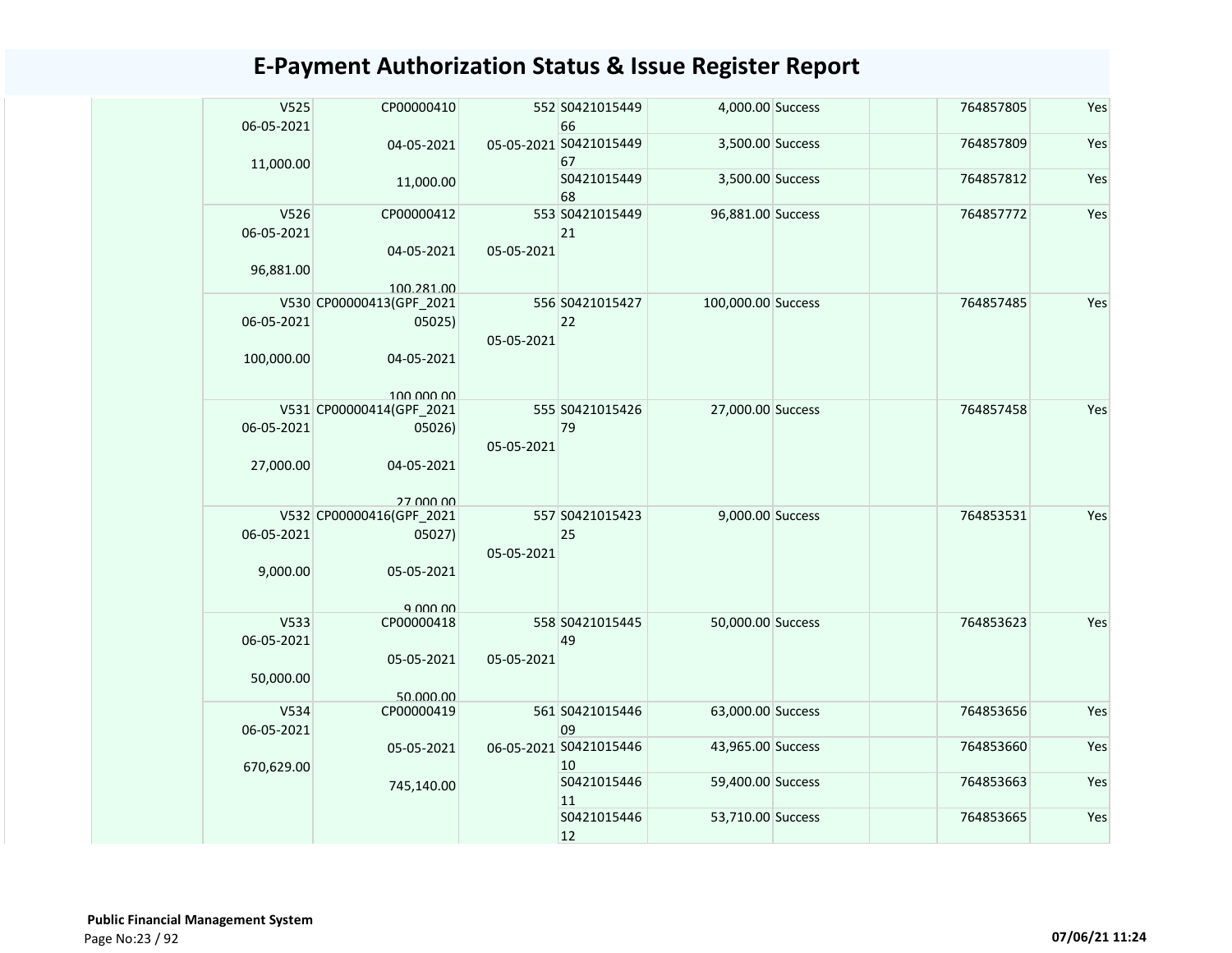|   |                               |                    |                         |            | S0421015446<br>$ 13\rangle$ | 37,597.00 Success |                | 764853668 | Yes |
|---|-------------------------------|--------------------|-------------------------|------------|-----------------------------|-------------------|----------------|-----------|-----|
|   |                               |                    |                         |            | S0421015446<br>14           | 54,000.00 Success |                | 764853670 | Yes |
|   |                               |                    |                         |            | S0421015446<br>15           | 64,452.00 Success |                | 764853672 | Yes |
|   |                               |                    |                         |            | S0421015446<br>16           | 30,252.00 Success |                | 764853674 | Yes |
|   |                               |                    |                         |            | S0421015446<br>17           | 64,452.00 Success |                | 764853675 | Yes |
|   |                               |                    |                         |            | S0421015446<br>18           | 70,897.00 Success |                | 764853676 | Yes |
|   |                               |                    |                         |            | S0421015446<br>19           | 64,452.00 Success |                | 764853678 | Yes |
|   |                               |                    |                         |            | S0421015446<br>20           | 64,452.00 Success |                | 764853680 | Yes |
|   | 225429 [Section<br>Officer]   | V527<br>06-05-2021 | CP00000047              |            | 562 S0421015449<br>01       | 42,028.00 Success |                | 764857742 | Yes |
|   |                               | 42,028.00          | 04-05-2021<br>46.698.00 | 06-05-2021 |                             |                   |                |           |     |
|   |                               | V528<br>06-05-2021 | CP00000049              |            | 544 S0421015450<br>16       | 11,371.00 Success |                | 764857876 | Yes |
|   |                               | 11,371.00          | 04-05-2021<br>12.634.00 | 05-05-2021 |                             |                   |                |           |     |
|   |                               | V529<br>06-05-2021 | CP00000048              |            | 545 S0421015449<br>99       | 35,249.00 Success |                | 764857841 | Yes |
|   |                               | 35,249.00          | 04-05-2021              | 05-05-2021 |                             |                   |                |           |     |
| 5 | <b>Issue Date: 07-05-2021</b> |                    | 39.166.00               |            |                             | 56,593.00         |                |           |     |
|   | 206886 [Asst                  | V539               | CP00000010              |            | 575 S0421016247             |                   | 686.00 Success | 803531203 | Yes |
|   | Administrative                | 07-05-2021         |                         |            | 73                          |                   |                |           |     |
|   | Officer Copyright             |                    | 05-05-2021              | 07-05-2021 |                             |                   |                |           |     |
|   | Office New Delhi]             | 686.00             | 686.00                  |            |                             |                   |                |           |     |
|   | 225427 [Under<br>Secretary]   | V538<br>07-05-2021 | CP00000417              |            | 567 S0421016247<br>80       | 47,980.00 Success |                | 803588844 | Yes |
|   |                               | 47,980.00          | 05-05-2021              | 07-05-2021 |                             |                   |                |           |     |
|   |                               |                    | 47.980.00               |            |                             |                   |                |           |     |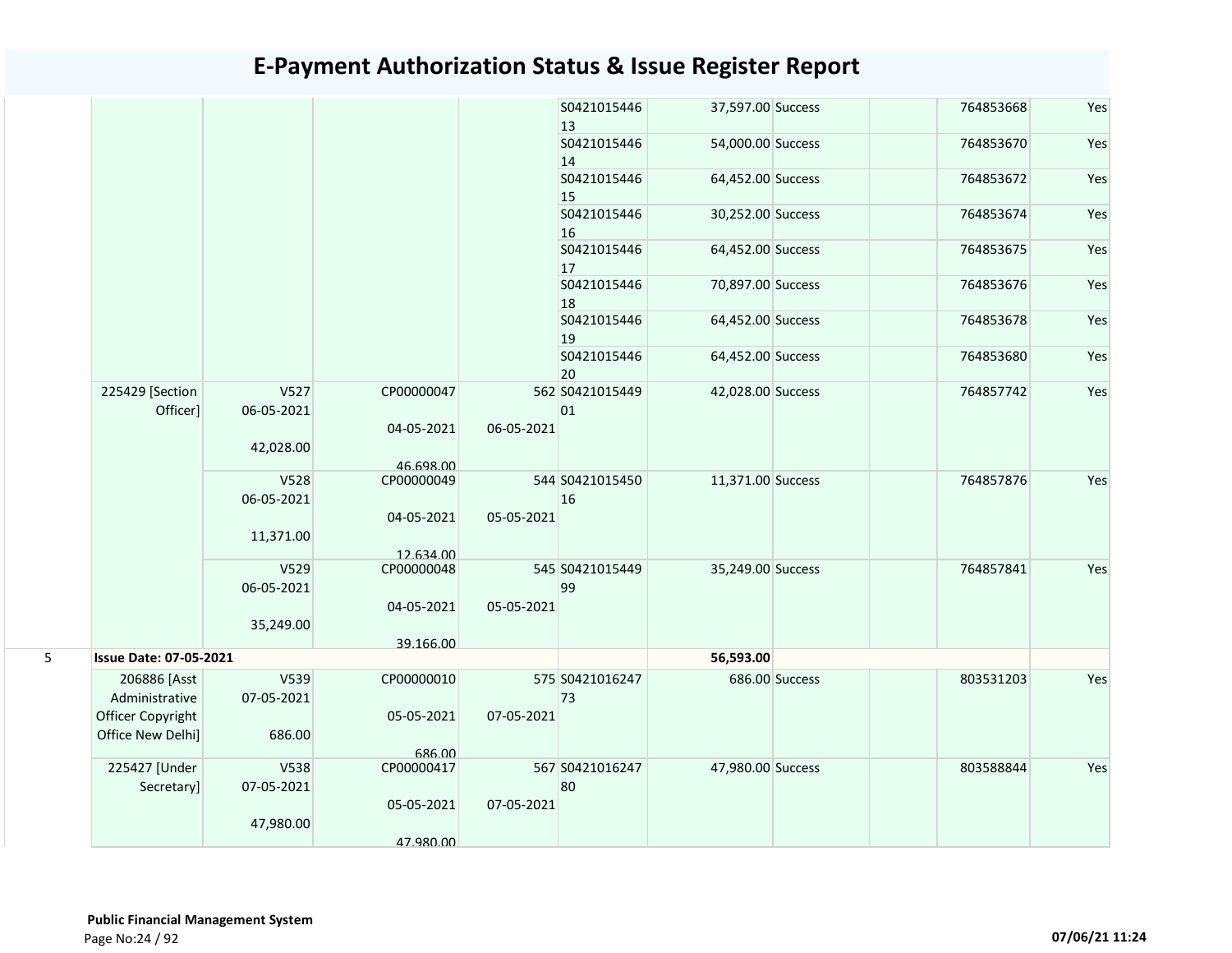|   | 225428 [Section               | V537       | CP00000033              |            | 578 S0421015864        | 5,949.00 Success   | 803524843 | Yes |
|---|-------------------------------|------------|-------------------------|------------|------------------------|--------------------|-----------|-----|
|   | Officer]                      | 07-05-2021 |                         |            | 03                     |                    |           |     |
|   |                               |            | 05-05-2021              | 07-05-2021 |                        |                    |           |     |
|   |                               | 5,949.00   |                         |            |                        |                    |           |     |
|   |                               |            | 5.949.00                |            |                        |                    |           |     |
|   | 225438 [Asstt                 | V540       | CP00000047              |            | 581 S0421016247        | 1,978.00 Success   | 803763033 | Yes |
|   | Accounts Officer]             | 07-05-2021 |                         |            | 62                     |                    |           |     |
|   |                               |            | 07-05-2021              | 07-05-2021 |                        |                    |           |     |
|   |                               |            |                         |            |                        |                    |           |     |
|   |                               | 1,978.00   |                         |            |                        |                    |           |     |
| 6 | <b>Issue Date: 10-05-2021</b> |            | 1.978.00                |            |                        | 3,377,883.00       |           |     |
|   |                               |            |                         |            |                        |                    |           |     |
|   | 200880 [Asstt                 | V545       | CP00000017              |            | 582 S0421016838        | 3,540.00 Success   | 806117352 | Yes |
|   | Accounts Officer]             | 10-05-2021 |                         |            | 78                     |                    |           |     |
|   |                               |            | 07-05-2021              | 07-05-2021 |                        |                    |           |     |
|   |                               | 3,540.00   |                         |            |                        |                    |           |     |
|   |                               |            | 3.540.00                |            |                        |                    |           |     |
|   |                               | V569       | CP00000018              |            | 608 S0421017043        | 25,120.00 Success  | 808650009 | Yes |
|   |                               | 10-05-2021 |                         |            | 50                     |                    |           |     |
|   |                               |            | 10-05-2021              | 10-05-2021 |                        |                    |           |     |
|   |                               | 25,120.00  |                         |            |                        |                    |           |     |
|   |                               |            |                         |            |                        |                    |           |     |
|   | 206886 [Asst                  | V576       | 25.120.00<br>CP00000007 |            | 572 S0421017050        | 209,318.00 Success | 808759458 | Yes |
|   | Administrative                | 10-05-2021 |                         |            | 07                     |                    |           |     |
|   |                               |            |                         |            |                        |                    |           |     |
|   | Officer Copyright             |            | 05-05-2021              | 07-05-2021 |                        |                    |           |     |
|   | Office New Delhi]             | 209,318.00 |                         |            |                        |                    |           |     |
|   |                               |            | 216.662.00              |            |                        |                    |           |     |
|   |                               | V577       | CP00000008              |            | 573 S0421017050        | 148,774.00 Success | 808759737 | Yes |
|   |                               | 10-05-2021 |                         |            | 59                     |                    |           |     |
|   |                               |            | 05-05-2021              | 07-05-2021 |                        |                    |           |     |
|   |                               | 148,774.00 |                         |            |                        |                    |           |     |
|   |                               |            | 153.994.00              |            |                        |                    |           |     |
|   |                               | V578       | CP00000009              |            | 574 S0421017051        | 65,242.00 Success  | 808815371 | Yes |
|   |                               | 10-05-2021 |                         |            | 08                     |                    |           |     |
|   |                               |            | 05-05-2021              | 07-05-2021 |                        |                    |           |     |
|   |                               | 65,242.00  |                         |            |                        |                    |           |     |
|   |                               |            | 67.532.00               |            |                        |                    |           |     |
|   |                               | V579       | CP00000011              |            | 576 S0421017052        | 40,500.00 Success  | 808801843 | Yes |
|   |                               | 10-05-2021 |                         |            | 50                     |                    |           |     |
|   |                               |            | 05-05-2021              |            | 07-05-2021 S0421017052 | 37,800.00 Success  | 808801858 | Yes |
|   |                               |            |                         |            | 51                     |                    |           |     |
|   |                               | 410,400.00 |                         |            | S0421017052            | 33,750.00 Success  | 808801868 | Yes |
|   |                               |            | 456,000.00              |            | 52                     |                    |           |     |
|   |                               |            |                         |            |                        |                    |           |     |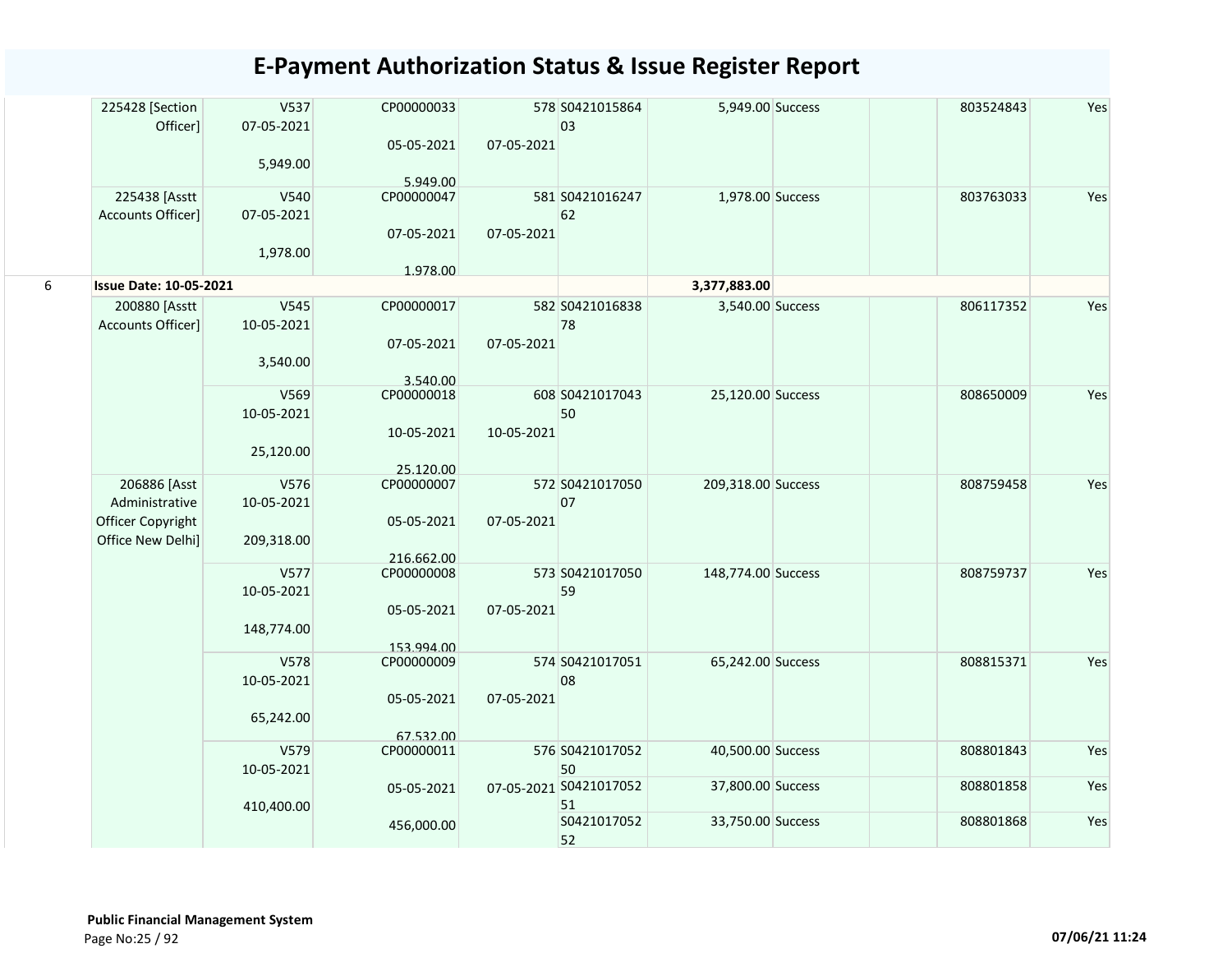|               |                    |                          |            | S0421017052<br>53     | 37,800.00 Success | 808801886 | Yes |
|---------------|--------------------|--------------------------|------------|-----------------------|-------------------|-----------|-----|
|               |                    |                          |            | S0421017052<br>54     | 40,500.00 Success | 808801898 | Yes |
|               |                    |                          |            | S0421017052<br>55     | 40,500.00 Success | 808801912 | Yes |
|               |                    |                          |            | S0421017052<br>56     | 40,500.00 Success | 808801929 | Yes |
|               |                    |                          |            | S0421017052<br>57     | 38,475.00 Success | 808801939 | Yes |
|               |                    |                          |            | S0421017052<br>58     | 36,450.00 Success | 808801952 | Yes |
|               |                    |                          |            | S0421017052<br>59     | 23,625.00 Success | 808801966 | Yes |
|               |                    |                          |            | S0421017052<br>60     | 40,500.00 Success | 808801980 | Yes |
|               | V583<br>10-05-2021 | CP00000012               |            | 577 S0421017052<br>92 | 34,626.00 Success | 808815607 | Yes |
|               | 34,626.00          | 06-05-2021               | 07-05-2021 |                       |                   |           |     |
|               |                    | 35.998.00                |            |                       |                   |           |     |
| 225427 [Under |                    | V541 CP00000427(51168779 |            | 592 S0421016838       | 2,702.00 Success  | 806117485 | Yes |
| Secretary]    | 10-05-2021         | 8222477-1B1)             | 07-05-2021 | 96                    |                   |           |     |
|               | 2,702.00           | 07-05-2021               |            |                       |                   |           |     |
|               |                    | 2 749 00                 |            |                       |                   |           |     |
|               |                    | V542 CP00000428(51168771 |            | 593 S0421016840       | 2,703.00 Success  | 806117625 | Yes |
|               | 10-05-2021         | 3987924-1B1)             | 07-05-2021 | 00                    |                   |           |     |
|               | 2,703.00           | 07-05-2021               |            |                       |                   |           |     |
|               |                    | 2 750 00                 |            |                       |                   |           |     |
|               |                    | V543 CP00000431(51168774 |            | 594 S0421016840       | 19,099.00 Success | 806117743 | Yes |
|               | 10-05-2021         | 4438697-1B1)             |            | 89                    |                   |           |     |
|               |                    |                          | 07-05-2021 |                       |                   |           |     |
|               | 19,099.00          | 07-05-2021               |            |                       |                   |           |     |
|               |                    | 19 470 00                |            |                       |                   |           |     |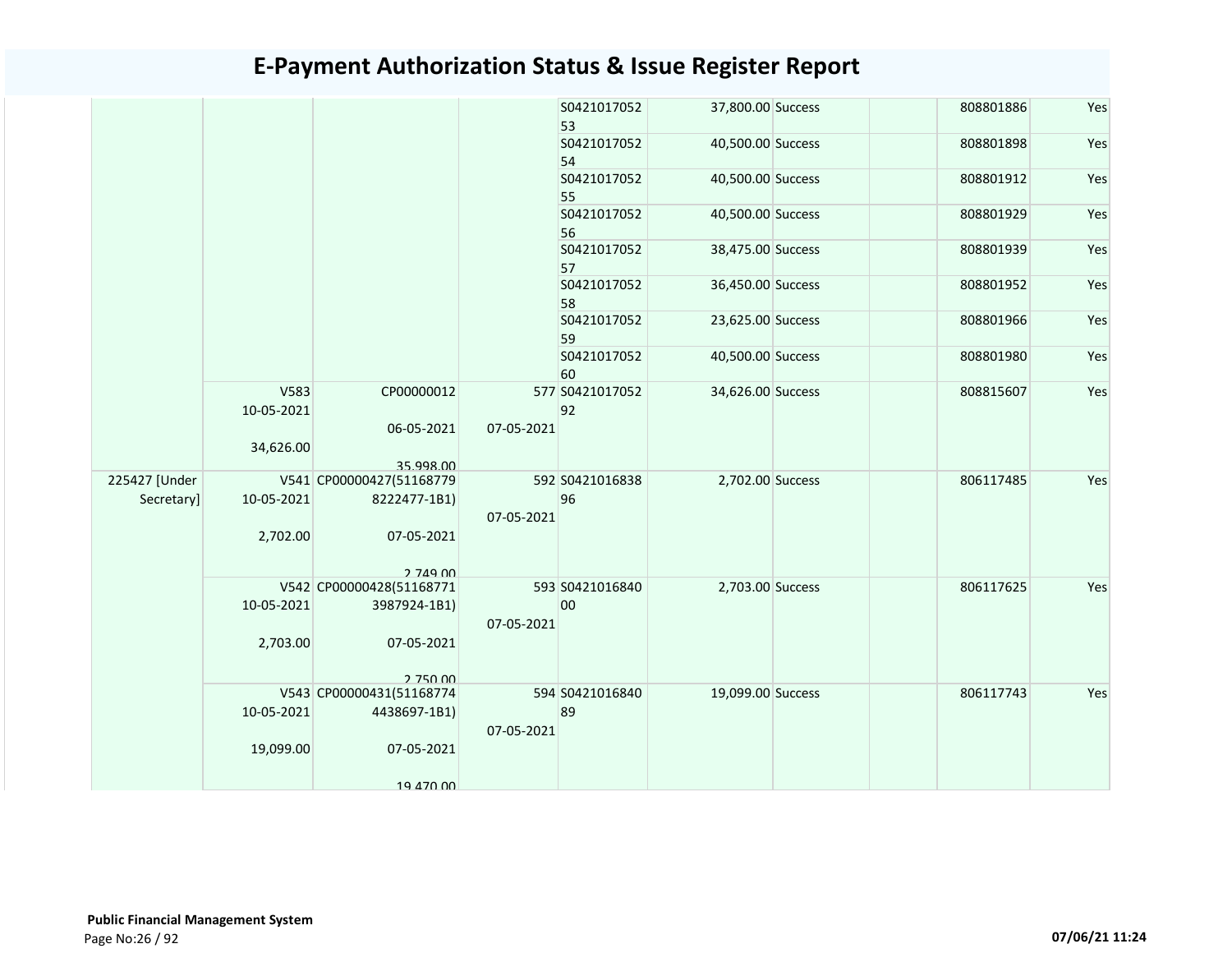| 10-05-2021 | V544 CP00000432(51168772<br>5037003-1B1) | 07-05-2021 | 595 S0421016841<br>44 | 1,475.00 Success  | 806131833 | Yes |
|------------|------------------------------------------|------------|-----------------------|-------------------|-----------|-----|
| 1,475.00   | 07-05-2021<br>150000                     |            |                       |                   |           |     |
|            | V546 CP00000433(51168773                 |            | 596 S0421016841       | 4,796.00 Success  | 806117856 | Yes |
| 10-05-2021 | 8617860-1B1)                             | 07-05-2021 | 76                    |                   |           |     |
| 4,796.00   | 07-05-2021                               |            |                       |                   |           |     |
|            | 4 879 00<br>V547 CP00000434(51168773     |            | 597 S0421016842       | 4,703.00 Success  | 806131967 | Yes |
|            |                                          |            |                       |                   |           |     |
| 10-05-2021 | 1658716-1B1)                             |            | 34                    |                   |           |     |
|            |                                          | 07-05-2021 |                       |                   |           |     |
| 4,703.00   | 07-05-2021                               |            |                       |                   |           |     |
|            | 4 784 00                                 |            |                       |                   |           |     |
|            | V548 CP00000435(51168779                 |            | 598 S0421016843       | 19,720.00 Success | 806135158 | Yes |
| 10-05-2021 | 8526808-1B1)                             |            | 08                    |                   |           |     |
|            |                                          | 07-05-2021 |                       |                   |           |     |
| 19,720.00  | 07-05-2021                               |            |                       |                   |           |     |
|            |                                          |            |                       |                   |           |     |
|            | 20 060 00                                |            |                       |                   |           |     |
|            | V549 CP00000436(51168770                 |            | 599 S0421016843       | 56,034.00 Success | 806117995 | Yes |
| 10-05-2021 | 8165922-1B1)                             |            | 34                    |                   |           |     |
|            |                                          | 07-05-2021 |                       |                   |           |     |
| 56,034.00  | 07-05-2021                               |            |                       |                   |           |     |
|            |                                          |            |                       |                   |           |     |
|            | 57 000 00                                |            |                       |                   |           |     |
|            | V550 CP00000437(51168772                 |            | 600 S0421016845       | 81,102.00 Success | 806121147 | Yes |
| 10-05-2021 | 2068853-1B1)                             |            | 63                    |                   |           |     |
|            |                                          | 07-05-2021 |                       |                   |           |     |
| 81,102.00  | 07-05-2021                               |            |                       |                   |           |     |
|            |                                          |            |                       |                   |           |     |
|            | 82,500,00                                |            |                       |                   |           |     |
|            | V551 CP00000438(51168770                 |            | 601 S0421016846       | 4,369.00 Success  | 806135328 | Yes |
| 10-05-2021 | 9658669-1B1)                             |            | 08                    |                   |           |     |
|            |                                          | 07-05-2021 |                       |                   |           |     |
| 4,369.00   | 07-05-2021                               |            |                       |                   |           |     |
|            |                                          |            |                       |                   |           |     |
|            | 4 445 00                                 |            |                       |                   |           |     |
|            |                                          |            |                       |                   |           |     |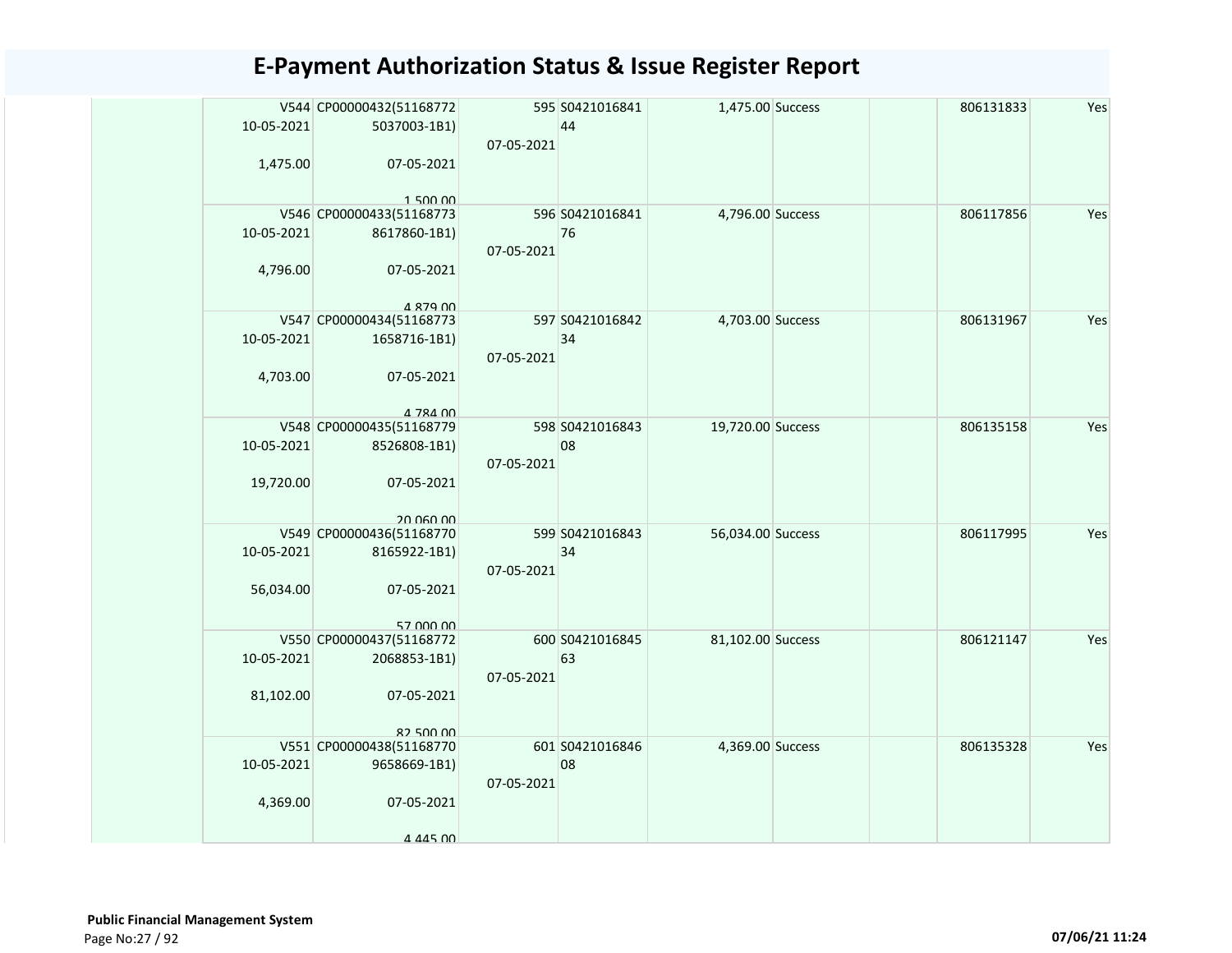| 10-05-2021 | V552 CP00000439(51168776<br>3530660-1B1) |            | 602 S0421016847<br>34 | 45,683.00 Success | 806135462 | Yes |
|------------|------------------------------------------|------------|-----------------------|-------------------|-----------|-----|
|            |                                          | 07-05-2021 |                       |                   |           |     |
| 45,683.00  | 07-05-2021                               |            |                       |                   |           |     |
|            | 46 470 00                                |            |                       |                   |           |     |
|            | V553 CP00000440(51168774                 |            | 603 S0421016847       | 13,272.00 Success | 806121294 | Yes |
| 10-05-2021 | 7325319-1B1)                             |            | 69                    |                   |           |     |
| 13,272.00  | 07-05-2021                               | 07-05-2021 |                       |                   |           |     |
|            |                                          |            |                       |                   |           |     |
|            | 13 500 00                                |            |                       |                   |           |     |
|            | V554 CP00000441(51168773                 |            | 604 S0421016847       | 23,593.00 Success | 806121466 | Yes |
| 10-05-2021 | 5590510-1B1)                             |            | 95                    |                   |           |     |
|            |                                          | 07-05-2021 |                       |                   |           |     |
| 23,593.00  | 07-05-2021                               |            |                       |                   |           |     |
|            |                                          |            |                       |                   |           |     |
|            | 24 000 00<br>V555 CP00000442(51168775    |            | 605 S0421016848       | 12,092.00 Success | 806135624 | Yes |
| 10-05-2021 | 6609814-1B1)                             |            | 47                    |                   |           |     |
|            |                                          | 07-05-2021 |                       |                   |           |     |
| 12,092.00  | 07-05-2021                               |            |                       |                   |           |     |
|            |                                          |            |                       |                   |           |     |
|            | 12.300.00                                |            |                       |                   |           |     |
|            | V564 CP00000445(51168775                 |            | 610 S0421017040       | 21,234.00 Success | 808690717 | Yes |
| 10-05-2021 | 6298320-1B1)                             |            | 56                    |                   |           |     |
| 21,234.00  | 07-05-2021                               | 10-05-2021 |                       |                   |           |     |
|            |                                          |            |                       |                   |           |     |
|            | 21 600 00                                |            |                       |                   |           |     |
|            | V565 CP00000446(51168776                 |            | 611 S0421017039       | 6,881.00 Success  | 808690496 | Yes |
| 10-05-2021 | 5667824-1B1)                             |            | 91                    |                   |           |     |
|            |                                          | 10-05-2021 |                       |                   |           |     |
| 6,881.00   | 07-05-2021                               |            |                       |                   |           |     |
|            |                                          |            |                       |                   |           |     |
|            | 7 000 00<br>V566 CP00000447(51168779     |            | 612 S0421017038       | 24,527.00 Success | 808690254 | Yes |
| 10-05-2021 | 8301707-1B1)                             |            | 80                    |                   |           |     |
|            |                                          | 10-05-2021 |                       |                   |           |     |
| 24,527.00  | 07-05-2021                               |            |                       |                   |           |     |
|            |                                          |            |                       |                   |           |     |
|            | 24 950 00                                |            |                       |                   |           |     |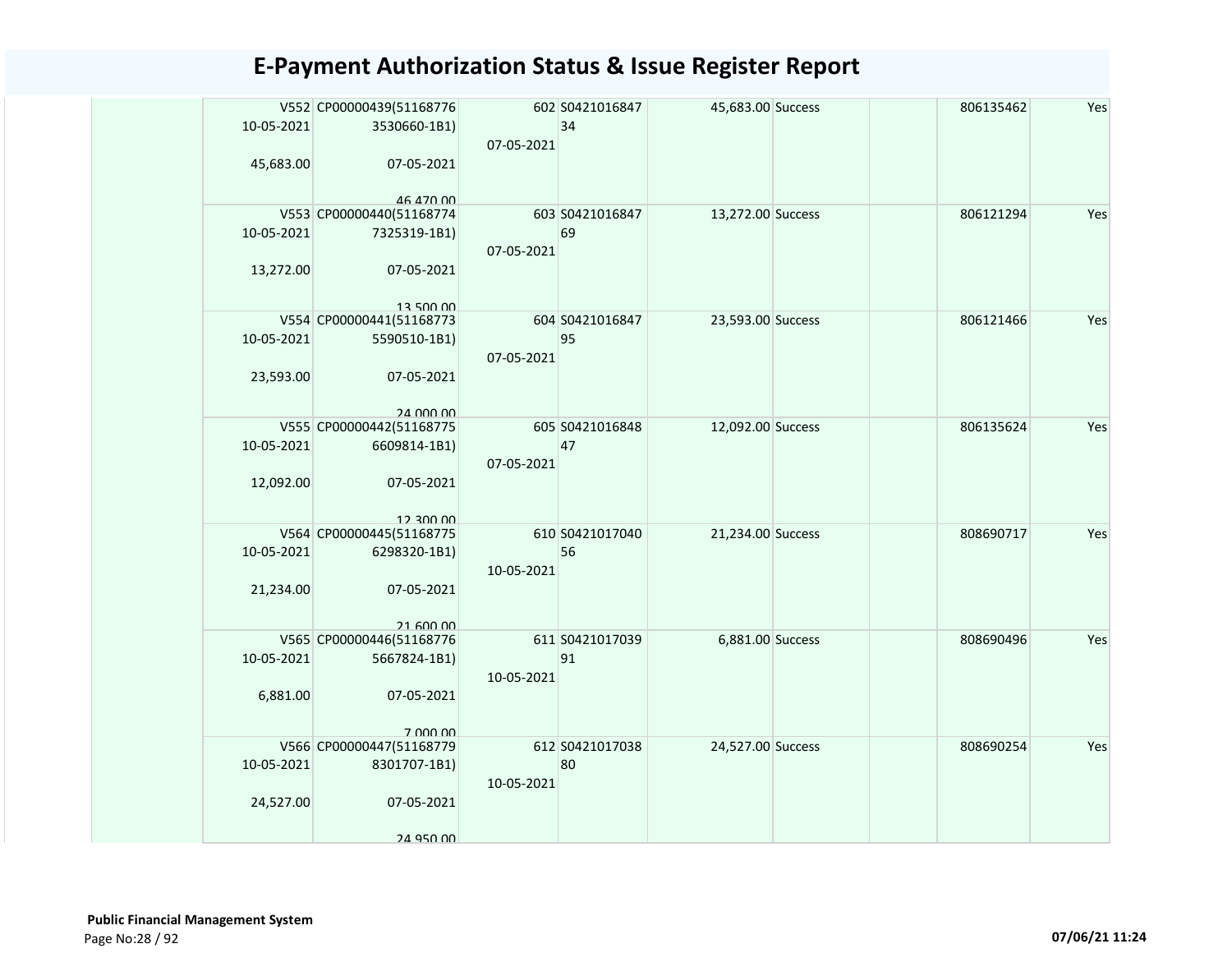| 10-05-2021 | V567 CP00000448(51168776<br>5457349-1B1) | 10-05-2021 | 609 S0421017043<br>14 | 21,861.00 Success  | 808690947 | Yes |
|------------|------------------------------------------|------------|-----------------------|--------------------|-----------|-----|
| 21,861.00  | 07-05-2021<br>22.250.00                  |            |                       |                    |           |     |
|            | V570 CP00000449(EFR20210                 |            | 623 S0421017032       | 27,000.00 Success  | 808648500 | Yes |
| 10-05-2021 | 50001)                                   | 10-05-2021 | 88                    |                    |           |     |
| 27,000.00  | 10-05-2021                               |            |                       |                    |           |     |
| V571       | 27 000 00<br>CP00000450                  |            | 624 S0421017032       | 279,260.00 Success | 808815152 | Yes |
| 10-05-2021 |                                          |            | 62                    |                    |           |     |
| 279,260.00 | 10-05-2021                               | 10-05-2021 |                       |                    |           |     |
| V572       | 279.260.00<br>CP00000443                 |            | 606 S0421017054       | 10,560.00 Success  | 808692417 | Yes |
| 10-05-2021 |                                          |            | 31                    |                    |           |     |
|            | 07-05-2021                               | 07-05-2021 |                       |                    |           |     |
| 10,560.00  | 11.000.00                                |            |                       |                    |           |     |
| V573       | CP00000429                               |            | 590 S0421017063       | 2,000.00 Success   | 808761281 | Yes |
| 10-05-2021 | 07-05-2021                               | 07-05-2021 | 51                    |                    |           |     |
| 2,000.00   | 2.000.00                                 |            |                       |                    |           |     |
| V574       | CP00000430                               |            | 591 S0421017065       | 3,600.00 Success   | 808695068 | Yes |
| 10-05-2021 |                                          |            | 16                    |                    |           |     |
|            | 07-05-2021                               | 07-05-2021 |                       |                    |           |     |
| 3,600.00   | 3.600.00                                 |            |                       |                    |           |     |
| V575       | CP00000421                               |            | 584 S0421017056       | 122,024.00 Success | 808692917 | Yes |
| 10-05-2021 |                                          |            | 12                    |                    |           |     |
|            | 07-05-2021                               | 07-05-2021 |                       |                    |           |     |
| 122,024.00 | 124.128.00                               |            |                       |                    |           |     |
| V580       | CP00000426                               |            | 589 S0421017061       | 20,600.00 Success  | 808693846 | Yes |
| 10-05-2021 |                                          |            | 83                    |                    |           |     |
| 20,600.00  | 07-05-2021                               | 07-05-2021 |                       |                    |           |     |
|            | 21.000.00                                |            |                       |                    |           |     |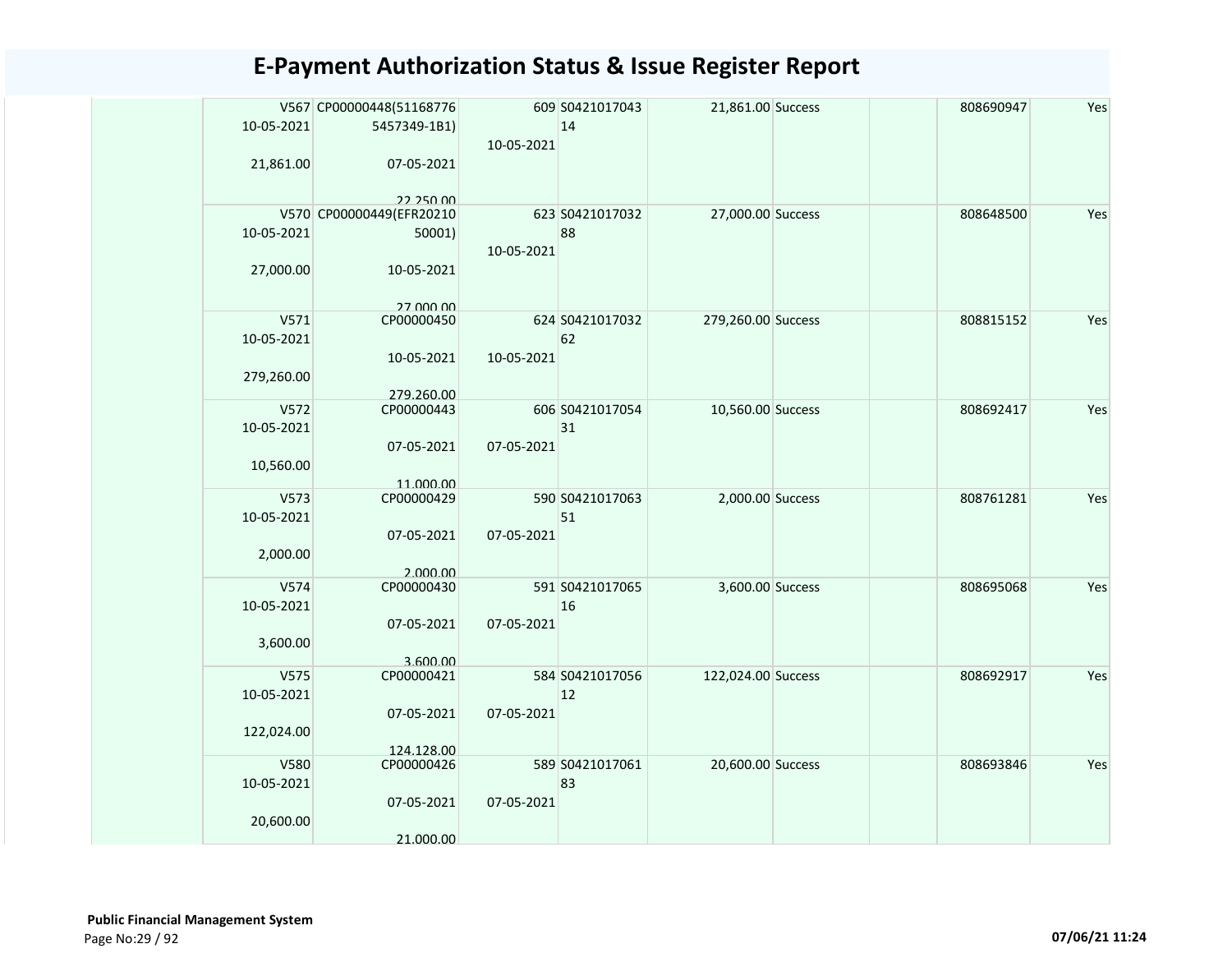|                 | V581<br>10-05-2021 | CP00000420              |            | 583 S0421017053<br>82  | 97,233.00 Success  | 808761026 | Yes |
|-----------------|--------------------|-------------------------|------------|------------------------|--------------------|-----------|-----|
|                 | 97,233.00          | 07-05-2021<br>99.000.00 | 07-05-2021 |                        |                    |           |     |
|                 | V582               | CP00000422              |            | 585 S0421017057        | 21,136.00 Success  | 808693159 | Yes |
|                 | 10-05-2021         |                         |            | 21                     |                    |           |     |
|                 |                    | 07-05-2021              | 07-05-2021 |                        |                    |           |     |
|                 | 21,136.00          |                         |            |                        |                    |           |     |
|                 | V584               | 21.500.00<br>CP00000423 |            | 586 S0421017058        | 286,134.00 Success | 808723027 | Yes |
|                 | 10-05-2021         |                         |            | 15                     |                    |           |     |
|                 |                    | 07-05-2021              | 07-05-2021 |                        |                    |           |     |
|                 | 286,134.00         |                         |            |                        |                    |           |     |
|                 |                    | 290.955.00              |            |                        |                    |           |     |
|                 | V585               | CP00000424              |            | 587 S0421017059        | 13,920.00 Success  | 808693384 | Yes |
|                 | 10-05-2021         |                         |            | 13                     |                    |           |     |
|                 |                    | 07-05-2021              | 07-05-2021 |                        |                    |           |     |
|                 | 13,920.00          |                         |            |                        |                    |           |     |
|                 |                    | 14.160.00               |            |                        |                    |           |     |
|                 | V586               | CP00000425              |            | 588 S0421017059        | 3,440.00 Success   | 808693608 | Yes |
|                 | 10-05-2021         |                         |            | 90                     |                    |           |     |
|                 |                    | 07-05-2021              | 07-05-2021 |                        |                    |           |     |
|                 | 3,440.00           |                         |            |                        |                    |           |     |
|                 |                    | 3.500.00                |            |                        |                    |           |     |
|                 | V592               | CP00000444              |            | 607 S0421017055        | 29,700.00 Success  | 808692672 | Yes |
|                 | 10-05-2021         |                         |            | 03                     |                    |           |     |
|                 |                    | 07-05-2021              |            | 07-05-2021 S0421017055 | 15,840.00 Success  | 808692685 | Yes |
| 225429 [Section | 45.540.00<br>V587  | CP00000053              |            | 04<br>571 S0421017048  | 26,583.00 Success  | 808721570 | Yes |
| Officer]        | 10-05-2021         |                         |            | 62                     |                    |           |     |
|                 |                    | 06-05-2021              | 07-05-2021 |                        |                    |           |     |
|                 | 26,583.00          |                         |            |                        |                    |           |     |
|                 |                    | 26.583.00               |            |                        |                    |           |     |
|                 | V588               | CP00000052              |            | 570 S0421017047        | 17,264.00 Success  | 808692189 | Yes |
|                 | 10-05-2021         |                         |            | 70                     |                    |           |     |
|                 |                    | 06-05-2021              | 07-05-2021 |                        |                    |           |     |
|                 | 17,264.00          |                         |            |                        |                    |           |     |
|                 |                    | 17.264.00               |            |                        |                    |           |     |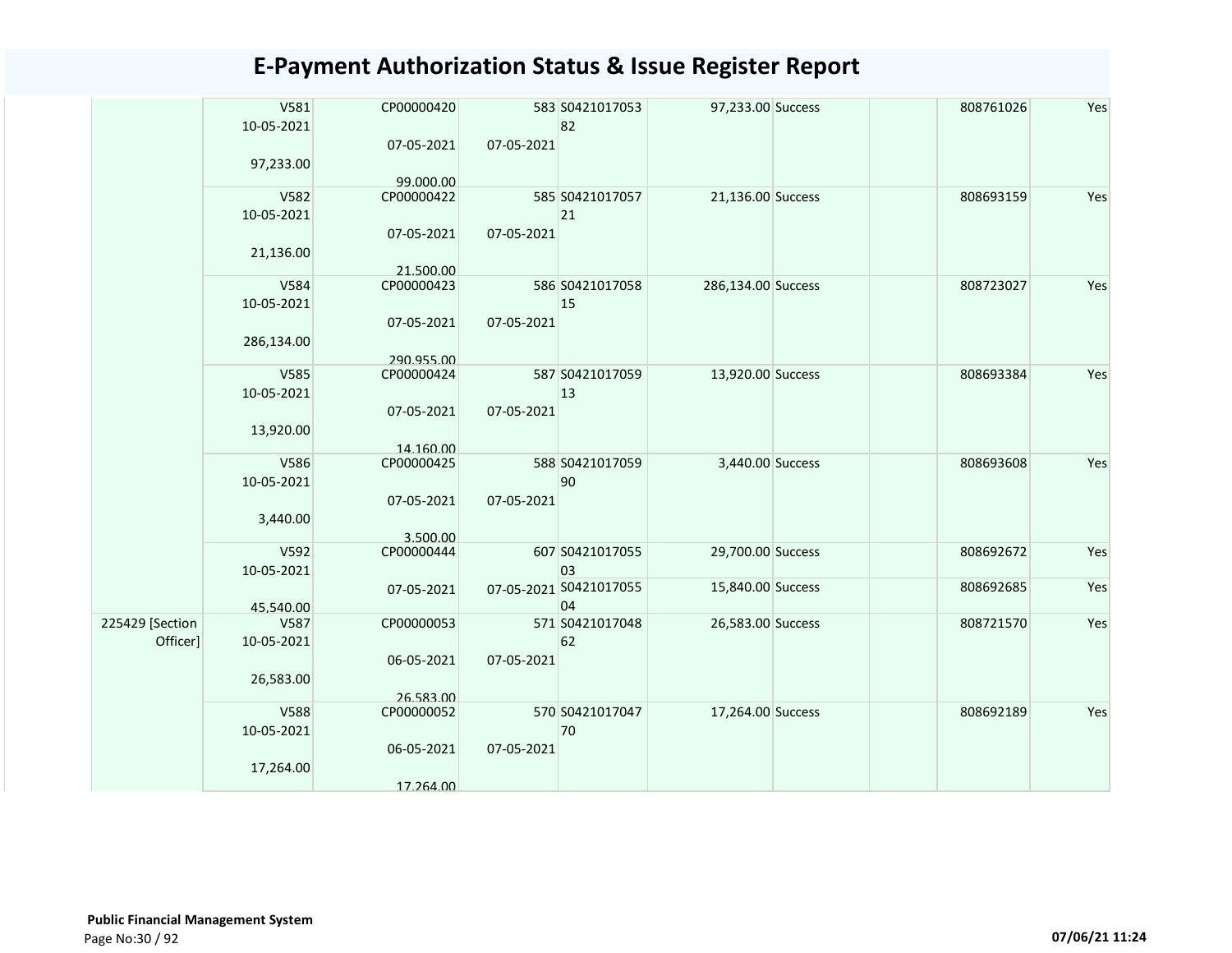|                   | V589       | CP00000051 |            | 569 S0421017046 |                    | 450.00 Success | 808679428 | Yes |
|-------------------|------------|------------|------------|-----------------|--------------------|----------------|-----------|-----|
|                   | 10-05-2021 |            |            | 61              |                    |                |           |     |
|                   |            | 06-05-2021 | 07-05-2021 |                 |                    |                |           |     |
|                   | 450.00     |            |            |                 |                    |                |           |     |
|                   |            | 450.00     |            |                 |                    |                |           |     |
|                   | V590       | CP00000055 |            | 580 S0421017053 | 141,978.00 Success |                | 808721800 | Yes |
|                   | 10-05-2021 |            |            | 62              |                    |                |           |     |
|                   |            | 07-05-2021 | 07-05-2021 |                 |                    |                |           |     |
|                   | 141,978.00 |            |            |                 |                    |                |           |     |
|                   |            | 147.600.00 |            |                 |                    |                |           |     |
|                   | V591       | CP00000054 |            | 579 S0421017053 | 414,622.00 Success |                | 808650333 | Yes |
|                   | 10-05-2021 |            |            | 28              |                    |                |           |     |
|                   |            | 07-05-2021 | 07-05-2021 |                 |                    |                |           |     |
|                   | 414,622.00 |            |            |                 |                    |                |           |     |
|                   |            | 421.770.00 |            |                 |                    |                |           |     |
| 225438 [Asstt     | V556       | CP00000036 |            | 613 S0421017031 | 310,848.00 Success |                | 808677716 | Yes |
| Accounts Officer] | 10-05-2021 |            |            | 69              |                    |                |           |     |
|                   |            | 27-04-2021 | 10-05-2021 |                 |                    |                |           |     |
|                   | 310,848.00 |            |            |                 |                    |                |           |     |
|                   |            | 322.775.00 |            |                 |                    |                |           |     |
|                   | V557       | CP00000040 |            | 617 S0421017034 | 3,970.00 Success   |                | 808677948 | Yes |
|                   | 10-05-2021 |            |            | 69              |                    |                |           |     |
|                   |            | 06-05-2021 | 10-05-2021 |                 |                    |                |           |     |
|                   | 3,970.00   |            |            |                 |                    |                |           |     |
|                   |            | 3.970.00   |            |                 |                    |                |           |     |
|                   | V558       | CP00000041 |            | 616 S0421017032 | 21,364.00 Success  |                | 808612803 | Yes |
|                   | 10-05-2021 |            |            | 44              |                    |                |           |     |
|                   |            | 06-05-2021 | 10-05-2021 |                 |                    |                |           |     |
|                   | 21,364.00  |            |            |                 |                    |                |           |     |
|                   |            | 21.800.00  |            |                 |                    |                |           |     |
|                   | V559       | CP00000042 |            | 618 S0421017037 |                    | 820.00 Success | 808679186 | Yes |
|                   | 10-05-2021 |            |            | 27              |                    |                |           |     |
|                   |            | 06-05-2021 | 10-05-2021 |                 |                    |                |           |     |
|                   | 820.00     |            |            |                 |                    |                |           |     |
|                   |            | 820.00     |            |                 |                    |                |           |     |
|                   | V560       | CP00000043 |            | 615 S0421017036 | 3,650.00 Success   |                | 808689777 | Yes |
|                   | 10-05-2021 |            |            | 07              |                    |                |           |     |
|                   |            | 06-05-2021 | 10-05-2021 |                 |                    |                |           |     |
|                   | 3,650.00   |            |            |                 |                    |                |           |     |
|                   |            | 3.650.00   |            |                 |                    |                |           |     |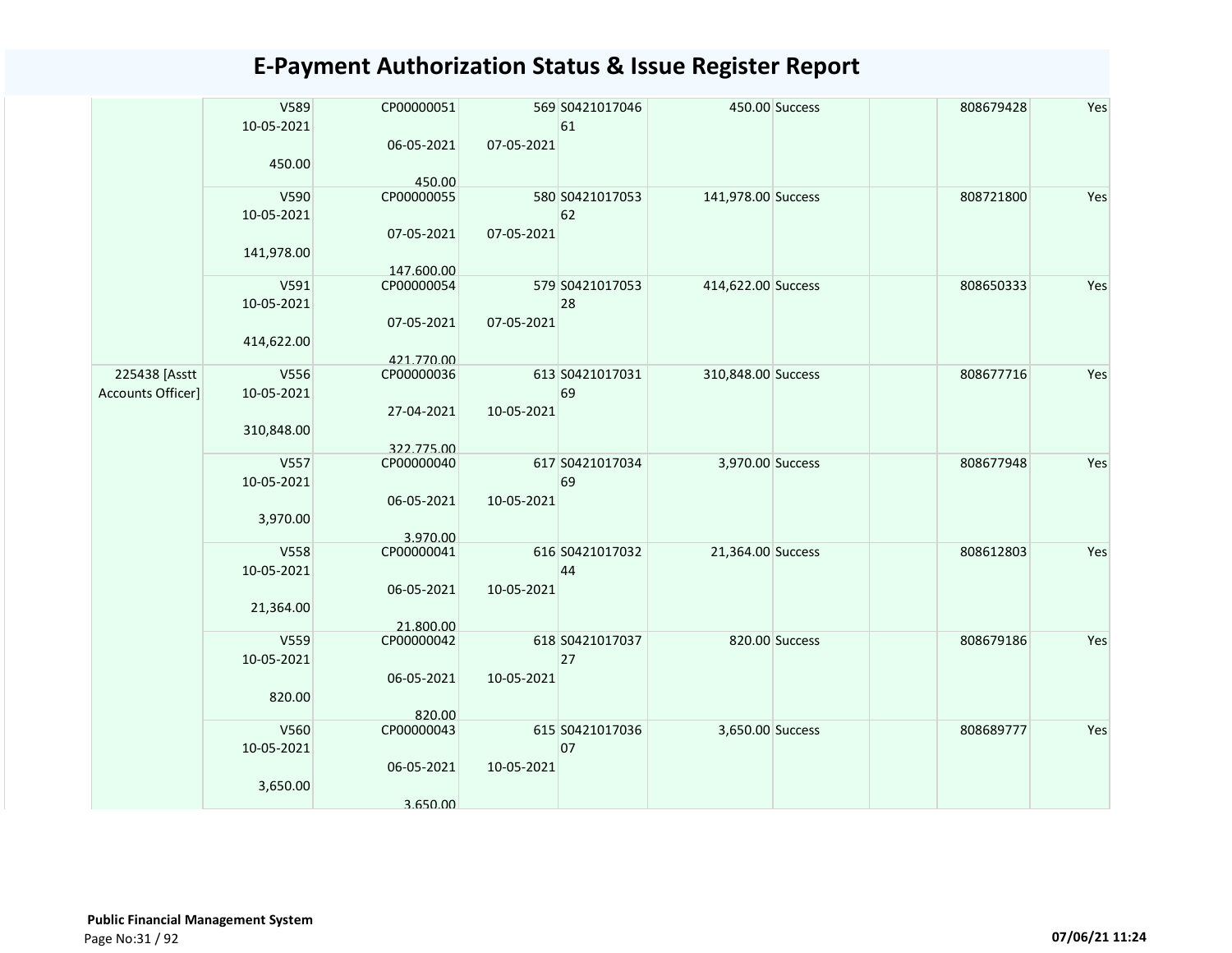|                |                               | V561<br>10-05-2021<br>45,622.00 | CP00000044<br>06-05-2021 | 10-05-2021 | 619 S0421017033<br>08        | 45,622.00 Success  | 808759200 | Yes |
|----------------|-------------------------------|---------------------------------|--------------------------|------------|------------------------------|--------------------|-----------|-----|
|                |                               |                                 | 47.476.00                |            |                              |                    |           |     |
|                |                               | V562<br>10-05-2021              | CP00000045               |            | 614 S0421017036<br>46        | 183,029.00 Success | 808648741 | Yes |
|                |                               | 183,029.00                      | 06-05-2021               | 10-05-2021 |                              |                    |           |     |
|                |                               | V563                            | 185.934.00<br>CP00000046 |            | 620 S0421017038              | 7,250.00 Success   | 808721339 | Yes |
|                |                               | 10-05-2021                      |                          |            | 32                           |                    |           |     |
|                |                               | 7,250.00                        | 06-05-2021<br>7.250.00   | 10-05-2021 |                              |                    |           |     |
|                |                               | V568<br>10-05-2021              | CP00000048               |            | 621 S0421017038<br>58        | 5,120.00 Success   | 808690024 | Yes |
|                |                               | 5,120.00                        | 10-05-2021               | 10-05-2021 |                              |                    |           |     |
|                |                               |                                 | 5.120.00                 |            |                              |                    |           |     |
| $\overline{7}$ | <b>Issue Date: 13-05-2021</b> |                                 |                          |            |                              | 5,254,972.00       |           |     |
|                | 225427 [Under<br>Secretary]   | V594<br>13-05-2021              | CP00000471<br>11-05-2021 | 12-05-2021 | 649 S0521002600<br>36        | 3,648.00 Success   | 858303300 | Yes |
|                |                               | 3,648.00                        | 3.776.00                 |            |                              |                    |           |     |
|                |                               | V595<br>13-05-2021              | CP00000461               |            | 635 S0521002600<br>13        | 70,897.00 Success  | 858302961 | Yes |
|                |                               | 1,170,279.00                    | 11-05-2021               |            | 11-05-2021 S0521002600<br>14 | 70,897.00 Success  | 858302972 | Yes |
|                |                               |                                 | 1,300,306.00             |            | S0521002600<br>15            | 70,897.00 Success  | 858302983 | Yes |
|                |                               |                                 |                          |            | S0521002600<br>16            | 70,897.00 Success  | 858302993 | Yes |
|                |                               |                                 |                          |            | S0521002600<br>17            | 21,150.00 Success  | 858303005 | Yes |
|                |                               |                                 |                          |            | S0521002600<br>18            | 71,419.00 Success  | 858303012 | Yes |
|                |                               |                                 |                          |            | S0521002600<br>19            | 53,173.00 Success  | 858303023 | Yes |
|                |                               |                                 |                          |            | S0521002600<br>20            | 64,452.00 Success  | 858303036 | Yes |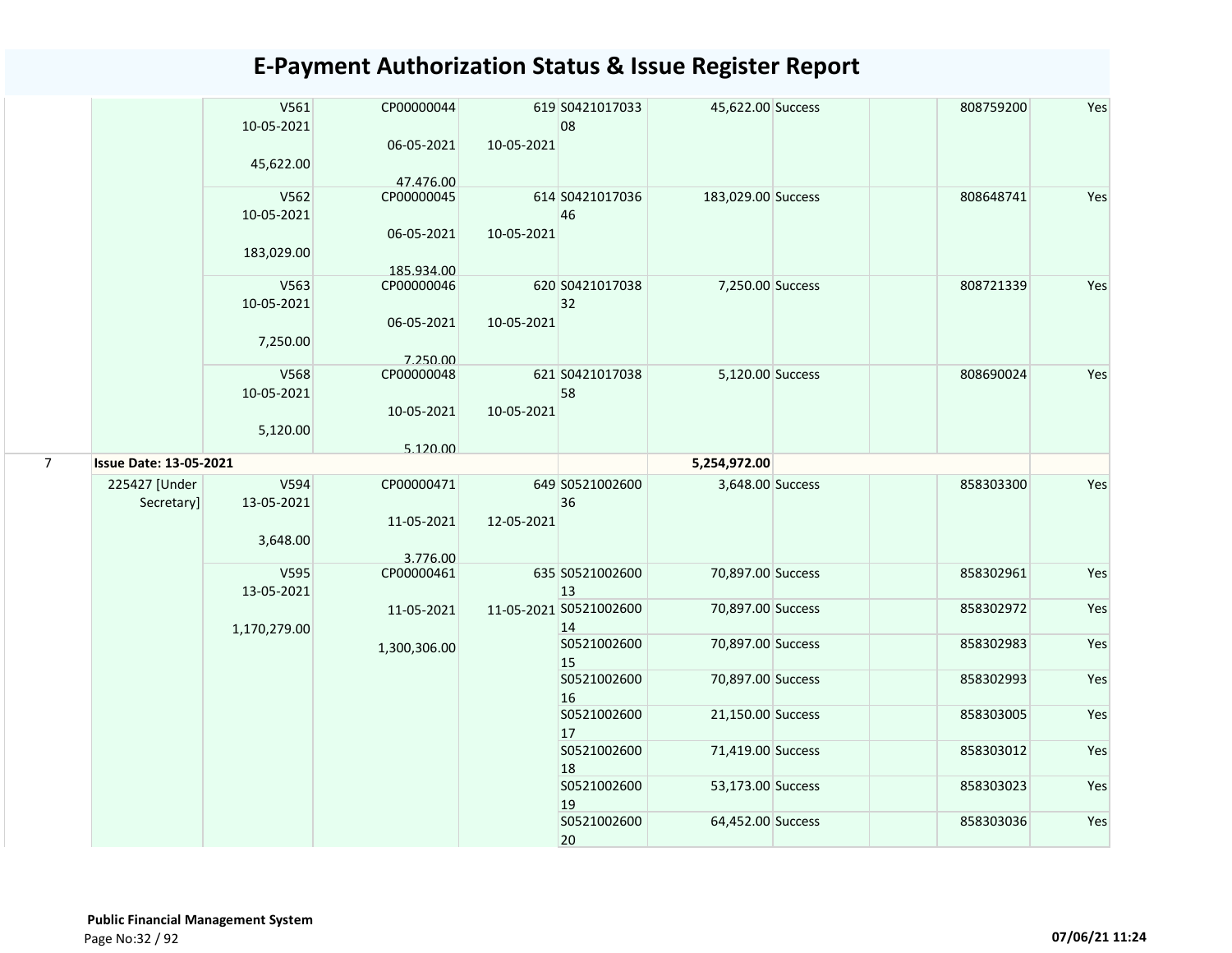|                    |                          |            | S0521002600<br>21            | 70,897.00 Success  | 858303048 | Yes |
|--------------------|--------------------------|------------|------------------------------|--------------------|-----------|-----|
|                    |                          |            | S0521002600<br>22            | 64,452.00 Success  | 858303061 | Yes |
|                    |                          |            | S0521002600<br>23            | 64,452.00 Success  | 858303072 | Yes |
|                    |                          |            | S0521002600<br>24            | 64,452.00 Success  | 858303085 | Yes |
|                    |                          |            | S0521002600<br>25            | 64,452.00 Success  | 858303096 | Yes |
|                    |                          |            | S0521002600<br>26            | 50,218.00 Success  | 858303108 | Yes |
|                    |                          |            | S0521002600<br>27            | 64,452.00 Success  | 858303122 | Yes |
|                    |                          |            | S0521002600<br>28            | 54,000.00 Success  | 858303131 | Yes |
|                    |                          |            | S0521002600<br>29            | 64,452.00 Success  | 858303141 | Yes |
|                    |                          |            | S0521002600<br>30            | 50,218.00 Success  | 858303155 | Yes |
|                    |                          |            | S0521002600<br>31            | 64,452.00 Success  | 858303167 | Yes |
| V596<br>13-05-2021 | CP00000456               |            | 637 S0521002599<br>62        | 52,033.00 Success  | 858302527 | Yes |
| 238,481.00         | 11-05-2021               |            | 11-05-2021 S0521002599<br>63 | 82,498.00 Success  | 858302541 | Yes |
|                    | 264,978.00               |            | S0521002599<br>64            | 103,950.00 Success | 858302552 | Yes |
| V597<br>13-05-2021 | CP00000458<br>11-05-2021 | 11-05-2021 | 630 S0521002600<br>07        | 510,480.00 Success | 858302824 | Yes |
| 510,480.00         | 520.898.00               |            |                              |                    |           |     |
| V598<br>13-05-2021 | CP00000457               |            | 640 S0521002599<br>87        | 293,927.00 Success | 858302689 | Yes |
| 293,927.00         | 11-05-2021               | 11-05-2021 |                              |                    |           |     |
|                    | 299.926.00               |            |                              |                    |           |     |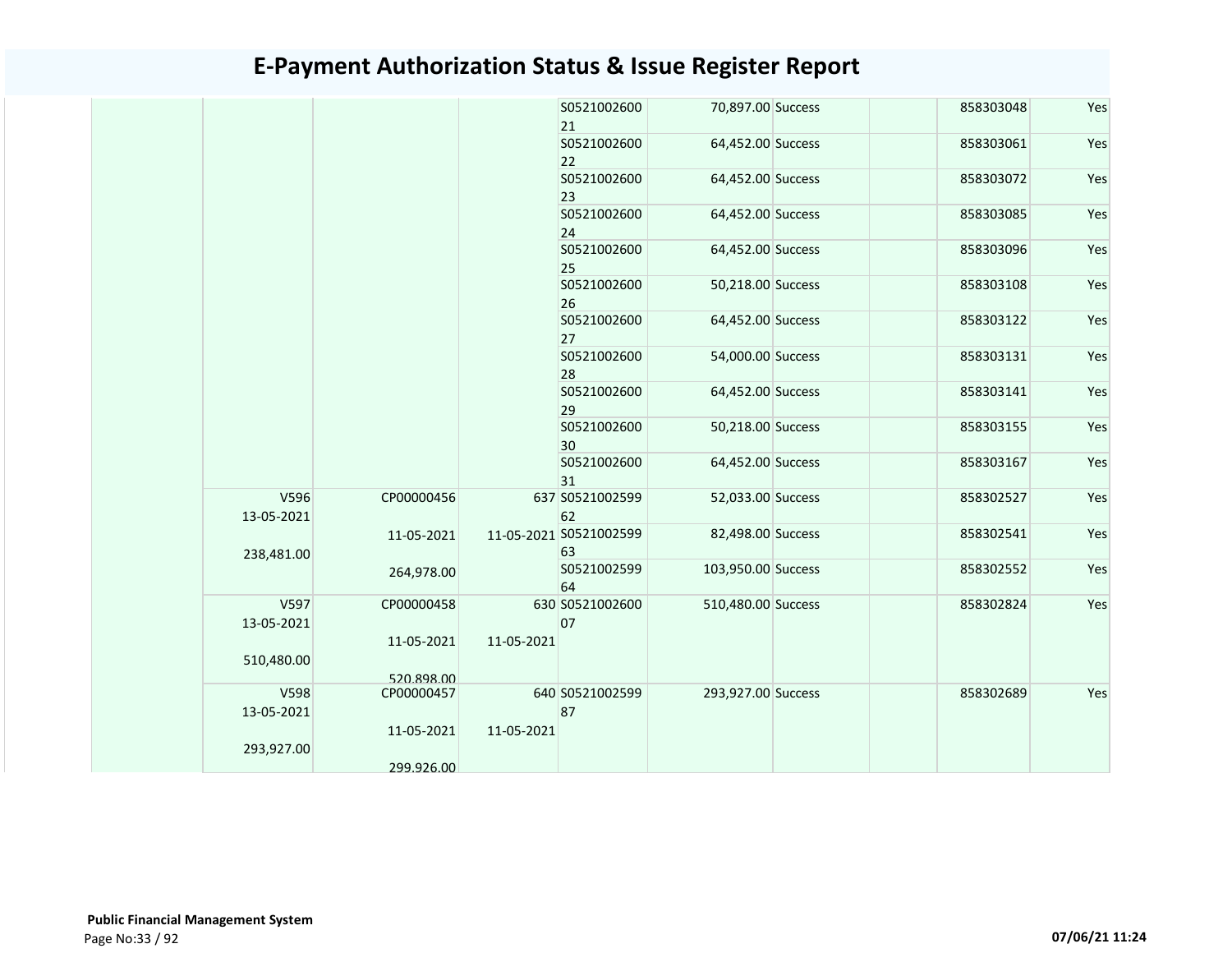|            | V603 CP00000451(51168776              |            | 629 S0521002615        | 19,643.00 Success  | 858304794 | Yes |
|------------|---------------------------------------|------------|------------------------|--------------------|-----------|-----|
| 13-05-2021 | 4432884-1B1)                          |            | 73                     |                    |           |     |
|            |                                       | 11-05-2021 |                        |                    |           |     |
| 19,643.00  | 10-05-2021                            |            |                        |                    |           |     |
|            |                                       |            |                        |                    |           |     |
|            | 20 000 00                             |            |                        |                    |           |     |
| V604       | CP00000460                            |            | 638 S0521002617        | 22,558.00 Success  | 858306360 | Yes |
| 13-05-2021 |                                       |            | 00                     |                    |           |     |
|            | 11-05-2021                            |            | 11-05-2021 S0521002617 | 22,558.00 Success  | 858306367 | Yes |
| 142,225.00 |                                       |            | 01<br>S0521002617      | 22,558.00 Success  | 858306374 | Yes |
|            | 158,029.00                            |            | 02                     |                    |           |     |
|            |                                       |            | S0521002617            | 30,991.00 Success  | 858306380 | Yes |
|            |                                       |            | 03                     |                    |           |     |
|            |                                       |            | S0521002617            | 43,560.00 Success  | 858306388 | Yes |
|            |                                       |            | 04                     |                    |           |     |
|            | V605 CP00000452(51168772              |            | 631 S0521002614        | 6,782.00 Success   | 858304288 | Yes |
| 13-05-2021 | 0490742-1B1)                          |            | 59                     |                    |           |     |
|            |                                       | 11-05-2021 |                        |                    |           |     |
| 6,782.00   | 10-05-2021                            |            |                        |                    |           |     |
|            |                                       |            |                        |                    |           |     |
|            | 6.898.00                              |            |                        |                    |           |     |
|            | V606 CP00000453(51168779              |            | 632 S0521002615        | 51,611.00 Success  | 858304896 | Yes |
| 13-05-2021 | 6312825-1B1)                          |            | 99                     |                    |           |     |
|            |                                       | 11-05-2021 |                        |                    |           |     |
| 51,611.00  | 10-05-2021                            |            |                        |                    |           |     |
|            |                                       |            |                        |                    |           |     |
|            | 52 500 00<br>V607 CP00000454(51168779 |            | 633 S0521002613        | 84,542.00 Success  | 858303663 | Yes |
| 13-05-2021 | 6172422-1B1)                          |            | 83                     |                    |           |     |
|            |                                       | 11-05-2021 |                        |                    |           |     |
| 84,542.00  | 10-05-2021                            |            |                        |                    |           |     |
|            |                                       |            |                        |                    |           |     |
|            | 85 999 00                             |            |                        |                    |           |     |
|            | V608 CP00000455(51168774              |            | 634 S0521002616        | 117,229.00 Success | 858304999 | Yes |
| 13-05-2021 | 7217838-1B1)                          |            | 09                     |                    |           |     |
|            |                                       | 11-05-2021 |                        |                    |           |     |
| 117,229.00 | 10-05-2021                            |            |                        |                    |           |     |
|            |                                       |            |                        |                    |           |     |
|            | 119 250 00                            |            |                        |                    |           |     |
| V609       | CP00000459                            |            | 636 S0521002617        | 36,000.00 Success  | 858306491 | Yes |
| 13-05-2021 |                                       |            | 16                     |                    |           |     |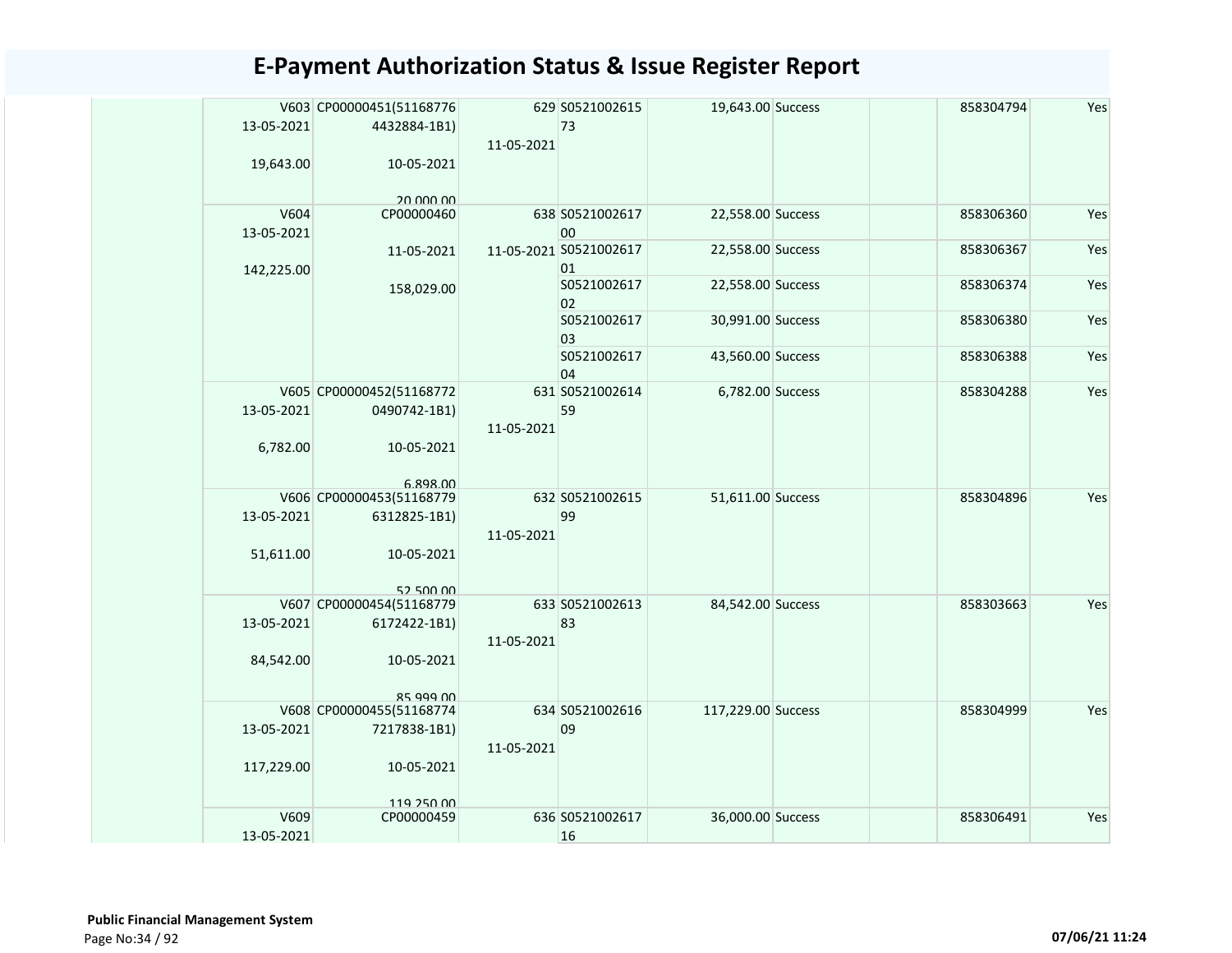| 144,000.00         | 11-05-2021               |            | 11-05-2021 S0521002617<br>17 | 36,000.00 Success  |  | 858306499 | Yes |
|--------------------|--------------------------|------------|------------------------------|--------------------|--|-----------|-----|
|                    | 160,000.00               |            | S0521002617<br>18            | 36,000.00 Success  |  | 858306507 | Yes |
|                    |                          |            | S0521002617<br>19            | 36,000.00 Success  |  | 858306515 | Yes |
| V610<br>13-05-2021 | CP00000462               |            | 639 S0521002617<br>25        | 52,033.00 Success  |  | 858306626 | Yes |
| 238,481.00         | 11-05-2021               |            | 11-05-2021 S0521002617<br>26 | 82,498.00 Success  |  | 858306632 | Yes |
|                    | 264,978.00               |            | S0521002617<br>27            | 103,950.00 Success |  | 858306640 | Yes |
| V611<br>13-05-2021 | CP00000470               |            | 648 S0521002616<br>85        | 2,828.00 Success   |  | 858306257 | Yes |
| 2,828.00           | 11-05-2021<br>2.828.00   | 12-05-2021 |                              |                    |  |           |     |
| V613               | CP00000472               |            | 650 S0521002616              | 2,374.00 Success   |  | 858306138 | Yes |
| 13-05-2021         | 11-05-2021               | 12-05-2021 | 72                           |                    |  |           |     |
| 2,374.00           | 2.415.00                 |            |                              |                    |  |           |     |
|                    | V615 CP00000463(51168770 |            | 641 S0521002615              | 66,445.00 Success  |  | 858304616 | Yes |
| 13-05-2021         | 8390039-1B1)             | 12-05-2021 | 39                           |                    |  |           |     |
| 66,445.00          | 11-05-2021<br>67 500 00  |            |                              |                    |  |           |     |
|                    | V616 CP00000464(51168771 |            | 642 S0521002615              | 203,256.00 Success |  | 858304694 | Yes |
| 13-05-2021         | 8761070-1B1)             | 12-05-2021 | 56                           |                    |  |           |     |
| 203,256.00         | 11-05-2021<br>206 482 00 |            |                              |                    |  |           |     |
|                    | V617 CP00000465(51168774 |            | 643 S0521002613              | 24,453.00 Success  |  | 858303773 | Yes |
| 13-05-2021         | 0840881-1B1)             | 12-05-2021 | 92                           |                    |  |           |     |
| 24,453.00          | 11-05-2021               |            |                              |                    |  |           |     |
|                    | 24 875 00                |            |                              |                    |  |           |     |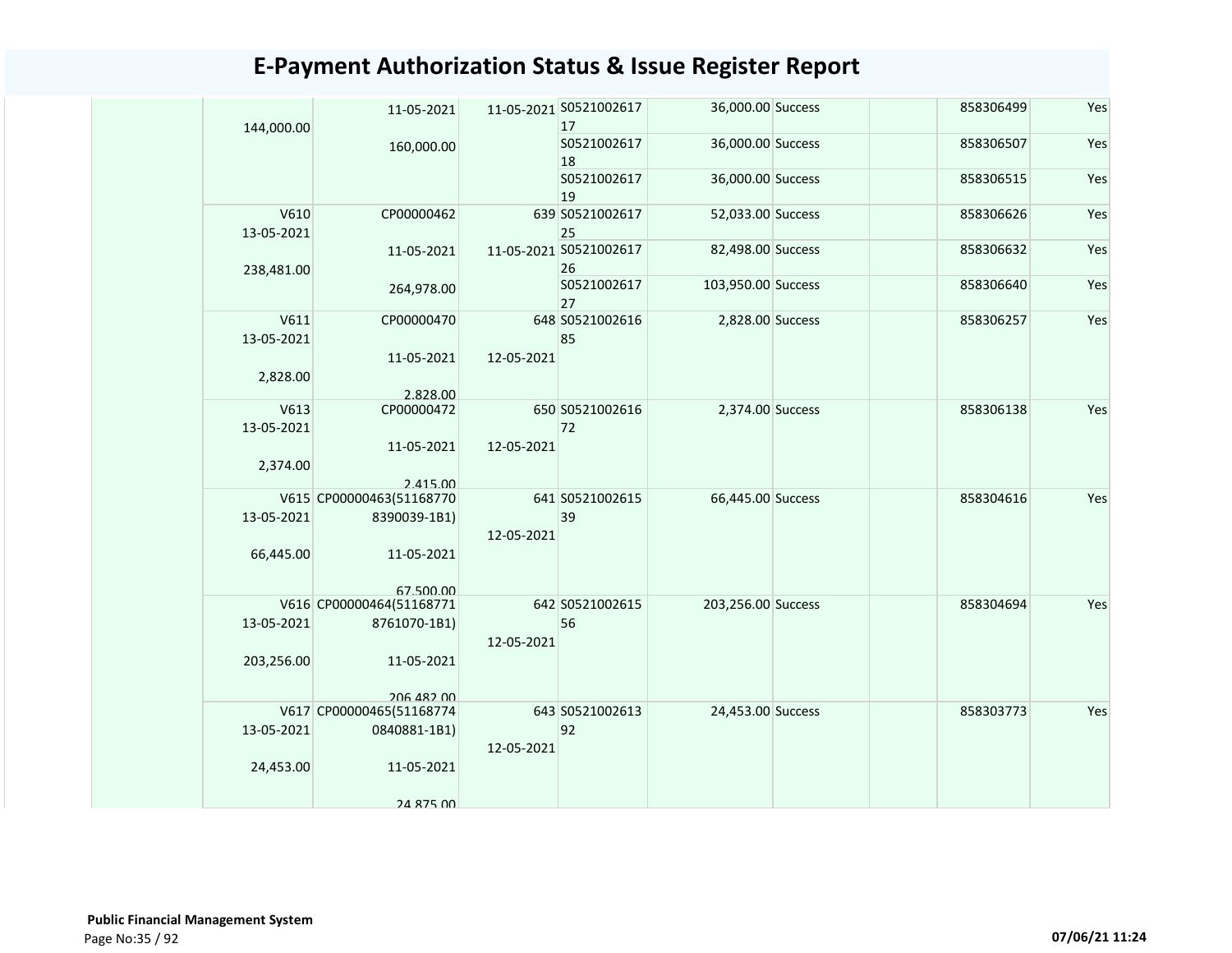| 13-05-2021         | V618 CP00000466(51168773<br>2712536-1B1) | 12-05-2021 | 644 S0521002614<br>25        | 13,517.00 Success  | 858304077 | Yes |
|--------------------|------------------------------------------|------------|------------------------------|--------------------|-----------|-----|
| 13,517.00          | 11-05-2021<br>13 750 00                  |            |                              |                    |           |     |
| 13-05-2021         | V619 CP00000467(51168771<br>2336606-1B1) | 12-05-2021 | 645 S0521002615<br>22        | 28,840.00 Success  | 858304511 | Yes |
| 28,840.00          | 11-05-2021<br>29 400 00                  |            |                              |                    |           |     |
| 13-05-2021         | V620 CP00000468(51168773<br>5812115-1B1) | 12-05-2021 | 646 S0521002614<br>83        | 19,864.00 Success  | 858304404 | Yes |
| 19,864.00          | 11-05-2021<br>20 250 00                  |            |                              |                    |           |     |
| 13-05-2021         | V621 CP00000469(51168770<br>3084139-1B1) | 13-05-2021 | 661 S0521002614<br>43        | 24,524.00 Success  | 858304179 | Yes |
| 24,524.00          | 11-05-2021<br>25,000,00                  |            |                              |                    |           |     |
| 13-05-2021         | V622 CP00000473(GPF_2021<br>05028)       | 12-05-2021 | 651 S0521002613<br>65        | 100,000.00 Success | 858303556 | Yes |
| 100,000.00         | 11-05-2021<br>100,000,00                 |            |                              |                    |           |     |
| 13-05-2021         | V623 CP00000474(GPF_2021<br>05029)       | 12-05-2021 | 652 S0521002613<br>49        | 30,000.00 Success  | 858303430 | Yes |
| 30,000.00          | 11-05-2021<br>an nnn nn                  |            |                              |                    |           |     |
| V624<br>13-05-2021 | CP00000475                               |            | 660 S0521002616<br>42        | 183,379.00 Success | 858305411 | Yes |
| 595,637.00         | 13-05-2021                               |            | 13-05-2021 S0521002616<br>43 | 57,484.00 Success  | 858305419 | Yes |
|                    | 661,819.00                               |            | S0521002616<br>44            | 76,645.00 Success  | 858305427 | Yes |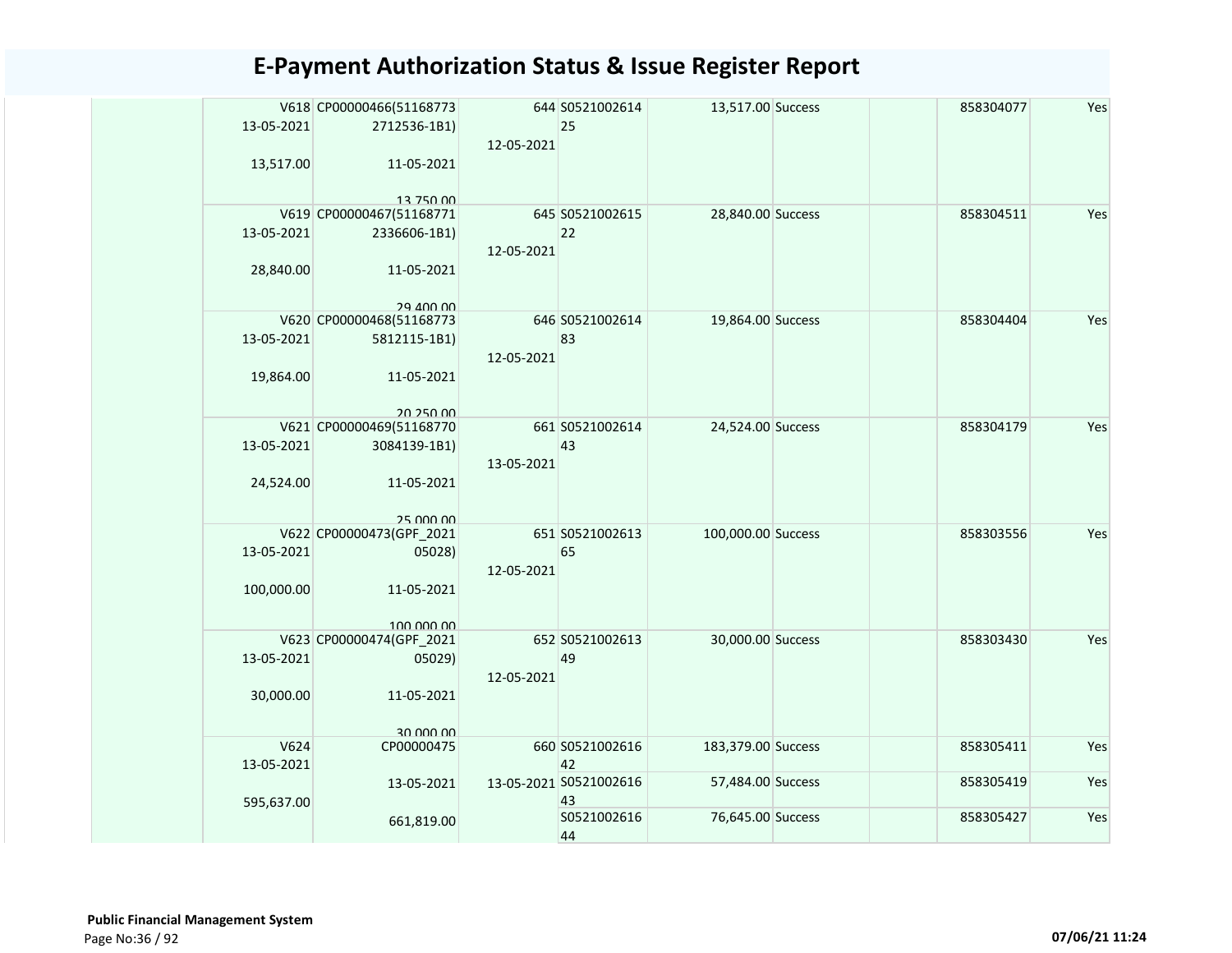|                   |                    |                          |            | S0521002616<br>45     | 64,452.00 Success    | 858305435 | Yes |
|-------------------|--------------------|--------------------------|------------|-----------------------|----------------------|-----------|-----|
|                   |                    |                          |            | S0521002616<br>46     | 57,484.00 Success    | 858305442 | Yes |
|                   |                    |                          |            | S0521002616<br>47     | 66,193.00 Success    | 858305450 | Yes |
|                   |                    |                          |            | S0521002616<br>48     | 54,000.00 Success    | 858305456 | Yes |
|                   |                    |                          |            | S0521002616<br>49     | 36,000.00 Success    | 858305460 | Yes |
|                   | V625<br>13-05-2021 | CP00000476               |            | 656 S0521002616<br>53 | 44,859.00 Success    | 858305565 | Yes |
|                   | 44,859.00          | 13-05-2021<br>44.859.00  | 13-05-2021 |                       |                      |           |     |
|                   | V626<br>13-05-2021 | CP00000478               |            | 658 S0521002616<br>38 | 19,997.00 Success    | 858305310 | Yes |
|                   | 19,997.00          | 13-05-2021<br>19.997.00  | 13-05-2021 |                       |                      |           |     |
|                   | V627<br>13-05-2021 | CP00000479               |            | 659 S0521002616<br>34 | 9,590.00 Success     | 858305206 | Yes |
|                   | 9,590.00           | 13-05-2021<br>9.590.00   | 13-05-2021 |                       |                      |           |     |
|                   | V628<br>13-05-2021 | CP00000477               |            | 657 S0521002616<br>32 | 5,220.00 Success     | 858305103 | Yes |
|                   | 5,220.00           | 13-05-2021<br>5.220.00   | 13-05-2021 |                       |                      |           |     |
| 225438 [Asstt     |                    | V593 CP00000056(GPF_2021 |            | 655 S0521002517       | 1,000,000.00 Success | 848293941 | Yes |
| Accounts Officer] | 13-05-2021         | 05003)                   | 13-05-2021 | 45                    |                      |           |     |
|                   | 1,000,000.00       | 13-05-2021               |            |                       |                      |           |     |
|                   |                    | 1 000 000 00             |            |                       |                      |           |     |
|                   | V599<br>13-05-2021 | CP00000051               |            | 628 S0521002616<br>68 | 10,298.00 Success    | 858306005 | Yes |
|                   | 10,298.00          | 10-05-2021               | 10-05-2021 |                       |                      |           |     |
|                   |                    | 10.298.00                |            |                       |                      |           |     |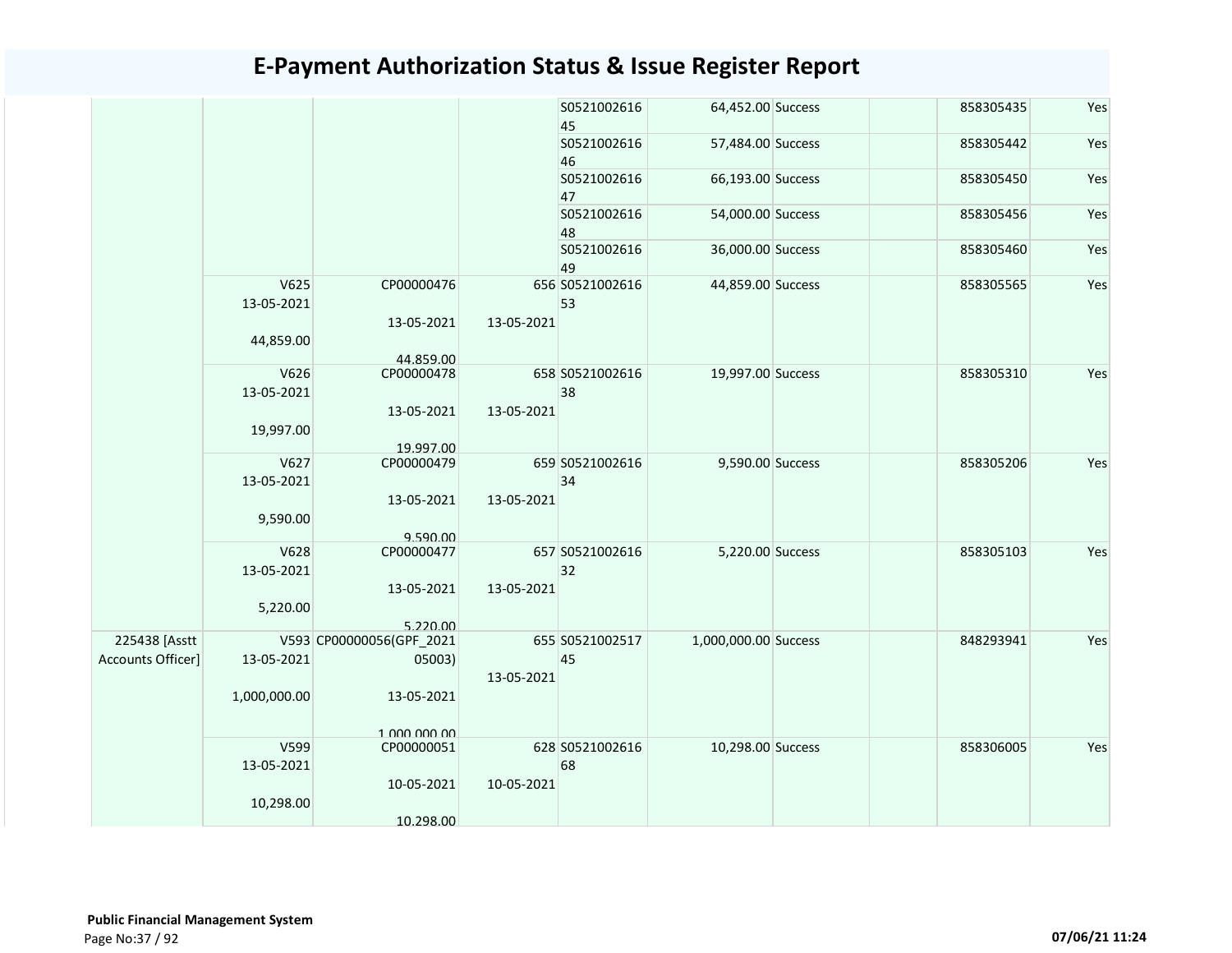|   |                               | V600<br>13-05-2021 | CP00000052<br>10-05-2021 | 10-05-2021 | 627 S0521002616<br>65        | 8,422.00 Success  |                | 858305884 | Yes |
|---|-------------------------------|--------------------|--------------------------|------------|------------------------------|-------------------|----------------|-----------|-----|
|   |                               | 8,422.00           | 8.422.00                 |            |                              |                   |                |           |     |
|   |                               | V601               | CP00000053               |            | 626 S0521002616              | 6,970.00 Success  |                | 858305778 | Yes |
|   |                               | 13-05-2021         |                          |            | 63                           |                   |                |           |     |
|   |                               |                    | 10-05-2021               | 10-05-2021 |                              |                   |                |           |     |
|   |                               | 6,970.00           |                          |            |                              |                   |                |           |     |
|   |                               |                    | 6.970.00                 |            |                              |                   |                |           |     |
|   |                               | V602               | CP00000050               |            | 625 S0521002616              |                   | 300.00 Success | 858305675 | Yes |
|   |                               | 13-05-2021         |                          |            | 59                           |                   |                |           |     |
|   |                               |                    | 10-05-2021               | 10-05-2021 |                              |                   |                |           |     |
|   |                               | 300.00             |                          |            |                              |                   |                |           |     |
|   |                               |                    | 300.00                   |            |                              |                   |                |           |     |
|   |                               |                    | V612 CP00000054(51168774 |            | 653 S0521002614              | 11,250.00 Success |                | 858303976 | Yes |
|   |                               | 13-05-2021         | 7910425-1B1)             | 12-05-2021 | 17                           |                   |                |           |     |
|   |                               | 11,250.00          | 10-05-2021               |            |                              |                   |                |           |     |
|   |                               |                    |                          |            |                              |                   |                |           |     |
|   |                               |                    | 11 250 00                |            |                              |                   |                |           |     |
|   |                               |                    | V614 CP00000055(51168775 |            | 654 S0521002614              | 5,000.00 Success  |                | 858303883 | Yes |
|   |                               | 13-05-2021         | 0673630-1B1)             |            | 04                           |                   |                |           |     |
|   |                               |                    |                          | 12-05-2021 |                              |                   |                |           |     |
|   |                               | 5,000.00           | 10-05-2021               |            |                              |                   |                |           |     |
|   |                               |                    |                          |            |                              |                   |                |           |     |
| 8 | <b>Issue Date: 17-05-2021</b> |                    | 5.000.00                 |            |                              | 1,465,737.00      |                |           |     |
|   |                               |                    |                          |            |                              |                   |                |           |     |
|   | 200880 [Asstt                 |                    | V641 CP00000019(EFR20210 |            | 674 S0521004637              | 27,000.00 Success |                | 891170900 | Yes |
|   | Accounts Officer]             | 17-05-2021         | 50001)                   |            | 67<br>17-05-2021 S0521004637 | 27,000.00 Success |                | 891170902 | Yes |
|   |                               |                    |                          |            | 68                           |                   |                |           |     |
|   |                               | 108,000.00         | 17-05-2021               |            | S0521004637                  | 27,000.00 Success |                | 891170908 | Yes |
|   |                               |                    | 108,000.00               |            | 69                           |                   |                |           |     |
|   |                               |                    |                          |            | S0521004637                  | 27,000.00 Success |                | 891170910 | Yes |
|   |                               |                    |                          |            | 70                           |                   |                |           |     |
|   |                               | V642               | CP00000020               |            | 675 S0521004638              | 1,600.00 Success  |                | 891175011 | Yes |
|   |                               | 17-05-2021         |                          |            | 10                           |                   |                |           |     |
|   |                               |                    | 17-05-2021               | 17-05-2021 |                              |                   |                |           |     |
|   |                               | 1,600.00           |                          |            |                              |                   |                |           |     |
|   |                               |                    | 1.600.00                 |            |                              |                   |                |           |     |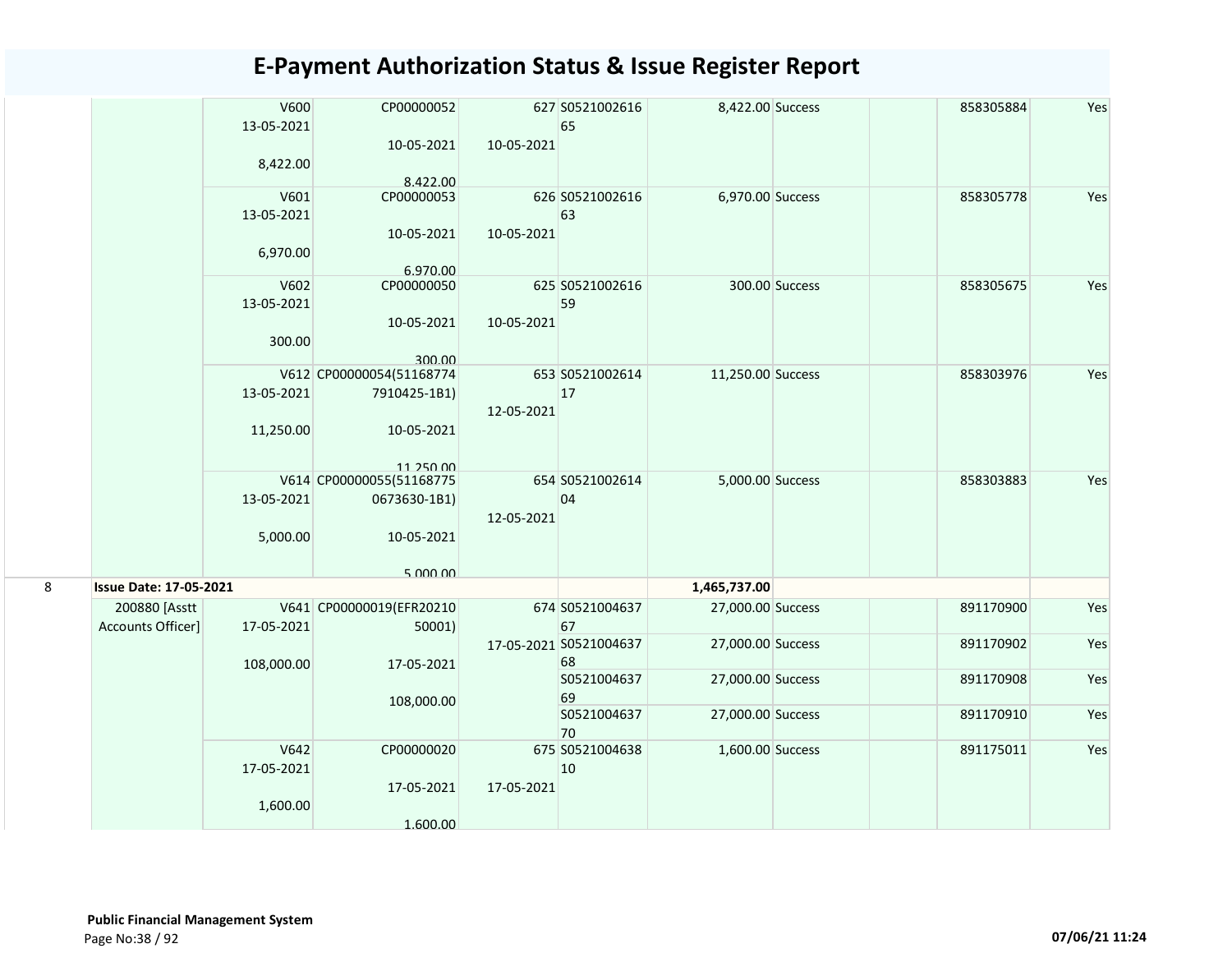|                 | V643       | CP00000021 |            | 676 S0521004638 | 4,000.00 Success   | 891175092 | Yes |
|-----------------|------------|------------|------------|-----------------|--------------------|-----------|-----|
|                 | 17-05-2021 |            |            | 15              |                    |           |     |
|                 |            | 17-05-2021 | 17-05-2021 |                 |                    |           |     |
|                 | 4,000.00   |            |            |                 |                    |           |     |
|                 |            | 4.000.00   |            |                 |                    |           |     |
| 225427 [Under   | V635       | CP00000491 |            | 667 S0521004438 | 98,504.00 Success  | 890978526 | Yes |
| Secretary]      | 17-05-2021 |            |            | 04              |                    |           |     |
|                 |            |            |            |                 |                    |           |     |
|                 |            | 17-05-2021 | 17-05-2021 |                 |                    |           |     |
|                 | 98,504.00  |            |            |                 |                    |           |     |
|                 |            | 101.960.00 |            |                 |                    |           |     |
|                 | V636       | CP00000492 |            | 668 S0521004438 | 3,500.00 Success   | 890978558 | Yes |
|                 | 17-05-2021 |            |            | 27              |                    |           |     |
|                 |            | 17-05-2021 | 17-05-2021 |                 |                    |           |     |
|                 | 3,500.00   |            |            |                 |                    |           |     |
|                 |            | 3.500.00   |            |                 |                    |           |     |
|                 | V637       | CP00000486 |            | 671 S0521004437 | 119,072.00 Success | 890978486 | Yes |
|                 | 17-05-2021 |            |            | 60              |                    |           |     |
|                 |            |            |            |                 |                    |           |     |
|                 |            | 17-05-2021 | 17-05-2021 |                 |                    |           |     |
|                 | 119,072.00 |            |            |                 |                    |           |     |
|                 |            | 119.072.00 |            |                 |                    |           |     |
|                 | V638       | CP00000494 |            | 670 S0521004437 | 1,769.00 Success   | 890978446 | Yes |
|                 | 17-05-2021 |            |            | 44              |                    |           |     |
|                 |            | 17-05-2021 | 17-05-2021 |                 |                    |           |     |
|                 | 1,769.00   |            |            |                 |                    |           |     |
|                 |            | 1.769.00   |            |                 |                    |           |     |
|                 | V639       | CP00000493 |            | 669 S0521004438 | 2,486.00 Success   | 890978591 | Yes |
|                 | 17-05-2021 |            |            | 59              |                    |           |     |
|                 |            | 17-05-2021 | 17-05-2021 |                 |                    |           |     |
|                 |            |            |            |                 |                    |           |     |
|                 | 2,486.00   |            |            |                 |                    |           |     |
|                 |            | 2.486.00   |            |                 |                    |           |     |
| 225429 [Section | V629       | CP00000038 |            | 564 S0521004211 | 142,051.00 Success | 890805571 | Yes |
| Officer]        | 17-05-2021 |            |            | 06              |                    |           |     |
|                 |            | 03-05-2021 | 06-05-2021 |                 |                    |           |     |
|                 | 142,051.00 |            |            |                 |                    |           |     |
|                 |            | 144.500.00 |            |                 |                    |           |     |
|                 | V630       | CP00000039 |            | 563 S0521004197 | 48,464.00 Success  | 890805498 | Yes |
|                 | 17-05-2021 |            |            | 03              |                    |           |     |
|                 |            | 03-05-2021 | 06-05-2021 |                 |                    |           |     |
|                 | 48,464.00  |            |            |                 |                    |           |     |
|                 |            |            |            |                 |                    |           |     |
|                 |            | 49.300.00  |            |                 |                    |           |     |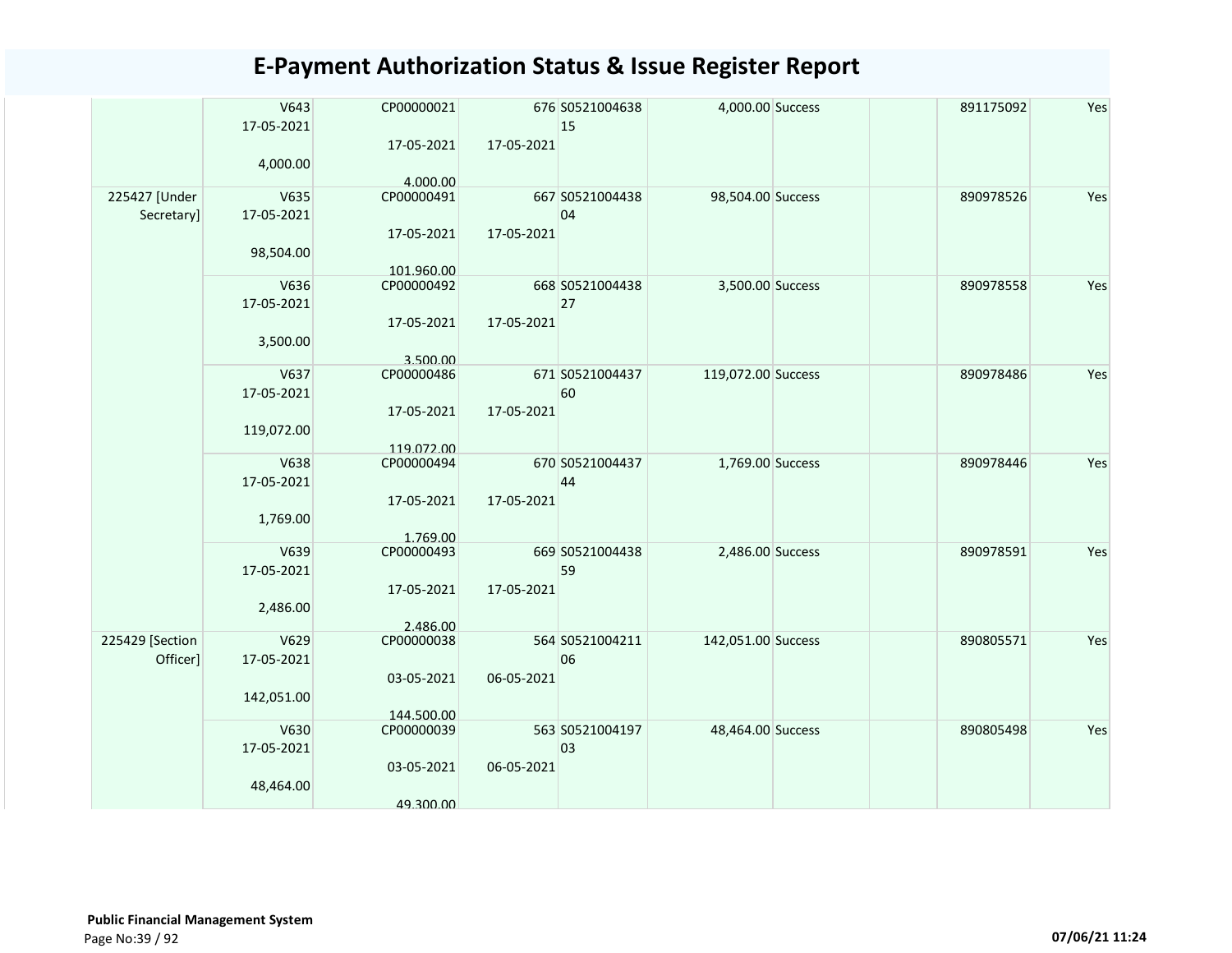|   |                               | V631<br>17-05-2021 | CP00000056<br>13-05-2021 | 17-05-2021 | 662 S0521004226<br>08 | 843,570.00 Success    |                | 890805642 | Yes |
|---|-------------------------------|--------------------|--------------------------|------------|-----------------------|-----------------------|----------------|-----------|-----|
|   |                               | 843,570.00         | 843.570.00               |            |                       |                       |                |           |     |
|   | 225438 [Asstt                 | V632               | CP00000059               |            | 665 S0521004212       | 9,322.00 Success      |                | 890787224 | Yes |
|   | Accounts Officer]             | 17-05-2021         |                          |            | 32                    |                       |                |           |     |
|   |                               | 9,322.00           | 13-05-2021               | 17-05-2021 |                       |                       |                |           |     |
|   |                               |                    | 9.322.00                 |            |                       |                       |                |           |     |
|   |                               | V633               | CP00000058               |            | 664 S0521004212       |                       | 800.00 Success | 890799390 | Yes |
|   |                               | 17-05-2021         |                          |            | 55                    |                       |                |           |     |
|   |                               | 800.00             | 13-05-2021               | 17-05-2021 |                       |                       |                |           |     |
|   |                               |                    | 800.00                   |            |                       |                       |                |           |     |
|   |                               | V634               | CP00000057               |            | 663 S0521004211       | 71,844.00 Success     |                | 890799327 | Yes |
|   |                               | 17-05-2021         |                          |            | 75                    |                       |                |           |     |
|   |                               | 71,844.00          | 13-05-2021               | 17-05-2021 |                       |                       |                |           |     |
|   |                               |                    | 74.600.00                |            |                       |                       |                |           |     |
|   |                               | V640               | CP00000060               |            | 673 S0521004637       | 10,755.00 Success     |                | 891170945 | Yes |
|   |                               | 17-05-2021         |                          |            | 86                    |                       |                |           |     |
|   |                               |                    | 17-05-2021               | 17-05-2021 |                       |                       |                |           |     |
|   |                               | 10,755.00          |                          |            |                       |                       |                |           |     |
| 9 | <b>Issue Date: 19-05-2021</b> |                    | 10.755.00                |            |                       | 31,210,000.00         |                |           |     |
|   | 225427 [Under                 | V644               | CP00000480               |            | 702 S0521008649       | 2,600,000.00 Success  |                | 016712205 | Yes |
|   | Secretary]                    | 19-05-2021         |                          |            | 60                    |                       |                |           |     |
|   |                               |                    | 17-05-2021               | 18-05-2021 |                       |                       |                |           |     |
|   |                               | 2,600,000.00       |                          |            |                       |                       |                |           |     |
|   |                               |                    | 2.600.000.00             |            |                       |                       |                |           |     |
|   |                               | V645               | CP00000481               |            | 707 S0521008647       | 16,100,000.00 Success |                | 016726415 | Yes |
|   |                               | 19-05-2021         | 17-05-2021               | 19-05-2021 | 79                    |                       |                |           |     |
|   |                               | 16,100,000.00      |                          |            |                       |                       |                |           |     |
|   |                               |                    | 16.100.000.00            |            |                       |                       |                |           |     |
|   |                               | V646               | CP00000482               |            | 703 S0521008648       | 4,900,000.00 Success  |                | 016726638 | Yes |
|   |                               | 19-05-2021         |                          |            | 66                    |                       |                |           |     |
|   |                               |                    | 17-05-2021               | 18-05-2021 |                       |                       |                |           |     |
|   |                               | 4,900,000.00       |                          |            |                       |                       |                |           |     |
|   |                               |                    | 4.900.000.00             |            |                       |                       |                |           |     |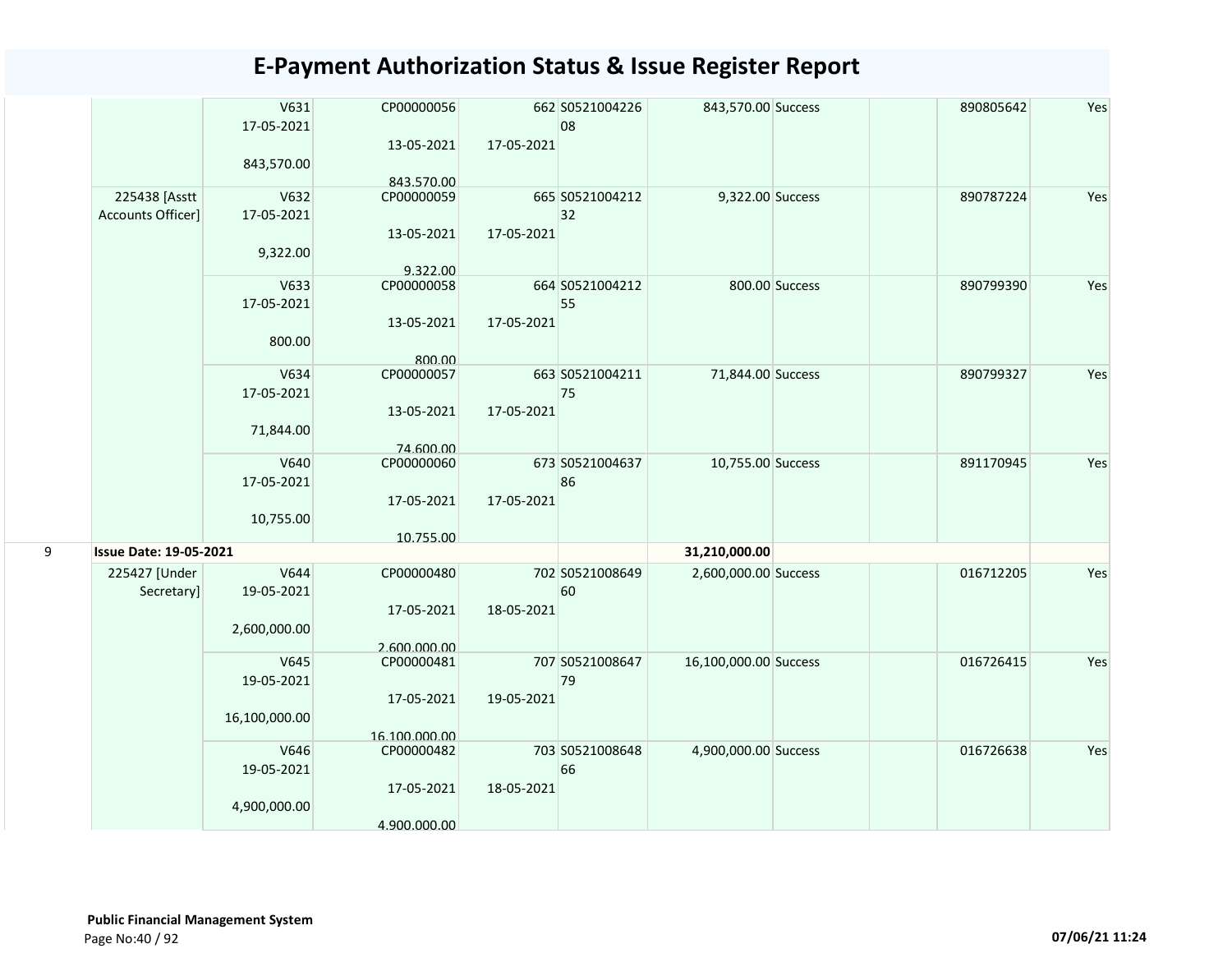|    |                               | V647<br>19-05-2021 | CP00000483                     | 708 S0521008647<br>47        | 7,610,000.00 Success |                   | 016721509 | Yes       |     |
|----|-------------------------------|--------------------|--------------------------------|------------------------------|----------------------|-------------------|-----------|-----------|-----|
|    |                               | 7,610,000.00       | 17-05-2021                     | 19-05-2021                   |                      |                   |           |           |     |
|    |                               |                    | 7.610.000.00                   |                              |                      |                   |           |           |     |
| 10 | <b>Issue Date: 21-05-2021</b> |                    |                                |                              | 12,581,035.00        |                   |           |           |     |
|    | 200880 [Asstt                 |                    | V698 CP00000024(20210500       | 776 S0521006061              | 36,964.00 Success    |                   | 144560965 | Yes       |     |
|    | Accounts Officer]             | 21-05-2021         | 2)                             | 00                           |                      |                   |           |           |     |
|    |                               | 131,991.00         | 21-05-2021                     | 21-05-2021 S0521006061<br>01 |                      | 240.00 Success    | 144560966 | Yes       |     |
|    |                               |                    |                                | S0521006061<br>02            | 55,082.00 Success    |                   | 144560967 | Yes       |     |
|    |                               |                    | 221,031.00                     | S0521006061                  | 39,705.00 Success    |                   | 144560968 | Yes       |     |
|    |                               |                    |                                | 03                           |                      |                   |           |           |     |
|    |                               | 21-05-2021         | V699 CP00000025(20210500<br>1) | 777 S0521006058<br>70        | 60,943.00 Success    |                   | 144560960 | Yes       |     |
|    |                               | 113,257.00         | 21-05-2021                     | 21-05-2021 S0521006058<br>71 |                      | 50.00 Success     | 144560961 | Yes       |     |
|    |                               |                    | 220,287.00                     | S0521006058<br>72            |                      | 50.00 Success     | 144560962 | Yes       |     |
|    |                               |                    |                                |                              | S0521006058<br>73    | 52,214.00 Success |           | 144560963 | Yes |
|    |                               | 21-05-2021         | V707 CP00000023(20210500<br>3) | 775 S0521006061<br>35        | 47,421.00 Success    |                   | 144560970 | Yes       |     |
|    |                               |                    |                                | 21-05-2021 S0521006061<br>36 | 45,369.00 Success    |                   | 144560971 | Yes       |     |
|    |                               | 369,725.00         | 21-05-2021                     | S0521006061<br>37            | 27,595.00 Success    |                   | 144560972 | Yes       |     |
|    |                               |                    | 425,996.00                     | S0521006061<br>38            |                      | 560.00 Success    | 144560973 | Yes       |     |
|    |                               |                    |                                | S0521006061<br>39            | 27,888.00 Success    |                   | 144560974 | Yes       |     |
|    |                               |                    |                                | S0521006061<br>40            | 59,598.00 Success    |                   | 144560975 | Yes       |     |
|    |                               |                    |                                | S0521006061<br>41            | 40,608.00 Success    |                   | 144560976 | Yes       |     |
|    |                               |                    |                                | S0521006061<br>42            | 60,638.00 Success    |                   | 144560977 | Yes       |     |
|    |                               |                    |                                | S0521006061<br>43            | 60,048.00 Success    |                   | 144560978 | Yes       |     |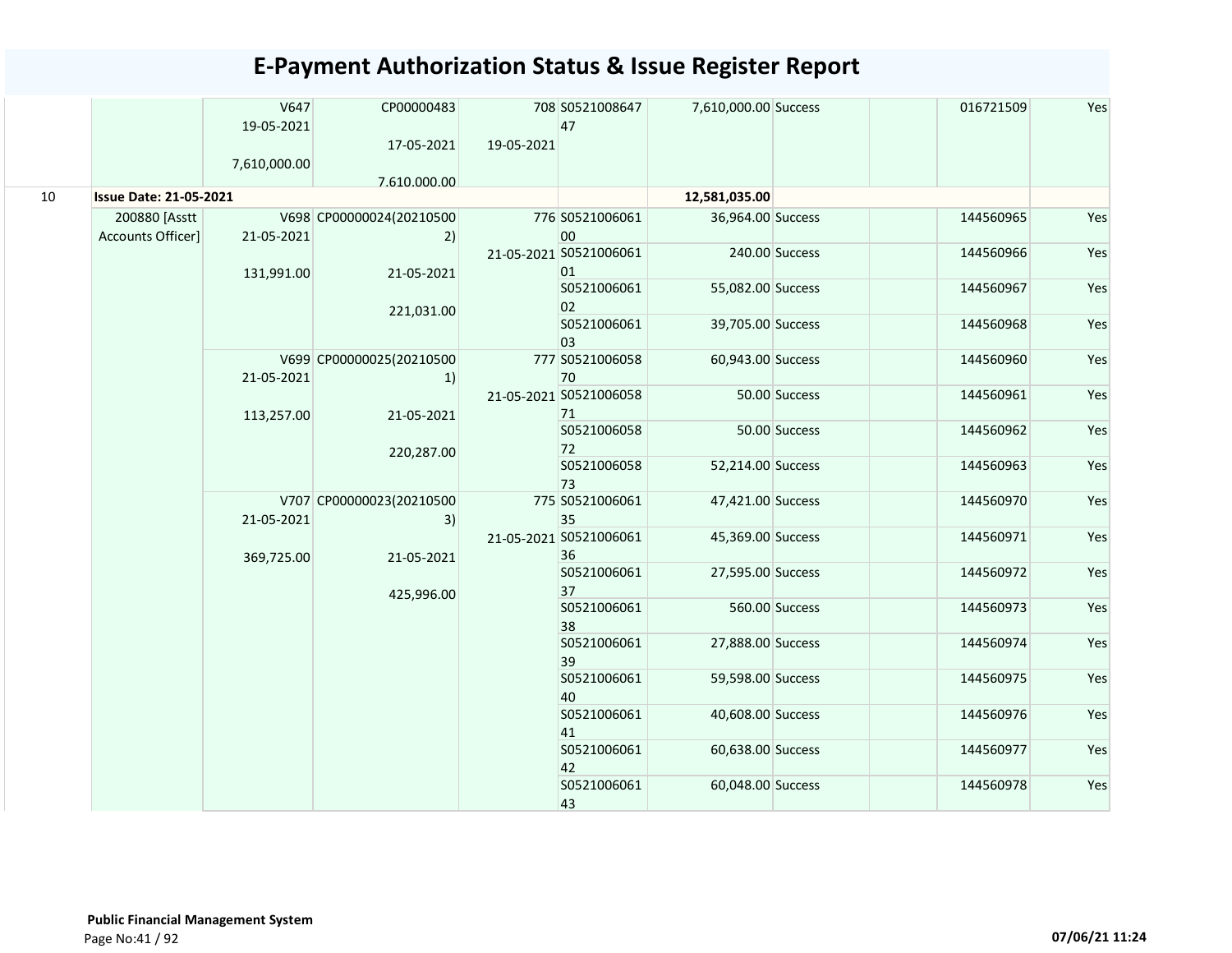|                          | V709       | CP00000022               |            | 785 S0521006167 | 3,317.00 Success  |                | 042419080 | Yes |
|--------------------------|------------|--------------------------|------------|-----------------|-------------------|----------------|-----------|-----|
|                          | 21-05-2021 |                          |            | 69              |                   |                |           |     |
|                          |            | 21-05-2021               | 21-05-2021 |                 |                   |                |           |     |
|                          | 3,317.00   |                          |            |                 |                   |                |           |     |
|                          |            | 3.317.00                 |            |                 |                   |                |           |     |
|                          | V716       | CP00000026               |            | 786 S0521006211 |                   | 800.00 Success | 042419293 | Yes |
|                          | 21-05-2021 |                          |            | 52              |                   |                |           |     |
|                          |            | 21-05-2021               | 21-05-2021 |                 |                   |                |           |     |
|                          | 800.00     |                          |            |                 |                   |                |           |     |
|                          |            | 800.00                   |            |                 |                   |                |           |     |
| 206942 [Under            | V649       | CP00000002               |            | 701 S0521004884 | 50,358.00 Success |                | 041421976 | Yes |
| Secretary                | 21-05-2021 |                          |            | 94              |                   |                |           |     |
| Department of            |            | 19-04-2021               | 18-05-2021 |                 |                   |                |           |     |
| <b>Industrial Policy</b> | 50,358.00  |                          |            |                 |                   |                |           |     |
| and Promotion            |            | 51.226.00                |            |                 |                   |                |           |     |
| 225427 [Under            | V650       | CP00000499               |            | 696 S0521004884 | 9,185.00 Success  |                | 041407321 | Yes |
| Secretary]               | 21-05-2021 |                          |            | 28              |                   |                |           |     |
|                          |            | 17-05-2021               | 18-05-2021 |                 |                   |                |           |     |
|                          | 9,185.00   |                          |            |                 |                   |                |           |     |
|                          |            | 9.185.00                 |            |                 |                   |                |           |     |
|                          | V651       | CP00000500               |            | 699 S0521004884 | 22,722.00 Success |                | 041421840 | Yes |
|                          | 21-05-2021 |                          |            | 32              |                   |                |           |     |
|                          |            | 17-05-2021               | 18-05-2021 |                 |                   |                |           |     |
|                          | 22,722.00  |                          |            |                 |                   |                |           |     |
|                          |            | 22.722.00                |            |                 |                   |                |           |     |
|                          |            | V652 CP00000503(51168776 |            | 695 S0521004876 | 15,503.00 Success |                | 041421366 | Yes |
|                          | 21-05-2021 | 5826380-1B1)             |            | 78              |                   |                |           |     |
|                          |            |                          | 18-05-2021 |                 |                   |                |           |     |
|                          | 15,503.00  | 18-05-2021               |            |                 |                   |                |           |     |
|                          |            |                          |            |                 |                   |                |           |     |
|                          |            | 15 770 00                |            |                 |                   |                |           |     |
|                          |            | V653 CP00000504(51168774 |            | 694 S0521004876 | 22,119.00 Success |                | 041421435 | Yes |
|                          | 21-05-2021 | 4907942-1B1)             |            | 98              |                   |                |           |     |
|                          |            |                          | 18-05-2021 |                 |                   |                |           |     |
|                          | 22,119.00  | 18-05-2021               |            |                 |                   |                |           |     |
|                          |            |                          |            |                 |                   |                |           |     |
|                          |            | 22.500.00                |            |                 |                   |                |           |     |
|                          |            | V654 CP00000505(51168771 |            | 693 S0521004877 | 4,785.00 Success  |                | 041421518 | Yes |
|                          | 21-05-2021 | 8850917-1B1)             |            | 33              |                   |                |           |     |
|                          |            |                          | 18-05-2021 |                 |                   |                |           |     |
|                          | 4,785.00   | 18-05-2021               |            |                 |                   |                |           |     |
|                          |            |                          |            |                 |                   |                |           |     |
|                          |            | 4 867 00                 |            |                 |                   |                |           |     |
|                          |            |                          |            |                 |                   |                |           |     |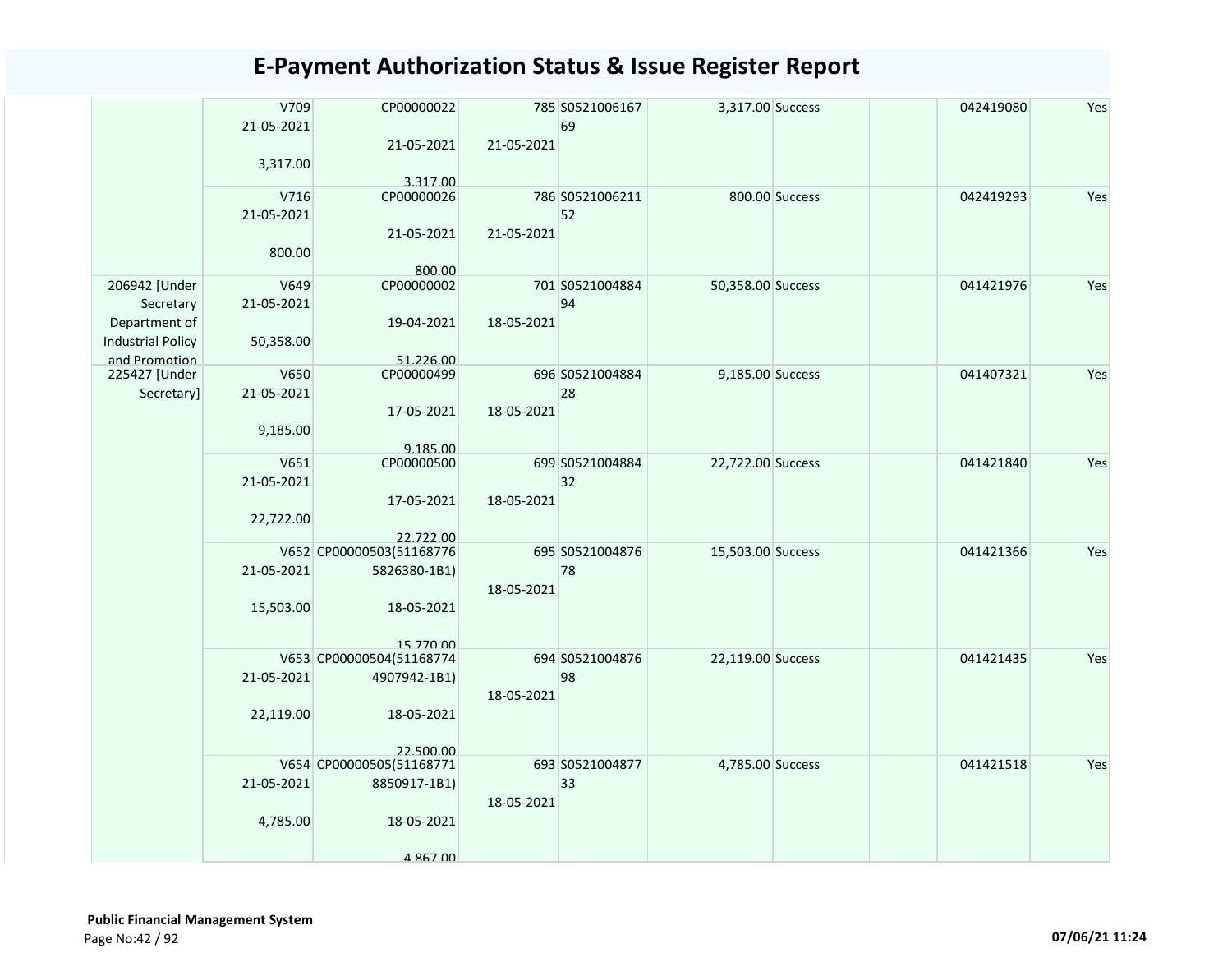|            | V655 CP00000506(51168775 |            | 692 S0521004877 | 4,785.00 Success   | 041421604 | Yes |
|------------|--------------------------|------------|-----------------|--------------------|-----------|-----|
| 21-05-2021 | 9260802-1B1)             |            | 49              |                    |           |     |
|            |                          | 18-05-2021 |                 |                    |           |     |
|            | 18-05-2021               |            |                 |                    |           |     |
| 4,785.00   |                          |            |                 |                    |           |     |
|            | 4 867 00                 |            |                 |                    |           |     |
|            | V656 CP00000517(51168776 |            | 697 S0521004884 | 16,743.00 Success  | 041407257 | Yes |
| 21-05-2021 | 9274833-1B1)             |            | 10              |                    |           |     |
|            |                          | 18-05-2021 |                 |                    |           |     |
| 16,743.00  | 18-05-2021               |            |                 |                    |           |     |
|            |                          |            |                 |                    |           |     |
|            | 17 031 00                |            |                 |                    |           |     |
|            | V657 CP00000520(51168778 |            | 698 S0521004877 | 80,584.00 Success  | 041407028 | Yes |
| 21-05-2021 | 4101175-1B1)             |            | 00              |                    |           |     |
|            |                          | 18-05-2021 |                 |                    |           |     |
| 80,584.00  | 18-05-2021               |            |                 |                    |           |     |
|            |                          |            |                 |                    |           |     |
|            | 81 973 00                |            |                 |                    |           |     |
|            | V658 CP00000521(51168775 |            | 700 S0521004877 | 15,238.00 Success  | 041407105 | Yes |
| 21-05-2021 | 7487399-1B1)             |            | 15              |                    |           |     |
|            |                          | 18-05-2021 |                 |                    |           |     |
| 15,238.00  | 18-05-2021               |            |                 |                    |           |     |
|            |                          |            |                 |                    |           |     |
|            | 15 500 00                |            |                 |                    |           |     |
|            | V659 CP00000523(GPF_2021 |            | 725 S0521004876 | 100,000.00 Success | 041401950 | Yes |
| 21-05-2021 | 05032)                   |            | 49              |                    |           |     |
|            |                          | 19-05-2021 |                 |                    |           |     |
| 100,000.00 | 18-05-2021               |            |                 |                    |           |     |
|            |                          |            |                 |                    |           |     |
|            | 100,000,00               |            |                 |                    |           |     |
| V660       | CP00000529               |            | 705 S0521004884 | 1,669.00 Success   | 041421907 | Yes |
| 21-05-2021 |                          |            | 45              |                    |           |     |
|            | 19-05-2021               | 19-05-2021 |                 |                    |           |     |
| 1,669.00   |                          |            |                 |                    |           |     |
|            | 1.669.00                 |            |                 |                    |           | Yes |
| V662       | CP00000522               |            | 679 S0521005671 | 43,725.00 Success  | 041424674 |     |
| 21-05-2021 |                          |            | 80              |                    |           |     |
|            | 18-05-2021               | 18-05-2021 |                 |                    |           |     |
| 43,725.00  |                          |            |                 |                    |           |     |
|            | 43.725.00                |            |                 |                    |           |     |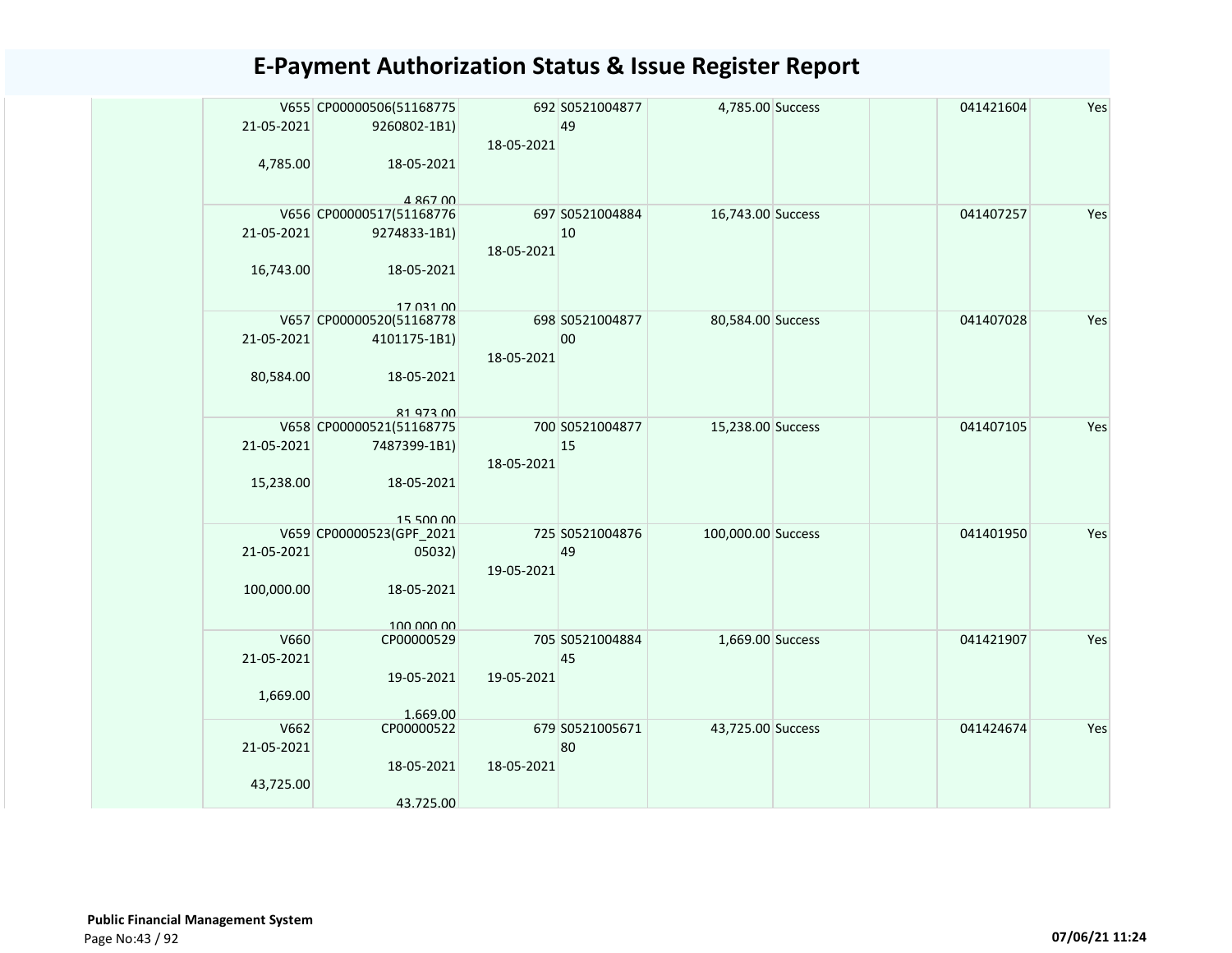| 21-05-2021<br>4,399.00 | V663 CP00000508(51168778<br>5613515-1B1)<br>18-05-2021 | 18-05-2021 | 690 S0521004877<br>27 | 4,399.00 Success   | 041407181 | Yes |
|------------------------|--------------------------------------------------------|------------|-----------------------|--------------------|-----------|-----|
|                        | 4 474 00                                               |            |                       |                    |           |     |
| 21-05-2021             | V664 CP00000509(51168776<br>5526701-1B1)               | 18-05-2021 | 689 S0521004884<br>08 | 11,767.00 Success  | 041421754 | Yes |
| 11,767.00              | 18-05-2021<br>11 969 00                                |            |                       |                    |           |     |
| 21-05-2021             | V665 CP00000510(51168779<br>6381945-1B1)               | 18-05-2021 | 688 S0521004877<br>66 | 4,847.00 Success   | 041421679 | Yes |
| 4,847.00               | 18-05-2021<br>4 930 00                                 |            |                       |                    |           |     |
| 21-05-2021             | V666 CP00000511(51168775<br>0803346-1B1)               | 18-05-2021 | 687 S0521005004<br>18 | 4,228.00 Success   | 041424214 | Yes |
| 4,228.00               | 18-05-2021<br>4 300 00                                 |            |                       |                    |           |     |
| 21-05-2021             | V667 CP00000512(51168776<br>2966838-1B1)               | 18-05-2021 | 686 S0521005003<br>81 | 172,526.00 Success | 041424141 | Yes |
| 172,526.00             | 18-05-2021<br>175 500 00                               |            |                       |                    |           |     |
| 21-05-2021             | V668 CP00000513(51168774<br>7577230-1B1)               | 18-05-2021 | 685 S0521005003<br>41 | 172,526.00 Success | 041407377 | Yes |
| 172,526.00             | 18-05-2021<br>175 500 00                               |            |                       |                    |           |     |
| 21-05-2021             | V669 CP00000514(51168779<br>6973451-1B1)               | 18-05-2021 | 684 S0521005670<br>83 | 172,526.00 Success | 041424613 | Yes |
| 172,526.00             | 18-05-2021<br>175 500 00                               |            |                       |                    |           |     |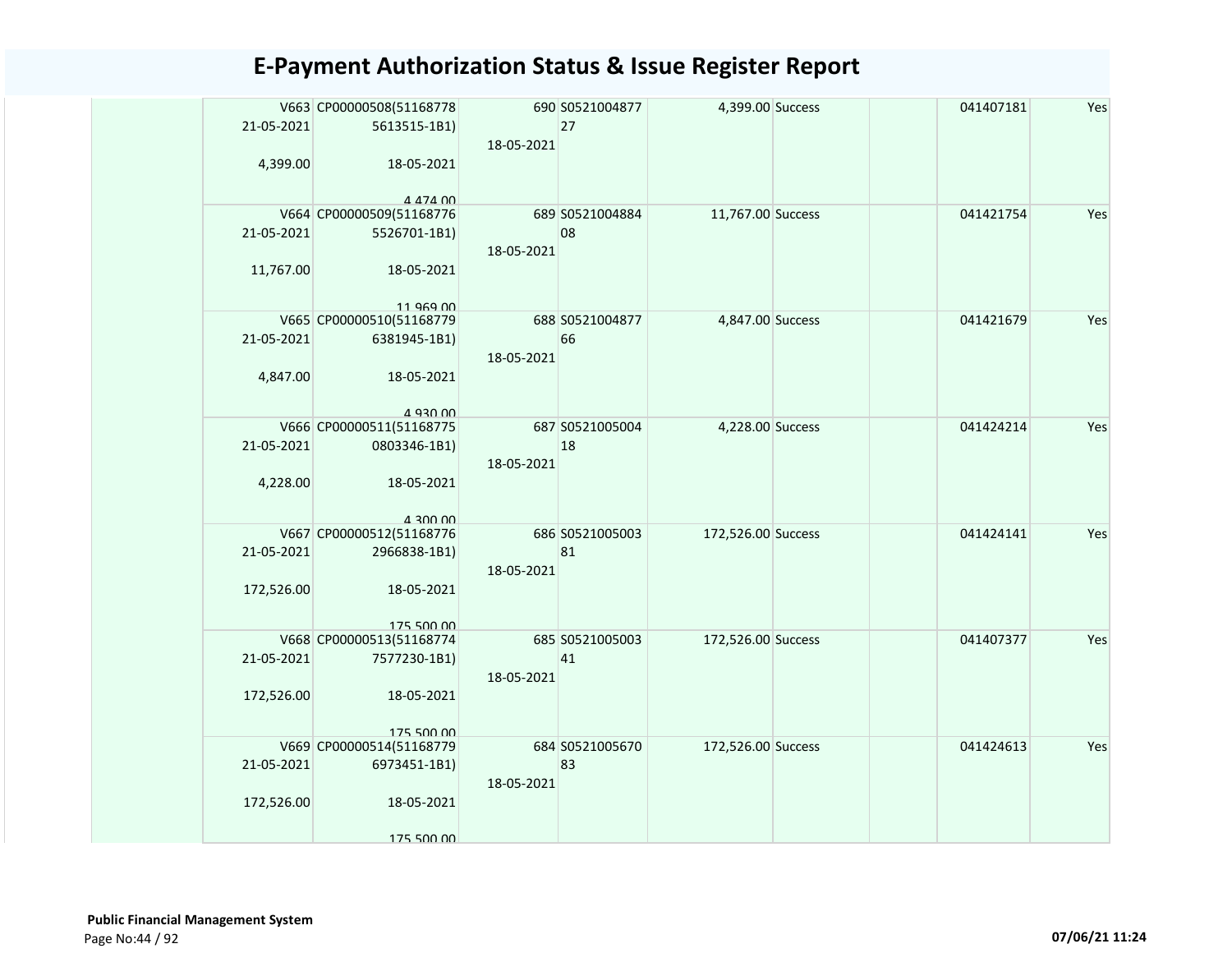| 21-05-2021<br>16,740.00            | V670 CP00000515(51168778<br>4150169-1B1)<br>18-05-2021   | 18-05-2021 | 683 S0521005670<br>20        | 16,740.00 Success    | 041424536 | Yes |
|------------------------------------|----------------------------------------------------------|------------|------------------------------|----------------------|-----------|-----|
| 21-05-2021                         | 17 028 00<br>V671 CP00000516(51168773<br>1346138-1B1)    | 18-05-2021 | 682 S0521005003<br>60        | 16,740.00 Success    | 041424061 | Yes |
| 16,740.00                          | 18-05-2021<br>17 028 00<br>V672 CP00000518(51168778      |            | 681 S0521005052              | 169,341.00 Success   | 041407449 | Yes |
| 21-05-2021<br>169,341.00           | 9938470-1B1)<br>18-05-2021                               | 18-05-2021 | 52                           |                      |           |     |
|                                    | 172 260 00<br>V673 CP00000519(51168775                   |            | 680 S0521005670              | 15,238.00 Success    | 041411263 | Yes |
| 21-05-2021<br>15,238.00            | 6447520-1B1)<br>18-05-2021                               | 18-05-2021 | 21                           |                      |           |     |
| V674<br>21-05-2021<br>24,990.00    | 15 500 00<br>CP00000547<br>20-05-2021                    | 21-05-2021 | 746 S0521005004<br>39        | 24,990.00 Success    | 041424283 | Yes |
| V675<br>21-05-2021<br>1,520,487.00 | 24.990.00<br>CP00000484<br>17-05-2021                    | 21-05-2021 | 740 S0521005669<br>28        | 1,520,487.00 Success | 041536310 | Yes |
| V676<br>21-05-2021<br>1,499,706.00 | 1.536.678.00<br>CP00000485<br>17-05-2021<br>1.499.706.00 | 21-05-2021 | 744 S0521005668<br>17        | 1,499,706.00 Success | 041536246 | Yes |
| V677<br>21-05-2021                 | CP00000524                                               |            | 710 S0521005987<br>48        | 62,652.00 Success    | 041977329 | Yes |
| 73.104.00                          | 19-05-2021                                               |            | 19-05-2021 S0521005987<br>49 | 10,452.00 Success    | 041977336 | Yes |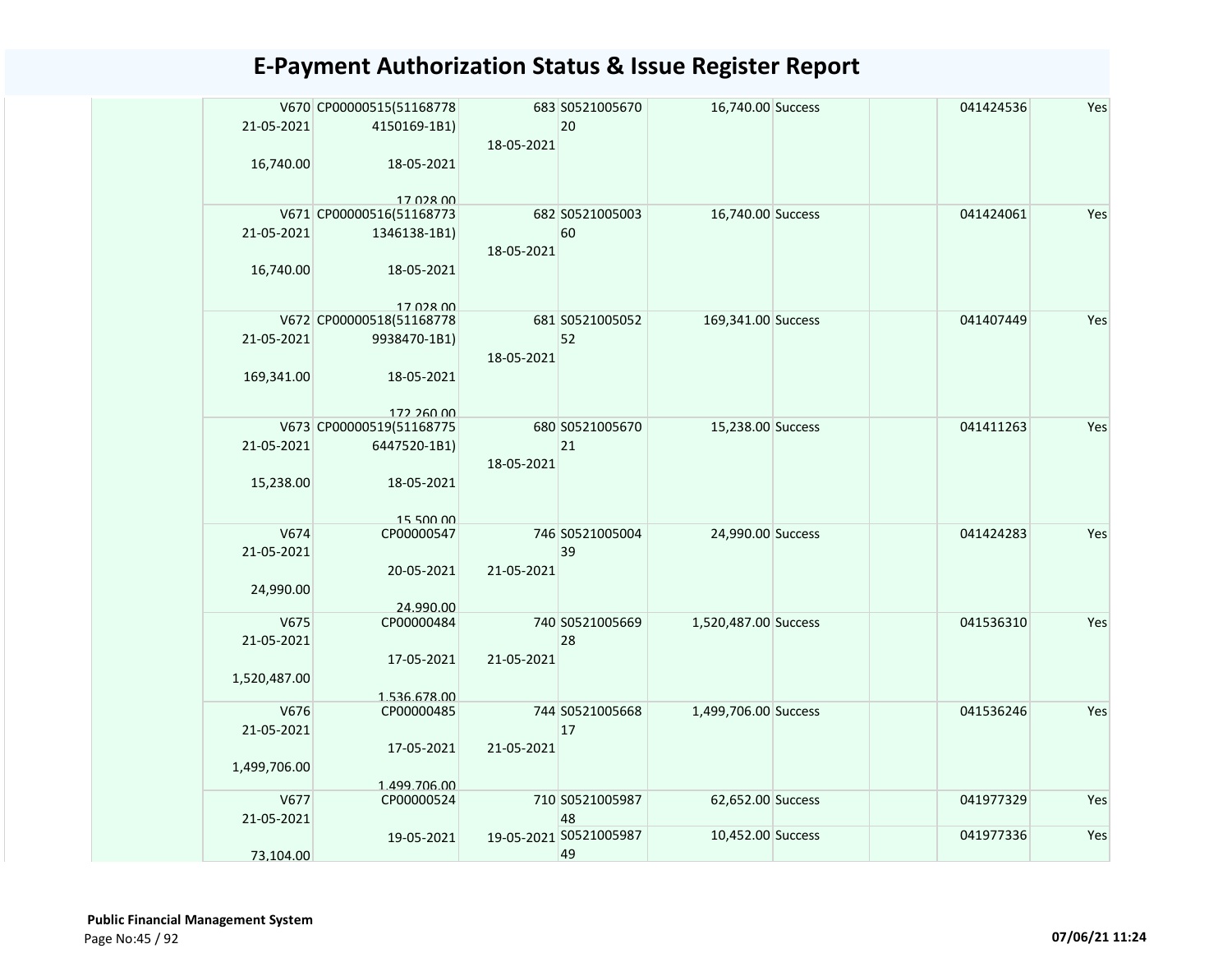| V678<br>21-05-2021 | CP00000533<br>19-05-2021 | 19-05-2021 | 716 S0521005987<br>99 | 84,672.00 Success  |               | 041977419 | Yes |
|--------------------|--------------------------|------------|-----------------------|--------------------|---------------|-----------|-----|
| 84,672.00          |                          |            |                       |                    |               |           |     |
|                    | 86.400.00                |            |                       |                    |               |           |     |
| V679               | CP00000530               |            | 713 S0521005989       | 392,572.00 Success |               | 041977689 | Yes |
| 21-05-2021         |                          |            | 09                    |                    |               |           |     |
|                    | 19-05-2021               | 19-05-2021 |                       |                    |               |           |     |
| 392,572.00         |                          |            |                       |                    |               |           |     |
|                    |                          |            |                       |                    |               |           |     |
| V680               | 399.340.00<br>CP00000532 |            | 715 S0521005989       | 227,891.00 Success |               | 041977607 | Yes |
|                    |                          |            |                       |                    |               |           |     |
| 21-05-2021         |                          |            | 04                    |                    |               |           |     |
|                    | 19-05-2021               | 19-05-2021 |                       |                    |               |           |     |
| 227,891.00         |                          |            |                       |                    |               |           |     |
|                    | 231.820.00               |            |                       |                    |               |           |     |
| V681               | CP00000531               |            | 714 S0521005988       | 151,374.00 Success |               | 041977511 | Yes |
| 21-05-2021         |                          |            | 07                    |                    |               |           |     |
|                    | 19-05-2021               | 19-05-2021 |                       |                    |               |           |     |
|                    |                          |            |                       |                    |               |           |     |
| 151,374.00         |                          |            |                       |                    |               |           |     |
|                    | 153.984.00               |            |                       |                    |               |           |     |
| V682               | CP00000525               |            | 711 S0521005982       | 39,673.00 Success  |               | 041977246 | Yes |
| 21-05-2021         |                          |            | 67                    |                    |               |           |     |
|                    | 19-05-2021               | 19-05-2021 |                       |                    |               |           |     |
| 39,673.00          |                          |            |                       |                    |               |           |     |
|                    | 39.673.00                |            |                       |                    |               |           |     |
|                    | V683 CP00000526(51168779 |            | 709 S0521005970       | 24,279.00 Success  |               | 041982188 | Yes |
| 21-05-2021         | 9873389-1B1)             |            | 11                    |                    |               |           |     |
|                    |                          | 19-05-2021 |                       |                    |               |           |     |
|                    |                          |            |                       |                    |               |           |     |
| 24,279.00          | 19-05-2021               |            |                       |                    |               |           |     |
|                    |                          |            |                       |                    |               |           |     |
|                    | 24 750 00                |            |                       |                    |               |           |     |
| V684               | CP00000541               |            | 717 S0521005980       | 21,625.00 Success  |               | 041977162 | Yes |
| 21-05-2021         |                          |            | 58                    |                    |               |           |     |
|                    | 19-05-2021               | 19-05-2021 |                       |                    |               |           |     |
| 21,625.00          |                          |            |                       |                    |               |           |     |
|                    | 21.998.00                |            |                       |                    |               |           |     |
|                    | V685 CP00000534(51168774 |            | 718 S0521005970       |                    | 98.00 Success | 041974924 | Yes |
| 21-05-2021         | 6291705-1B1)             |            | 14                    |                    |               |           |     |
|                    |                          | 19-05-2021 |                       |                    |               |           |     |
|                    |                          |            |                       |                    |               |           |     |
| 98.00              | 19-05-2021               |            |                       |                    |               |           |     |
|                    |                          |            |                       |                    |               |           |     |
|                    | 100.00                   |            |                       |                    |               |           |     |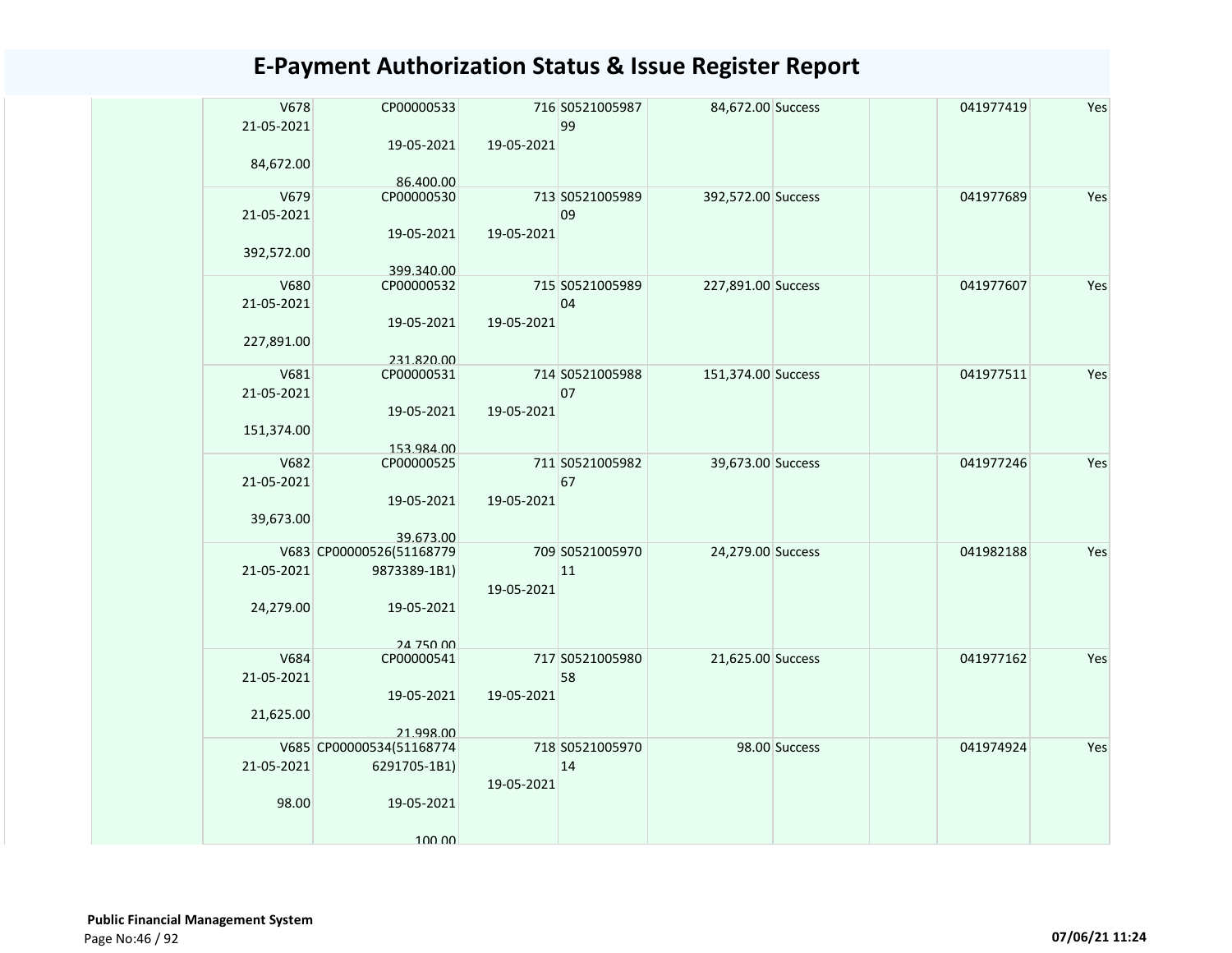|            | V686 CP00000535(51168771           |                 | 719 S0521005972 |                  | 727.00 Success | 041977002 | Yes |
|------------|------------------------------------|-----------------|-----------------|------------------|----------------|-----------|-----|
| 21-05-2021 | 2332388-1B1)                       |                 | 72              |                  |                |           |     |
|            |                                    | 19-05-2021      |                 |                  |                |           |     |
| 727.00     | 19-05-2021                         |                 |                 |                  |                |           |     |
|            | 740.00                             |                 |                 |                  |                |           |     |
|            | V687 CP00000536(51168779           |                 | 720 S0521005970 |                  | 295.00 Success | 041982288 | Yes |
| 21-05-2021 | 9607462-1B1)                       |                 | 94              |                  |                |           |     |
|            |                                    | 19-05-2021      |                 |                  |                |           |     |
| 295.00     | 19-05-2021                         |                 |                 |                  |                |           |     |
|            |                                    |                 |                 |                  |                |           |     |
|            | 300.00<br>V688 CP00000537(51168779 |                 | 721 S0521005974 | 2,900.00 Success |                | 041982556 | Yes |
| 21-05-2021 | 1990397-1B1)                       |                 | 47              |                  |                |           |     |
|            |                                    | 19-05-2021      |                 |                  |                |           |     |
| 2,900.00   | 19-05-2021                         |                 |                 |                  |                |           |     |
|            |                                    |                 |                 |                  |                |           |     |
|            | 295000                             |                 |                 |                  |                |           |     |
|            | V689 CP00000538(51168778           |                 | 722 S0521005972 |                  | 737.00 Success | 041982386 | Yes |
| 21-05-2021 | 3114975-1B1)                       |                 | 73              |                  |                |           |     |
|            |                                    | 19-05-2021      |                 |                  |                |           |     |
| 737.00     | 19-05-2021                         |                 |                 |                  |                |           |     |
|            |                                    |                 |                 |                  |                |           |     |
|            | 750.00<br>V690 CP00000539(51168772 | 723 S0521005972 |                 | 3,441.00 Success |                | 041977086 | Yes |
| 21-05-2021 | 2542481-1B1)                       |                 | 74              |                  |                |           |     |
|            |                                    | 19-05-2021      |                 |                  |                |           |     |
| 3,441.00   | 19-05-2021                         |                 |                 |                  |                |           |     |
|            |                                    |                 |                 |                  |                |           |     |
|            | 3.500.00                           |                 |                 |                  |                |           |     |
|            | V691 CP00000540(51168773           |                 | 724 S0521005974 | 5,893.00 Success |                | 041982479 | Yes |
| 21-05-2021 | 5992512-1B1)                       |                 | 27              |                  |                |           |     |
|            |                                    | 19-05-2021      |                 |                  |                |           |     |
| 5,893.00   | 19-05-2021                         |                 |                 |                  |                |           |     |
|            |                                    |                 |                 |                  |                |           |     |
| V695       | 6.000.00<br>CP00000542             |                 | 729 S0521005983 | 6,445.00 Success |                | 042012632 | Yes |
| 21-05-2021 |                                    |                 | 03              |                  |                |           |     |
|            | 20-05-2021                         | 20-05-2021      |                 |                  |                |           |     |
| 6,445.00   |                                    |                 |                 |                  |                |           |     |
|            | 7.161.00                           |                 |                 |                  |                |           |     |
|            |                                    |                 |                 |                  |                |           |     |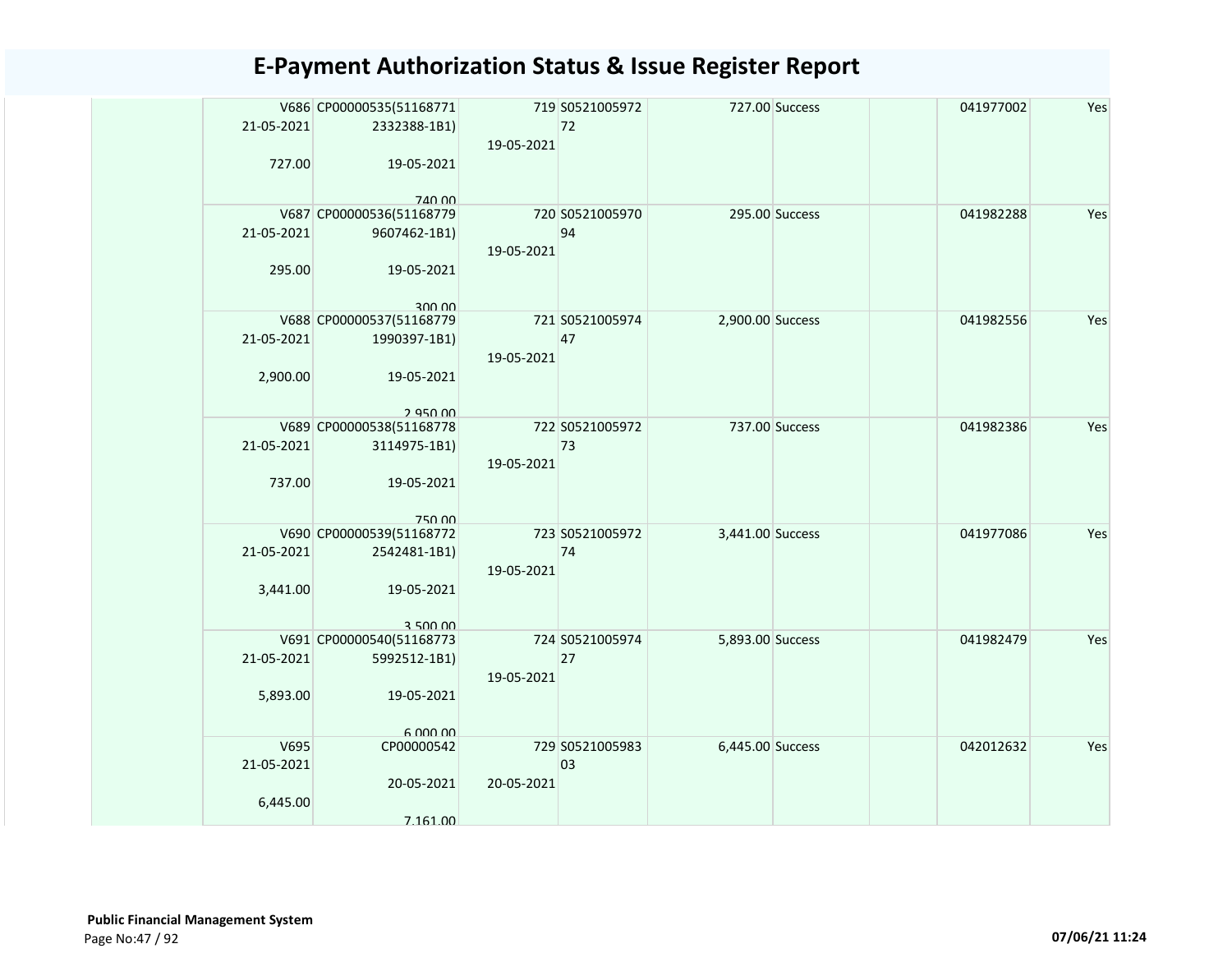|                 | V696         | CP00000543                             |            | 730 S0521005996 | 471,663.00 Success   | 042012857 | Yes |
|-----------------|--------------|----------------------------------------|------------|-----------------|----------------------|-----------|-----|
|                 | 21-05-2021   |                                        |            | 16              |                      |           |     |
|                 |              | 20-05-2021                             | 20-05-2021 |                 |                      |           |     |
|                 | 471,663.00   |                                        |            |                 |                      |           |     |
|                 |              | 479.795.00                             |            |                 |                      |           |     |
|                 | V697         | CP00000544                             |            | 727 S0521005996 | 63,837.00 Success    | 042012751 | Yes |
|                 | 21-05-2021   |                                        |            | 14              |                      |           |     |
|                 |              | 20-05-2021                             | 20-05-2021 |                 |                      |           |     |
|                 | 63,837.00    |                                        |            |                 |                      |           |     |
|                 | V708         | 63.837.00<br>CP00000578                |            | 787 S0521006315 | 701,763.00 Success   | 042420860 | Yes |
|                 | 21-05-2021   |                                        |            | 14              |                      |           |     |
|                 |              | 21-05-2021                             | 21-05-2021 |                 |                      |           |     |
|                 | 701,763.00   |                                        |            |                 |                      |           |     |
|                 |              | 726.385.00                             |            |                 |                      |           |     |
|                 |              | V717 CP00000502(GPF_2021               |            | 678 S0521006367 | 822,978.00 Success   | 042518766 | Yes |
|                 | 21-05-2021   | 05031)                                 |            | 93              |                      |           |     |
|                 |              |                                        | 18-05-2021 |                 |                      |           |     |
|                 | 822,978.00   | 18-05-2021                             |            |                 |                      |           |     |
|                 |              |                                        |            |                 |                      |           |     |
|                 |              | 822 978 00<br>V718 CP00000501(GPF_2021 |            | 677 S0521006368 | 1,648,016.00 Success | 042518790 | Yes |
|                 | 21-05-2021   | 05030)                                 |            | 15              |                      |           |     |
|                 |              |                                        | 18-05-2021 |                 |                      |           |     |
|                 | 1,648,016.00 | 18-05-2021                             |            |                 |                      |           |     |
|                 |              |                                        |            |                 |                      |           |     |
|                 |              | 1 648 016 00                           |            |                 |                      |           |     |
| 225428 [Section | V692         | CP00000040                             |            | 728 S0521005999 | 302,400.00 Success   | 042014118 | Yes |
| Officer]        | 21-05-2021   |                                        |            | 32              |                      |           |     |
|                 |              | 19-05-2021                             | 20-05-2021 |                 |                      |           |     |
|                 | 302,400.00   | 336.000.00                             |            |                 |                      |           |     |
|                 | V693         | CP00000041                             |            | 732 S0521006038 | 4,423.00 Success     | 042014224 | Yes |
|                 | 21-05-2021   |                                        |            | 50              |                      |           |     |
|                 |              | 19-05-2021                             | 20-05-2021 |                 |                      |           |     |
|                 | 4,423.00     |                                        |            |                 |                      |           |     |
|                 |              | 4.423.00                               |            |                 |                      |           |     |
|                 | V694         | CP00000043                             |            | 726 S0521005996 | 101,976.00 Success   | 042012985 | Yes |
|                 | 21-05-2021   |                                        |            | 50              |                      |           |     |
|                 |              | 19-05-2021                             | 20-05-2021 |                 |                      |           |     |
|                 | 101,976.00   |                                        |            |                 |                      |           |     |
|                 |              | 105.889.00                             |            |                 |                      |           |     |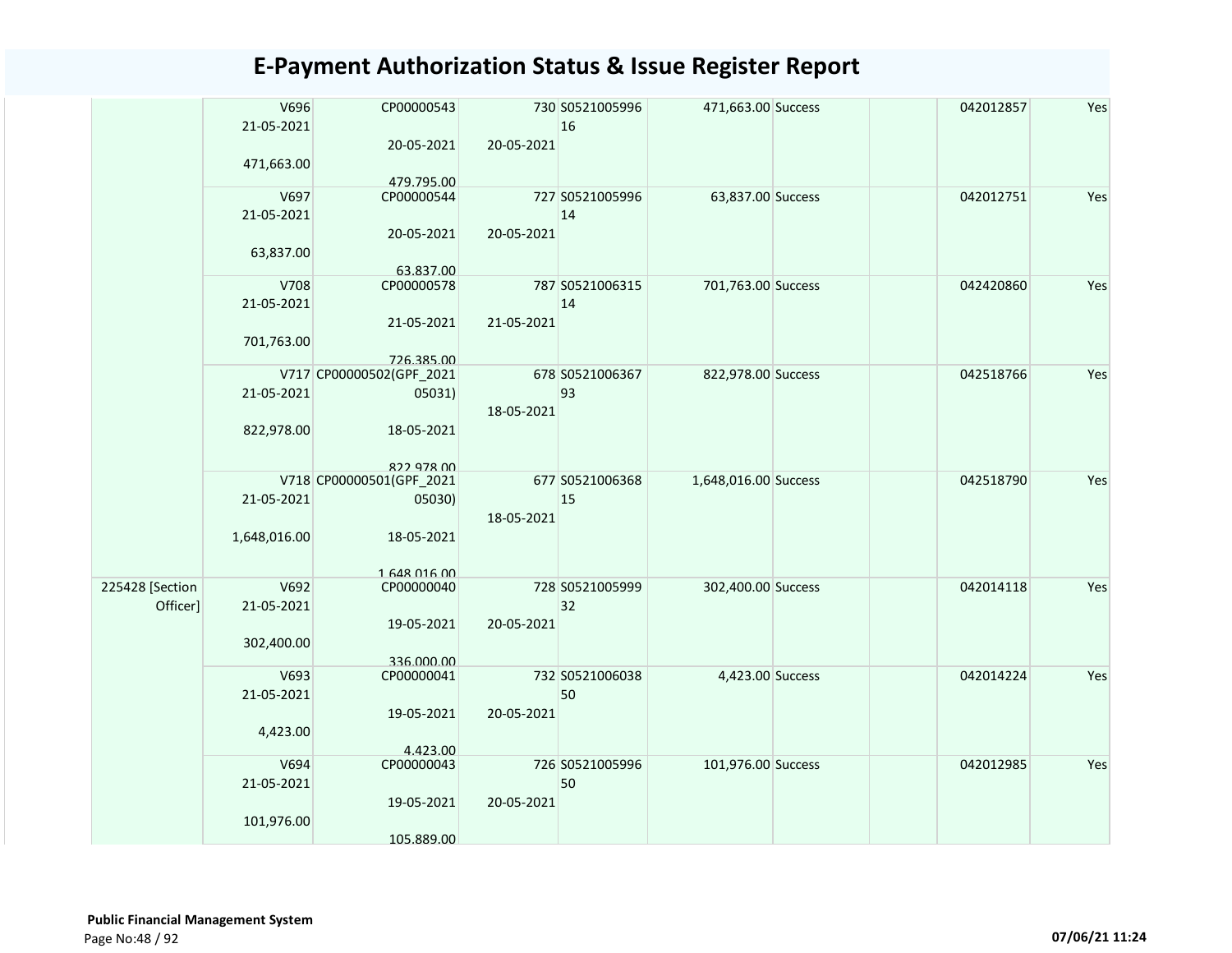|  |              | V700 CP00000034(20210500 | 733 S0521006129        | 31,412.00 Success  | 144588644 | Yes |
|--|--------------|--------------------------|------------------------|--------------------|-----------|-----|
|  | 21-05-2021   | 6)                       | 67                     |                    |           |     |
|  |              |                          | 20-05-2021 S0521006129 | 86,848.00 Success  | 144588645 | Yes |
|  | 1,314,254.00 | 19-05-2021               | 68                     |                    |           |     |
|  |              |                          | S0521006129            | 172,724.00 Success | 144588646 | Yes |
|  |              | 2,323,894.00             | 69                     |                    |           |     |
|  |              |                          | S0521006129<br>70      | 136,172.00 Success | 144588647 | Yes |
|  |              |                          | S0521006129            | 94,112.00 Success  | 144588648 | Yes |
|  |              |                          | 71                     |                    |           |     |
|  |              |                          |                        |                    |           |     |
|  |              |                          | S0521006129            | 86,050.00 Success  | 144588649 | Yes |
|  |              |                          | 72                     |                    |           |     |
|  |              |                          | S0521006129            | 87,832.00 Success  | 144588650 | Yes |
|  |              |                          | 73                     |                    |           |     |
|  |              |                          | S0521006129<br>74      | 70,012.00 Success  | 144588651 | Yes |
|  |              |                          | S0521006129            | 92,970.00 Success  | 144588652 | Yes |
|  |              |                          | 75                     |                    |           |     |
|  |              |                          | S0521006129            | 74,305.00 Success  | 144588653 | Yes |
|  |              |                          | 76                     |                    |           |     |
|  |              |                          | S0521006129            | 67,445.00 Success  | 144588654 | Yes |
|  |              |                          | 77                     |                    |           |     |
|  |              |                          | S0521006129            | 54,025.00 Success  | 144588655 | Yes |
|  |              |                          |                        |                    |           |     |
|  |              |                          | 78                     |                    |           |     |
|  |              |                          | S0521006129            | 164,194.00 Success | 144588656 | Yes |
|  |              |                          | 79                     |                    |           |     |
|  |              |                          | S0521006129            | 96,153.00 Success  | 144588657 | Yes |
|  |              |                          | 80                     |                    |           |     |
|  |              | V701 CP00000035(20210500 | 734 S0521006129        | 42,858.00 Success  | 144588623 | Yes |
|  | 21-05-2021   | 5)                       | 01                     |                    |           |     |
|  |              |                          | 20-05-2021 S0521006129 | 8,896.00 Success   | 144588624 | Yes |
|  | 270,023.00   | 19-05-2021               | 02                     |                    |           |     |
|  |              |                          | S0521006129            | 10,634.00 Success  | 144588625 | Yes |
|  |              | 473,837.00               | 03                     |                    |           |     |
|  |              |                          | S0521006129            | 33,282.00 Success  | 144588626 | Yes |
|  |              |                          | 04                     |                    |           |     |
|  |              |                          | S0521006129            | 44,608.00 Success  | 144588627 | Yes |
|  |              |                          | 05                     |                    |           |     |
|  |              |                          | S0521006129            | 20,833.00 Success  | 144588628 | Yes |
|  |              |                          |                        |                    |           |     |
|  |              |                          | 06                     |                    |           |     |
|  |              |                          | S0521006129            | 42,328.00 Success  | 144588629 | Yes |
|  |              |                          | 07                     |                    |           |     |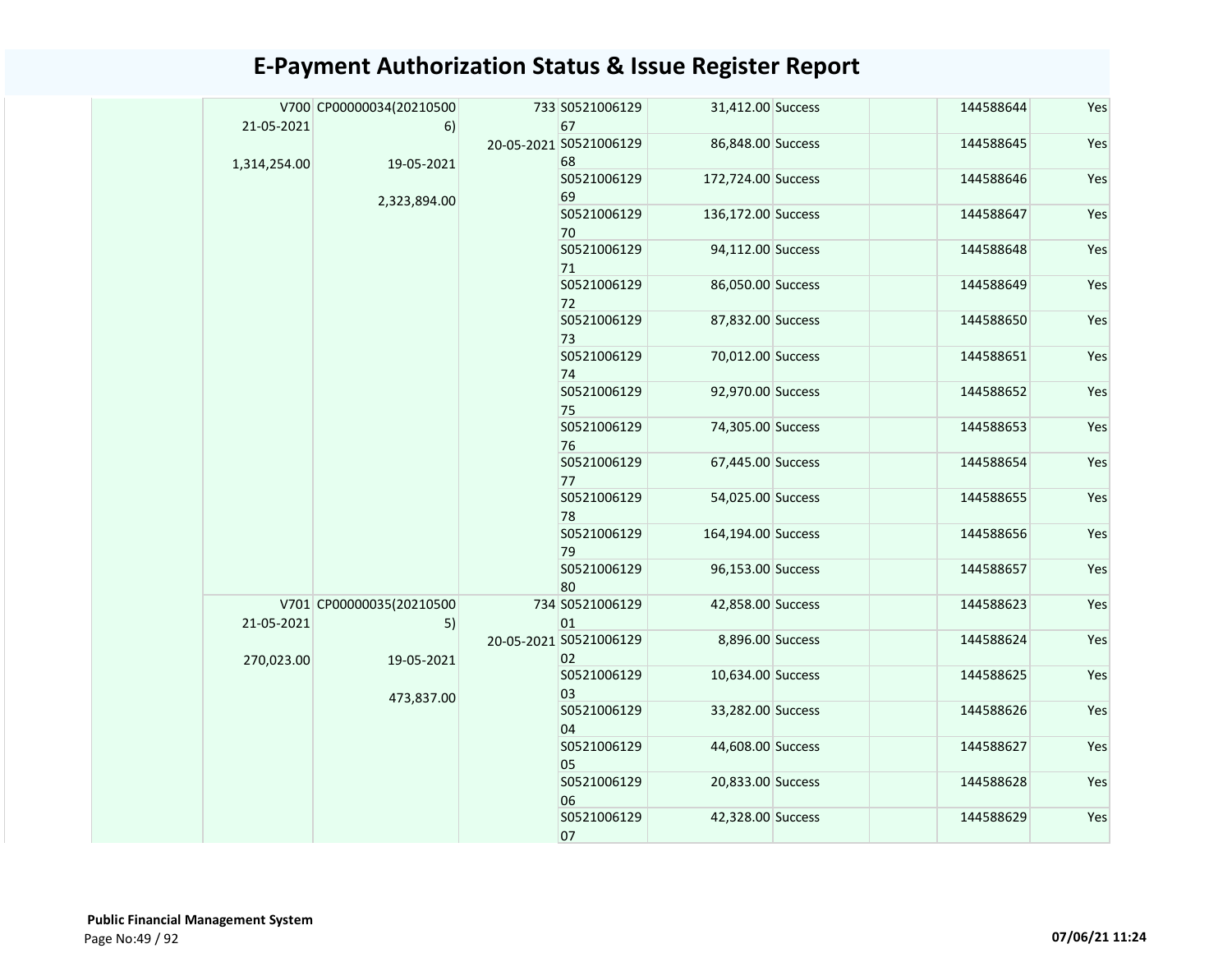|                                    |                          |                                    |                                          | S0521006129<br>08            | 34,462.00 Success  |                | 144588630 | Yes |
|------------------------------------|--------------------------|------------------------------------|------------------------------------------|------------------------------|--------------------|----------------|-----------|-----|
|                                    |                          |                                    |                                          | S0521006129<br>09            | 32,122.00 Success  |                | 144588631 | Yes |
|                                    | 21-05-2021               | V702 CP00000036(20210500<br>4)     |                                          | 737 S0521006129<br>43        | 104,084.00 Success |                | 144588635 | Yes |
|                                    | 466,953.00               | 19-05-2021                         |                                          | 20-05-2021 S0521006129<br>44 | 84,042.00 Success  |                | 144588636 | Yes |
|                                    |                          | 535,845.00                         |                                          | S0521006129<br>45            | 49,964.00 Success  |                | 144588637 | Yes |
|                                    |                          |                                    |                                          | S0521006129<br>46            | 52,423.00 Success  |                | 144588638 | Yes |
|                                    |                          |                                    |                                          | S0521006129<br>47            | 42,205.00 Success  |                | 144588639 | Yes |
|                                    |                          |                                    |                                          | S0521006129<br>48            | 44,144.00 Success  |                | 144588640 | Yes |
|                                    | V703 CP00000037(20210500 |                                    | S0521006129<br>49                        | 90,091.00 Success            |                    | 144588641      | Yes       |     |
|                                    | 21-05-2021               | 2)                                 |                                          | 735 S0521006130<br>07        | 53,044.00 Success  |                | 144588660 | Yes |
|                                    | 104.575.00               | 19-05-2021                         |                                          | 20-05-2021 S0521006130<br>08 | 51,531.00 Success  |                | 144588661 | Yes |
|                                    | 21-05-2021               | V704 CP00000038(20210500<br>3)     |                                          | 736 S0521006128<br>76        | 28,122.00 Success  |                | 144588618 | Yes |
|                                    | 65.190.00                | 19-05-2021                         |                                          | 20-05-2021 S0521006128<br>77 | 37,068.00 Success  |                | 144588619 | Yes |
|                                    | 21-05-2021               | V705 CP00000039(20210500<br>1)     | 20-05-2021                               | 738 S0521006128<br>96        | 55,071.00 Success  |                | 144588621 | Yes |
|                                    | 55,071.00                | 19-05-2021<br>58 231 00            |                                          |                              |                    |                |           |     |
|                                    | 21-05-2021               | V706 CP00000044(EFR20210<br>50001) |                                          | 739 S0521006148<br>10        | 54,000.00 Success  |                | 042188490 | Yes |
|                                    | 186,750.00               | 19-05-2021                         | 20-05-2021 S0521006148<br>11<br>12<br>13 |                              | 54,000.00 Success  |                | 042188495 | Yes |
|                                    |                          | 186,750.00                         |                                          | S0521006148                  | 54,000.00 Success  |                | 042188497 | Yes |
|                                    |                          |                                    |                                          | S0521006148                  | 24,750.00 Success  |                | 042188498 | Yes |
| 225438 [Asstt<br>Accounts Officer] | V661<br>21-05-2021       | CP00000049                         |                                          | 622 S0521005007<br>10        |                    | 160.00 Success | 041424346 | Yes |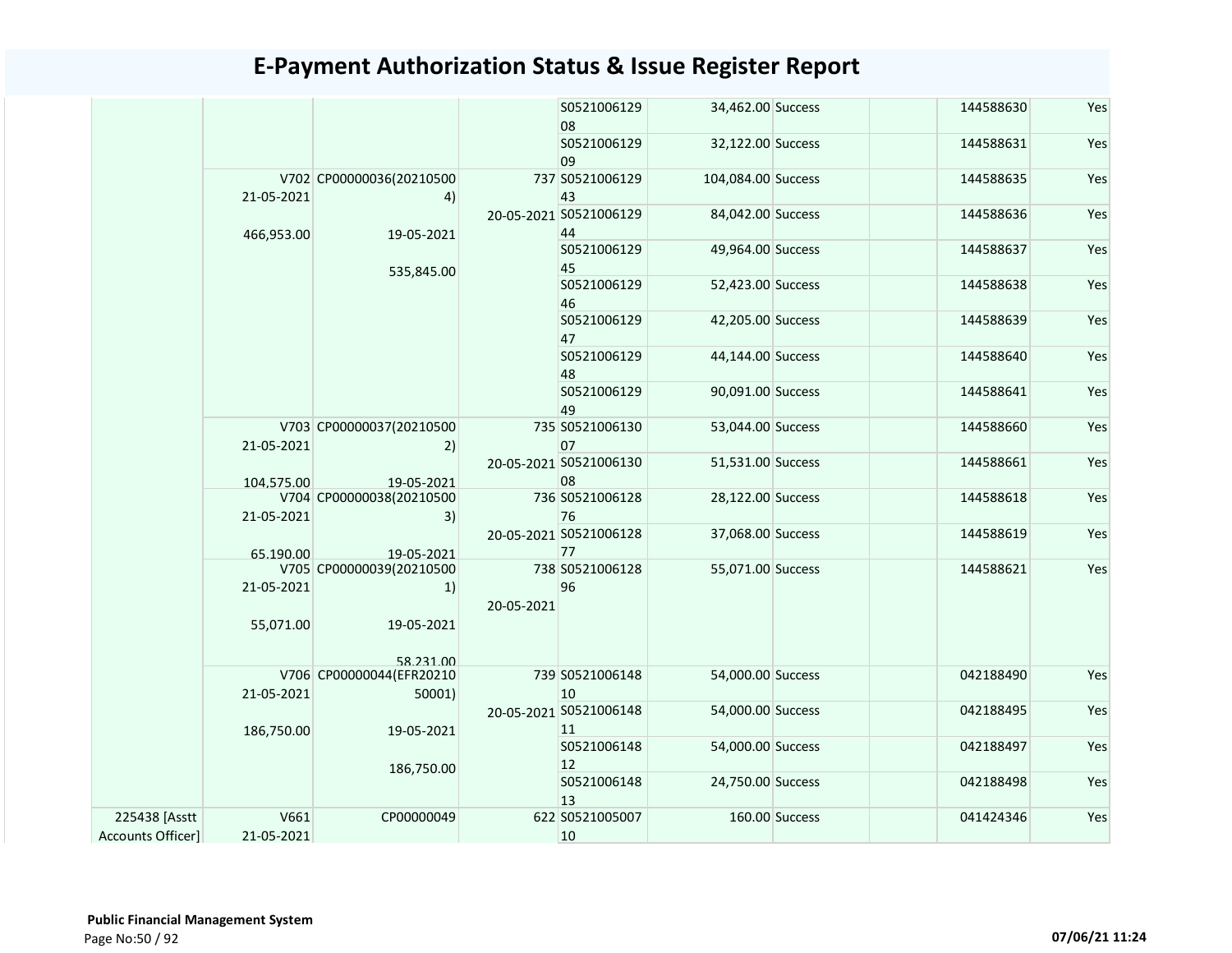| 3,005.00               | 10-05-2021                             |            | 10-05-2021 S0521005007<br>11 |                   | 300.00 Success | 041424352 | Yes |
|------------------------|----------------------------------------|------------|------------------------------|-------------------|----------------|-----------|-----|
|                        | 3,005.00                               |            | S0521005007<br>12            | 275.00 Success    |                | 041424359 | Yes |
|                        |                                        |            | S0521005007<br>$ 13\rangle$  |                   | 500.00 Success | 041424371 | Yes |
|                        |                                        |            | S0521005007<br>14            | 270.00 Success    |                | 041424377 | Yes |
|                        |                                        |            | S0521005007<br>15            | 400.00 Success    |                | 041424379 | Yes |
|                        |                                        |            | S0521005007<br>16            | 150.00 Success    |                | 041424384 | Yes |
|                        |                                        |            | S0521005007<br>17            | 250.00 Success    |                | 041424386 | Yes |
|                        |                                        |            | S0521005007<br>18            | 400.00 Success    |                | 041424389 | Yes |
|                        |                                        |            | S0521005007<br>19            |                   | 300.00 Success | 041424397 | Yes |
|                        | V710 CP00000061(51168771               |            | 778 S0521006246              | 4,713.00 Success  |                | 042419542 | Yes |
| 21-05-2021<br>4,713.00 | 8990432-1B1)<br>21-05-2021<br>4 713 00 | 21-05-2021 | 72                           |                   |                |           |     |
| V711                   | CP00000063                             |            | 780 S0521006311              | 9,702.00 Success  |                | 042420179 | Yes |
| 21-05-2021             | 21-05-2021                             | 21-05-2021 | 01                           |                   |                |           |     |
| 9,702.00               | 9.900.00                               |            |                              |                   |                |           |     |
| V712<br>21-05-2021     | CP00000064                             |            | 781 S0521006312<br>14        | 15,017.00 Success |                | 042411561 | Yes |
| 15,017.00              | 21-05-2021<br>15.276.00                | 21-05-2021 |                              |                   |                |           |     |
| V713                   | CP00000065                             |            | 782 S0521006312              | 21,868.00 Success |                | 042420401 | Yes |
| 21-05-2021             |                                        |            | 86                           |                   |                |           |     |
| 21,868.00              | 21-05-2021                             | 21-05-2021 |                              |                   |                |           |     |
|                        | 22.707.00                              |            |                              |                   |                |           |     |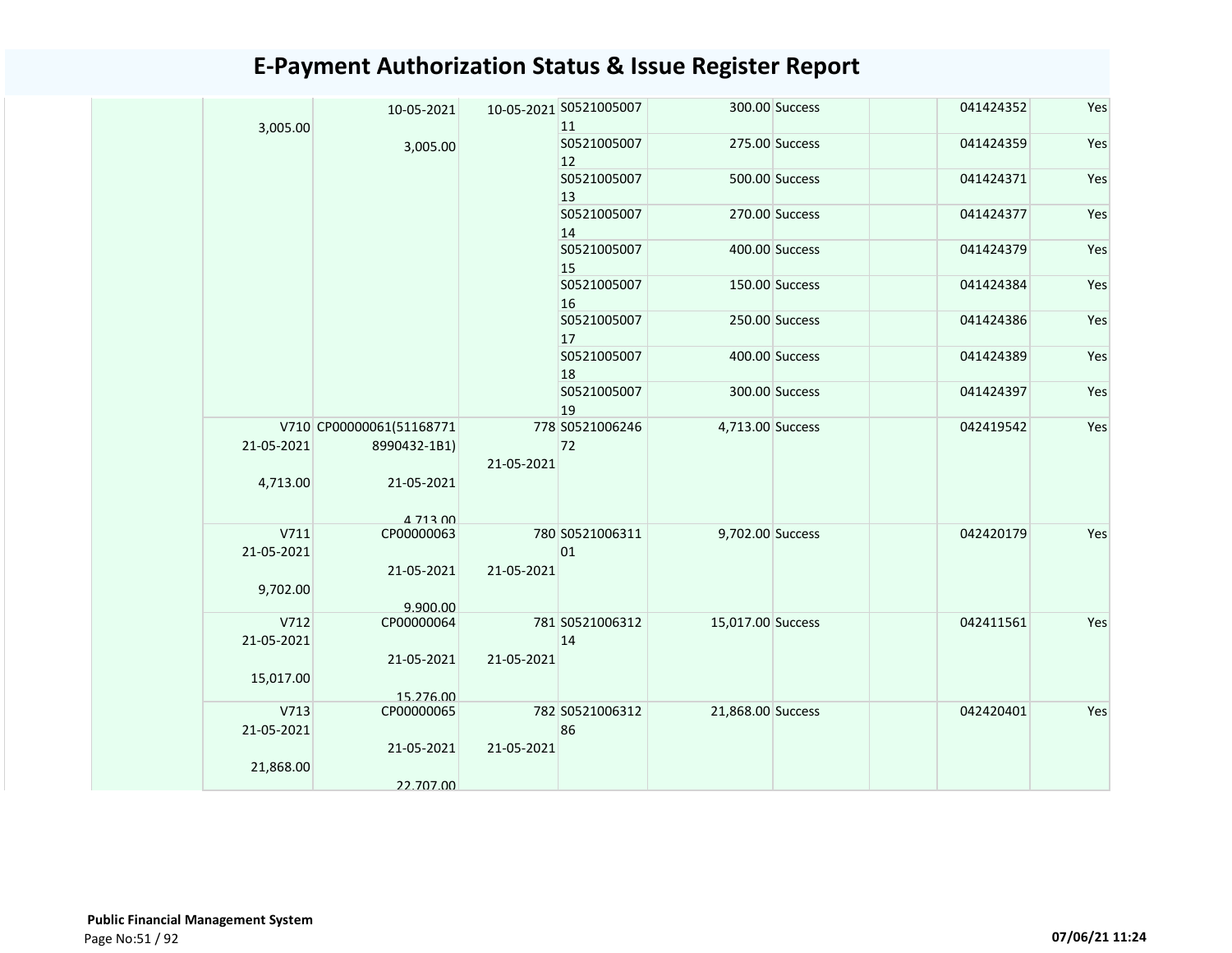|    |                               | V714<br>21-05-2021<br>7,080.00 | CP00000066<br>21-05-2021       | 21-05-2021 | 783 S0521006308<br>85        | 7,080.00 Success  | 042419971 | Yes |
|----|-------------------------------|--------------------------------|--------------------------------|------------|------------------------------|-------------------|-----------|-----|
|    |                               |                                | 7.080.00                       |            |                              |                   |           |     |
|    |                               | V715<br>21-05-2021             | CP00000067                     |            | 784 S0521006314<br>08        | 51,930.00 Success | 042420639 | Yes |
|    |                               | 91.485.00                      | 21-05-2021                     |            | 21-05-2021 S0521006314<br>09 | 39,555.00 Success | 042420650 | Yes |
| 11 | <b>Issue Date: 24-05-2021</b> |                                |                                |            |                              | 81,835,088.00     |           |     |
|    | 225427 [Under<br>Secretary]   | 24-05-2021                     | V719 CP00000550(20210503<br>1) |            | 774 S0521007471<br>43        | 30,092.00 Success | 144595549 | Yes |
|    |                               | 731,230.00                     | 21-05-2021                     |            | 21-05-2021 S0521007471<br>44 | 41,982.00 Success | 144595550 | Yes |
|    |                               |                                | 928,102.00                     |            | S0521007471<br>45            | 43,914.00 Success | 144595551 | Yes |
|    |                               |                                |                                |            | S0521007471<br>46            | 43,854.00 Success | 144595553 | Yes |
|    |                               |                                |                                |            | S0521007471<br>47            | 41,224.00 Success | 144595554 | Yes |
|    |                               |                                |                                |            | S0521007471<br>48            | 40,283.00 Success | 144595555 | Yes |
|    |                               |                                |                                |            | S0521007471<br>49            | 38,732.00 Success | 144595556 | Yes |
|    |                               |                                |                                |            | S0521007471<br>50            | 41,767.00 Success | 144595557 | Yes |
|    |                               |                                |                                |            | S0521007471<br>51            | 35,912.00 Success | 144595558 | Yes |
|    |                               |                                |                                |            | S0521007471<br>52            | 40,592.00 Success | 144595559 | Yes |
|    |                               |                                |                                |            | S0521007471<br>53            | 40,912.00 Success | 144595560 | Yes |
|    |                               |                                |                                |            | S0521007471<br>54            | 35,912.00 Success | 144595561 | Yes |
|    |                               |                                |                                |            | S0521007471<br>55            | 39,502.00 Success | 144595562 | Yes |
|    |                               |                                |                                |            | S0521007471<br>56            | 26,818.00 Success | 144595563 | Yes |
|    |                               |                                |                                |            | S0521007471<br>57            | 38,786.00 Success | 144595564 | Yes |
|    |                               |                                |                                |            | S0521007471<br>58            | 22,857.00 Success | 144595565 | Yes |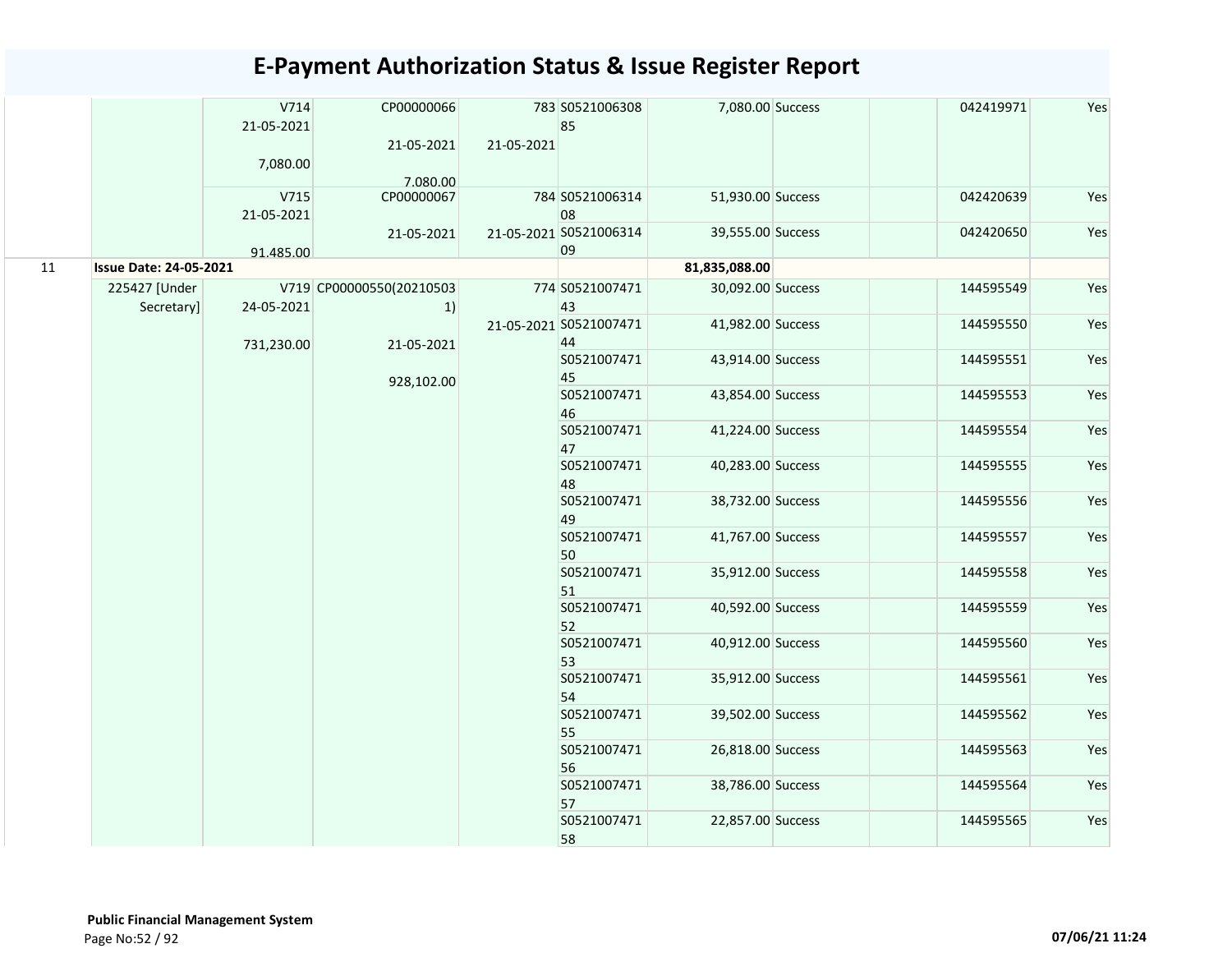|  |                         |                                                             |                   | S0521007471<br>59            | 32,347.00 Success | 144595566         | Yes       |
|--|-------------------------|-------------------------------------------------------------|-------------------|------------------------------|-------------------|-------------------|-----------|
|  |                         |                                                             |                   | S0521007471<br>60            | 47,052.00 Success | 144595567         | Yes       |
|  |                         |                                                             |                   | S0521007471<br>61            | 48,692.00 Success | 144595568         | Yes       |
|  | 24-05-2021<br>39,198.00 | V720 CP00000551(20210503<br>$\left( 0\right)$<br>21-05-2021 | 21-05-2021        | 747 S0521007472<br>13        | 39,198.00 Success | 144593605         | Yes       |
|  |                         | 42 450 00<br>V721 CP00000552(20210502                       |                   | 748 S0521007473              | 35,568.00 Success | 144593609         | Yes       |
|  | 24-05-2021              | 9)                                                          |                   | 60                           |                   |                   |           |
|  | 113,771.00              | 21-05-2021                                                  |                   | 21-05-2021 S0521007473<br>61 | 40,653.00 Success | 144593610         | Yes       |
|  |                         | 124 674 00                                                  |                   | S0521007473<br>62            | 37,550.00 Success | 144593611         | Yes       |
|  | 24-05-2021              | V722 CP00000553(20210502<br>8)                              |                   | 749 S0521007474<br>60        | 26,812.00 Success | 144593613         | Yes       |
|  | 144,418.00              | 21-05-2021                                                  | 157,867.00        | 21-05-2021 S0521007474<br>61 | 29,339.00 Success | 144593614         | Yes       |
|  |                         |                                                             |                   | S0521007474<br>62            | 29,589.00 Success | 144593615         | Yes       |
|  |                         |                                                             |                   | S0521007474<br>63            | 29,339.00 Success | 144593616         | Yes       |
|  |                         |                                                             |                   | S0521007474<br>64            | 29,339.00 Success | 144593617         | Yes       |
|  | 24-05-2021              | V723 CP00000554(20210502<br>7)                              |                   | 750 S0521007474<br>84        | 38,342.00 Success | 144593623         | Yes       |
|  | 186,333.00              | 21-05-2021                                                  |                   | 21-05-2021 S0521007474<br>85 | 36,532.00 Success | 144593624         | Yes       |
|  |                         | 235,070.00                                                  | S0521007474<br>86 | 44,462.00 Success            | 144593625         | Yes               |           |
|  |                         |                                                             | S0521007474<br>87 | 28,515.00 Success            | 144593626         | Yes               |           |
|  |                         |                                                             |                   |                              | S0521007474<br>88 | 38,482.00 Success | 144593627 |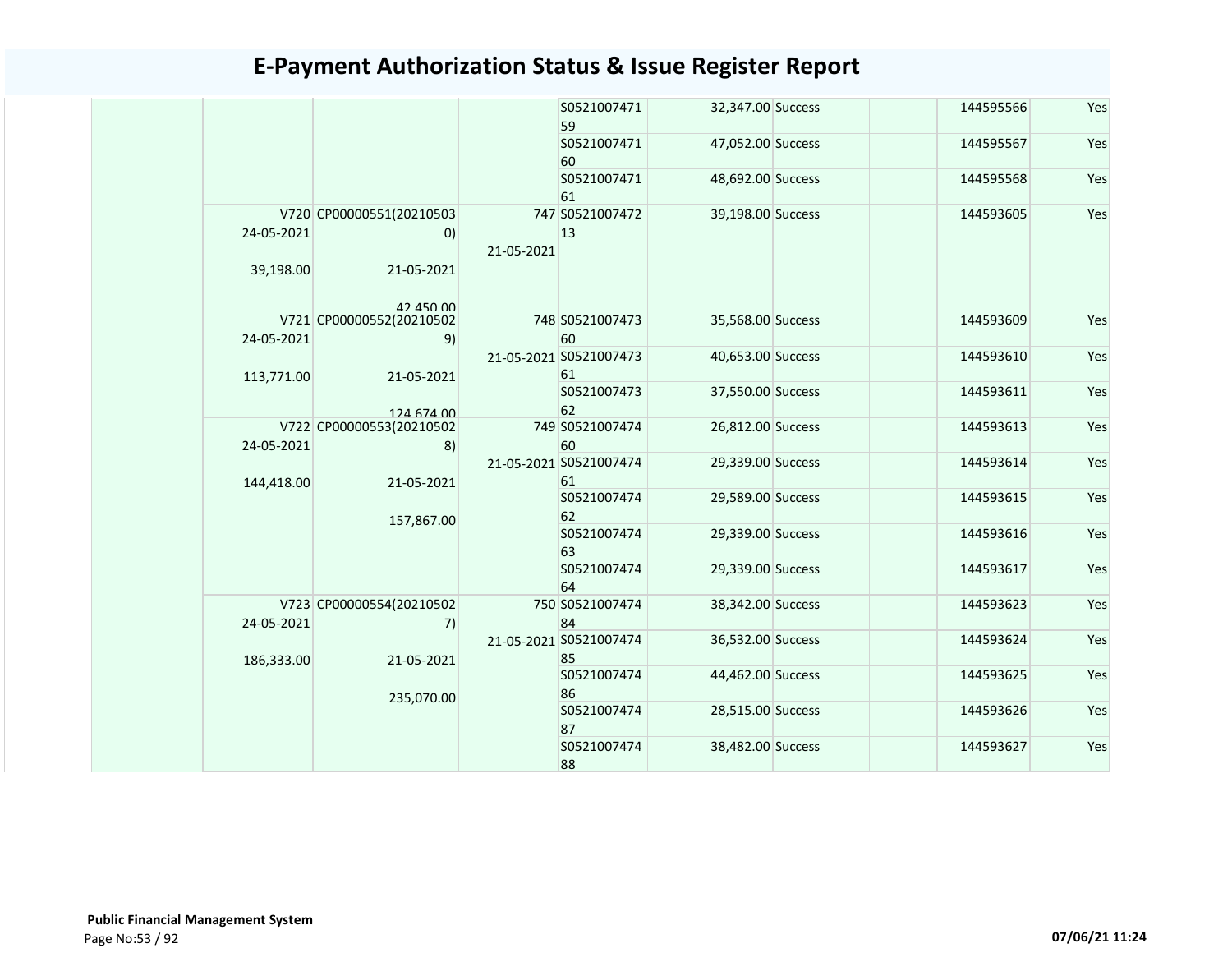|  |              | V724 CP00000555(20210502              |            | 751 S0521007475        | 21,449.00 Success  | 144593632 | Yes |
|--|--------------|---------------------------------------|------------|------------------------|--------------------|-----------|-----|
|  | 24-05-2021   | 6)                                    |            | 96                     |                    |           |     |
|  |              |                                       | 21-05-2021 |                        |                    |           |     |
|  | 21,449.00    | 21-05-2021                            |            |                        |                    |           |     |
|  |              |                                       |            |                        |                    |           |     |
|  |              | 47 819 00<br>V725 CP00000556(20210502 |            | 752 S0521007476        | 95,811.00 Success  | 144595571 | Yes |
|  | 24-05-2021   | 5)                                    |            | 76                     |                    |           |     |
|  |              |                                       |            | 21-05-2021 S0521007476 | 148,888.00 Success | 144595572 | Yes |
|  | 3,271,311.00 | 21-05-2021                            |            | 77                     |                    |           |     |
|  |              |                                       |            | S0521007476            | 171,195.00 Success | 144595573 | Yes |
|  |              | 5,619,815.00                          |            | 78                     |                    |           |     |
|  |              |                                       |            | S0521007476            | 82,958.00 Success  | 144595574 | Yes |
|  |              |                                       |            | 79                     |                    |           |     |
|  |              |                                       |            | S0521007476<br>80      | 180,082.00 Success | 144595575 | Yes |
|  |              |                                       |            | S0521007476            | 119,237.00 Success | 144595576 | Yes |
|  |              |                                       |            | 81                     |                    |           |     |
|  |              |                                       |            | S0521007476            | 68,042.00 Success  | 144595577 | Yes |
|  |              |                                       |            | 82                     |                    |           |     |
|  |              |                                       |            | S0521007476            | 49,571.00 Success  | 144595578 | Yes |
|  |              |                                       |            | 83<br>S0521007476      | 122,224.00 Success | 144595579 | Yes |
|  |              |                                       |            | 84                     |                    |           |     |
|  |              |                                       |            | S0521007476            | 81,842.00 Success  | 144595581 | Yes |
|  |              |                                       |            | 85                     |                    |           |     |
|  |              |                                       |            | S0521007476            | 94,571.00 Success  | 144595582 | Yes |
|  |              |                                       |            | 86                     |                    |           |     |
|  |              |                                       |            | S0521007476            | 99,385.00 Success  | 144595583 | Yes |
|  |              |                                       |            | 87                     |                    |           |     |
|  |              |                                       |            | S0521007476<br>88      | 175,706.00 Success | 144595584 | Yes |
|  |              |                                       |            | S0521007476            | 135,086.00 Success | 144595585 | Yes |
|  |              |                                       |            | 89                     |                    |           |     |
|  |              |                                       |            | S0521007476            | 150,741.00 Success | 144595586 | Yes |
|  |              |                                       |            | 90                     |                    |           |     |
|  |              |                                       |            | S0521007476            | 33,199.00 Success  | 144595587 | Yes |
|  |              |                                       |            | 91<br>S0521007476      | 138,546.00 Success | 144595588 | Yes |
|  |              |                                       |            | 92                     |                    |           |     |
|  |              |                                       |            | S0521007476            | 70,335.00 Success  | 144595589 | Yes |
|  |              |                                       |            | 93                     |                    |           |     |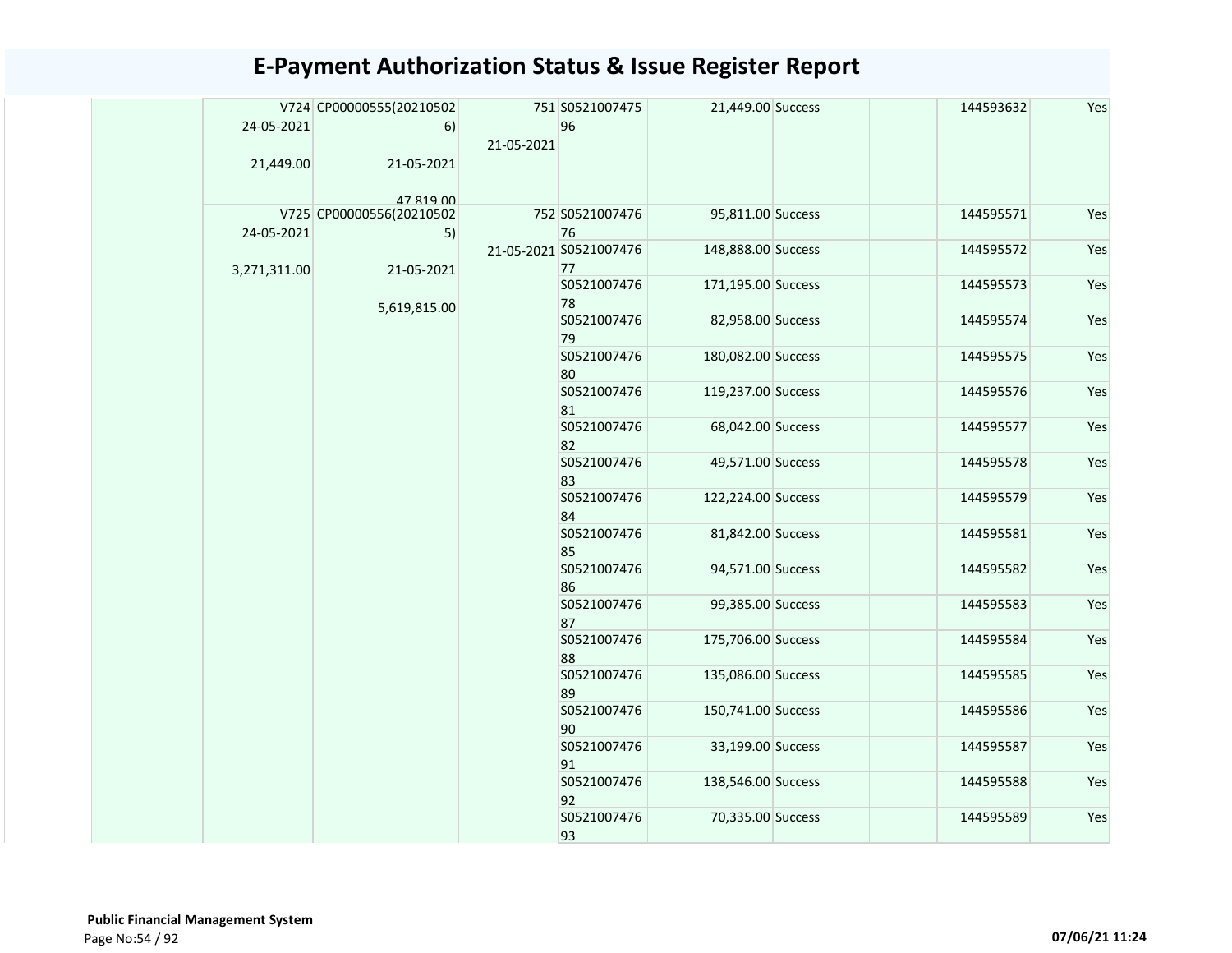|              |                                |  | S0521007476<br>94            | 202,882.00 Success | 144595590         | Yes               |           |     |  |  |  |  |  |  |                   |                   |           |                   |                   |           |     |  |  |  |  |  |  |  |  |                   |                   |           |     |
|--------------|--------------------------------|--|------------------------------|--------------------|-------------------|-------------------|-----------|-----|--|--|--|--|--|--|-------------------|-------------------|-----------|-------------------|-------------------|-----------|-----|--|--|--|--|--|--|--|--|-------------------|-------------------|-----------|-----|
|              |                                |  | S0521007476<br>95            | 155,028.00 Success | 144595591         | Yes               |           |     |  |  |  |  |  |  |                   |                   |           |                   |                   |           |     |  |  |  |  |  |  |  |  |                   |                   |           |     |
|              |                                |  | S0521007476<br>96            | 63,546.00 Success  | 144595592         | Yes               |           |     |  |  |  |  |  |  |                   |                   |           |                   |                   |           |     |  |  |  |  |  |  |  |  |                   |                   |           |     |
|              |                                |  | S0521007476<br>97            | 100,075.00 Success | 144595593         | Yes               |           |     |  |  |  |  |  |  |                   |                   |           |                   |                   |           |     |  |  |  |  |  |  |  |  |                   |                   |           |     |
|              |                                |  | S0521007476<br>98            | 170,666.00 Success | 144595594         | Yes               |           |     |  |  |  |  |  |  |                   |                   |           |                   |                   |           |     |  |  |  |  |  |  |  |  |                   |                   |           |     |
|              |                                |  | S0521007476<br>99            | 94,433.00 Success  | 144595595         | Yes               |           |     |  |  |  |  |  |  |                   |                   |           |                   |                   |           |     |  |  |  |  |  |  |  |  |                   |                   |           |     |
|              |                                |  | S0521007477<br>00            | 167,537.00 Success | 144595597         | Yes               |           |     |  |  |  |  |  |  |                   |                   |           |                   |                   |           |     |  |  |  |  |  |  |  |  |                   |                   |           |     |
|              |                                |  | S0521007477<br>01            | 139,002.00 Success | 144595599         | Yes               |           |     |  |  |  |  |  |  |                   |                   |           |                   |                   |           |     |  |  |  |  |  |  |  |  |                   |                   |           |     |
|              |                                |  | S0521007477<br>02            | 160,723.00 Success | 144595601         | Yes               |           |     |  |  |  |  |  |  |                   |                   |           |                   |                   |           |     |  |  |  |  |  |  |  |  |                   |                   |           |     |
| 24-05-2021   | V726 CP00000557(20210500<br>6) |  | 753 S0521007477<br>19        | 59,367.00 Success  | 144595606         | Yes               |           |     |  |  |  |  |  |  |                   |                   |           |                   |                   |           |     |  |  |  |  |  |  |  |  |                   |                   |           |     |
| 1,609,021.00 | 21-05-2021                     |  | 21-05-2021 S0521007477<br>20 | 111,358.00 Success | 144595607         | Yes               |           |     |  |  |  |  |  |  |                   |                   |           |                   |                   |           |     |  |  |  |  |  |  |  |  |                   |                   |           |     |
|              | 2,723,046.00                   |  | S0521007477<br>21            | 69,507.00 Success  | 144595608         | Yes               |           |     |  |  |  |  |  |  |                   |                   |           |                   |                   |           |     |  |  |  |  |  |  |  |  |                   |                   |           |     |
|              |                                |  | S0521007477<br>22            | 77,892.00 Success  | 144595609         | Yes               |           |     |  |  |  |  |  |  |                   |                   |           |                   |                   |           |     |  |  |  |  |  |  |  |  |                   |                   |           |     |
|              |                                |  | S0521007477<br>23            | 93,942.00 Success  | 144595611         | Yes               |           |     |  |  |  |  |  |  |                   |                   |           |                   |                   |           |     |  |  |  |  |  |  |  |  |                   |                   |           |     |
|              |                                |  | S0521007477<br>24            | 59,992.00 Success  | 144595612         | Yes               |           |     |  |  |  |  |  |  |                   |                   |           |                   |                   |           |     |  |  |  |  |  |  |  |  |                   |                   |           |     |
|              |                                |  | S0521007477<br>25            | 62,208.00 Success  | 144595613         | Yes               |           |     |  |  |  |  |  |  |                   |                   |           |                   |                   |           |     |  |  |  |  |  |  |  |  |                   |                   |           |     |
|              |                                |  |                              |                    |                   |                   |           |     |  |  |  |  |  |  | S0521007477<br>26 | 84,367.00 Success | 144595614 | Yes               |                   |           |     |  |  |  |  |  |  |  |  |                   |                   |           |     |
|              |                                |  |                              |                    |                   |                   |           |     |  |  |  |  |  |  |                   |                   |           | S0521007477<br>27 | 44,722.00 Success | 144595615 | Yes |  |  |  |  |  |  |  |  |                   |                   |           |     |
|              |                                |  |                              |                    |                   |                   |           |     |  |  |  |  |  |  |                   |                   |           |                   |                   |           |     |  |  |  |  |  |  |  |  | S0521007477<br>28 | 76,880.00 Success | 144595616 | Yes |
|              |                                |  |                              |                    |                   |                   |           |     |  |  |  |  |  |  |                   |                   |           |                   |                   |           |     |  |  |  |  |  |  |  |  |                   |                   |           |     |
|              |                                |  |                              |                    | S0521007477<br>30 | 90,168.00 Success | 144595619 | Yes |  |  |  |  |  |  |                   |                   |           |                   |                   |           |     |  |  |  |  |  |  |  |  |                   |                   |           |     |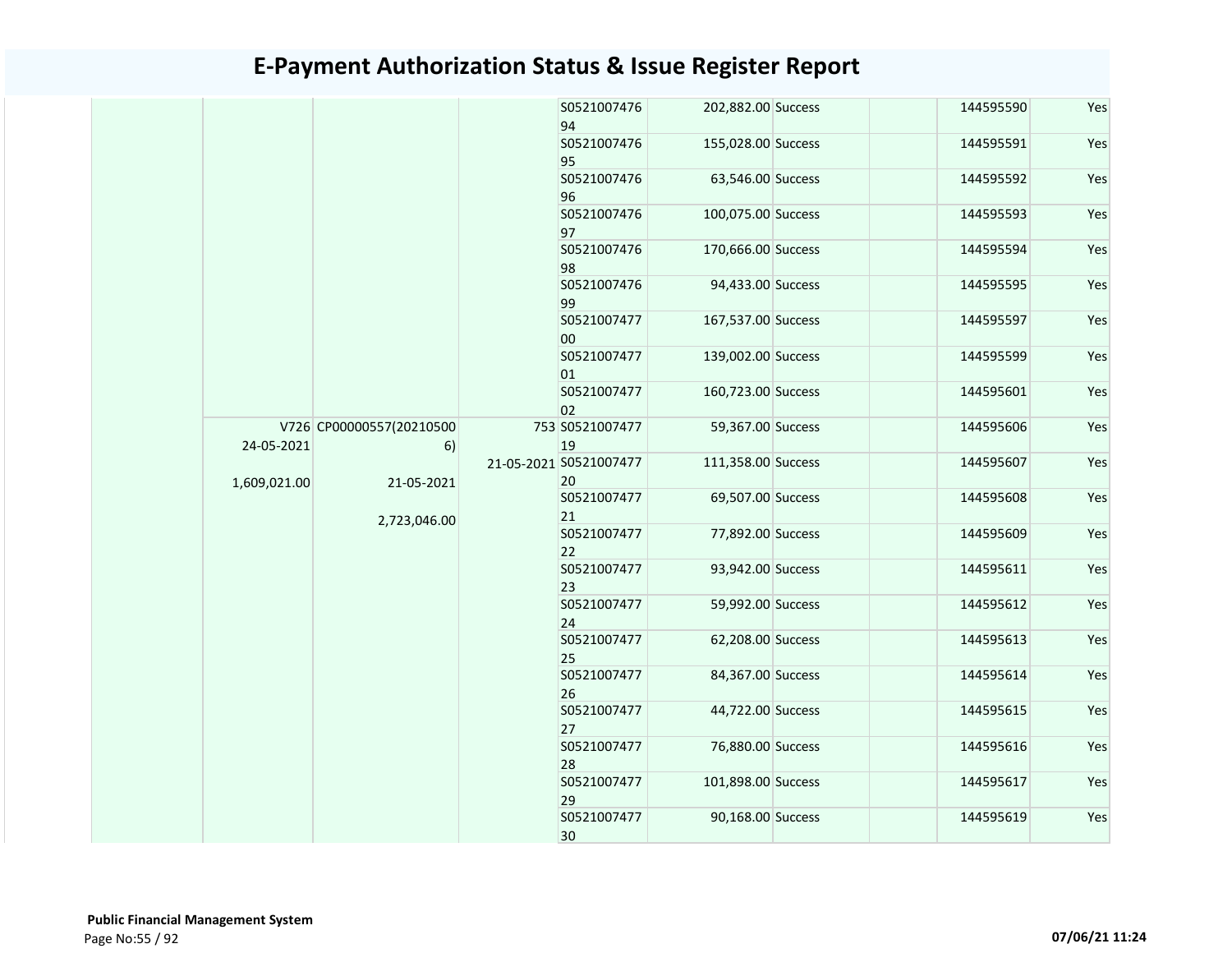|              |                                |  | S0521007477<br>31     | 92,538.00 Success            | 144595620         | Yes               |                   |           |     |  |  |  |  |  |  |  |                   |                   |           |     |                   |                   |           |     |  |  |  |  |  |  |  |  |  |  |  |                   |                   |           |     |
|--------------|--------------------------------|--|-----------------------|------------------------------|-------------------|-------------------|-------------------|-----------|-----|--|--|--|--|--|--|--|-------------------|-------------------|-----------|-----|-------------------|-------------------|-----------|-----|--|--|--|--|--|--|--|--|--|--|--|-------------------|-------------------|-----------|-----|
|              |                                |  |                       |                              |                   | S0521007477<br>32 | 58,642.00 Success | 144595621 | Yes |  |  |  |  |  |  |  |                   |                   |           |     |                   |                   |           |     |  |  |  |  |  |  |  |  |  |  |  |                   |                   |           |     |
|              |                                |  | S0521007477<br>33     | 59,922.00 Success            | 144595622         | Yes               |                   |           |     |  |  |  |  |  |  |  |                   |                   |           |     |                   |                   |           |     |  |  |  |  |  |  |  |  |  |  |  |                   |                   |           |     |
|              |                                |  | S0521007477<br>34     | 56,012.00 Success            | 144595623         | Yes               |                   |           |     |  |  |  |  |  |  |  |                   |                   |           |     |                   |                   |           |     |  |  |  |  |  |  |  |  |  |  |  |                   |                   |           |     |
|              |                                |  | S0521007477<br>35     | 39,765.00 Success            | 144595624         | Yes               |                   |           |     |  |  |  |  |  |  |  |                   |                   |           |     |                   |                   |           |     |  |  |  |  |  |  |  |  |  |  |  |                   |                   |           |     |
|              |                                |  | S0521007477<br>36     | 100,305.00 Success           | 144595625         | Yes               |                   |           |     |  |  |  |  |  |  |  |                   |                   |           |     |                   |                   |           |     |  |  |  |  |  |  |  |  |  |  |  |                   |                   |           |     |
|              |                                |  | S0521007477<br>37     | 61,558.00 Success            | 144595626         | Yes               |                   |           |     |  |  |  |  |  |  |  |                   |                   |           |     |                   |                   |           |     |  |  |  |  |  |  |  |  |  |  |  |                   |                   |           |     |
|              |                                |  |                       |                              |                   | S0521007477<br>38 | 96,558.00 Success | 144595627 | Yes |  |  |  |  |  |  |  |                   |                   |           |     |                   |                   |           |     |  |  |  |  |  |  |  |  |  |  |  |                   |                   |           |     |
|              |                                |  | S0521007477<br>39     | 46,498.00 Success            | 144595628         | Yes               |                   |           |     |  |  |  |  |  |  |  |                   |                   |           |     |                   |                   |           |     |  |  |  |  |  |  |  |  |  |  |  |                   |                   |           |     |
|              |                                |  | S0521007477<br>40     | 64,922.00 Success            | 144595629         | Yes               |                   |           |     |  |  |  |  |  |  |  |                   |                   |           |     |                   |                   |           |     |  |  |  |  |  |  |  |  |  |  |  |                   |                   |           |     |
| 24-05-2021   | V727 CP00000558(20210502<br>4) |  | 754 S0521007478<br>72 | 56,844.00 Success            | 144595633         | Yes               |                   |           |     |  |  |  |  |  |  |  |                   |                   |           |     |                   |                   |           |     |  |  |  |  |  |  |  |  |  |  |  |                   |                   |           |     |
| 1,770,346.00 | 21-05-2021                     |  |                       | 21-05-2021 S0521007478<br>73 | 56,844.00 Success | 144595634         | Yes               |           |     |  |  |  |  |  |  |  |                   |                   |           |     |                   |                   |           |     |  |  |  |  |  |  |  |  |  |  |  |                   |                   |           |     |
|              | 1,990,012.00                   |  |                       | S0521007478<br>74            | 40,007.00 Success | 144595636         | Yes               |           |     |  |  |  |  |  |  |  |                   |                   |           |     |                   |                   |           |     |  |  |  |  |  |  |  |  |  |  |  |                   |                   |           |     |
|              |                                |  |                       | S0521007478<br>75            | 45,179.00 Success | 144595637         | Yes               |           |     |  |  |  |  |  |  |  |                   |                   |           |     |                   |                   |           |     |  |  |  |  |  |  |  |  |  |  |  |                   |                   |           |     |
|              |                                |  |                       |                              |                   |                   |                   |           |     |  |  |  |  |  |  |  |                   |                   |           |     | S0521007478<br>76 | 41,041.00 Success | 144595638 | Yes |  |  |  |  |  |  |  |  |  |  |  |                   |                   |           |     |
|              |                                |  | S0521007478<br>77     | 72,796.00 Success            | 144595639         | Yes               |                   |           |     |  |  |  |  |  |  |  |                   |                   |           |     |                   |                   |           |     |  |  |  |  |  |  |  |  |  |  |  |                   |                   |           |     |
|              |                                |  |                       |                              |                   |                   |                   |           |     |  |  |  |  |  |  |  | S0521007478<br>78 | 49,474.00 Success | 144595640 | Yes |                   |                   |           |     |  |  |  |  |  |  |  |  |  |  |  |                   |                   |           |     |
|              |                                |  |                       |                              |                   |                   |                   |           |     |  |  |  |  |  |  |  |                   |                   |           |     |                   |                   |           |     |  |  |  |  |  |  |  |  |  |  |  | S0521007478<br>79 | 49,964.00 Success | 144595641 | Yes |
|              |                                |  |                       |                              |                   |                   |                   |           |     |  |  |  |  |  |  |  |                   |                   |           |     |                   |                   |           |     |  |  |  |  |  |  |  |  |  |  |  | S0521007478<br>80 | 49,964.00 Success | 144595642 | Yes |
|              |                                |  |                       |                              |                   |                   |                   |           |     |  |  |  |  |  |  |  |                   |                   |           |     |                   |                   |           |     |  |  |  |  |  |  |  |  |  |  |  |                   |                   |           |     |
|              |                                |  |                       | S0521007478<br>82            | 36,795.00 Success | 144595645         | Yes               |           |     |  |  |  |  |  |  |  |                   |                   |           |     |                   |                   |           |     |  |  |  |  |  |  |  |  |  |  |  |                   |                   |           |     |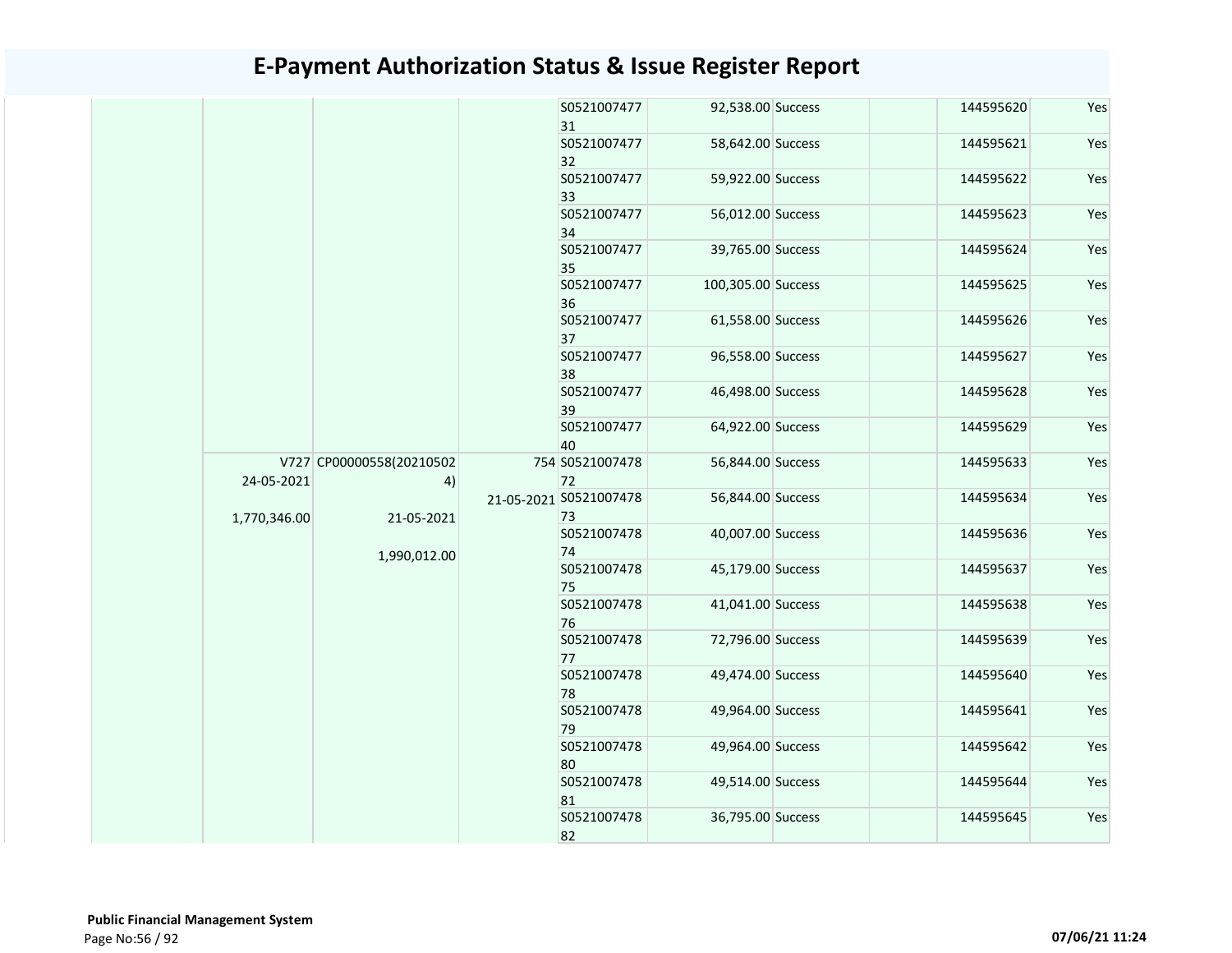| S0521007478<br>83 | 28,368.00 Success | 144595646 | Yes |
|-------------------|-------------------|-----------|-----|
| S0521007478<br>84 | 47,580.00 Success | 144595647 | Yes |
| S0521007478<br>85 | 69,687.00 Success | 144595648 | Yes |
| S0521007478<br>86 | 57,368.00 Success | 144595649 | Yes |
| S0521007478<br>87 | 49,053.00 Success | 144595650 | Yes |
| S0521007478<br>88 | 56,283.00 Success | 144595651 | Yes |
| S0521007478<br>89 | 53,693.00 Success | 144595652 | Yes |
| S0521007478<br>90 | 45,352.00 Success | 144595653 | Yes |
| S0521007478<br>91 | 49,467.00 Success | 144595654 | Yes |
| S0521007478<br>92 | 54,221.00 Success | 144595655 | Yes |
| S0521007478<br>93 | 44,532.00 Success | 144595656 | Yes |
| S0521007478<br>94 | 44,532.00 Success | 144595657 | Yes |
| S0521007478<br>95 | 25,648.00 Success | 144595658 | Yes |
| S0521007478<br>96 | 35,678.00 Success | 144595659 | Yes |
| S0521007478<br>97 | 61,056.00 Success | 144595660 | Yes |
| S0521007478<br>98 | 53,092.00 Success | 144595661 | Yes |
| S0521007478<br>99 | 41,041.00 Success | 144595662 | Yes |
| S0521007479<br>00 | 33,783.00 Success | 144595663 | Yes |
| S0521007479<br>01 | 41,041.00 Success | 144595664 | Yes |
| S0521007479<br>02 | 41,291.00 Success | 144595665 | Yes |
| S0521007479<br>03 | 40,007.00 Success | 144595666 | Yes |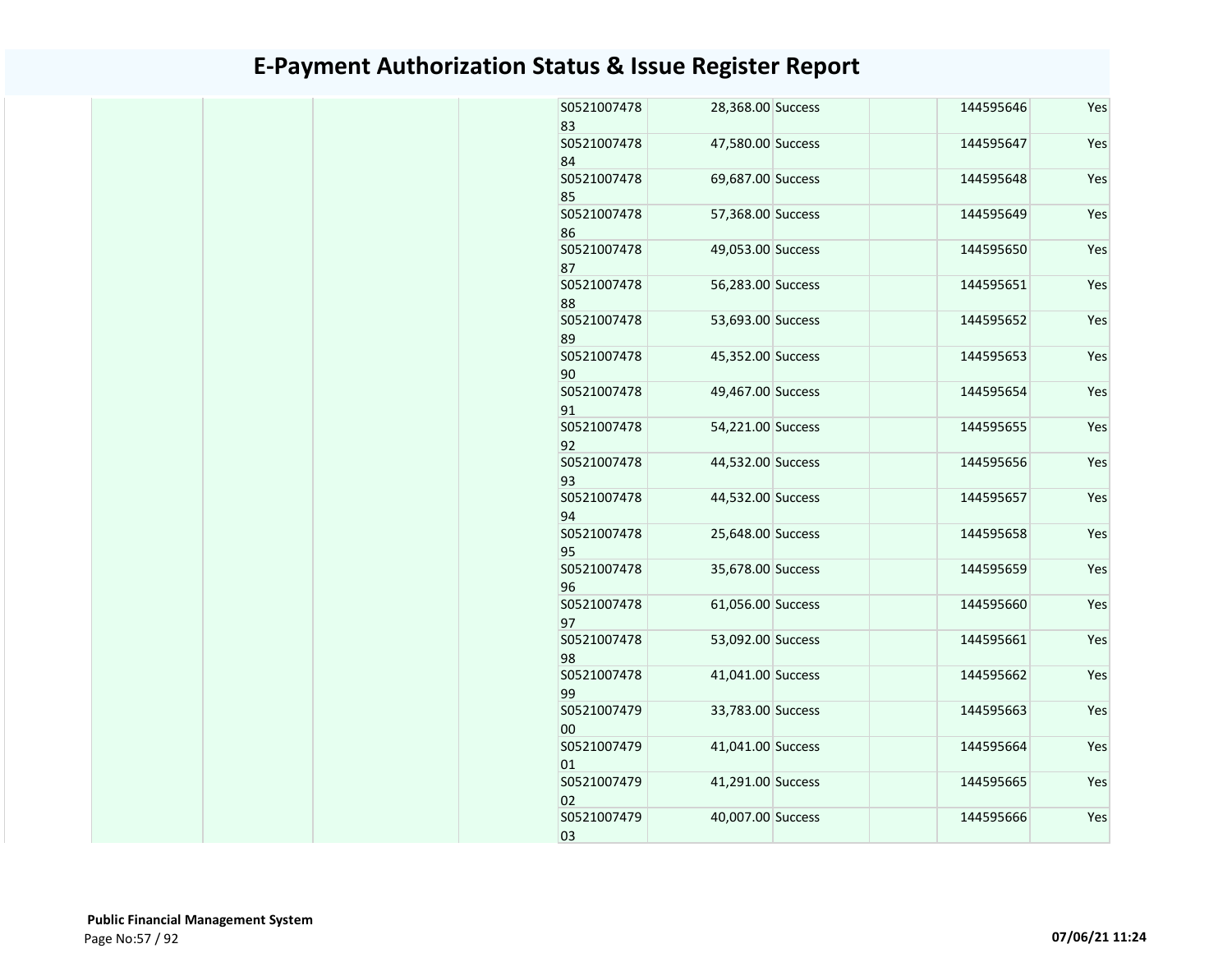|  |              |                                | S0521007479<br>04            | 56,316.00 Success | 144595667 | Yes |
|--|--------------|--------------------------------|------------------------------|-------------------|-----------|-----|
|  |              |                                | S0521007479<br>05            | 44,532.00 Success | 144595668 | Yes |
|  |              |                                | S0521007479<br>06            | 64,678.00 Success | 144595669 | Yes |
|  |              |                                | S0521007479<br>07            | 43,618.00 Success | 144595670 | Yes |
|  |              |                                | S0521007479<br>08            | 40,007.00 Success | 144595671 | Yes |
|  | 24-05-2021   | V728 CP00000559(20210502<br>3) | 755 S0521007479<br>30        | 38,020.00 Success | 144595674 | Yes |
|  | 425,602.00   | 21-05-2021                     | 21-05-2021 S0521007479<br>31 | 31,149.00 Success | 144595675 | Yes |
|  |              | 604,288.00                     | S0521007479<br>32            | 37,256.00 Success | 144595676 | Yes |
|  |              |                                | S0521007479<br>33            | 38,982.00 Success | 144595677 | Yes |
|  |              |                                | S0521007479<br>34            | 39,176.00 Success | 144595678 | Yes |
|  |              |                                | S0521007479<br>35            | 37,158.00 Success | 144595679 | Yes |
|  |              |                                | S0521007479<br>36            | 30,462.00 Success | 144595680 | Yes |
|  |              |                                | S0521007479<br>37            | 32,462.00 Success | 144595681 | Yes |
|  |              |                                | S0521007479<br>38            | 33,302.00 Success | 144595683 | Yes |
|  |              |                                | S0521007479<br>39            | 30,701.00 Success | 144595684 | Yes |
|  |              |                                | S0521007479<br>40            | 36,732.00 Success | 144595685 | Yes |
|  |              |                                | S0521007479<br>41            | 40,202.00 Success | 144595686 | Yes |
|  | 24-05-2021   | V729 CP00000560(20210502<br>1) | 756 S0521007481<br>94        | 40,030.00 Success | 144595696 | Yes |
|  | 75.297.00    | 21-05-2021                     | 21-05-2021 S0521007481<br>95 | 35,267.00 Success | 144595699 | Yes |
|  | 24-05-2021   | V730 CP00000561(20210502<br>0) | 757 S0521007488<br>42        | 38,282.00 Success | 144595728 | Yes |
|  | 1,364,558.00 | 21-05-2021                     | 21-05-2021 S0521007488<br>43 | 42,412.00 Success | 144595729 | Yes |
|  |              |                                |                              |                   |           |     |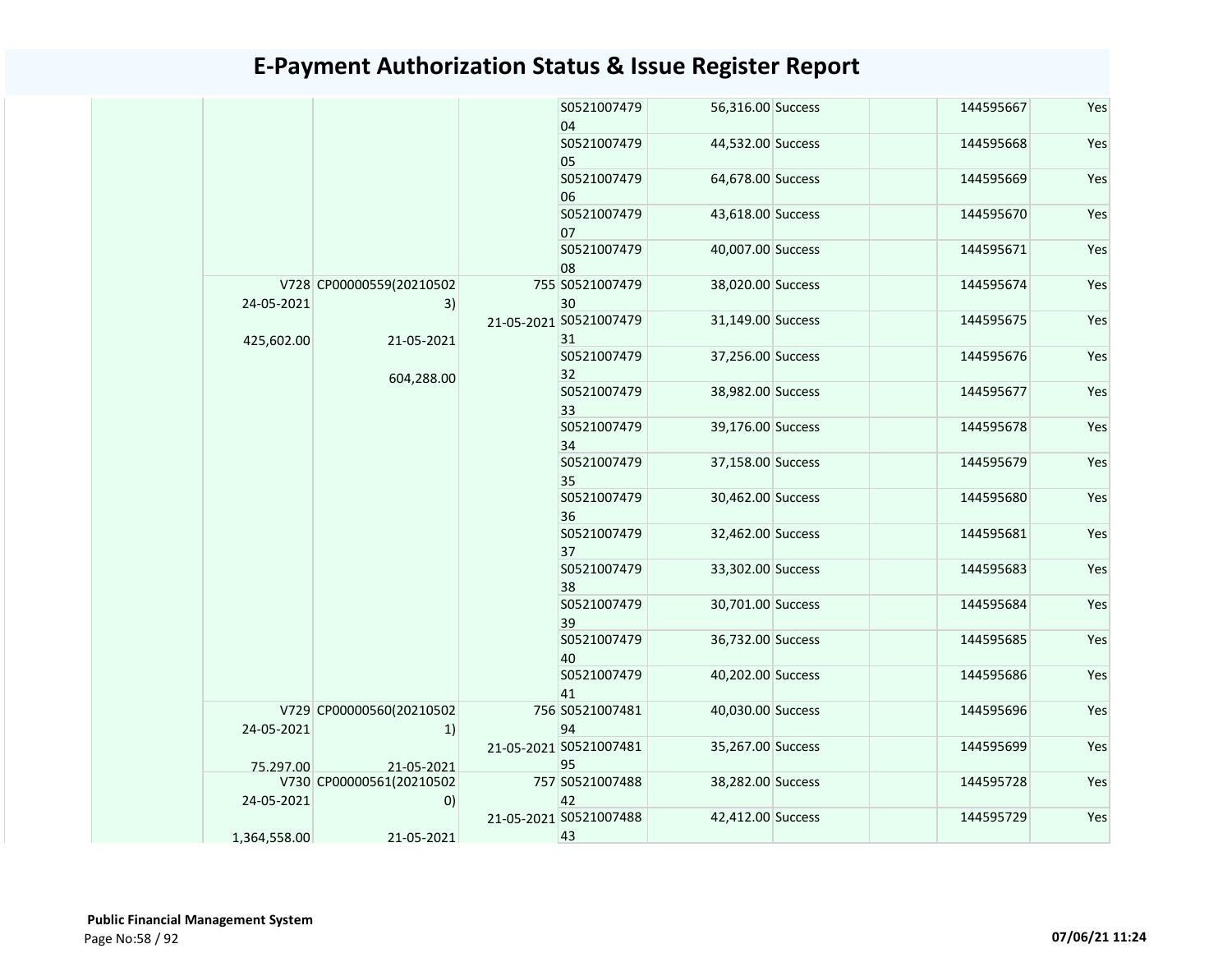|              | S0521007488       | 35,030.00 Success | 144595733 | Yes |
|--------------|-------------------|-------------------|-----------|-----|
| 1,987,590.00 | 44                |                   |           |     |
|              | S0521007488<br>45 | 25,724.00 Success | 144595738 | Yes |
|              | S0521007488       | 33,724.00 Success | 144595740 | Yes |
|              | 46                |                   |           |     |
|              | S0521007488<br>47 | 33,608.00 Success | 144595744 | Yes |
|              | S0521007488       | 23,724.00 Success | 144595748 | Yes |
|              | 48                |                   |           |     |
|              | S0521007488       | 35,724.00 Success | 144595751 | Yes |
|              | 49                |                   |           |     |
|              | S0521007488       | 37,437.00 Success | 144595753 | Yes |
|              | 50                |                   |           |     |
|              | S0521007488       | 30,799.00 Success | 144595756 | Yes |
|              | 51                |                   |           |     |
|              | S0521007488       | 20,318.00 Success | 144595757 | Yes |
|              | 52                |                   |           |     |
|              | S0521007488       | 38,282.00 Success | 144595759 | Yes |
|              | 53                |                   |           |     |
|              | S0521007488       | 33,532.00 Success | 144595762 | Yes |
|              | 54                |                   |           |     |
|              | S0521007488       | 33,532.00 Success | 144595765 | Yes |
|              | 55                |                   |           |     |
|              | S0521007488       | 43,532.00 Success | 144595767 | Yes |
|              | 56                |                   |           |     |
|              | S0521007488       | 40,282.00 Success | 144595770 | Yes |
|              |                   |                   |           |     |
|              | 57                |                   |           |     |
|              | S0521007488       | 41,627.00 Success | 144595772 | Yes |
|              | 58                |                   |           |     |
|              | S0521007488       | 29,512.00 Success | 144595774 | Yes |
|              | 59                |                   |           |     |
|              | S0521007488       | 38,532.00 Success | 144595775 | Yes |
|              | 60                |                   |           |     |
|              | S0521007488       | 33,282.00 Success | 144595777 | Yes |
|              | 61                |                   |           |     |
|              | S0521007488       | 38,512.00 Success | 144595778 | Yes |
|              | 62                |                   |           |     |
|              | S0521007488       | 37,122.00 Success | 144595779 | Yes |
|              | 63                |                   |           |     |
|              | S0521007488       | 19,512.00 Success | 144595780 | Yes |
|              | 64                |                   |           |     |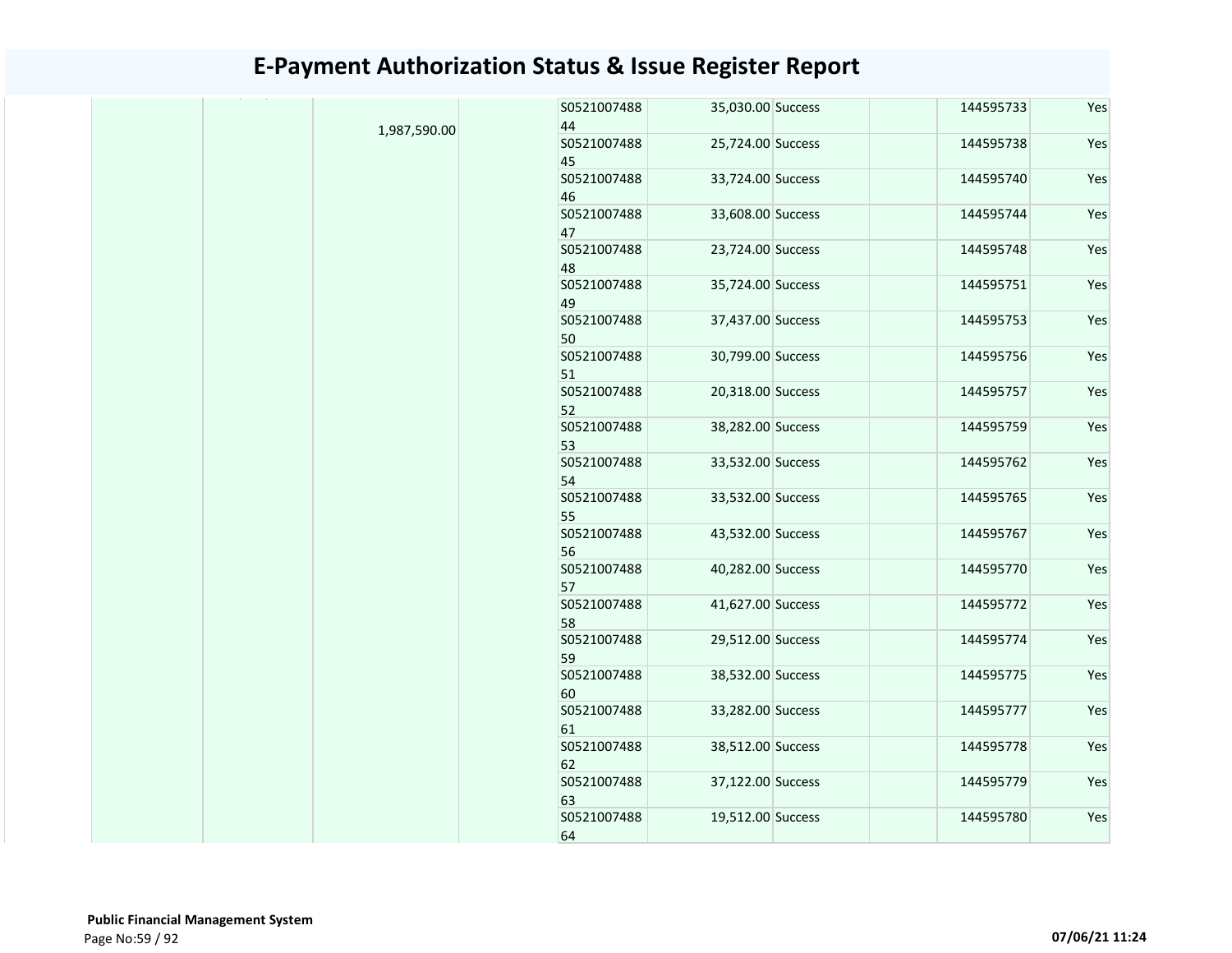|            |                          |  | S0521007488<br>65      | 38,282.00 Success | 144595781 | Yes |
|------------|--------------------------|--|------------------------|-------------------|-----------|-----|
|            |                          |  | S0521007488            | 29,512.00 Success | 144595783 | Yes |
|            |                          |  | 66                     |                   |           |     |
|            |                          |  | S0521007488            | 35,083.00 Success | 144595784 | Yes |
|            |                          |  | 67                     |                   |           |     |
|            |                          |  | S0521007488<br>68      | 44,143.00 Success | 144595785 | Yes |
|            |                          |  | S0521007488            | 49,532.00 Success | 144595787 | Yes |
|            |                          |  | 69                     |                   |           |     |
|            |                          |  | S0521007488            | 41,772.00 Success | 144595788 | Yes |
|            |                          |  | 70                     |                   |           |     |
|            |                          |  | S0521007488            | 41,417.00 Success | 144595789 | Yes |
|            |                          |  | 71                     |                   |           |     |
|            |                          |  | S0521007488            | 26,491.00 Success | 144595790 | Yes |
|            |                          |  | 72                     |                   |           |     |
|            |                          |  | S0521007488            | 24,512.00 Success | 144595791 | Yes |
|            |                          |  | 73                     |                   |           |     |
|            |                          |  | S0521007488            | 38,282.00 Success | 144595792 | Yes |
|            |                          |  | 74                     |                   |           |     |
|            |                          |  | S0521007488            | 34,833.00 Success | 144595793 | Yes |
|            |                          |  | 75                     |                   |           |     |
|            |                          |  | S0521007488            | 38,512.00 Success | 144595794 | Yes |
|            |                          |  | 76<br>S0521007488      | 30,799.00 Success | 144595795 | Yes |
|            |                          |  | 77                     |                   |           |     |
|            |                          |  | S0521007488            | 27,437.00 Success | 144595796 | Yes |
|            |                          |  | 78                     |                   |           |     |
|            |                          |  | S0521007488            | 29,416.00 Success | 144595797 | Yes |
|            |                          |  | 79                     |                   |           |     |
|            |                          |  | S0521007488            | 50,494.00 Success | 144595798 | Yes |
|            |                          |  | 80                     |                   |           |     |
|            | V731 CP00000562(20210501 |  | 758 S0521007489        | 31,192.00 Success | 144595803 | Yes |
| 24-05-2021 | 9)                       |  | 53                     |                   |           |     |
|            |                          |  | 21-05-2021 S0521007489 | 21,532.00 Success | 144595804 | Yes |
| 526,282.00 | 21-05-2021               |  | 54                     |                   |           |     |
|            |                          |  | S0521007489            | 45,487.00 Success | 144595805 | Yes |
|            | 839,405.00               |  | 55                     |                   |           |     |
|            |                          |  | S0521007489            | 32,128.00 Success | 144595806 | Yes |
|            |                          |  | 56                     |                   |           |     |
|            |                          |  | S0521007489            | 40,050.00 Success | 144595807 | Yes |
|            |                          |  | 57                     |                   |           |     |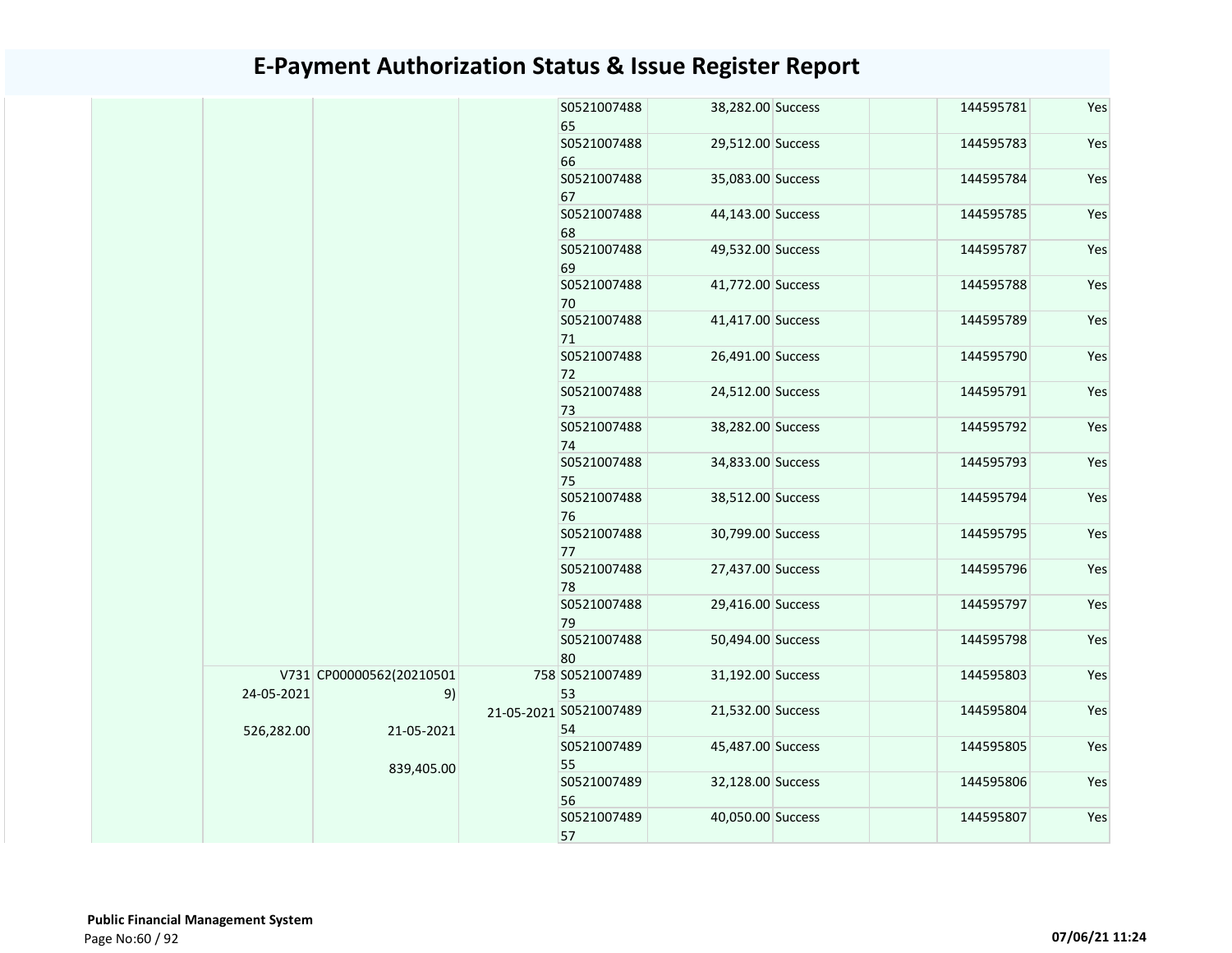|            |                                | S0521007489<br>58            | 41,742.00 Success  | 144595808 | Yes |
|------------|--------------------------------|------------------------------|--------------------|-----------|-----|
|            |                                | S0521007489<br>59            | 30,437.00 Success  | 144595809 | Yes |
|            |                                | S0521007489<br>60            | 56,807.00 Success  | 144595810 | Yes |
|            |                                | S0521007489<br>61            | 45,754.00 Success  | 144595811 | Yes |
|            |                                | S0521007489<br>62            | 27,057.00 Success  | 144595812 | Yes |
|            |                                | S0521007489<br>63            | 26,949.00 Success  | 144595813 | Yes |
|            |                                | S0521007489<br>64            | 23,896.00 Success  | 144595814 | Yes |
|            |                                | S0521007489<br>65            | 27,437.00 Success  | 144595815 | Yes |
|            |                                | S0521007489<br>66            | 26,514.00 Success  | 144595816 | Yes |
|            |                                | S0521007489<br>67            | 27,404.00 Success  | 144595817 | Yes |
|            |                                | S0521007489<br>68            | 21,896.00 Success  | 144595818 | Yes |
| 24-05-2021 | V732 CP00000563(20210501<br>8) | 759 S0521007492<br>44        | 155,170.00 Success | 144595820 | Yes |
| 534,544.00 | 21-05-2021                     | 21-05-2021 S0521007492<br>45 | 25,647.00 Success  | 144595822 | Yes |
|            | 581,504.00                     | S0521007492<br>46            | 55,677.00 Success  | 144595823 | Yes |
|            |                                | S0521007492<br>47            | 28,375.00 Success  | 144595824 | Yes |
|            |                                | S0521007492<br>48            | 67,452.00 Success  | 144595825 | Yes |
|            |                                | S0521007492<br>49            | 30,715.00 Success  | 144595826 | Yes |
|            |                                | S0521007492<br>50            | 68,704.00 Success  | 144595827 | Yes |
|            |                                | S0521007492<br>51            | 29,077.00 Success  | 144595828 | Yes |
|            |                                | S0521007492<br>52            | 73,727.00 Success  | 144595829 | Yes |
| 24-05-2021 | V733 CP00000564(20210501<br>7) | 760 S0521007492<br>81        | 85,287.00 Success  | 144595832 | Yes |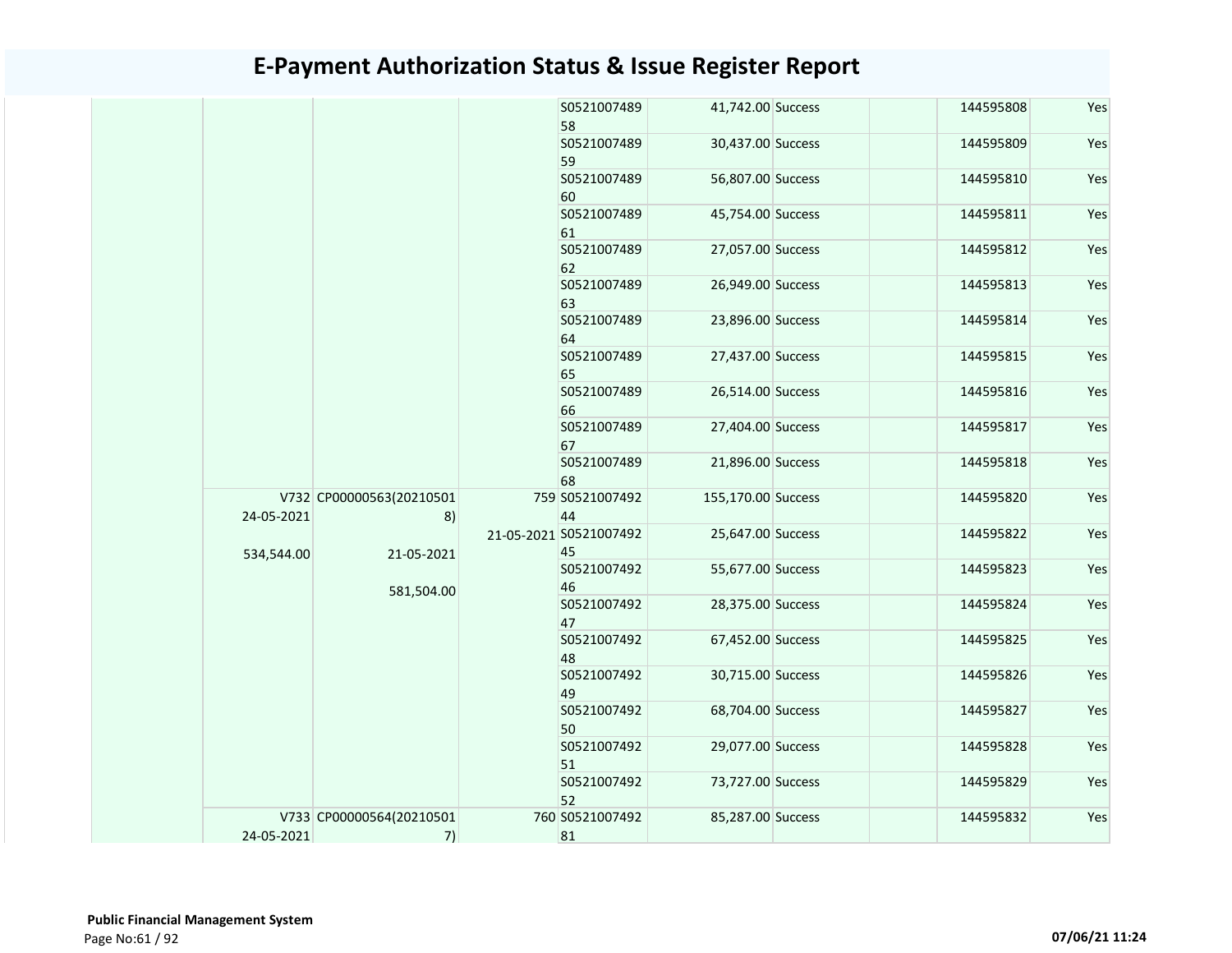|  |                                            |                   |                                                                                                      | 144595833                                                                                                                                                                                                                                                                                                                                                                                                                                              | Yes                    |
|--|--------------------------------------------|-------------------|------------------------------------------------------------------------------------------------------|--------------------------------------------------------------------------------------------------------------------------------------------------------------------------------------------------------------------------------------------------------------------------------------------------------------------------------------------------------------------------------------------------------------------------------------------------------|------------------------|
|  |                                            | S0521007492       |                                                                                                      | 144595834                                                                                                                                                                                                                                                                                                                                                                                                                                              | Yes                    |
|  |                                            | S0521007492       |                                                                                                      | 144595835                                                                                                                                                                                                                                                                                                                                                                                                                                              | Yes                    |
|  |                                            | S0521007492       |                                                                                                      |                                                                                                                                                                                                                                                                                                                                                                                                                                                        | Yes                    |
|  |                                            | S0521007492       |                                                                                                      | 144595837                                                                                                                                                                                                                                                                                                                                                                                                                                              | Yes                    |
|  |                                            | S0521007492       |                                                                                                      | 144595838                                                                                                                                                                                                                                                                                                                                                                                                                                              | Yes                    |
|  |                                            | S0521007492       |                                                                                                      | 144595839                                                                                                                                                                                                                                                                                                                                                                                                                                              | Yes                    |
|  |                                            | S0521007492       |                                                                                                      | 144595840                                                                                                                                                                                                                                                                                                                                                                                                                                              | Yes                    |
|  |                                            | S0521007492       |                                                                                                      | 144595841                                                                                                                                                                                                                                                                                                                                                                                                                                              | Yes                    |
|  |                                            | S0521007492       |                                                                                                      | 144595842                                                                                                                                                                                                                                                                                                                                                                                                                                              | Yes                    |
|  |                                            | S0521007492<br>92 |                                                                                                      | 144595843                                                                                                                                                                                                                                                                                                                                                                                                                                              | Yes                    |
|  |                                            | S0521007492       |                                                                                                      | 144595844                                                                                                                                                                                                                                                                                                                                                                                                                                              | Yes                    |
|  |                                            | S0521007492       |                                                                                                      | 144595845                                                                                                                                                                                                                                                                                                                                                                                                                                              | Yes                    |
|  |                                            | S0521007492       |                                                                                                      | 144595846                                                                                                                                                                                                                                                                                                                                                                                                                                              | Yes                    |
|  |                                            | S0521007492<br>96 |                                                                                                      | 144595847                                                                                                                                                                                                                                                                                                                                                                                                                                              | Yes                    |
|  |                                            | S0521007492<br>97 |                                                                                                      | 144595848                                                                                                                                                                                                                                                                                                                                                                                                                                              | Yes                    |
|  |                                            | S0521007492<br>98 |                                                                                                      | 144595849                                                                                                                                                                                                                                                                                                                                                                                                                                              | Yes                    |
|  |                                            | S0521007492<br>99 |                                                                                                      |                                                                                                                                                                                                                                                                                                                                                                                                                                                        | Yes                    |
|  |                                            | S0521007493<br>00 |                                                                                                      | 144595851                                                                                                                                                                                                                                                                                                                                                                                                                                              | Yes                    |
|  |                                            | S0521007493<br>01 |                                                                                                      | 144595853                                                                                                                                                                                                                                                                                                                                                                                                                                              | Yes                    |
|  |                                            | S0521007493<br>02 |                                                                                                      | 144595854                                                                                                                                                                                                                                                                                                                                                                                                                                              | Yes                    |
|  | 21-05-2021<br>1,828,675.00<br>2,258,105.00 |                   | 21-05-2021 S0521007492<br>82<br>83<br>84<br>85<br>86<br>87<br>88<br>89<br>90<br>91<br>93<br>94<br>95 | 61,108.00 Success<br>81,040.00 Success<br>78,303.00 Success<br>93,211.00 Success<br>75,204.00 Success<br>73,682.00 Success<br>87,416.00 Success<br>81,026.00 Success<br>76,302.00 Success<br>86,025.00 Success<br>86,887.00 Success<br>85,706.00 Success<br>83,666.00 Success<br>66,164.00 Success<br>80,546.00 Success<br>86,327.00 Success<br>87,571.00 Success<br>74,111.00 Success<br>90,581.00 Success<br>79,907.00 Success<br>128,605.00 Success | 144595836<br>144595850 |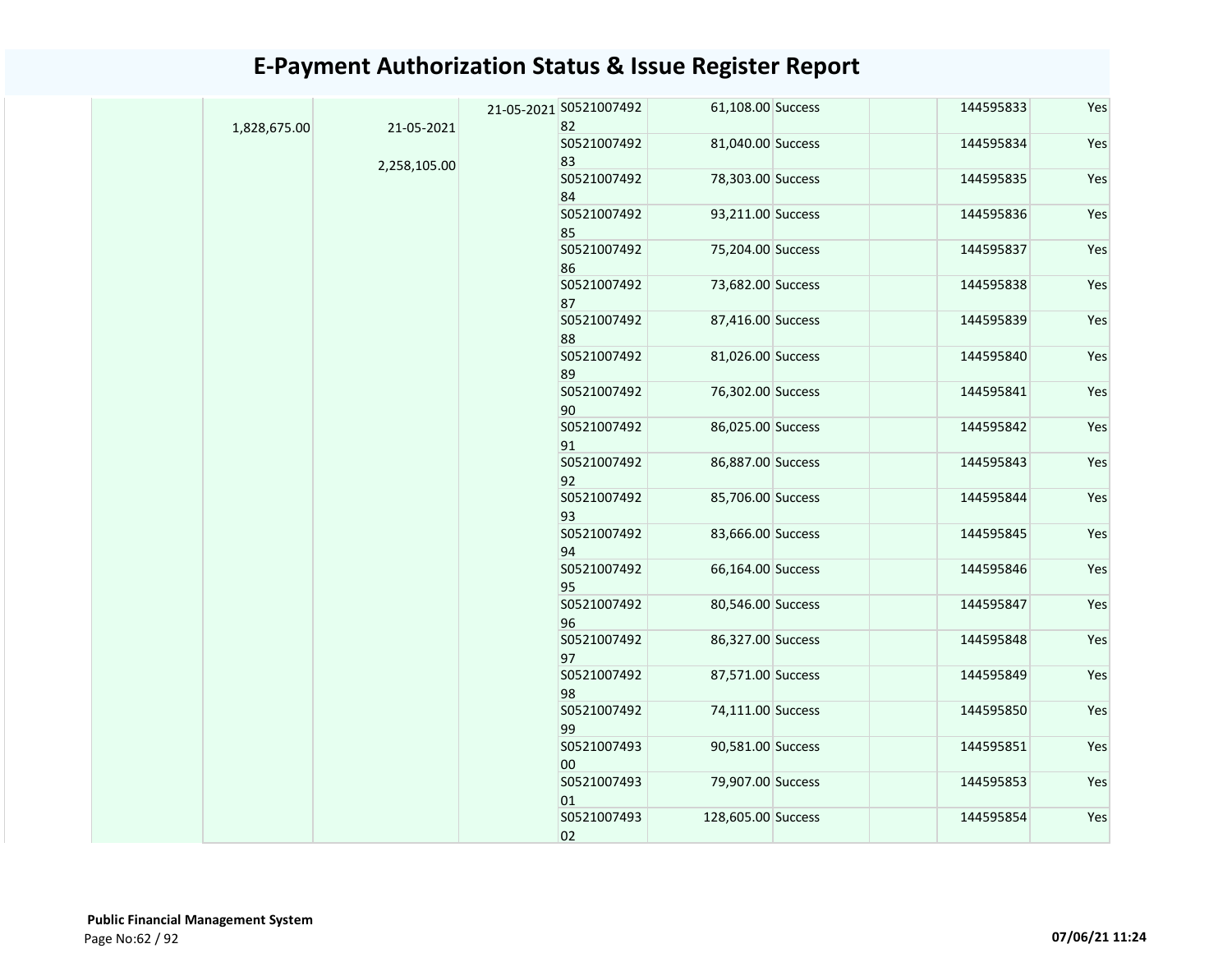|              | V734 CP00000565(20210501 | 761 S0521007493        | 24,707.00 Success | 144595857 | Yes |
|--------------|--------------------------|------------------------|-------------------|-----------|-----|
| 24-05-2021   | 4)                       | 84                     |                   |           |     |
|              |                          | 21-05-2021 S0521007493 | 29,339.00 Success | 144595858 | Yes |
| 1,095,483.00 | 21-05-2021               | 85<br>S0521007493      | 29,339.00 Success | 144595859 | Yes |
|              |                          | 86                     |                   |           |     |
|              | 1,212,482.00             | S0521007493            | 28,708.00 Success | 144595860 | Yes |
|              |                          | 87                     |                   |           |     |
|              |                          | S0521007493            | 30,653.00 Success | 144595861 | Yes |
|              |                          | 88                     |                   |           |     |
|              |                          | S0521007493            | 39,869.00 Success | 144595862 | Yes |
|              |                          | 89                     |                   |           |     |
|              |                          | S0521007493            | 38,619.00 Success | 144595863 | Yes |
|              |                          | 90                     |                   |           |     |
|              |                          | S0521007493            | 32,815.00 Success | 144595864 | Yes |
|              |                          | 91<br>S0521007493      | 31,815.00 Success | 144595865 | Yes |
|              |                          | 92                     |                   |           |     |
|              |                          | S0521007493            | 29,339.00 Success | 144595866 | Yes |
|              |                          | 93                     |                   |           |     |
|              |                          | S0521007493            | 29,339.00 Success | 144595867 | Yes |
|              |                          | 94                     |                   |           |     |
|              |                          | S0521007493            | 29,589.00 Success | 144595869 | Yes |
|              |                          | 95                     |                   |           |     |
|              |                          | S0521007493            | 31,168.00 Success | 144595870 | Yes |
|              |                          | 96                     |                   |           |     |
|              |                          | S0521007493            | 29,589.00 Success | 144595871 | Yes |
|              |                          | 97<br>S0521007493      | 29,339.00 Success | 144595872 | Yes |
|              |                          | 98                     |                   |           |     |
|              |                          | S0521007493            | 28,339.00 Success | 144595873 | Yes |
|              |                          | 99                     |                   |           |     |
|              |                          | S0521007494            | 29,339.00 Success | 144595874 | Yes |
|              |                          | 00                     |                   |           |     |
|              |                          | S0521007494            | 27,444.00 Success | 144595875 | Yes |
|              |                          | 01                     |                   |           |     |
|              |                          | S0521007494            | 29,339.00 Success | 144595876 | Yes |
|              |                          | 02                     |                   |           |     |
|              |                          | S0521007494            | 23,939.00 Success | 144595877 | Yes |
|              |                          | 03<br>S0521007494      | 29,339.00 Success | 144595879 | Yes |
|              |                          | 04                     |                   |           |     |
|              |                          |                        |                   |           |     |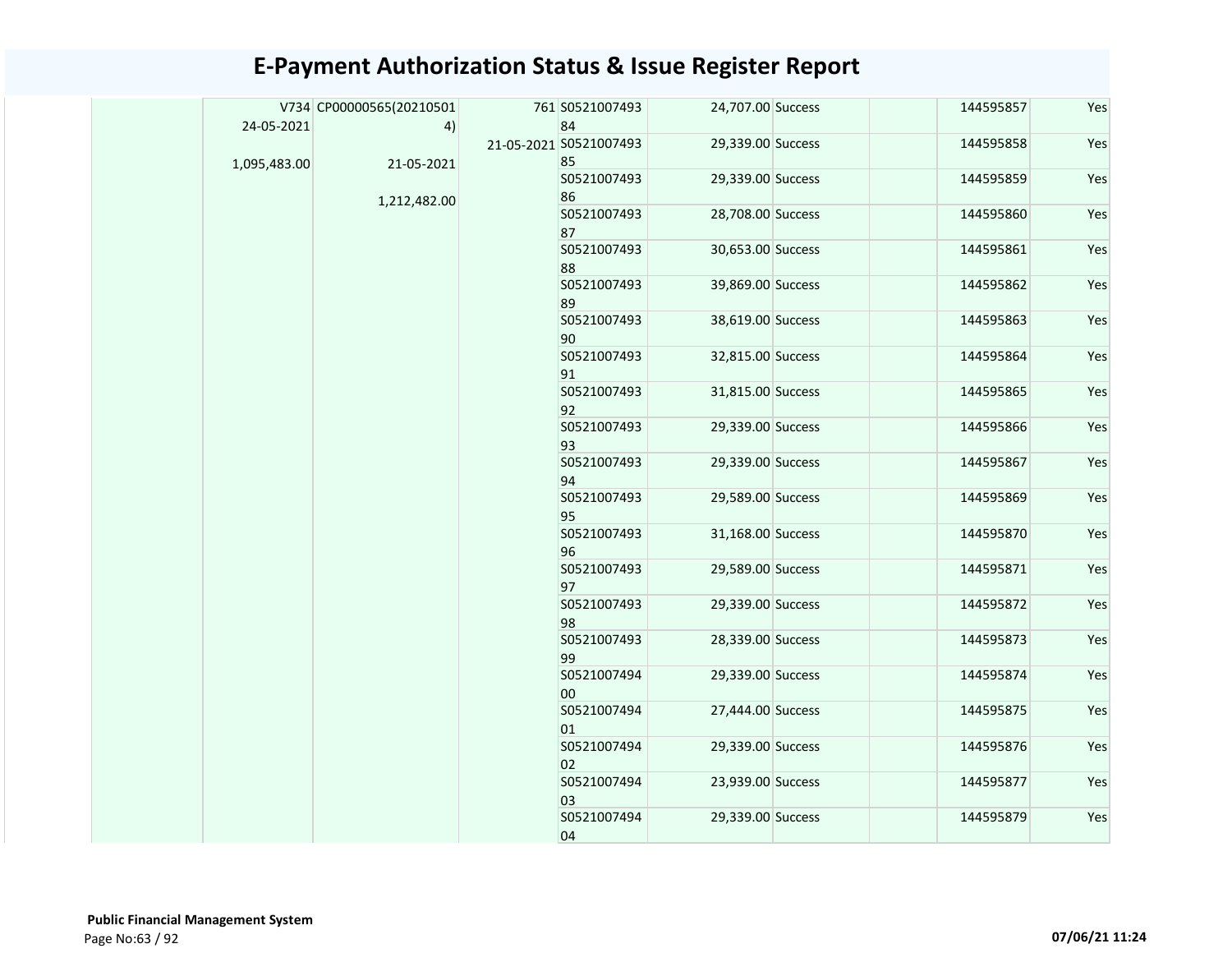|  |            |                                | S0521007494<br>05            | 23,738.00 Success | 144595881 | Yes |
|--|------------|--------------------------------|------------------------------|-------------------|-----------|-----|
|  |            |                                | S0521007494<br>06            | 23,759.00 Success | 144595882 | Yes |
|  |            |                                | S0521007494<br>07            | 29,339.00 Success | 144595883 | Yes |
|  |            |                                | S0521007494<br>08            | 29,339.00 Success | 144595884 | Yes |
|  |            |                                | S0521007494<br>09            | 23,128.00 Success | 144595885 | Yes |
|  |            |                                | S0521007494<br>10            | 29,339.00 Success | 144595886 | Yes |
|  |            |                                | S0521007494<br>11            | 29,339.00 Success | 144595887 | Yes |
|  |            |                                | S0521007494<br>12            | 29,589.00 Success | 144595888 | Yes |
|  |            |                                | S0521007494<br>13            | 29,655.00 Success | 144595889 | Yes |
|  |            |                                | S0521007494<br>14            | 29,339.00 Success | 144595890 | Yes |
|  |            |                                | S0521007494<br>15            | 39,619.00 Success | 144595891 | Yes |
|  |            |                                | S0521007494<br>16            | 41,539.00 Success | 144595892 | Yes |
|  |            |                                | S0521007494<br>17            | 39,619.00 Success | 144595893 | Yes |
|  |            |                                | S0521007494<br>18            | 29,339.00 Success | 144595894 | Yes |
|  |            |                                | S0521007494<br>19            | 36,837.00 Success | 144595895 | Yes |
|  | 24-05-2021 | V735 CP00000566(20210501<br>5) | 762 S0521007494<br>46        | 39,685.00 Success | 144595897 | Yes |
|  | 213,244.00 | 21-05-2021                     | 21-05-2021 S0521007494<br>47 | 29,959.00 Success | 144595898 | Yes |
|  |            | 342,108.00                     | S0521007494<br>48            | 31,532.00 Success | 144595899 | Yes |
|  |            |                                | S0521007494<br>49            | 32,410.00 Success | 144595900 | Yes |
|  |            |                                | S0521007494<br>50            | 30,903.00 Success | 144595901 | Yes |
|  |            |                                | S0521007494<br>51            | 22,753.00 Success | 144595902 | Yes |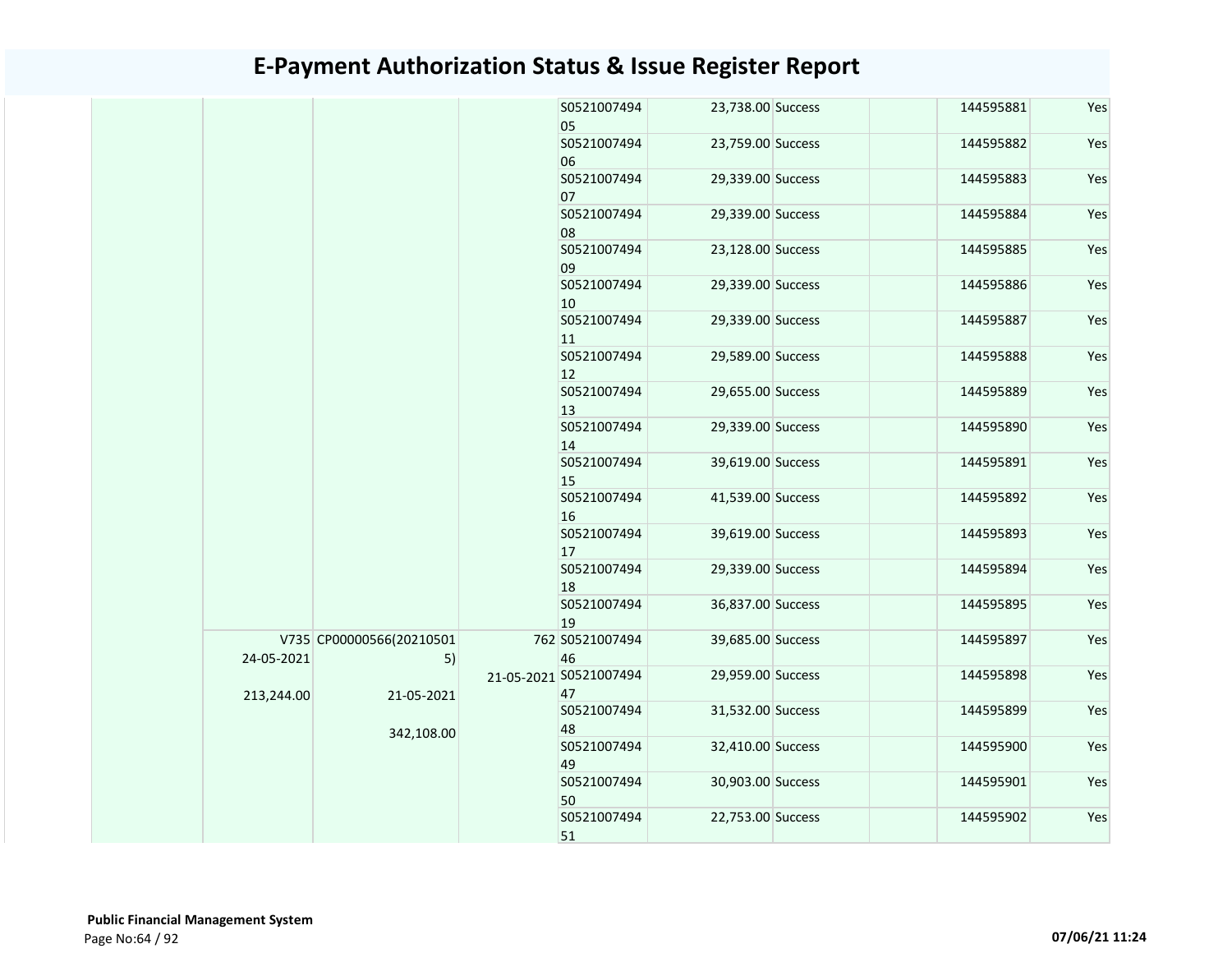|            |                                | S0521007494<br>52            | 26,002.00 Success | 144595903 |  |
|------------|--------------------------------|------------------------------|-------------------|-----------|--|
| 24-05-2021 | V736 CP00000567(20210501<br>3) | 763 S0521007494<br>61        | 27,062.00 Success | 144595906 |  |
| 830,236.00 | 21-05-2021                     | 21-05-2021 S0521007494<br>62 | 26,812.00 Success | 144595907 |  |
|            |                                | S0521007494<br>63            | 26,812.00 Success | 144595908 |  |
|            | 910,711.00                     | S0521007494<br>64            | 26,812.00 Success | 144595909 |  |
|            |                                | S0521007494<br>65            | 21,208.00 Success | 144595910 |  |
|            |                                | S0521007494<br>66            | 26,812.00 Success | 144595911 |  |
|            |                                | S0521007494<br>67            | 25,812.00 Success | 144595912 |  |
|            |                                | S0521007494<br>68            | 26,812.00 Success | 144595913 |  |
|            |                                | S0521007494<br>69            | 26,812.00 Success | 144595914 |  |
|            |                                | S0521007494<br>70            | 25,812.00 Success | 144595915 |  |
|            |                                | S0521007494<br>71            | 25,812.00 Success | 144595916 |  |
|            |                                | S0521007494<br>72            | 26,812.00 Success | 144595917 |  |
|            |                                | S0521007494<br>73            | 25,812.00 Success | 144595918 |  |
|            |                                | S0521007494<br>74            | 26,812.00 Success | 144595919 |  |
|            |                                | S0521007494<br>75            | 26,812.00 Success | 144595920 |  |
|            |                                | S0521007494<br>76            | 26,812.00 Success | 144595921 |  |
|            |                                | S0521007494<br>77            | 26,812.00 Success | 144595922 |  |
|            |                                | S0521007494<br>78            | 26,812.00 Success | 144595923 |  |
|            |                                | S0521007494<br>79            | 26,812.00 Success | 144595924 |  |
|            |                                | S0521007494<br>80            | 26,812.00 Success | 144595925 |  |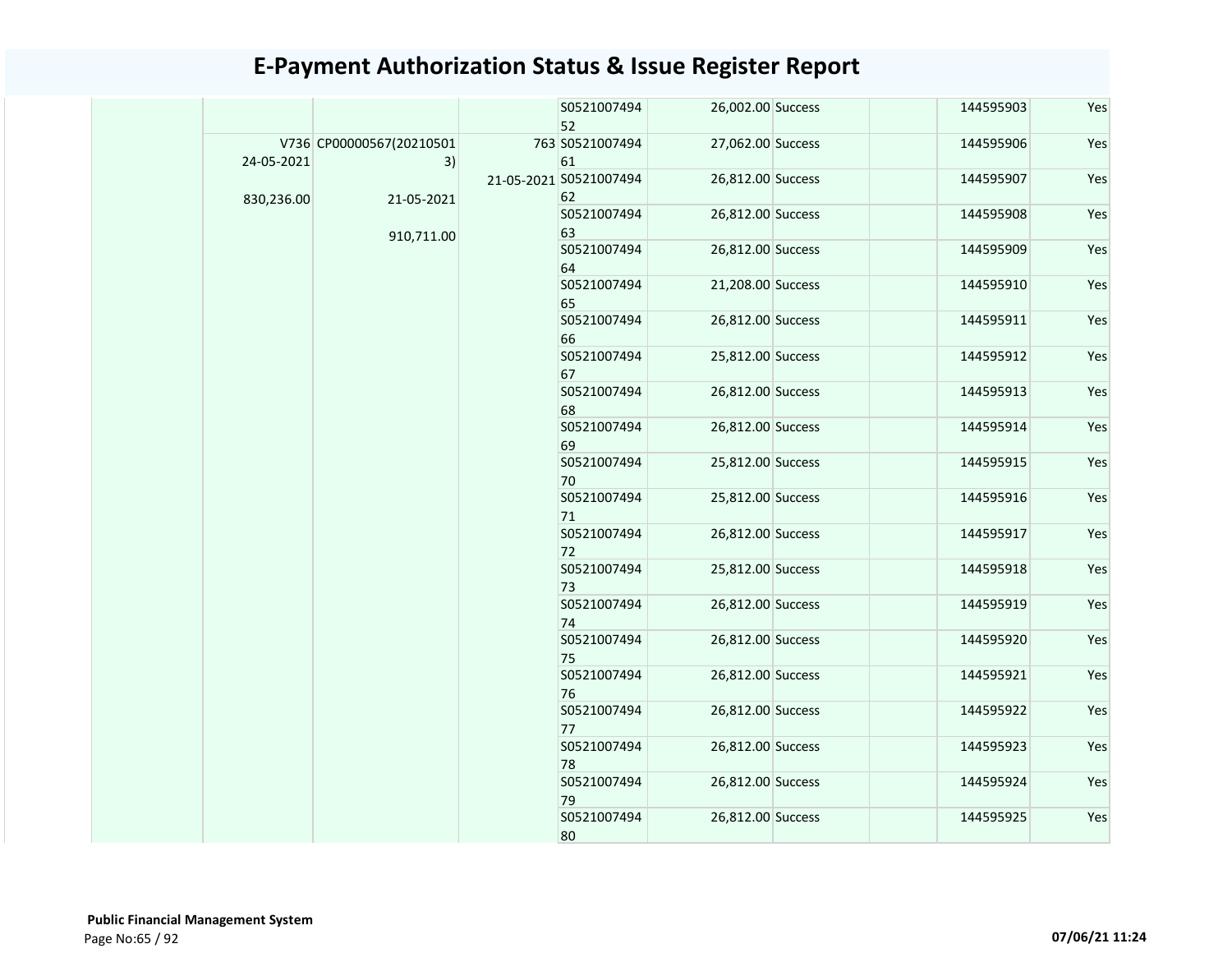|              |                                | S0521007494<br>81            | 21,236.00 Success | 144595926 | Yes |
|--------------|--------------------------------|------------------------------|-------------------|-----------|-----|
|              |                                | S0521007494<br>82            | 25,232.00 Success | 144595927 | Yes |
|              |                                | S0521007494<br>83            | 26,812.00 Success | 144595928 | Yes |
|              |                                | S0521007494<br>84            | 26,812.00 Success | 144595929 | Yes |
|              |                                | S0521007494<br>85            | 26,812.00 Success | 144595930 | Yes |
|              |                                | S0521007494<br>86            | 26,812.00 Success | 144595931 | Yes |
|              |                                | S0521007494<br>87            | 26,812.00 Success | 144595932 | Yes |
|              |                                | S0521007494<br>88            | 26,180.00 Success | 144595933 | Yes |
|              |                                | S0521007494<br>89            | 19,576.00 Success | 144595934 | Yes |
|              |                                | S0521007494<br>90            | 26,812.00 Success | 144595936 | Yes |
|              |                                | S0521007494<br>91            | 26,180.00 Success | 144595937 | Yes |
|              |                                | S0521007494<br>92            | 24,074.00 Success | 144595938 | Yes |
| 24-05-2021   | V737 CP00000568(20210501<br>6) | 764 S0521007495<br>25        | 52,032.00 Success | 144595943 | Yes |
| 216,828.00   | 21-05-2021                     | 21-05-2021 S0521007495<br>26 | 58,666.00 Success | 144595944 | Yes |
|              | 365,088.00                     | S0521007495<br>27            | 70,563.00 Success | 144595945 | Yes |
|              |                                | S0521007495<br>28            | 35,567.00 Success | 144595946 | Yes |
| 24-05-2021   | V738 CP00000569(20210501<br>1) | 765 S0521007507<br>38        | 63,638.00 Success | 144595949 | Yes |
| 2,163,189.00 | 21-05-2021                     | 21-05-2021 S0521007507<br>39 | 66,339.00 Success | 144595950 | Yes |
|              | 2,511,344.00                   | S0521007507<br>40            | 63,739.00 Success | 144595951 | Yes |
|              |                                | S0521007507<br>41            | 62,699.00 Success | 144595952 | Yes |
|              |                                | S0521007507<br>42            | 60,119.00 Success | 144595953 | Yes |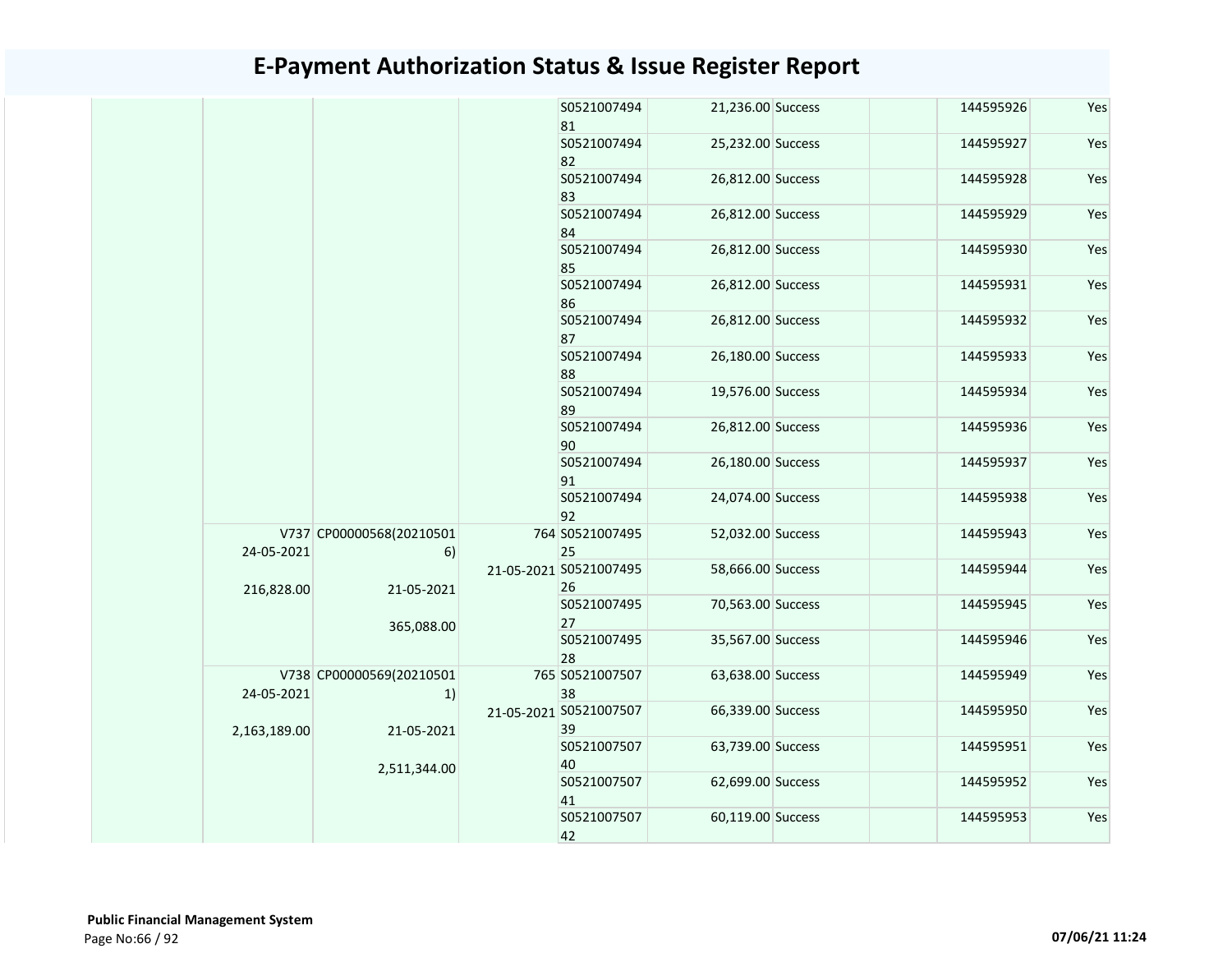| S0521007507<br>43 | 59,079.00 Success | 144595954 | Yes |
|-------------------|-------------------|-----------|-----|
| S0521007507<br>44 | 63,239.00 Success | 144595955 | Yes |
| S0521007507<br>45 | 65,018.00 Success | 144595957 | Yes |
| S0521007507<br>46 | 74,319.00 Success | 144595958 | Yes |
| S0521007507<br>47 | 75,359.00 Success | 144595959 | Yes |
| S0521007507<br>48 | 77,959.00 Success | 144595960 | Yes |
| S0521007507<br>49 | 74,319.00 Success | 144595961 | Yes |
| S0521007507<br>50 | 74,319.00 Success | 144595962 | Yes |
| S0521007507<br>51 | 75,359.00 Success | 144595963 | Yes |
| S0521007507<br>52 | 75,359.00 Success | 144595964 | Yes |
| S0521007507<br>53 | 74,319.00 Success | 144595965 | Yes |
| S0521007507<br>54 | 75,359.00 Success | 144595966 | Yes |
| S0521007507<br>55 | 60,426.00 Success | 144595967 | Yes |
| S0521007507<br>56 | 66,198.00 Success | 144595968 | Yes |
| S0521007507<br>57 | 64,638.00 Success | 144595969 | Yes |
| S0521007507<br>58 | 64,638.00 Success | 144595970 | Yes |
| S0521007507<br>59 | 67,238.00 Success | 144595971 | Yes |
| S0521007507<br>60 | 64,638.00 Success | 144595972 | Yes |
| S0521007507<br>61 | 65,678.00 Success | 144595973 | Yes |
| S0521007507<br>62 | 66,718.00 Success | 144595974 | Yes |
| S0521007507<br>63 | 66,198.00 Success | 144595975 | Yes |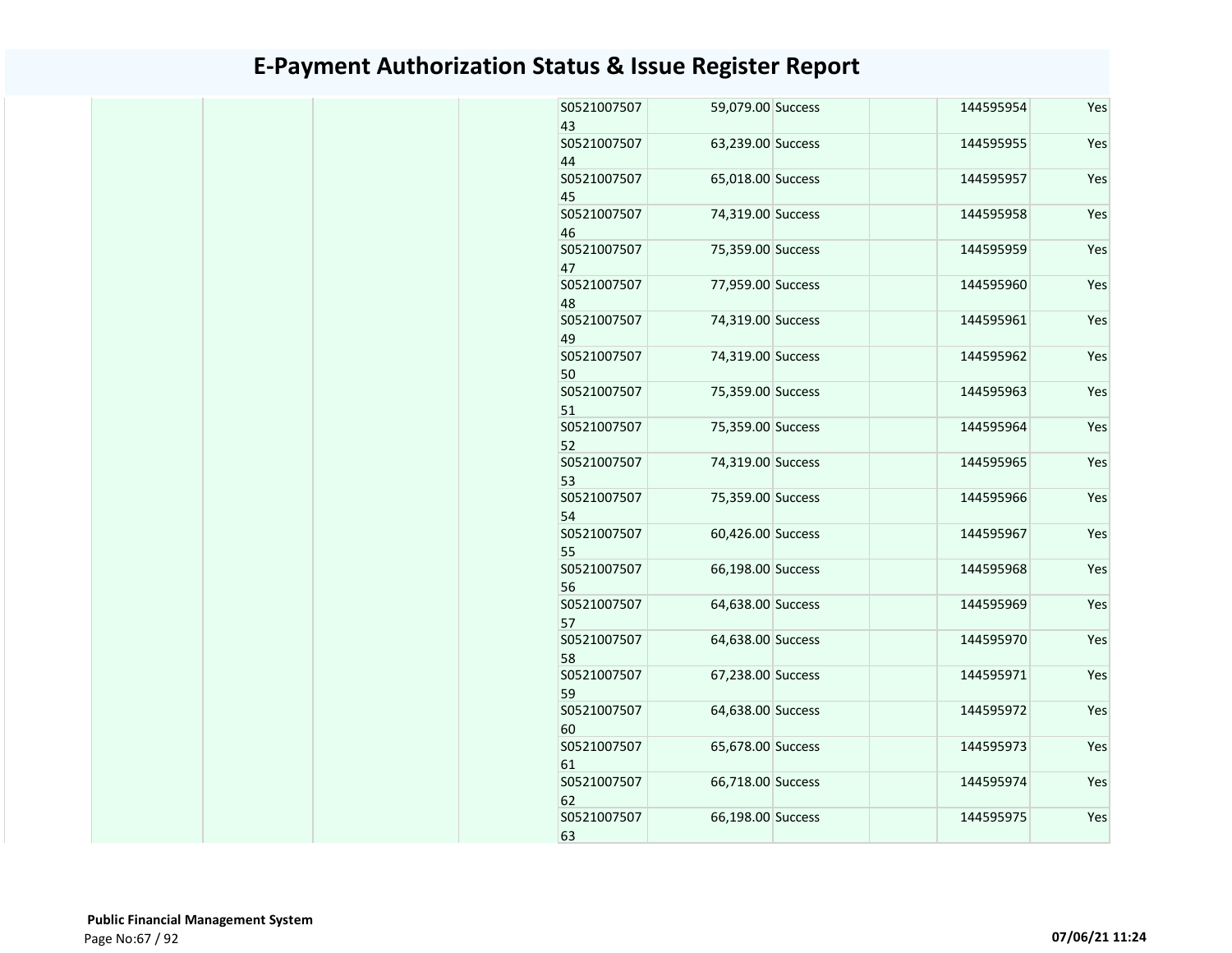|              |                                         |  | S0521007507<br>64            | 66,848.00 Success | 144595976 | Yes |  |                   |                   |           |     |
|--------------|-----------------------------------------|--|------------------------------|-------------------|-----------|-----|--|-------------------|-------------------|-----------|-----|
|              |                                         |  | S0521007507<br>65            | 64,638.00 Success | 144595977 | Yes |  |                   |                   |           |     |
|              |                                         |  | S0521007507<br>66            | 66,718.00 Success | 144595978 | Yes |  |                   |                   |           |     |
|              |                                         |  | S0521007507<br>67            | 65,158.00 Success | 144595979 | Yes |  |                   |                   |           |     |
|              |                                         |  | S0521007507<br>68            | 66,198.00 Success | 144595980 | Yes |  |                   |                   |           |     |
|              |                                         |  | S0521007507<br>69            | 66,718.00 Success | 144595981 | Yes |  |                   |                   |           |     |
| 24-05-2021   | V739 CP00000570(20210501<br>$ 0\rangle$ |  | 766 S0521007544<br>53        | 74,319.00 Success | 144597009 | Yes |  |                   |                   |           |     |
| 1,777,054.00 | 21-05-2021                              |  | 21-05-2021 S0521007544<br>54 | 73,279.00 Success | 144597010 | Yes |  |                   |                   |           |     |
|              | 2,121,499.00                            |  | S0521007544<br>55            | 78,063.00 Success | 144597011 | Yes |  |                   |                   |           |     |
|              |                                         |  | S0521007544<br>56            | 75,983.00 Success | 144597012 | Yes |  |                   |                   |           |     |
|              |                                         |  | S0521007544<br>57            | 78,727.00 Success | 144597013 | Yes |  |                   |                   |           |     |
|              |                                         |  | S0521007544<br>58            | 65,538.00 Success | 144597014 | Yes |  |                   |                   |           |     |
|              |                                         |  | S0521007544<br>59            | 76,399.00 Success | 144597015 | Yes |  |                   |                   |           |     |
|              |                                         |  | S0521007544<br>60            | 75,359.00 Success | 144597016 | Yes |  |                   |                   |           |     |
|              |                                         |  | S0521007544<br>61            | 74,319.00 Success | 144597017 | Yes |  |                   |                   |           |     |
|              |                                         |  | S0521007544<br>62            | 76,399.00 Success | 144597018 | Yes |  |                   |                   |           |     |
|              |                                         |  | S0521007544<br>63            | 79,519.00 Success | 144597019 | Yes |  |                   |                   |           |     |
|              |                                         |  | S0521007544<br>64            | 61,303.00 Success | 144597020 | Yes |  |                   |                   |           |     |
|              |                                         |  | S0521007544<br>65            | 77,959.00 Success | 144597021 | Yes |  |                   |                   |           |     |
|              |                                         |  |                              |                   |           |     |  | S0521007544<br>66 | 74,359.00 Success | 144597022 | Yes |
|              |                                         |  | S0521007544<br>67            | 75,399.00 Success | 144597023 | Yes |  |                   |                   |           |     |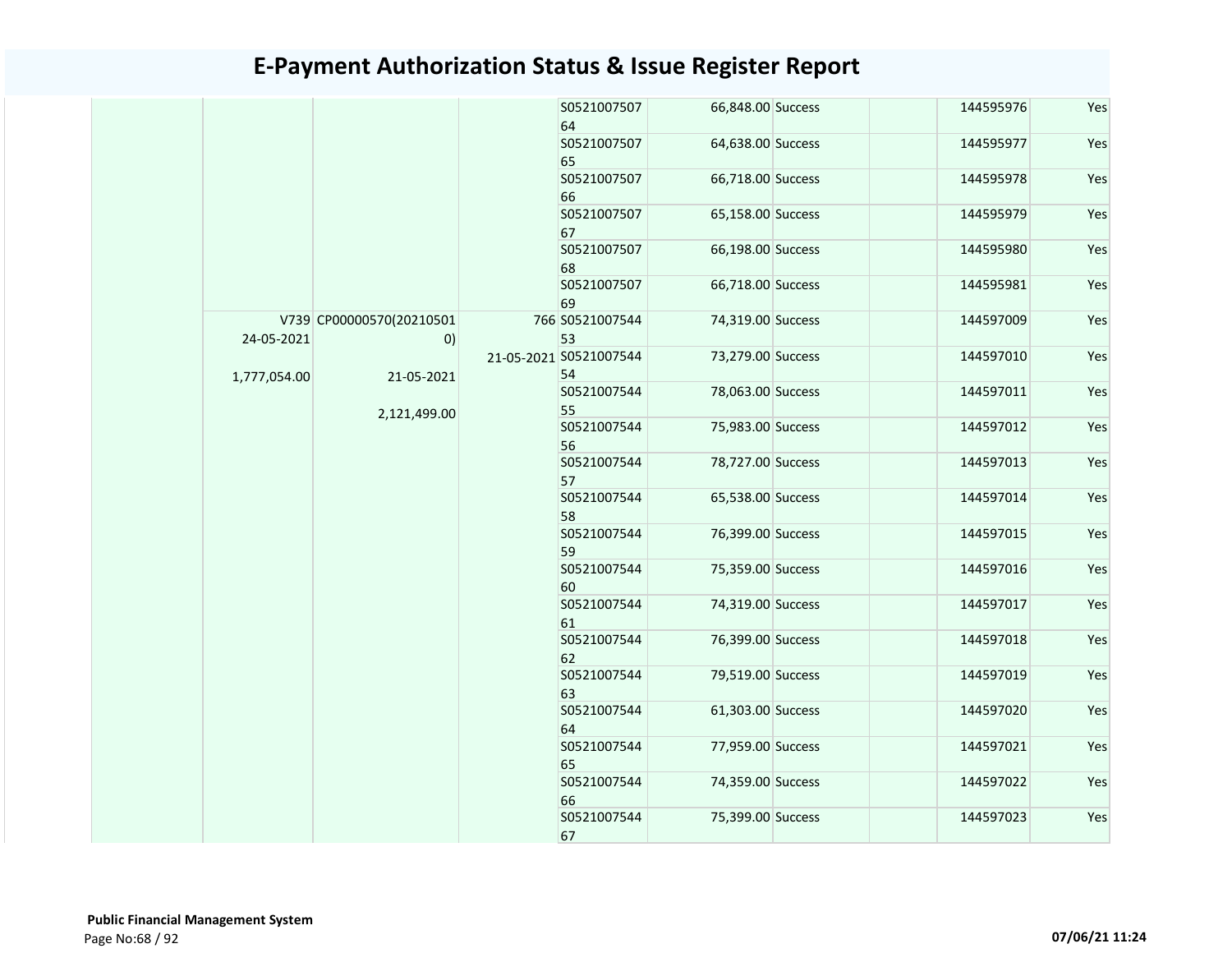|                          | S0521007544                                                |                                        | 144597024                                                                                                                                                                                                                                                                                                                                                                                                   | Yes |
|--------------------------|------------------------------------------------------------|----------------------------------------|-------------------------------------------------------------------------------------------------------------------------------------------------------------------------------------------------------------------------------------------------------------------------------------------------------------------------------------------------------------------------------------------------------------|-----|
|                          | S0521007544<br>69                                          |                                        | 144597025                                                                                                                                                                                                                                                                                                                                                                                                   | Yes |
|                          | S0521007544<br>70                                          |                                        | 144597026                                                                                                                                                                                                                                                                                                                                                                                                   | Yes |
|                          | S0521007544<br>71                                          |                                        | 144597027                                                                                                                                                                                                                                                                                                                                                                                                   | Yes |
|                          | S0521007544                                                |                                        | 144597028                                                                                                                                                                                                                                                                                                                                                                                                   | Yes |
|                          | S0521007544                                                |                                        | 144597029                                                                                                                                                                                                                                                                                                                                                                                                   | Yes |
|                          | S0521007544<br>74                                          |                                        | 144597030                                                                                                                                                                                                                                                                                                                                                                                                   | Yes |
|                          | S0521007544<br>75                                          |                                        | 144597031                                                                                                                                                                                                                                                                                                                                                                                                   | Yes |
|                          | S0521007544<br>76                                          |                                        | 144597032                                                                                                                                                                                                                                                                                                                                                                                                   | Yes |
|                          | 767 S0521007545<br>90                                      |                                        | 144597034                                                                                                                                                                                                                                                                                                                                                                                                   | Yes |
|                          | 21-05-2021 S0521007545                                     |                                        | 144597035                                                                                                                                                                                                                                                                                                                                                                                                   | Yes |
|                          | S0521007545                                                |                                        | 144597036                                                                                                                                                                                                                                                                                                                                                                                                   | Yes |
|                          | S0521007545                                                |                                        | 144597037                                                                                                                                                                                                                                                                                                                                                                                                   | Yes |
|                          | S0521007545<br>94                                          |                                        | 144597038                                                                                                                                                                                                                                                                                                                                                                                                   | Yes |
|                          | S0521007545<br>95                                          |                                        | 144597039                                                                                                                                                                                                                                                                                                                                                                                                   | Yes |
|                          | S0521007545                                                |                                        | 144597040                                                                                                                                                                                                                                                                                                                                                                                                   | Yes |
|                          | S0521007545<br>97                                          |                                        | 144597041                                                                                                                                                                                                                                                                                                                                                                                                   | Yes |
|                          | S0521007545<br>98                                          |                                        | 144597042                                                                                                                                                                                                                                                                                                                                                                                                   | Yes |
|                          | S0521007545<br>99                                          |                                        | 144597043                                                                                                                                                                                                                                                                                                                                                                                                   | Yes |
|                          | S0521007546                                                | 25,256.00 Success                      | 144597044                                                                                                                                                                                                                                                                                                                                                                                                   | Yes |
|                          | 00                                                         |                                        |                                                                                                                                                                                                                                                                                                                                                                                                             |     |
| 24-05-2021<br>449,840.00 | V740 CP00000571(20210500<br>9)<br>21-05-2021<br>656,292.00 | 68<br>72<br>73<br>91<br>92<br>93<br>96 | 74,969.00 Success<br>70,107.00 Success<br>74,319.00 Success<br>75,359.00 Success<br>75,411.00 Success<br>78,063.00 Success<br>73,279.00 Success<br>73,319.00 Success<br>65,304.00 Success<br>21,125.00 Success<br>46,256.00 Success<br>37,756.00 Success<br>42,629.00 Success<br>41,421.00 Success<br>33,315.00 Success<br>26,120.00 Success<br>35,256.00 Success<br>30,150.00 Success<br>26,150.00 Success |     |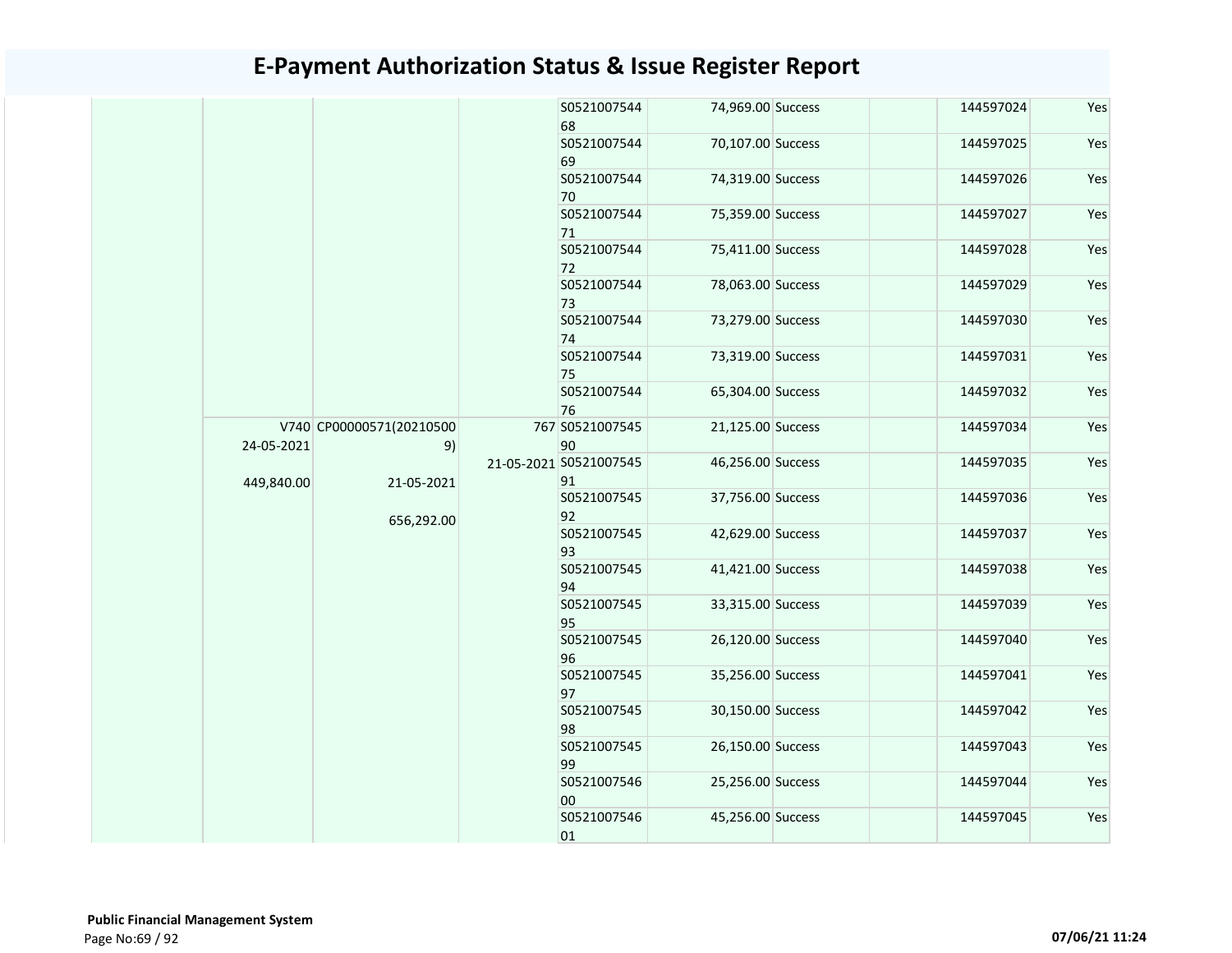|              |                                |  | S0521007546<br>02            | 39,150.00 Success  | 144597046         | Yes               |                   |           |     |  |  |  |  |  |  |  |  |  |  |  |  |  |  |  |  |                   |
|--------------|--------------------------------|--|------------------------------|--------------------|-------------------|-------------------|-------------------|-----------|-----|--|--|--|--|--|--|--|--|--|--|--|--|--|--|--|--|-------------------|
| 24-05-2021   | V741 CP00000572(20210500<br>7) |  | 768 S0521007553<br>26        | 73,674.00 Success  | 144597048         | Yes               |                   |           |     |  |  |  |  |  |  |  |  |  |  |  |  |  |  |  |  |                   |
| 856,971.00   | 21-05-2021                     |  | 21-05-2021 S0521007553<br>27 | 67,531.00 Success  | 144597049         | Yes               |                   |           |     |  |  |  |  |  |  |  |  |  |  |  |  |  |  |  |  |                   |
|              |                                |  | S0521007553<br>28            | 42,934.00 Success  | 144597050         | Yes               |                   |           |     |  |  |  |  |  |  |  |  |  |  |  |  |  |  |  |  |                   |
|              | 1,376,231.00                   |  | S0521007553<br>29            | 48,393.00 Success  | 144597051         | Yes               |                   |           |     |  |  |  |  |  |  |  |  |  |  |  |  |  |  |  |  |                   |
|              |                                |  | S0521007553<br>30            | 83,268.00 Success  | 144597052         | Yes               |                   |           |     |  |  |  |  |  |  |  |  |  |  |  |  |  |  |  |  |                   |
|              |                                |  | S0521007553<br>31            | 68,822.00 Success  | 144597053         | Yes               |                   |           |     |  |  |  |  |  |  |  |  |  |  |  |  |  |  |  |  |                   |
|              |                                |  | S0521007553<br>32            | 68,367.00 Success  | 144597054         | Yes               |                   |           |     |  |  |  |  |  |  |  |  |  |  |  |  |  |  |  |  |                   |
|              |                                |  | S0521007553<br>33            | 64,430.00 Success  | 144597055         | Yes               |                   |           |     |  |  |  |  |  |  |  |  |  |  |  |  |  |  |  |  |                   |
|              |                                |  |                              |                    |                   | S0521007553<br>34 | 87,540.00 Success | 144597056 | Yes |  |  |  |  |  |  |  |  |  |  |  |  |  |  |  |  |                   |
|              |                                |  |                              | S0521007553<br>35  | 70,827.00 Success | 144597057         | Yes               |           |     |  |  |  |  |  |  |  |  |  |  |  |  |  |  |  |  |                   |
|              |                                |  |                              |                    | S0521007553<br>36 | 40,337.00 Success | 144597058         | Yes       |     |  |  |  |  |  |  |  |  |  |  |  |  |  |  |  |  |                   |
|              |                                |  | S0521007553<br>37            | 86,540.00 Success  | 144597059         | Yes               |                   |           |     |  |  |  |  |  |  |  |  |  |  |  |  |  |  |  |  |                   |
|              |                                |  | S0521007553<br>38            | 54,308.00 Success  | 144597060         | Yes               |                   |           |     |  |  |  |  |  |  |  |  |  |  |  |  |  |  |  |  |                   |
| 24-05-2021   | V742 CP00000573(20210500<br>8) |  | 769 S0521007558<br>01        | 58,527.00 Success  | 144597062         | Yes               |                   |           |     |  |  |  |  |  |  |  |  |  |  |  |  |  |  |  |  |                   |
| 1,305,964.00 | 21-05-2021                     |  | 21-05-2021 S0521007558<br>02 | 43,421.00 Success  | 144597063         | Yes               |                   |           |     |  |  |  |  |  |  |  |  |  |  |  |  |  |  |  |  |                   |
|              | 2,345,364.00                   |  |                              | S0521007558<br>03  | 76,223.00 Success | 144597064         | Yes               |           |     |  |  |  |  |  |  |  |  |  |  |  |  |  |  |  |  |                   |
|              |                                |  |                              | S0521007558<br>04  | 52,799.00 Success | 144597065         | Yes               |           |     |  |  |  |  |  |  |  |  |  |  |  |  |  |  |  |  |                   |
|              |                                |  |                              |                    |                   |                   |                   |           |     |  |  |  |  |  |  |  |  |  |  |  |  |  |  |  |  | S0521007558<br>05 |
|              |                                |  | S0521007558<br>06            | 142,258.00 Success | 144597067         | Yes               |                   |           |     |  |  |  |  |  |  |  |  |  |  |  |  |  |  |  |  |                   |
|              |                                |  | S0521007558<br>07            | 60,142.00 Success  | 144597068         | Yes               |                   |           |     |  |  |  |  |  |  |  |  |  |  |  |  |  |  |  |  |                   |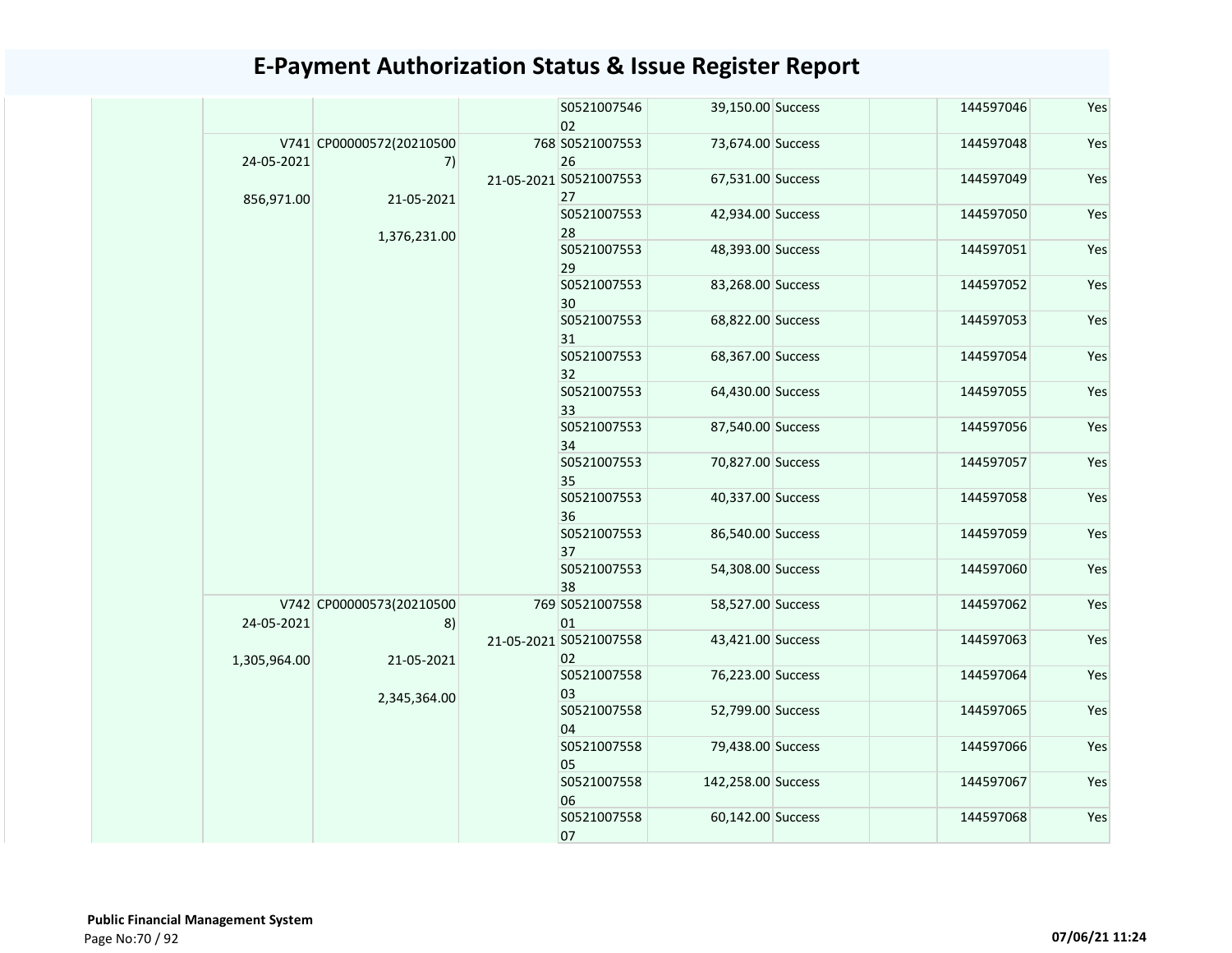|            |                                |  | S0521007558                  | 28,542.00 Success  | 144597069 | Yes |  |                              |                   |           |     |
|------------|--------------------------------|--|------------------------------|--------------------|-----------|-----|--|------------------------------|-------------------|-----------|-----|
|            |                                |  | 08                           |                    |           |     |  |                              |                   |           |     |
|            |                                |  | S0521007558<br>09            | 39,238.00 Success  | 144597071 | Yes |  |                              |                   |           |     |
|            |                                |  | S0521007558<br>10            | 45,900.00 Success  | 144597072 | Yes |  |                              |                   |           |     |
|            |                                |  | S0521007558<br>11            | 91,183.00 Success  | 144597073 | Yes |  |                              |                   |           |     |
|            |                                |  | S0521007558<br>12            | 76,358.00 Success  | 144597074 | Yes |  |                              |                   |           |     |
|            |                                |  | S0521007558<br>13            | 38,042.00 Success  | 144597075 | Yes |  |                              |                   |           |     |
|            |                                |  | S0521007558<br>14            | 71,630.00 Success  | 144597076 | Yes |  |                              |                   |           |     |
|            |                                |  | S0521007558<br>15            | 172,541.00 Success | 144597077 | Yes |  |                              |                   |           |     |
|            |                                |  | S0521007558<br>16            | 81,295.00 Success  | 144597078 | Yes |  |                              |                   |           |     |
|            |                                |  | S0521007558<br>17            | 77,980.00 Success  | 144597079 | Yes |  |                              |                   |           |     |
|            |                                |  | S0521007558<br>18            | 70,447.00 Success  | 144597080 | Yes |  |                              |                   |           |     |
| 24-05-2021 | V743 CP00000574(20210500<br>5) |  | 770 S0521007558<br>50        | 129,181.00 Success | 144597082 | Yes |  |                              |                   |           |     |
| 689,388.00 | 21-05-2021                     |  | 21-05-2021 S0521007558<br>51 | 92,996.00 Success  | 144597083 | Yes |  |                              |                   |           |     |
|            | 876,541.00                     |  | S0521007558<br>52            | 98,961.00 Success  | 144597084 | Yes |  |                              |                   |           |     |
|            |                                |  |                              |                    |           |     |  | S0521007558<br>53            | 76,904.00 Success | 144597085 | Yes |
|            |                                |  | S0521007558<br>54            | 82,611.00 Success  | 144597086 | Yes |  |                              |                   |           |     |
|            |                                |  | S0521007558<br>55            | 129,538.00 Success | 144597087 | Yes |  |                              |                   |           |     |
|            |                                |  | S0521007558<br>56            | 79,197.00 Success  | 144597089 | Yes |  |                              |                   |           |     |
| 24-05-2021 | V744 CP00000575(20210500<br>4) |  | 771 S0521007559<br>00        | 126,149.00 Success | 144597094 | Yes |  |                              |                   |           |     |
| 456,560.00 | 21-05-2021                     |  |                              |                    |           |     |  | 21-05-2021 S0521007559<br>01 | 74,850.00 Success | 144597095 | Yes |
|            | 980.370.00                     |  | S0521007559<br>02            | 121,911.00 Success | 144597097 | Yes |  |                              |                   |           |     |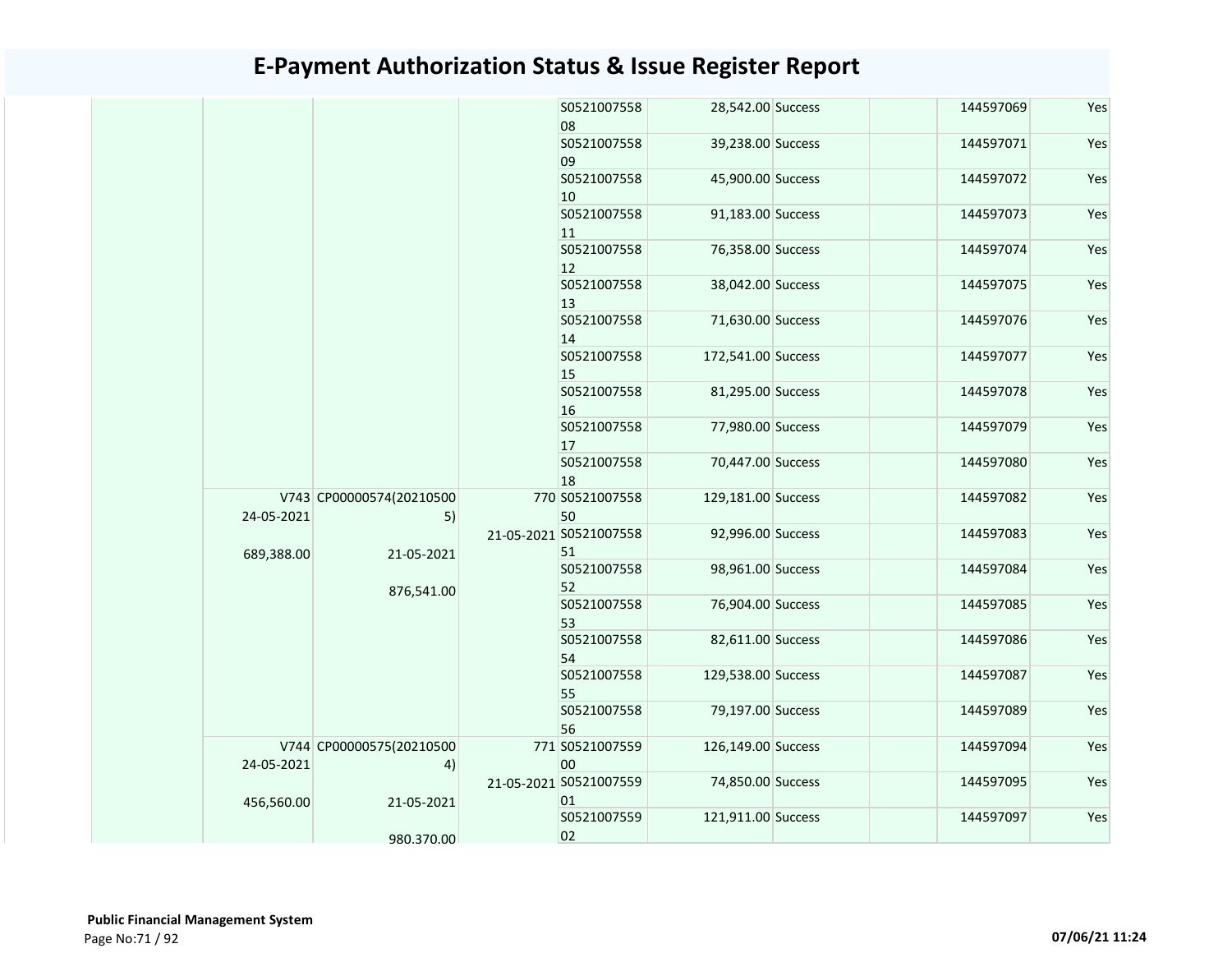|              |                                | S0521007559<br>03            | 81,739.00 Success  | 144597098 | Yes |
|--------------|--------------------------------|------------------------------|--------------------|-----------|-----|
|              |                                | S0521007559<br>04            | 51,911.00 Success  | 144597099 | Yes |
| 24-05-2021   | V745 CP00000576(20210500<br>3) | 772 S0521007559<br>71        | 78,466.00 Success  | 144597103 | Yes |
| 1,431,755.00 | 21-05-2021                     | 21-05-2021 S0521007559<br>72 | 95,778.00 Success  | 144597104 | Yes |
|              | 2,297,058.00                   | S0521007559<br>73            | 45,395.00 Success  | 144597105 | Yes |
|              |                                | S0521007559<br>74            | 103,047.00 Success | 144597106 | Yes |
|              |                                | S0521007559<br>75            | 23,087.00 Success  | 144597107 | Yes |
|              |                                | S0521007559<br>76            | 31,802.00 Success  | 144597108 | Yes |
|              |                                | S0521007559<br>77            | 47,722.00 Success  | 144597109 | Yes |
|              |                                | S0521007559<br>78            | 75,544.00 Success  | 144597110 | Yes |
|              |                                | S0521007559<br>79            | 44,133.00 Success  | 144597111 | Yes |
|              |                                | S0521007559<br>80            | 65,783.00 Success  | 144597112 | Yes |
|              |                                | S0521007559<br>81            | 56,509.00 Success  | 144597113 | Yes |
|              |                                | S0521007559<br>82            | 71,257.00 Success  | 144597114 | Yes |
|              |                                | S0521007559<br>83            | 59,566.00 Success  | 144597115 | Yes |
|              |                                | S0521007559<br>84            | 24,523.00 Success  | 144597116 | Yes |
|              |                                | S0521007559<br>85            | 47,104.00 Success  | 144597117 | Yes |
|              |                                | S0521007559<br>86            | 77,937.00 Success  | 144597118 | Yes |
|              |                                | S0521007559<br>87            | 68,616.00 Success  | 144597119 | Yes |
|              |                                | S0521007559<br>88            | 59,929.00 Success  | 144597120 | Yes |
|              |                                | S0521007559<br>89            | 69,884.00 Success  | 144597121 | Yes |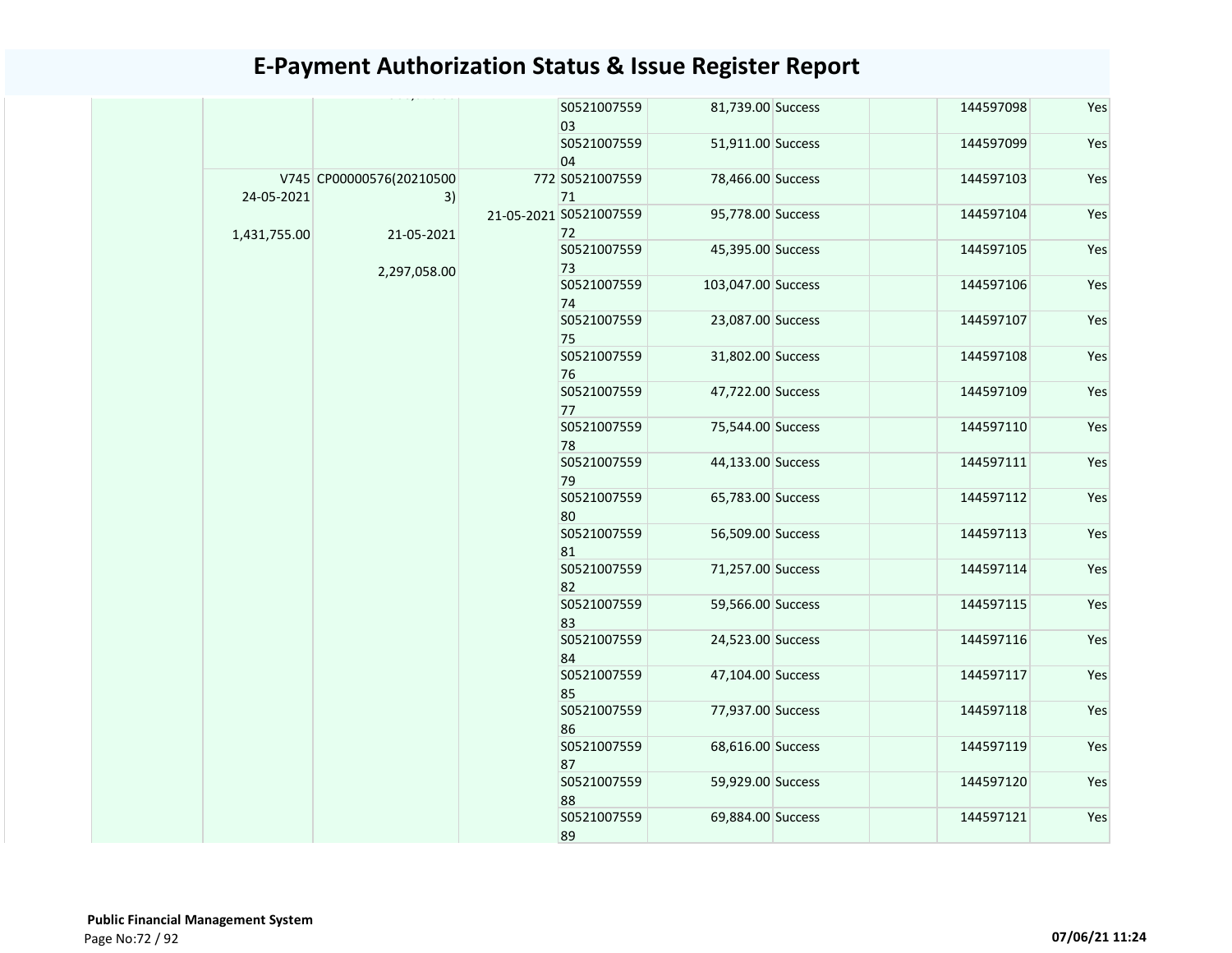|  |              |                                |                   | S0521007559<br>90            | 88,671.00 Success | 144597122 | Yes |
|--|--------------|--------------------------------|-------------------|------------------------------|-------------------|-----------|-----|
|  |              |                                |                   | S0521007559<br>91            | 63,042.00 Success | 144597123 | Yes |
|  |              |                                |                   | S0521007559<br>92            | 47,722.00 Success | 144597124 | Yes |
|  |              |                                |                   | S0521007559<br>93            | 86,238.00 Success | 144597125 | Yes |
|  | 24-05-2021   | V746 CP00000577(20210500<br>2) |                   | 773 S0521007560<br>19        | 36,652.00 Success | 144597127 | Yes |
|  | 2,041,673.00 | 21-05-2021                     |                   | 21-05-2021 S0521007560<br>20 | 56,462.00 Success | 144597128 | Yes |
|  |              | 3,095,100.00                   |                   | S0521007560<br>21            | 74,176.00 Success | 144597129 | Yes |
|  |              |                                |                   | S0521007560<br>22            | 46,878.00 Success | 144597130 | Yes |
|  |              |                                | S0521007560<br>23 | 48,691.00 Success            | 144597131         | Yes       |     |
|  |              |                                | S0521007560<br>24 | 52,001.00 Success            | 144597132         | Yes       |     |
|  |              |                                |                   | S0521007560<br>25            | 51,652.00 Success | 144597134 | Yes |
|  |              |                                |                   | S0521007560<br>26            | 24,084.00 Success | 144597135 | Yes |
|  |              |                                | S0521007560<br>27 | 53,312.00 Success            | 144597136         | Yes       |     |
|  |              |                                |                   | S0521007560<br>28            | 41,375.00 Success | 144597137 | Yes |
|  |              |                                |                   | S0521007560<br>29            | 66,684.00 Success | 144597138 | Yes |
|  |              |                                |                   | S0521007560<br>30            | 53,518.00 Success | 144597139 | Yes |
|  |              |                                |                   | S0521007560<br>31            | 47,862.00 Success | 144597140 | Yes |
|  |              |                                |                   | S0521007560<br>32            | 64,536.00 Success | 144597141 | Yes |
|  |              |                                |                   | S0521007560<br>33            | 38,387.00 Success | 144597142 | Yes |
|  |              |                                |                   | S0521007560<br>34            | 48,412.00 Success | 144597143 | Yes |
|  |              |                                |                   | S0521007560<br>35            | 40,124.00 Success | 144597144 | Yes |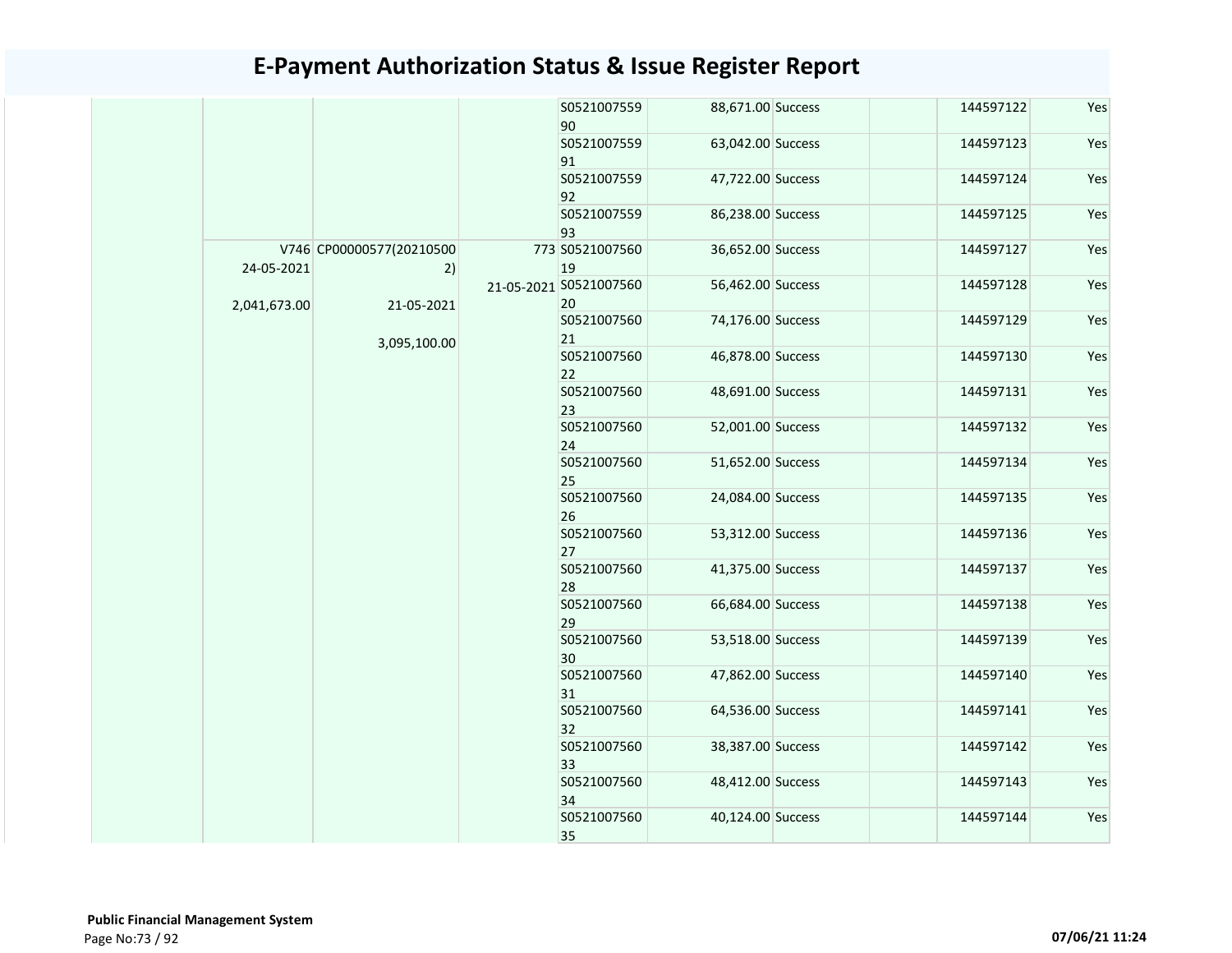| S0521007560<br>36 | 47,862.00 Success | 144597145 | Yes |
|-------------------|-------------------|-----------|-----|
| S0521007560<br>37 | 52,982.00 Success | 144597146 | Yes |
| S0521007560<br>38 | 46,652.00 Success | 144597147 | Yes |
| S0521007560<br>39 | 53,048.00 Success | 144597148 | Yes |
| S0521007560<br>40 | 47,528.00 Success | 144597149 | Yes |
| S0521007560<br>41 | 57,001.00 Success | 144597150 | Yes |
| S0521007560<br>42 | 57,771.00 Success | 144597151 | Yes |
| S0521007560<br>43 | 19,100.00 Success | 144597153 | Yes |
| S0521007560<br>44 | 42,521.00 Success | 144597154 | Yes |
| S0521007560<br>45 | 47,001.00 Success | 144597155 | Yes |
| S0521007560<br>46 | 76,332.00 Success | 144597156 | Yes |
| S0521007560<br>47 | 51,782.00 Success | 144597157 | Yes |
| S0521007560<br>48 | 43,630.00 Success | 144597158 | Yes |
| S0521007560<br>49 | 48,655.00 Success | 144597159 | Yes |
| S0521007560<br>50 | 56,908.00 Success | 144597160 | Yes |
| S0521007560<br>51 | 59,558.00 Success | 144597161 | Yes |
| S0521007560<br>52 | 47,002.00 Success | 144597162 | Yes |
| S0521007560<br>53 | 68,874.00 Success | 144597163 | Yes |
| S0521007560<br>54 | 37,942.00 Success | 144597164 | Yes |
| S0521007560<br>55 | 48,974.00 Success | 144597165 | Yes |
| S0521007560<br>56 | 82,357.00 Success | 144597166 | Yes |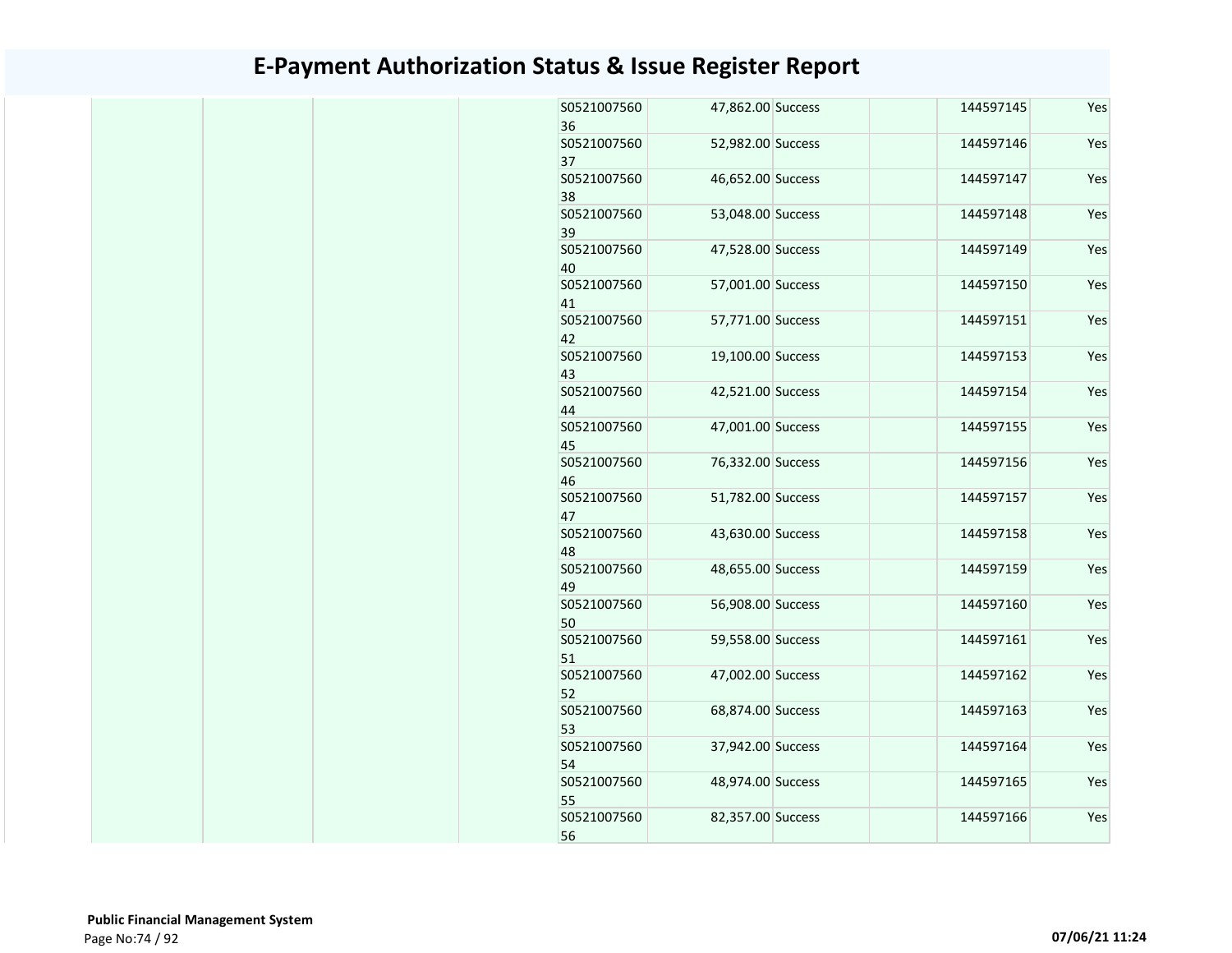|              |                         |            | S0521007560<br>57      | 54,652.00 Success  | 144597167 | Yes |
|--------------|-------------------------|------------|------------------------|--------------------|-----------|-----|
|              |                         |            | S0521007560<br>58      | 48,735.00 Success  | 144597168 | Yes |
| V747         | CP00000587              |            | 790 S0521009131        | 20,206.00 Success  | 144593724 | Yes |
| 24-05-2021   |                         |            | 73                     |                    |           |     |
|              | 24-05-2021              | 24-05-2021 |                        |                    |           |     |
| 20,206.00    |                         |            |                        |                    |           |     |
|              | 20.206.00               |            |                        |                    |           |     |
| V748         | CP00000590              |            | 791 S0521009132        | 22,581.00 Success  | 144593729 | Yes |
| 24-05-2021   |                         |            | 17                     |                    |           |     |
|              | 24-05-2021              | 24-05-2021 |                        |                    |           |     |
| 22,581.00    |                         |            |                        |                    |           |     |
| V749         | 22.581.00<br>CP00000588 |            | 789 S0521009131        | 22,642.00 Success  | 144593720 | Yes |
| 24-05-2021   |                         |            | 35                     |                    |           |     |
|              | 24-05-2021              | 24-05-2021 |                        |                    |           |     |
| 22,642.00    |                         |            |                        |                    |           |     |
|              | 22.642.00               |            |                        |                    |           |     |
| V752         | CP00000527              |            | 793 S0521009244        | 4,047.00 Success   | 072296046 | Yes |
| 24-05-2021   |                         |            | 00                     |                    |           |     |
|              | 19-05-2021              | 24-05-2021 |                        |                    |           |     |
| 4,047.00     |                         |            |                        |                    |           |     |
|              | 4.130.00                |            |                        |                    |           |     |
| V753         | CP00000528              |            | 799 S0521009243        | 36,514.00 Success  | 072299099 | Yes |
| 24-05-2021   |                         |            | 07                     |                    |           |     |
|              | 19-05-2021              | 24-05-2021 |                        |                    |           |     |
| 36,514.00    |                         |            |                        |                    |           |     |
| V754         | 36.514.00<br>CP00000548 |            | 792 S0521009271        | 729,239.00 Success | 072296187 | Yes |
| 24-05-2021   |                         |            | 40                     |                    |           |     |
|              | 20-05-2021              |            | 24-05-2021 S0521009271 | 888,688.00 Success | 072296194 | Yes |
| 4,283,991.00 |                         |            | 41                     |                    |           |     |
|              | 4,765,643.00            |            | S0521009271            | 888,688.00 Success | 072296198 | Yes |
|              |                         |            | 42                     |                    |           |     |
|              |                         |            | S0521009271            | 888,688.00 Success | 072296216 | Yes |
|              |                         |            | 43                     |                    |           |     |
|              |                         |            | S0521009271            | 888,688.00 Success | 072296223 | Yes |
|              |                         |            | 44                     |                    |           |     |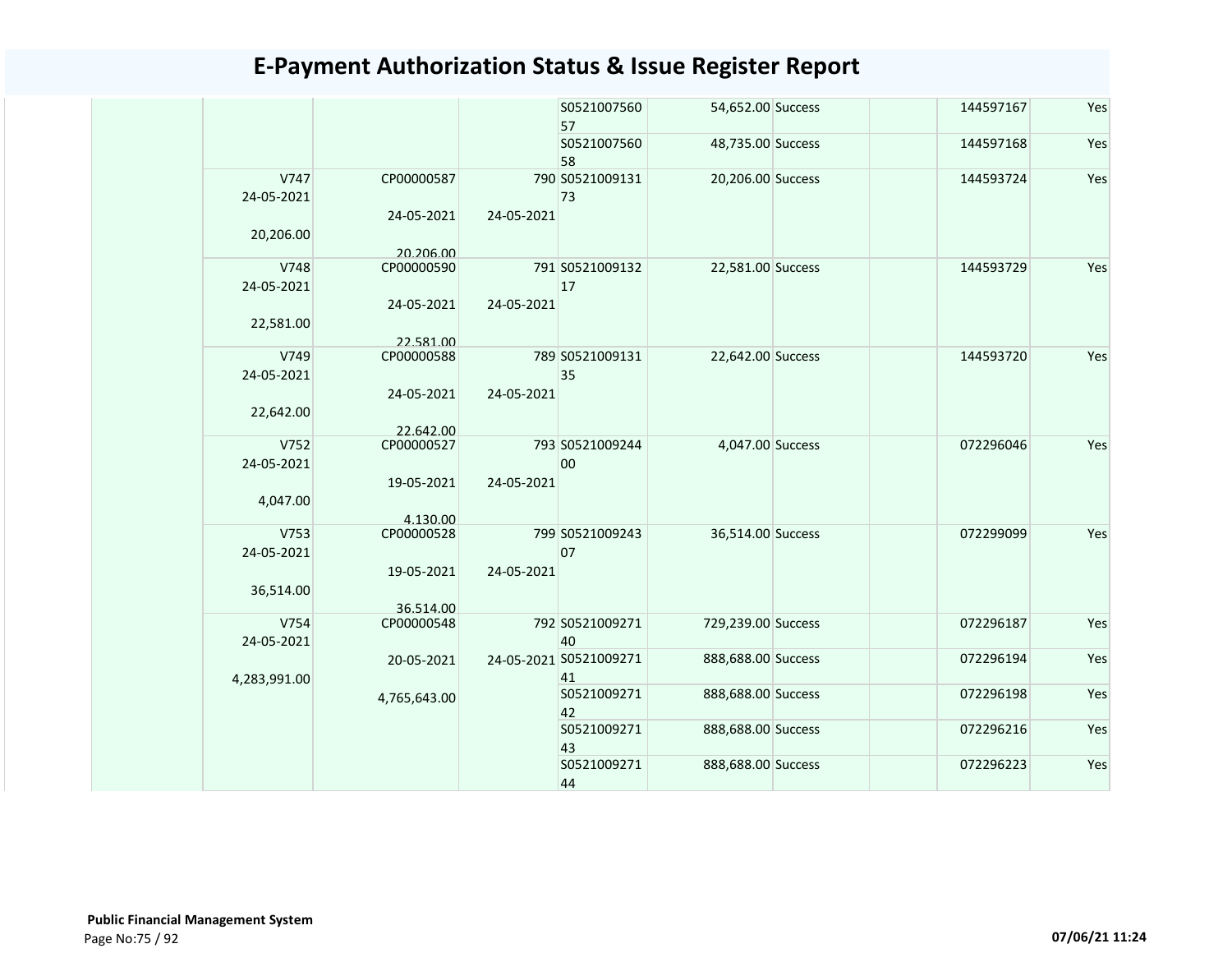| V758<br>24-05-2021 | CP00000591               |            | 808 S0521009278<br>58 | 602,636.00 Success    | 072317476 | Yes |
|--------------------|--------------------------|------------|-----------------------|-----------------------|-----------|-----|
|                    | 24-05-2021               | 24-05-2021 |                       |                       |           |     |
| 602,636.00         |                          |            |                       |                       |           |     |
| V766               | 602.636.00<br>CP00000584 |            | 796 S0521009736       | 1,100,000.00 Success  | 072754219 | Yes |
| 24-05-2021         |                          |            | 67                    |                       |           |     |
|                    | 23-05-2021               | 24-05-2021 |                       |                       |           |     |
| 1,100,000.00       |                          |            |                       |                       |           |     |
|                    | 1.100.000.00             |            |                       |                       |           |     |
| V767               | CP00000585               |            | 794 S0521009720       | 4,800,000.00 Success  | 072752535 | Yes |
| 24-05-2021         |                          |            | 20                    |                       |           |     |
|                    | 23-05-2021               | 24-05-2021 |                       |                       |           |     |
| 4,800,000.00       |                          |            |                       |                       |           |     |
|                    | 4.800.000.00             |            |                       |                       |           |     |
| V768               | CP00000582               |            | 798 S0521009737       | 2,900,000.00 Success  | 072754629 | Yes |
| 24-05-2021         |                          |            | 34                    |                       |           |     |
|                    | 23-05-2021               | 24-05-2021 |                       |                       |           |     |
| 2,900,000.00       | 2.900.000.00             |            |                       |                       |           |     |
| V769               | CP00000581               |            | 795 S0521009720       | 3,200,000.00 Success  | 072754011 | Yes |
| 24-05-2021         |                          |            | 88                    |                       |           |     |
|                    | 23-05-2021               | 24-05-2021 |                       |                       |           |     |
| 3,200,000.00       |                          |            |                       |                       |           |     |
|                    | 3.200.000.00             |            |                       |                       |           |     |
| V770               | CP00000580               |            | 797 S0521009737       | 1,300,000.00 Success  | 072754419 | Yes |
| 24-05-2021         |                          |            | 26                    |                       |           |     |
|                    | 23-05-2021               | 24-05-2021 |                       |                       |           |     |
| 1,300,000.00       | 1.300.000.00             |            |                       |                       |           |     |
| V771               | CP00000589               |            | 807 S0521009716       | 1,950,000.00 Success  | 072746455 | Yes |
| 24-05-2021         |                          |            | 67                    |                       |           |     |
|                    | 24-05-2021               | 24-05-2021 |                       |                       |           |     |
| 1,950,000.00       |                          |            |                       |                       |           |     |
|                    | 1.950.000.00             |            |                       |                       |           |     |
| V772               | CP00000583               |            | 815 S0521000020       | 25,000,000.00 Success | 072818588 | Yes |
| 24-05-2021         |                          |            | 34                    |                       |           |     |
|                    | 23-05-2021               | 24-05-2021 |                       |                       |           |     |
| 25,000,000.00      | 25.000.000.00            |            |                       |                       |           |     |
|                    |                          |            |                       |                       |           |     |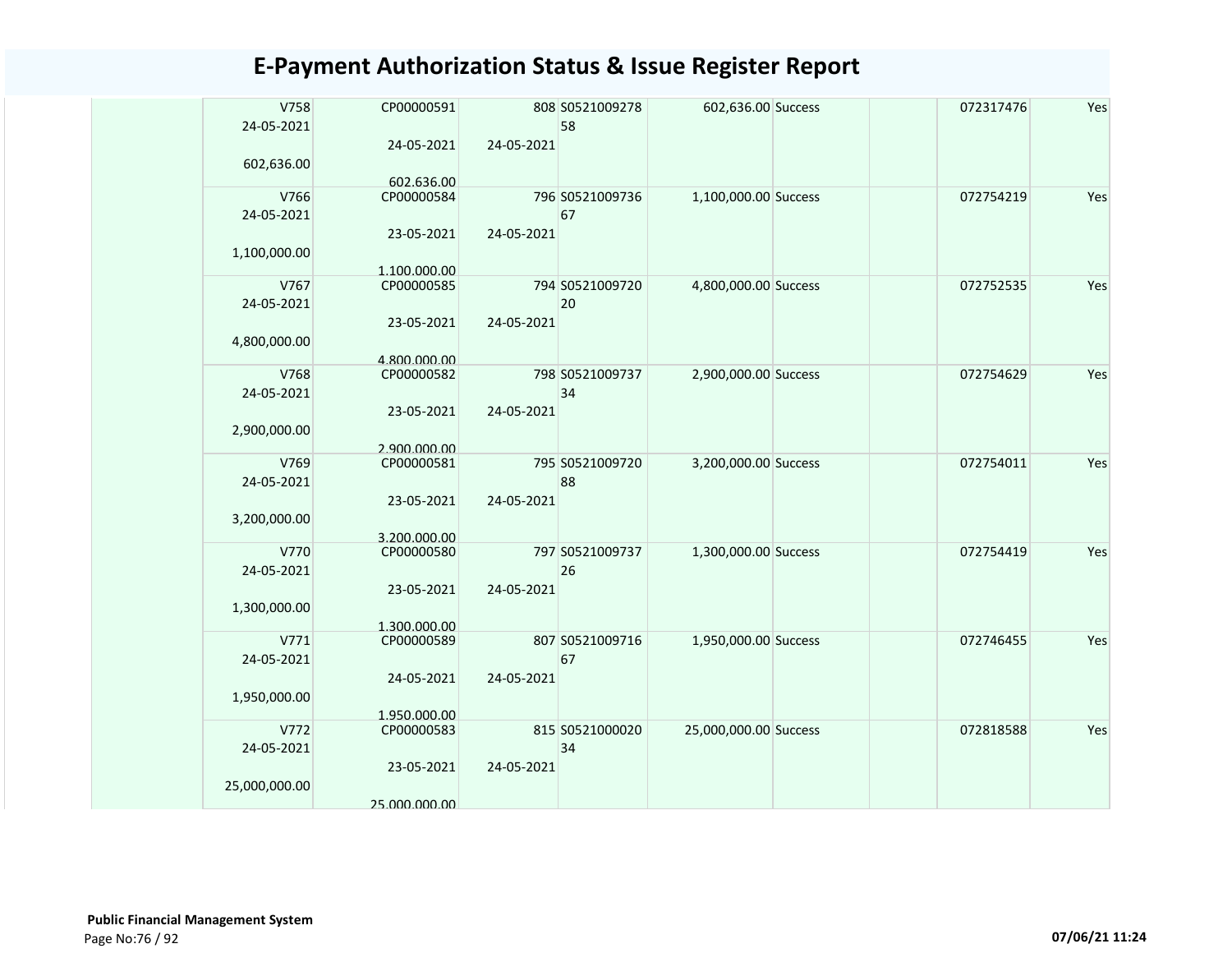|                             | V773<br>24-05-2021 | CP00000579                     |            | 814 S0521009994<br>06        | 5,500,000.00 Success | 072821008 | Yes |  |  |  |  |  |  |  |  |                   |                   |           |     |
|-----------------------------|--------------------|--------------------------------|------------|------------------------------|----------------------|-----------|-----|--|--|--|--|--|--|--|--|-------------------|-------------------|-----------|-----|
|                             | 5,500,000.00       | 23-05-2021                     | 24-05-2021 |                              |                      |           |     |  |  |  |  |  |  |  |  |                   |                   |           |     |
|                             |                    | 5.500.000.00                   |            |                              |                      |           |     |  |  |  |  |  |  |  |  |                   |                   |           |     |
| 225429 [Section<br>Officer] | 24-05-2021         | V761 CP00000060(20210500<br>7) |            | 809 S0521009733<br>48        | 136,165.00 Success   | 144597840 | Yes |  |  |  |  |  |  |  |  |                   |                   |           |     |
|                             | 1,188,851.00       | 24-05-2021                     |            | 24-05-2021 S0521009733<br>49 | 76,812.00 Success    | 144597841 | Yes |  |  |  |  |  |  |  |  |                   |                   |           |     |
|                             |                    |                                |            | S0521009733<br>50            | 90,498.00 Success    | 144597842 | Yes |  |  |  |  |  |  |  |  |                   |                   |           |     |
|                             |                    | 1,662,124.00                   |            | S0521009733<br>51            | 227,967.00 Success   | 144597843 | Yes |  |  |  |  |  |  |  |  |                   |                   |           |     |
|                             |                    |                                |            | S0521009733<br>52            | 145,804.00 Success   | 144597844 | Yes |  |  |  |  |  |  |  |  |                   |                   |           |     |
|                             |                    |                                |            | S0521009733<br>53            | 128,646.00 Success   | 144597845 | Yes |  |  |  |  |  |  |  |  |                   |                   |           |     |
|                             |                    |                                |            | S0521009733<br>54            | 65,387.00 Success    | 144597846 | Yes |  |  |  |  |  |  |  |  |                   |                   |           |     |
|                             |                    |                                |            | S0521009733<br>55            | 171,814.00 Success   | 144597847 | Yes |  |  |  |  |  |  |  |  |                   |                   |           |     |
|                             |                    |                                |            | S0521009733<br>56            | 66,871.00 Success    | 144597848 | Yes |  |  |  |  |  |  |  |  |                   |                   |           |     |
|                             |                    |                                |            |                              |                      |           |     |  |  |  |  |  |  |  |  | S0521009733<br>57 | 78,887.00 Success | 144597849 | Yes |
|                             | 24-05-2021         | V762 CP00000061(20210500<br>2) |            | 812 S0521009725<br>96        | 64,351.00 Success    | 144597784 | Yes |  |  |  |  |  |  |  |  |                   |                   |           |     |
|                             | 1,083,457.00       | 24-05-2021                     |            | 24-05-2021 S0521009725<br>97 | 64,923.00 Success    | 144597785 | Yes |  |  |  |  |  |  |  |  |                   |                   |           |     |
|                             |                    | 1,327,508.00                   |            | S0521009725<br>98            | 42,655.00 Success    | 144597786 | Yes |  |  |  |  |  |  |  |  |                   |                   |           |     |
|                             |                    |                                |            | S0521009725<br>99            | 59,109.00 Success    | 144597787 | Yes |  |  |  |  |  |  |  |  |                   |                   |           |     |
|                             |                    |                                |            | S0521009726<br>00            | 81,392.00 Success    | 144597788 | Yes |  |  |  |  |  |  |  |  |                   |                   |           |     |
|                             |                    |                                |            | S0521009726<br>01            | 82,893.00 Success    | 144597789 | Yes |  |  |  |  |  |  |  |  |                   |                   |           |     |
|                             |                    |                                |            | S0521009726<br>02            | 90,856.00 Success    | 144597790 | Yes |  |  |  |  |  |  |  |  |                   |                   |           |     |
|                             |                    |                                |            | S0521009726<br>03            | 51,888.00 Success    | 144597791 | Yes |  |  |  |  |  |  |  |  |                   |                   |           |     |
|                             |                    |                                |            | S0521009726<br>04            | 84,790.00 Success    | 144597792 | Yes |  |  |  |  |  |  |  |  |                   |                   |           |     |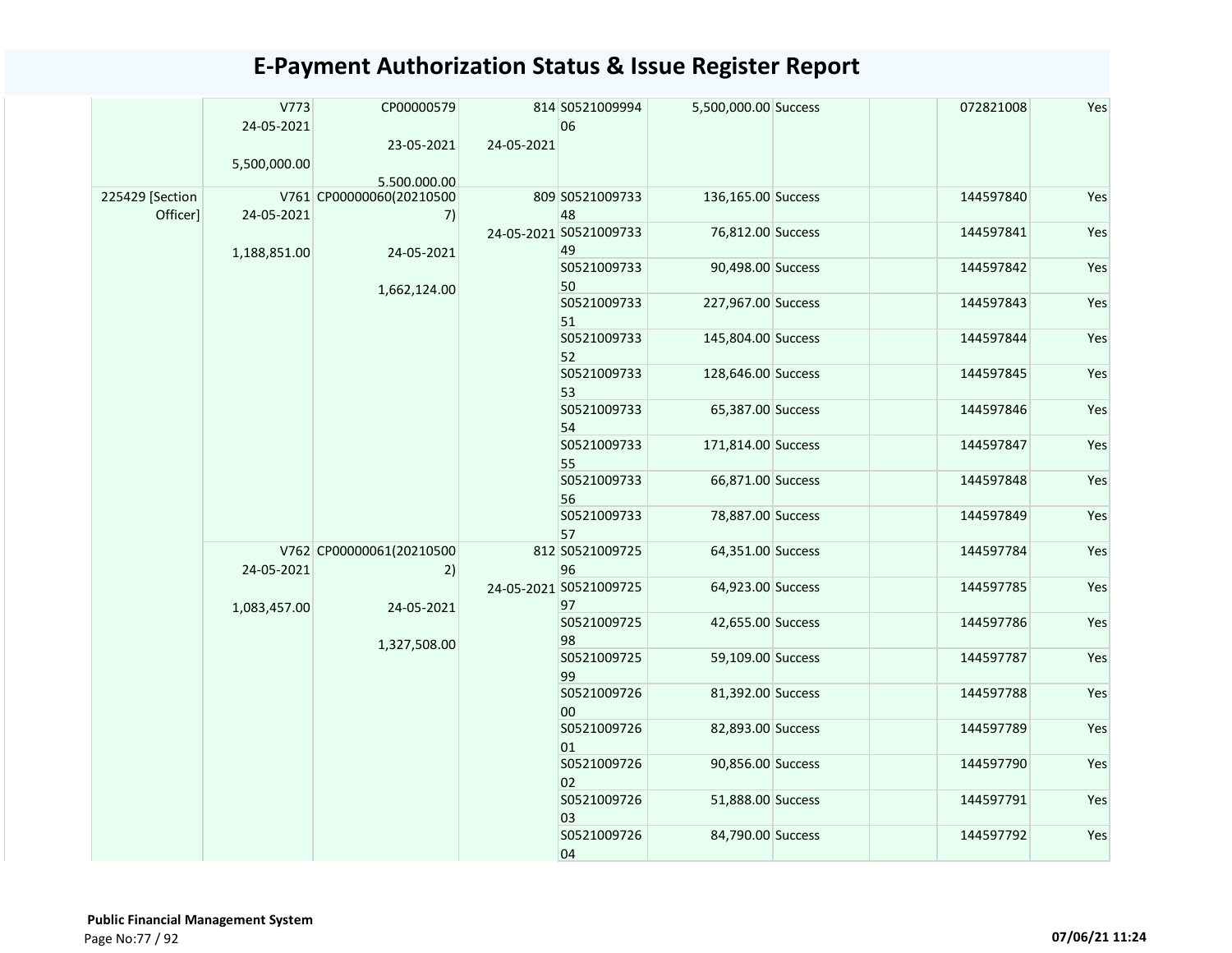|  |                                        |                                |                              | S0521009726<br>05            | 87,376.00 Success | 144597793 | Yes |
|--|----------------------------------------|--------------------------------|------------------------------|------------------------------|-------------------|-----------|-----|
|  |                                        |                                |                              | S0521009726<br>06            | 50,608.00 Success | 144597794 | Yes |
|  |                                        |                                |                              | S0521009726<br>07            | 64,109.00 Success | 144597795 | Yes |
|  |                                        |                                |                              | S0521009726<br>08            | 70,773.00 Success | 144597796 | Yes |
|  |                                        |                                |                              | S0521009726<br>09            | 66,567.00 Success | 144597797 | Yes |
|  |                                        |                                |                              | S0521009726<br>10            | 56,388.00 Success | 144597798 | Yes |
|  |                                        |                                |                              | S0521009726<br>11            | 64,779.00 Success | 144597799 | Yes |
|  | 24-05-2021                             | V763 CP00000062(20210500<br>6) | 24-05-2021 S0521009732       | 810 S0521009732<br>22        | 62,156.00 Success | 144597832 | Yes |
|  | 24-05-2021<br>259,130.00<br>456,950.00 |                                | 23                           | 25,745.00 Success            | 144597833         | Yes       |     |
|  |                                        |                                | S0521009732<br>24            | 42,656.00 Success            | 144597834         | Yes       |     |
|  |                                        |                                | S0521009732<br>25            | 34,754.00 Success            | 144597835         | Yes       |     |
|  |                                        |                                | S0521009732<br>26            | 25,807.00 Success            | 144597836         | Yes       |     |
|  |                                        |                                |                              | S0521009732<br>27            | 68,012.00 Success | 144597838 | Yes |
|  | 24-05-2021                             | V764 CP00000063(20210500<br>4) |                              | 811 S0521009731<br>90        | 23,763.00 Success | 144597824 | Yes |
|  | 134,715.00                             | 24-05-2021                     |                              | 24-05-2021 S0521009731<br>91 | 28,784.00 Success | 144597825 | Yes |
|  |                                        | 245,397.00                     |                              | S0521009731<br>92            | 36,497.00 Success | 144597826 | Yes |
|  |                                        |                                |                              | S0521009731<br>93            | 19,838.00 Success | 144597827 | Yes |
|  |                                        |                                |                              | S0521009731<br>94            | 25,833.00 Success | 144597828 | Yes |
|  | 24-05-2021                             | V765 CP00000064(20210500<br>5) |                              | 813 S0521009727<br>37        | 45,517.00 Success | 144597803 | Yes |
|  | 692,485.00<br>24-05-2021               |                                | 24-05-2021 S0521009727<br>38 | 26,812.00 Success            | 144597805         | Yes       |     |
|  |                                        | 775.918.00                     |                              | S0521009727<br>39            | 21,238.00 Success | 144597806 | Yes |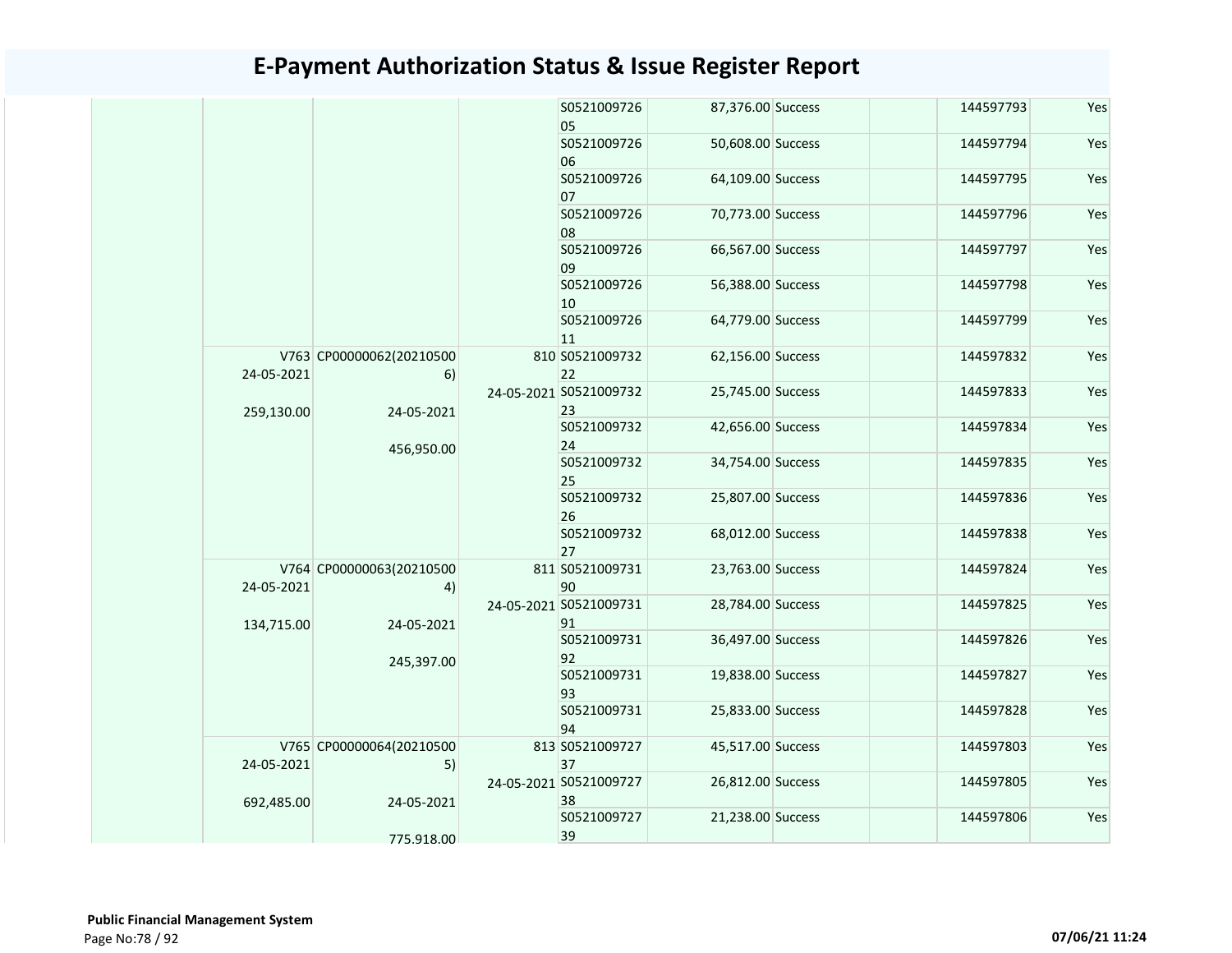|                   |            |                          |            | S0521009727<br>40      | 26,812.00 Success |                | 144597807 | Yes |
|-------------------|------------|--------------------------|------------|------------------------|-------------------|----------------|-----------|-----|
|                   |            |                          |            | S0521009727            | 26,180.00 Success |                | 144597808 | Yes |
|                   |            |                          |            | 41                     |                   |                |           |     |
|                   |            |                          |            | S0521009727            | 25,812.00 Success |                | 144597809 | Yes |
|                   |            |                          |            | 42                     |                   |                |           |     |
|                   |            |                          |            | S0521009727            | 19,884.00 Success |                | 144597810 | Yes |
|                   |            |                          |            | 43                     |                   |                |           |     |
|                   |            |                          |            | S0521009727            | 51,039.00 Success |                | 144597811 | Yes |
|                   |            |                          |            | 44<br>S0521009727      | 55,874.00 Success |                | 144597812 | Yes |
|                   |            |                          |            | 45                     |                   |                |           |     |
|                   |            |                          |            | S0521009727            | 49,031.00 Success |                | 144597813 | Yes |
|                   |            |                          |            | 46                     |                   |                |           |     |
|                   |            |                          |            | S0521009727            | 49,001.00 Success |                | 144597814 | Yes |
|                   |            |                          |            | 47                     |                   |                |           |     |
|                   |            |                          |            | S0521009727            | 41,041.00 Success |                | 144597815 | Yes |
|                   |            |                          |            | 48                     |                   |                |           |     |
|                   |            |                          |            | S0521009727            | 28,076.00 Success |                | 144597816 | Yes |
|                   |            |                          |            | 49                     |                   |                |           |     |
|                   |            |                          |            | S0521009727            | 32,845.00 Success |                | 144597817 | Yes |
|                   |            |                          |            | 50                     |                   |                |           |     |
|                   |            |                          |            | S0521009727            | 51,592.00 Success |                | 144597818 | Yes |
|                   |            |                          |            | 51                     |                   |                |           |     |
|                   |            |                          |            | S0521009727            | 58,517.00 Success |                | 144597819 | Yes |
|                   |            |                          |            | 52<br>S0521009727      | 29,971.00 Success |                | 144597820 | Yes |
|                   |            |                          |            | 53                     |                   |                |           |     |
|                   |            |                          |            | S0521009727            | 53,243.00 Success |                | 144597821 | Yes |
|                   |            |                          |            | 54                     |                   |                |           |     |
| 225438 [Asstt     |            | V750 CP00000068(20210500 |            | 803 S0521009208        | 53,265.00 Success |                | 144593741 | Yes |
| Accounts Officer] | 24-05-2021 | 1)                       |            | 74                     |                   |                |           |     |
|                   |            |                          | 24-05-2021 |                        |                   |                |           |     |
|                   | 53,265.00  | 24-05-2021               |            |                        |                   |                |           |     |
|                   |            |                          |            |                        |                   |                |           |     |
|                   |            | 262 197 00               |            |                        |                   |                |           |     |
|                   |            | V751 CP00000071(20210500 |            | 802 S0521009209        | 97,511.00 Success |                | 144593798 | Yes |
|                   | 24-05-2021 | 4)                       |            | 26                     |                   |                |           |     |
|                   |            |                          |            | 24-05-2021 S0521009209 |                   | 150.00 Success | 144593804 | Yes |
|                   | 225,121.00 | 24-05-2021               |            | 27                     |                   |                |           |     |
|                   |            |                          |            | S0521009209            | 62,118.00 Success |                | 144593807 | Yes |
|                   |            | 394.341.00               |            | 28                     |                   |                |           |     |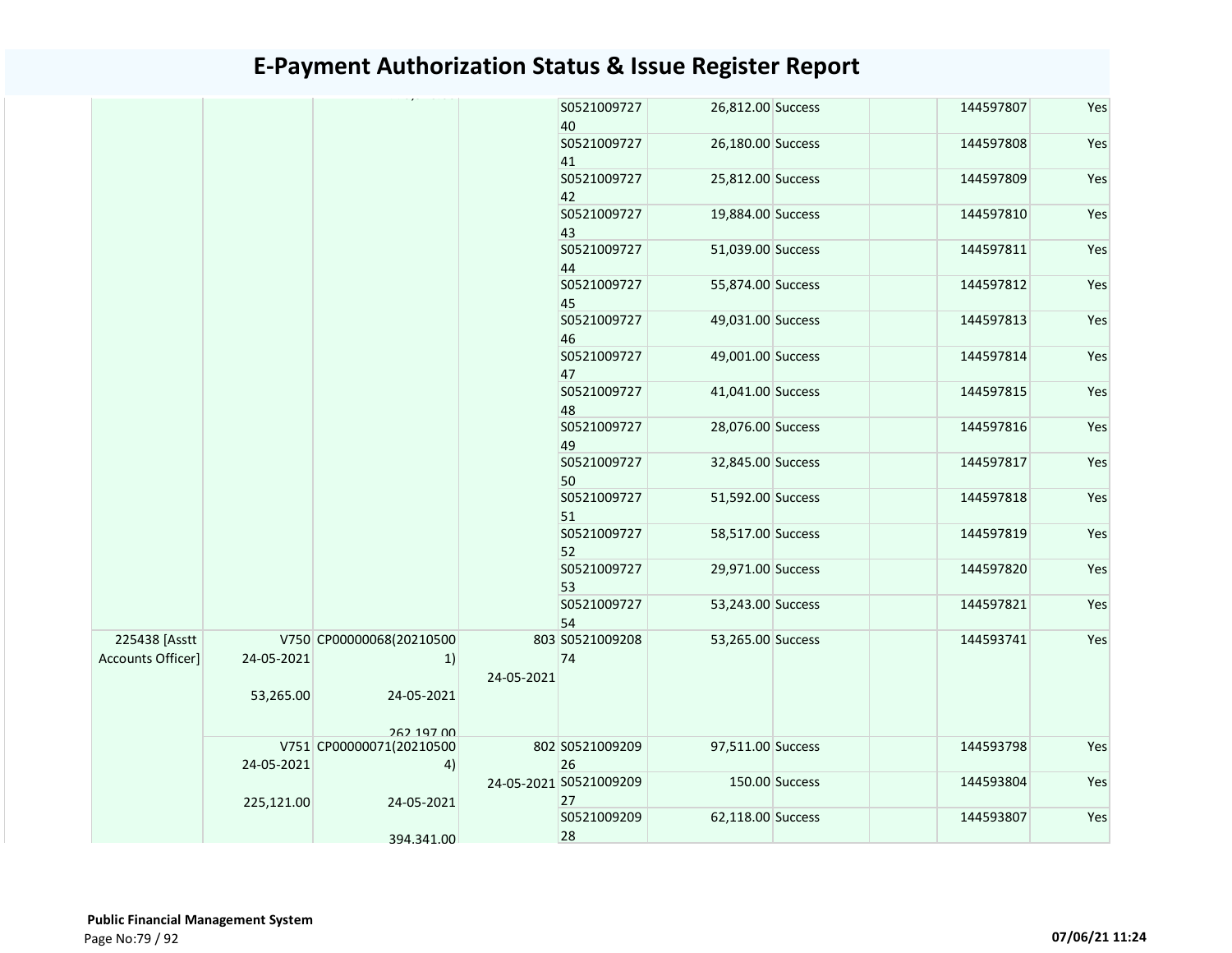|  |            |                                | S0521009209<br>29            | 65,342.00 Success |               | 144593810 | Yes |
|--|------------|--------------------------------|------------------------------|-------------------|---------------|-----------|-----|
|  | 24-05-2021 | V755 CP00000069(20210500<br>2) | 806 S0521009241<br>47        |                   | 50.00 Success | 144597779 | Yes |
|  | 133,549.00 | 24-05-2021                     | 24-05-2021 S0521009241<br>48 | 22,337.00 Success |               | 144597780 | Yes |
|  |            | 330,009.00                     | S0521009241<br>49            | 52,452.00 Success |               | 144597781 | Yes |
|  |            |                                | S0521009241<br>50            | 58,710.00 Success |               | 144597782 | Yes |
|  | 24-05-2021 | V756 CP00000070(20210500<br>3) | 804 S0521009231<br>88        | 36,760.00 Success |               | 144597763 | Yes |
|  | 464,708.00 | 24-05-2021                     | 24-05-2021 S0521009231<br>89 | 26,132.00 Success |               | 144597764 | Yes |
|  | 787,529.00 | S0521009231<br>90              | 51,002.00 Success            |                   | 144597765     | Yes       |     |
|  |            |                                | S0521009231<br>91            | 46,182.00 Success |               | 144597766 | Yes |
|  |            | S0521009231<br>92              | 45,785.00 Success            |                   | 144597767     | Yes       |     |
|  |            |                                | S0521009231<br>93            | 31,329.00 Success |               | 144597768 | Yes |
|  |            |                                | S0521009231<br>94            | 31,935.00 Success |               | 144597769 | Yes |
|  |            | S0521009231<br>95              |                              | 640.00 Success    | 144597770     | Yes       |     |
|  |            |                                | S0521009231<br>96            | 55,605.00 Success |               | 144597771 | Yes |
|  |            |                                | S0521009231<br>97            | 33,982.00 Success |               | 144597772 | Yes |
|  |            |                                | S0521009231<br>98            | 40,873.00 Success |               | 144597773 | Yes |
|  |            |                                | S0521009231<br>99            | 29,405.00 Success |               | 144597774 | Yes |
|  |            |                                | S0521009232<br>00            | 35,078.00 Success |               | 144597775 | Yes |
|  | 24-05-2021 | V757 CP00000072(20210500<br>6) | 805 S0521009230<br>85        | 61,678.00 Success |               | 144597744 | Yes |
|  |            | 686,970.00<br>24-05-2021       | 24-05-2021 S0521009230<br>86 | 45,369.00 Success |               | 144597745 | Yes |
|  |            | 760.668.00                     | S0521009230<br>87            | 45,369.00 Success |               | 144597746 | Yes |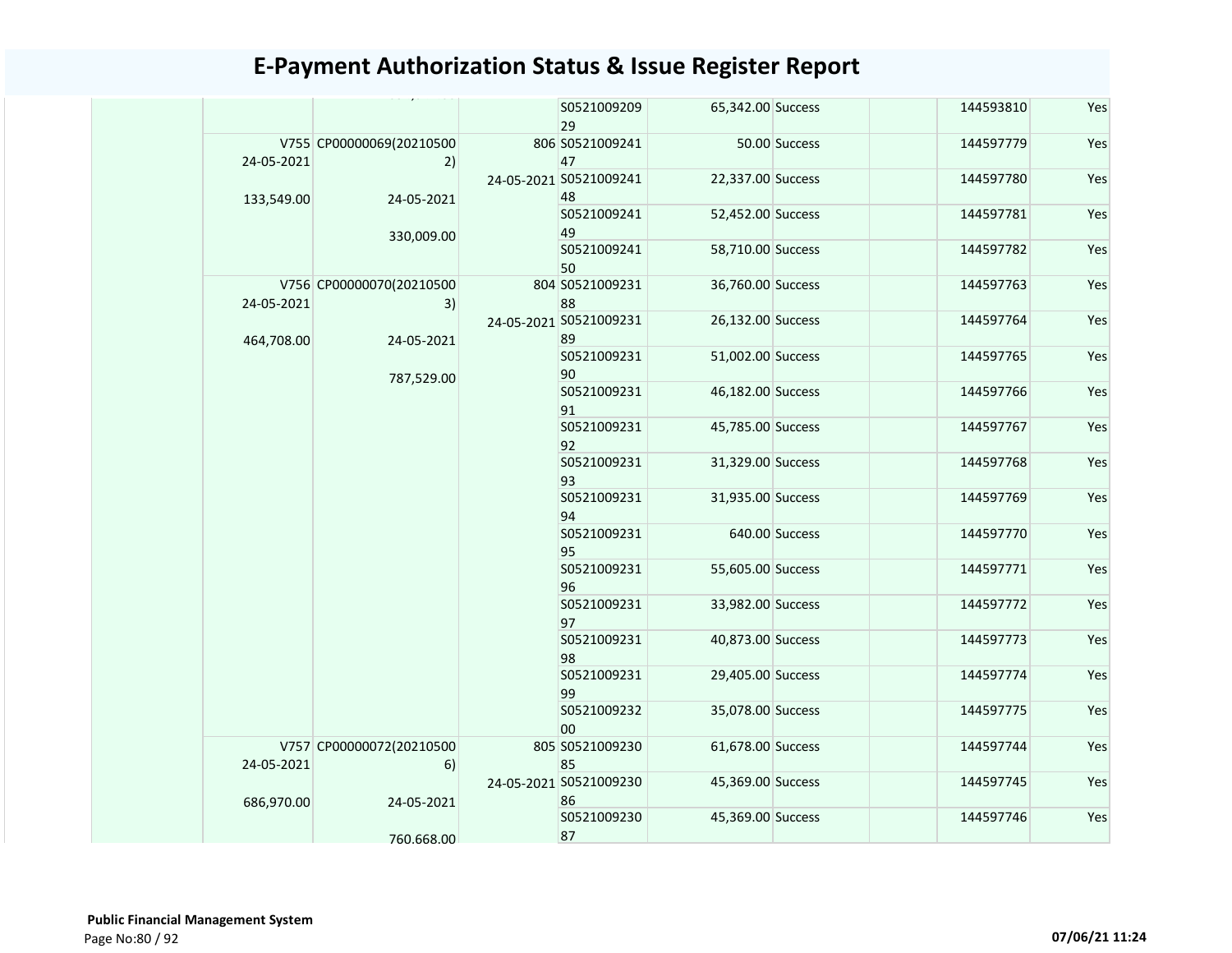|    |                               |                    |                          |            | S0521009230<br>88     | 28,838.00 Success        | 144597747            | Yes |
|----|-------------------------------|--------------------|--------------------------|------------|-----------------------|--------------------------|----------------------|-----|
|    |                               |                    |                          |            | S0521009230<br>89     | 28,338.00 Success        | 144597748            | Yes |
|    |                               |                    |                          |            | S0521009230<br>90     | 26,732.00 Success        | 144597749            | Yes |
|    |                               |                    |                          |            | S0521009230<br>91     | 26,732.00 Success        | 144597750            | Yes |
|    |                               |                    |                          |            | S0521009230<br>92     | 41,358.00 Success        | 144597751            | Yes |
|    |                               |                    |                          |            | S0521009230<br>93     | 28,338.00 Success        | 144597753            | Yes |
|    |                               |                    |                          |            | S0521009230<br>94     | 27,655.00 Success        | 144597754            | Yes |
|    |                               |                    |                          |            | S0521009230<br>95     | 59,598.00 Success        | 144597755            | Yes |
|    |                               |                    |                          |            | S0521009230<br>96     | 1,200.00 Success         | 144597756            | Yes |
|    |                               |                    |                          |            | S0521009230<br>97     | 41,852.00 Success        | 144597757            | Yes |
|    |                               |                    |                          |            | S0521009230<br>98     | 59,182.00 Success        | 144597758            | Yes |
|    |                               |                    |                          |            | S0521009230<br>99     | 61,678.00 Success        | 144597759            | Yes |
|    |                               |                    |                          |            | S0521009231<br>00     | 42,935.00 Success        | 144597760            | Yes |
|    |                               |                    |                          |            | S0521009231<br>01     | 60,118.00 Success        | 144597761            | Yes |
| 12 | <b>Issue Date: 25-05-2021</b> |                    |                          |            |                       | 3,609,240,655.00         |                      |     |
|    | 225427 [Under<br>Secretary]   | V774<br>25-05-2021 | CP00000602<br>25-05-2021 | 25-05-2021 | 823 S0521004249<br>68 | 3,500,000,000.00 Success | U0000008682<br>27266 | Yes |
|    |                               | 3,500,000,000.00   | 3.500.000.000.00         |            |                       |                          |                      |     |
|    |                               | V775               | CP00000605               |            | 824 S0521004299       | 109,240,655.00 Success   | 086849464            | Yes |
|    |                               | 25-05-2021         |                          |            | 72                    |                          |                      |     |
|    |                               |                    | 25-05-2021               | 25-05-2021 |                       |                          |                      |     |
|    |                               | 109,240,655.00     |                          |            |                       |                          |                      |     |
|    |                               |                    | 109.240.655.00           |            |                       |                          |                      |     |
| 13 | <b>Issue Date: 27-05-2021</b> |                    |                          |            |                       | 636,300,181.00           |                      |     |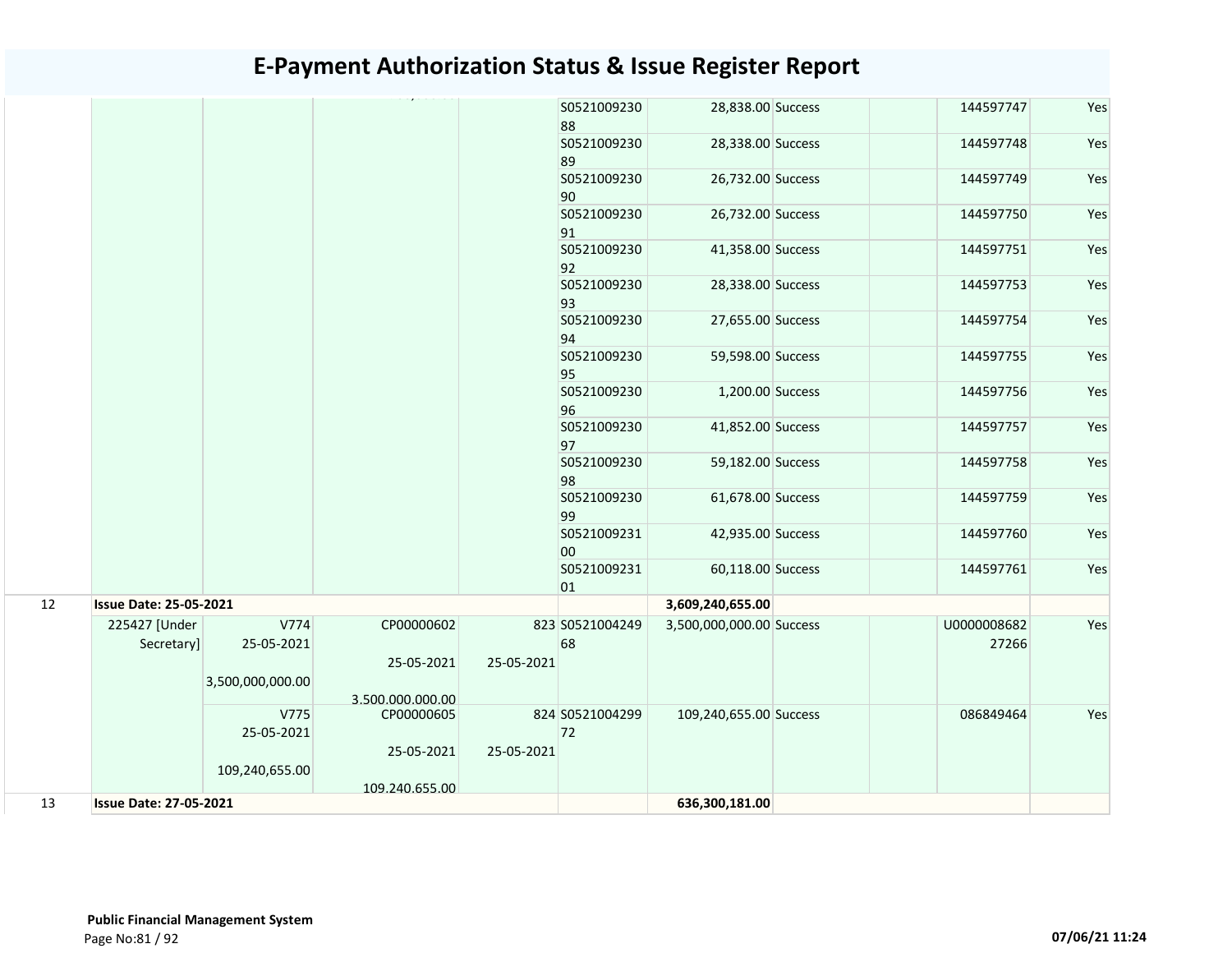| 200880 [Asstt     | V781        | CP00000029                            |            | 828 S0521018033 | 25,120.00 Success  | 105807743 | Yes |
|-------------------|-------------|---------------------------------------|------------|-----------------|--------------------|-----------|-----|
| Accounts Officer] | 27-05-2021  |                                       |            | 14              |                    |           |     |
|                   |             | 25-05-2021                            | 25-05-2021 |                 |                    |           |     |
|                   | 25,120.00   |                                       |            |                 |                    |           |     |
| 206886 [Asst      |             | 25.120.00<br>V794 CP00000013(20210500 |            | 837 S0521010418 | 114,766.00 Success | 144620067 | Yes |
| Administrative    | 27-05-2021  | 1)                                    |            | 17              |                    |           |     |
| Officer Copyright |             |                                       | 27-05-2021 |                 |                    |           |     |
| Office New Delhi] | 114,766.00  | 21-05-2021                            |            |                 |                    |           |     |
|                   |             |                                       |            |                 |                    |           |     |
|                   |             | 278 286 00                            |            |                 |                    |           |     |
|                   | V795        | CP00000015                            |            | 839 S0521010474 | 12,157.00 Success  | 108541751 | Yes |
|                   | 27-05-2021  |                                       |            | 94              |                    |           |     |
|                   |             | 25-05-2021                            | 27-05-2021 |                 |                    |           |     |
|                   | 12,157.00   |                                       |            |                 |                    |           |     |
|                   | V796        | 12.157.00<br>CP00000014               |            | 838 S0521010463 | 3,335.00 Success   | 108541684 | Yes |
|                   | 27-05-2021  |                                       |            | 42              |                    |           |     |
|                   |             | 25-05-2021                            | 27-05-2021 |                 |                    |           |     |
|                   | 3,335.00    |                                       |            |                 |                    |           |     |
|                   |             | 3.335.00                              |            |                 |                    |           |     |
|                   | <b>V800</b> | CP00000017                            |            | 841 S0521010534 | 251,691.00 Success | 108670651 | Yes |
|                   | 27-05-2021  |                                       |            | 86              |                    |           |     |
|                   |             | 25-05-2021                            | 27-05-2021 |                 |                    |           |     |
|                   | 251,691.00  |                                       |            |                 |                    |           |     |
|                   | V801        | 260.523.00<br>CP00000018              |            | 842 S0521010667 | 165,352.00 Success | 108670835 | Yes |
|                   | 27-05-2021  |                                       |            | 51              |                    |           |     |
|                   |             | 25-05-2021                            | 27-05-2021 |                 |                    |           |     |
|                   | 165,352.00  |                                       |            |                 |                    |           |     |
|                   |             | 171.154.00                            |            |                 |                    |           |     |
|                   | V802        | CP00000016                            |            | 840 S0521010633 | 18,641.00 Success  | 108670773 | Yes |
|                   | 27-05-2021  |                                       |            | 43              |                    |           |     |
|                   |             | 25-05-2021                            | 27-05-2021 |                 |                    |           |     |
|                   | 18,641.00   |                                       |            |                 |                    |           |     |
| 225427 [Under     | V776        | 19.295.00<br>CP00000495               |            | 817 S0521018036 | 519,663.00 Success | 105807952 | Yes |
| Secretary]        | 27-05-2021  |                                       |            | 43              |                    |           |     |
|                   |             | 17-05-2021                            | 25-05-2021 |                 |                    |           |     |
|                   | 519,663.00  |                                       |            |                 |                    |           |     |
|                   |             | 577.403.00                            |            |                 |                    |           |     |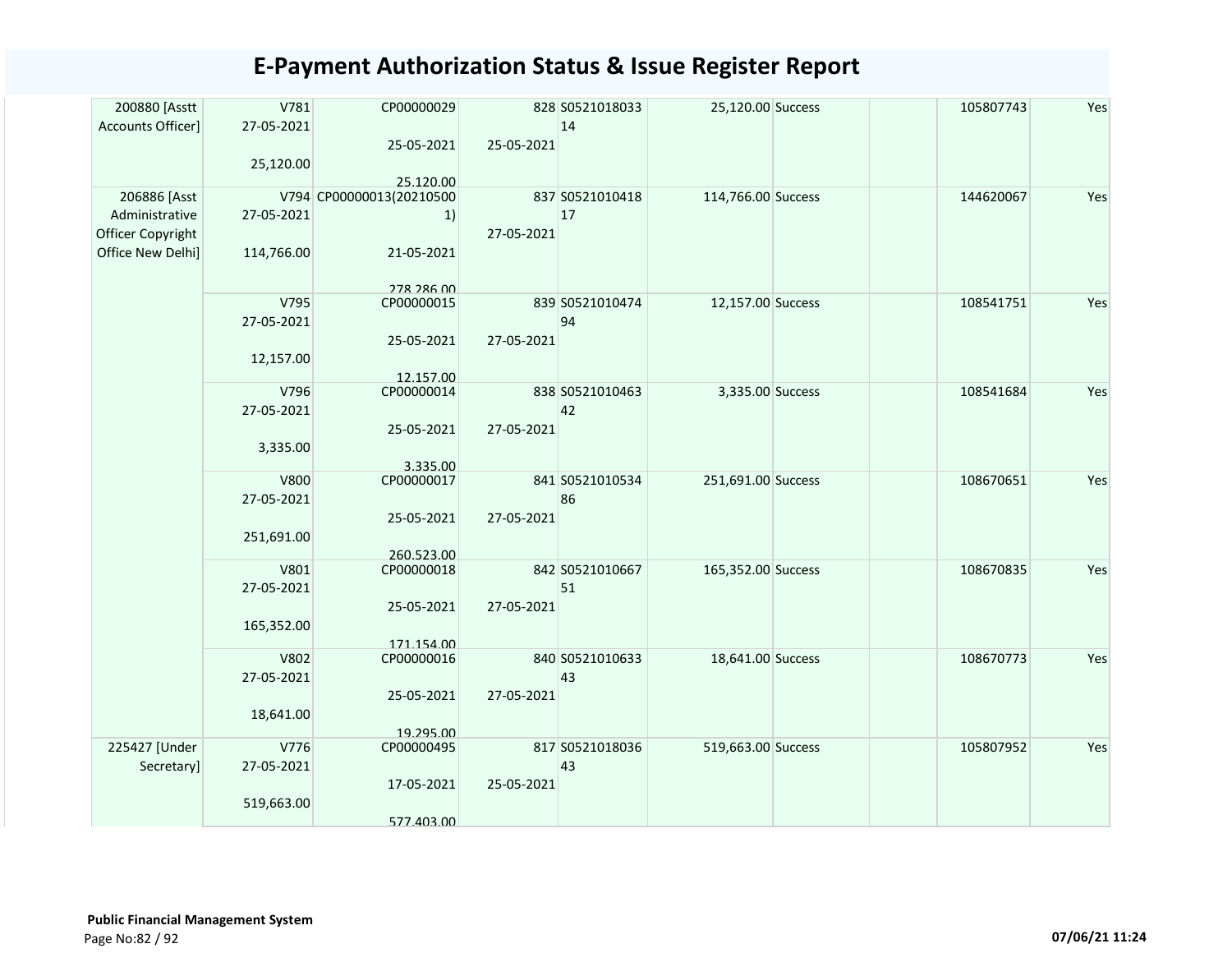| V777         | CP00000586                           |            | 788 S0521018035 | 7,540.00 Success     | 105807903 | Yes |
|--------------|--------------------------------------|------------|-----------------|----------------------|-----------|-----|
| 27-05-2021   |                                      |            | 52              |                      |           |     |
|              | 24-05-2021                           | 24-05-2021 |                 |                      |           |     |
| 7,540.00     |                                      |            |                 |                      |           |     |
|              | 7.540.00<br>V779 CP00000507(51168773 |            | 818 S0521018034 | 4,785.00 Success     | 105807806 | Yes |
| 27-05-2021   | 7765502-1B1)                         |            | 38              |                      |           |     |
|              |                                      | 25-05-2021 |                 |                      |           |     |
|              | 18-05-2021                           |            |                 |                      |           |     |
| 4,785.00     |                                      |            |                 |                      |           |     |
|              | 4 867 00                             |            |                 |                      |           |     |
| V782         | CP00000606                           |            | 822 S0521018498 | 200,000.00 Success   | 106104134 | Yes |
| 27-05-2021   |                                      |            | 03              |                      |           |     |
|              | 25-05-2021                           | 25-05-2021 |                 |                      |           |     |
| 200,000.00   |                                      |            |                 |                      |           |     |
|              | 200.000.00                           |            |                 |                      |           |     |
| V783         | CP00000603                           |            | 821 S0521018035 | 4,047,244.00 Success | 106739207 | Yes |
| 27-05-2021   |                                      |            | 24              |                      |           |     |
|              | 25-05-2021                           | 25-05-2021 |                 |                      |           |     |
| 4,047,244.00 |                                      |            |                 |                      |           |     |
| V784         | 4.047.244.00<br>CP00000607           |            | 825 S0521018500 | 1,635,480.00 Success | 106739341 | Yes |
| 27-05-2021   |                                      |            | 77              |                      |           |     |
|              | 25-05-2021                           | 25-05-2021 |                 |                      |           |     |
| 1,635,480.00 |                                      |            |                 |                      |           |     |
|              | 1.858.500.00                         |            |                 |                      |           |     |
| V785         | CP00000609                           |            | 826 S0521018599 | 7,120,960.00 Success | 106739461 | Yes |
| 27-05-2021   |                                      |            | 54              |                      |           |     |
|              | 25-05-2021                           | 25-05-2021 |                 |                      |           |     |
| 7,120,960.00 |                                      |            |                 |                      |           |     |
| V786         | 8.092.000.00<br>CP00000498           |            | 829 S0521010330 | 14,313.00 Success    | 108235381 | Yes |
| 27-05-2021   |                                      |            | 24              |                      |           |     |
|              | 17-05-2021                           | 27-05-2021 |                 |                      |           |     |
| 14,313.00    |                                      |            |                 |                      |           |     |
|              | 14.313.00                            |            |                 |                      |           |     |
|              | V787 CP00000610(20210503             |            | 830 S0521010331 | 28,758.00 Success    | 144620026 | Yes |
| 27-05-2021   | 3)                                   |            | 98              |                      |           |     |
|              |                                      | 27-05-2021 |                 |                      |           |     |
| 28,758.00    | 25-05-2021                           |            |                 |                      |           |     |
|              |                                      |            |                 |                      |           |     |
|              | 133 068 00                           |            |                 |                      |           |     |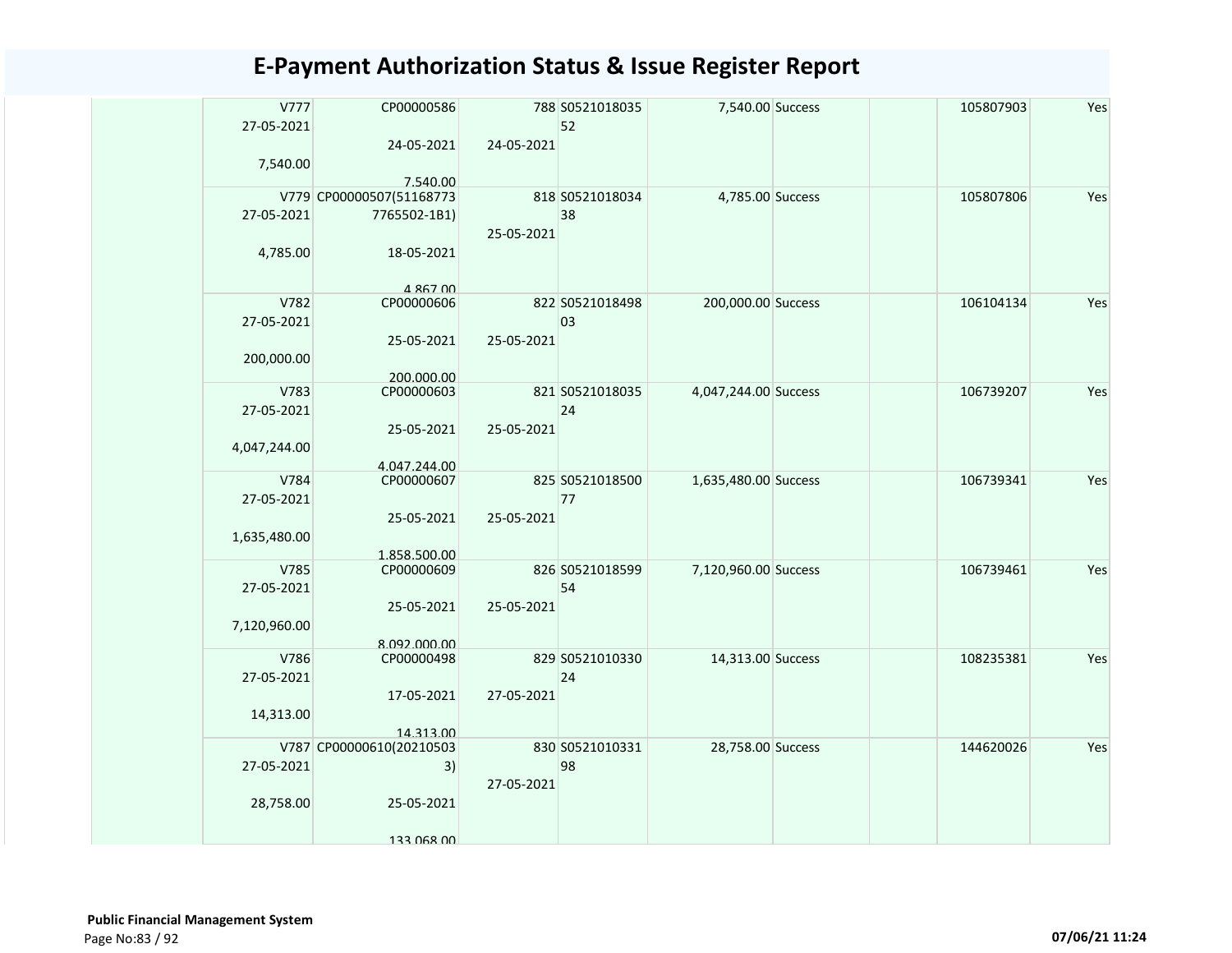|                | V788 CP00000611(20210503    |            | 831 S0521010325       | 57,516.00 Success      | 108235310 | Yes |
|----------------|-----------------------------|------------|-----------------------|------------------------|-----------|-----|
| 27-05-2021     | 2)                          |            | 88                    |                        |           |     |
|                |                             | 27-05-2021 |                       |                        |           |     |
| 57,516.00      | 25-05-2021                  |            |                       |                        |           |     |
|                |                             |            |                       |                        |           |     |
|                | 266 136 00                  |            |                       |                        |           |     |
| V789           | CP00000612                  |            | 832 S0521010331       | 163,010.00 Success     | 108235465 | Yes |
| 27-05-2021     |                             | 27-05-2021 | 36                    |                        |           |     |
|                | 25-05-2021                  |            |                       |                        |           |     |
| 163,010.00     | 166.337.00                  |            |                       |                        |           |     |
| V790           | CP00000604                  |            | 855 S0521010416       | 398,522,405.00 Success | 108520908 | Yes |
| 27-05-2021     |                             |            | 07                    |                        |           |     |
|                | 25-05-2021                  | 27-05-2021 |                       |                        |           |     |
| 398,522,405.00 |                             |            |                       |                        |           |     |
|                | 398.522.405.00              |            |                       |                        |           |     |
| V791           | CP00000549                  |            | 836 S0521010509       | 256,113.00 Success     | 108541958 | Yes |
| 27-05-2021     |                             |            | 30                    |                        |           |     |
|                | 20-05-2021                  | 27-05-2021 |                       |                        |           |     |
| 256,113.00     |                             |            |                       |                        |           |     |
| V792           | 256.113.00                  |            |                       |                        |           |     |
| 27-05-2021     | CP00000545                  |            | 834 S0521010509<br>31 | 29,128.00 Success      | 108541824 | Yes |
|                | 20-05-2021                  | 27-05-2021 |                       |                        |           |     |
| 29,128.00      |                             |            |                       |                        |           |     |
|                | 29.128.00                   |            |                       |                        |           |     |
| V793           | CP00000546                  |            | 835 S0521010510       | 30,000.00 Success      | 108541897 | Yes |
| 27-05-2021     |                             |            | 02                    |                        |           |     |
|                | 20-05-2021                  | 27-05-2021 |                       |                        |           |     |
| 30,000.00      |                             |            |                       |                        |           |     |
|                | 30.000.00                   |            |                       |                        |           |     |
| V797           | CP00000608                  |            | 843 S0521010333       | 23,231,812.00 Success  | 108618833 | Yes |
| 27-05-2021     |                             |            | 31                    |                        |           |     |
|                | 25-05-2021                  | 27-05-2021 |                       |                        |           |     |
| 23,231,812.00  |                             |            |                       |                        |           |     |
| V804           | 23.231.812.00<br>CP00000613 |            | 833 S0521010618       | 1,266,849.00 Success   | 108670708 | Yes |
| 27-05-2021     |                             |            | 23                    |                        |           |     |
|                | 25-05-2021                  | 27-05-2021 |                       |                        |           |     |
| 1,266,849.00   |                             |            |                       |                        |           |     |
|                | 1.311.299.00                |            |                       |                        |           |     |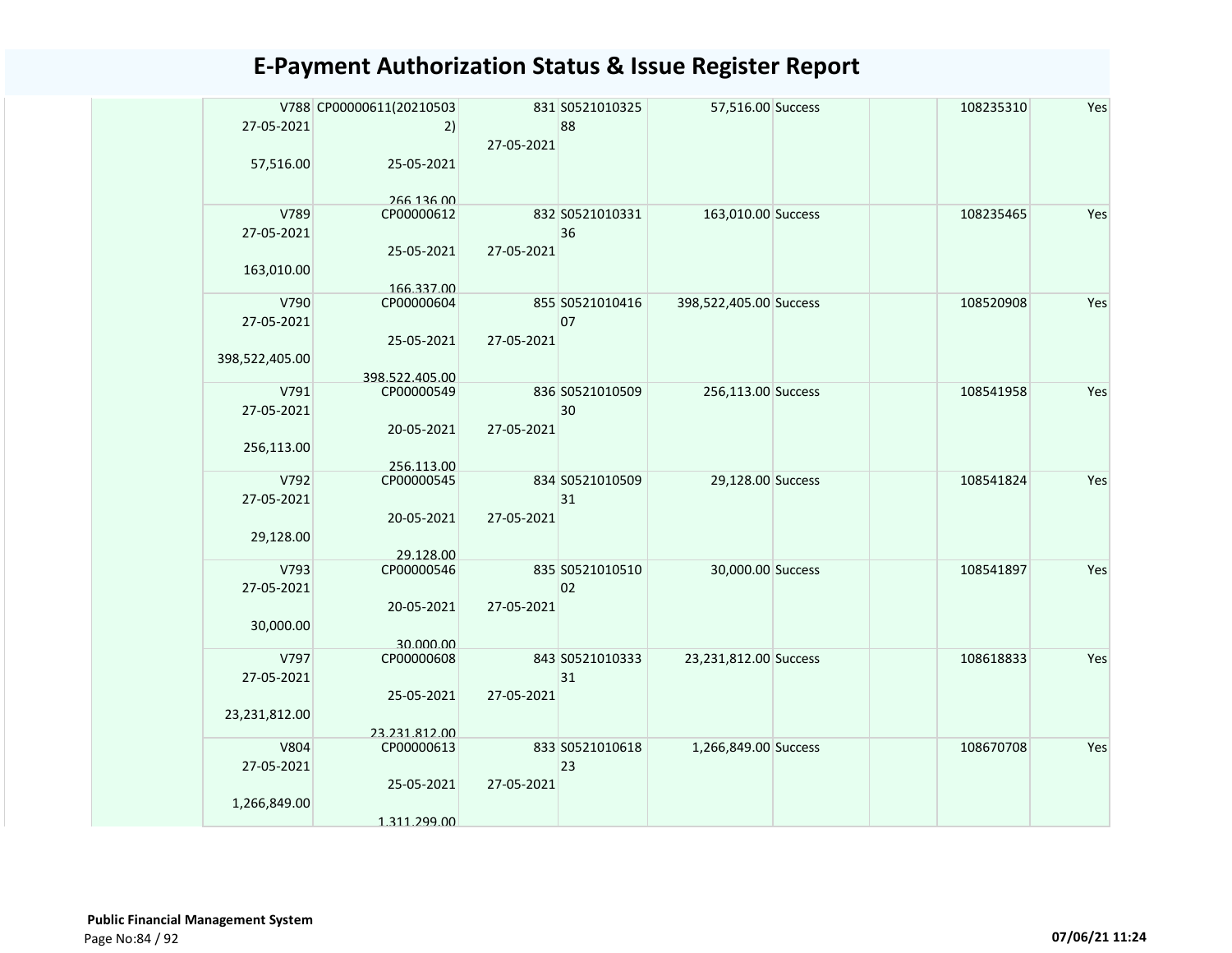|    |                                    | V817<br>27-05-2021<br>198,416,594.00    | CP00000623<br>27-05-2021<br>198.416.594.00                          | 27-05-2021 | 860 S0521011327<br>68        | 198,416,594.00 Success |               | 109076863 | Yes |
|----|------------------------------------|-----------------------------------------|---------------------------------------------------------------------|------------|------------------------------|------------------------|---------------|-----------|-----|
|    | 225429 [Section<br>Officer]        | 27-05-2021<br>16,964.00                 | V778 CP00000057(51168771<br>7477796-1B1)<br>17-05-2021<br>16 964 00 | 25-05-2021 | 816 S0521018035<br>46        | 16,964.00 Success      |               | 105807854 | Yes |
|    | 225438 [Asstt<br>Accounts Officer] | 27-05-2021                              | V780 CP00000073(20210500<br>7)                                      |            | 819 S0521018034<br>84        | 69,247.00 Success      |               | 144620978 | Yes |
|    |                                    | 139,985.00                              | 24-05-2021                                                          |            | 25-05-2021 S0521018034<br>85 |                        | 50.00 Success | 144620979 | Yes |
|    |                                    |                                         | 164 112 00                                                          |            | S0521018034<br>86            | 70,688.00 Success      |               | 144620980 | Yes |
| 14 | <b>Issue Date: 28-05-2021</b>      |                                         |                                                                     |            |                              | 3,645,977.00           |               |           |     |
|    | 225427 [Under<br>Secretary]        | <b>V818</b><br>28-05-2021<br>99,951.00  | CP00000628<br>28-05-2021<br>101.674.00                              | 28-05-2021 | 884 S0521013436<br>03        | 99,951.00 Success      |               | 118864653 | Yes |
|    |                                    | V819<br>28-05-2021<br>30,000.00         | CP00000614<br>27-05-2021<br>30.000.00                               | 28-05-2021 | 873 S0521013432<br>19        | 30,000.00 Success      |               | 118864492 | Yes |
|    |                                    | <b>V820</b><br>28-05-2021<br>465,660.00 | CP00000615<br>27-05-2021<br>465.660.00                              | 28-05-2021 | 874 S0521013434<br>50        | 465,660.00 Success     |               | 118864549 | Yes |
|    |                                    | V821<br>28-05-2021<br>43,250.00         | CP00000622<br>27-05-2021<br>43.996.00                               | 28-05-2021 | 870 S0521013433<br>45        | 43,250.00 Success      |               | 118800052 | Yes |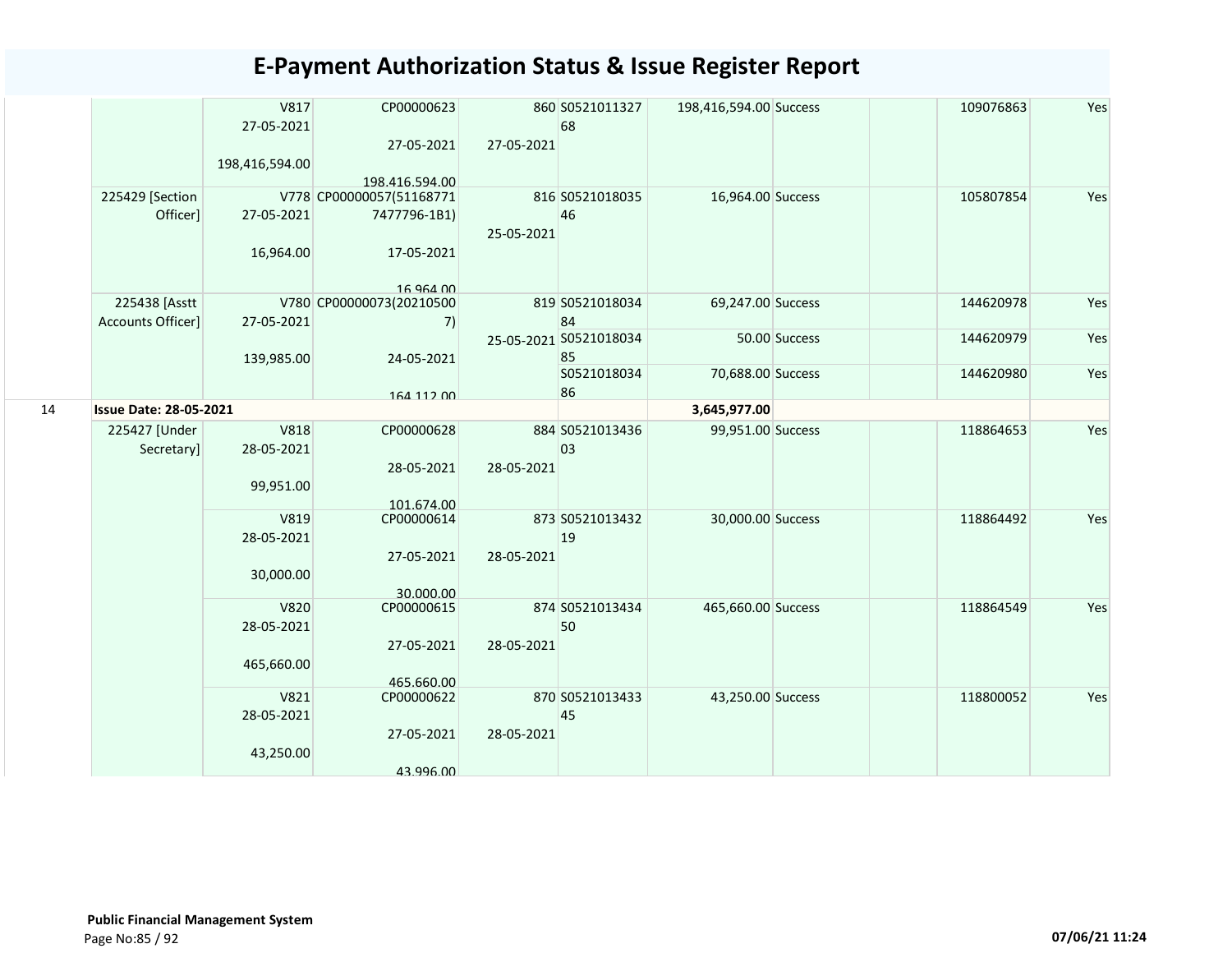| 28-05-2021 | V825 CP00000616(51168778<br>7926497-1B1) | 28-05-2021 | 867 S0521013268<br>45 | 14,999.00 Success | 118833752 | Yes |
|------------|------------------------------------------|------------|-----------------------|-------------------|-----------|-----|
| 14,999.00  | 27-05-2021<br>15 290 00                  |            |                       |                   |           |     |
|            | V826 CP00000617(51168772                 |            | 871 S0521013271       | 24,574.00 Success | 118770995 | Yes |
| 28-05-2021 | 6907754-1B1)                             | 28-05-2021 | 52                    |                   |           |     |
| 24,574.00  | 27-05-2021                               |            |                       |                   |           |     |
|            | 24 998 00                                |            |                       |                   |           |     |
|            | V827 CP00000618(51168776                 |            | 868 S0521013271       | 23,593.00 Success | 118833841 | Yes |
| 28-05-2021 | 9916130-1B1)                             |            | 04                    |                   |           |     |
|            |                                          | 28-05-2021 |                       |                   |           |     |
| 23,593.00  | 27-05-2021                               |            |                       |                   |           |     |
|            |                                          |            |                       |                   |           |     |
|            | 24 000 00<br>V828 CP00000619(51168775    |            | 866 S0521013278       | 44,115.00 Success | 118833892 | Yes |
| 28-05-2021 | 7577382-1B1)                             |            | 36                    |                   |           |     |
|            |                                          | 28-05-2021 |                       |                   |           |     |
| 44,115.00  | 27-05-2021                               |            |                       |                   |           |     |
|            |                                          |            |                       |                   |           |     |
|            | 44 876 00                                |            |                       |                   |           |     |
|            | V829 CP00000620(51168771                 |            | 865 S0521013269       | 15,483.00 Success | 118833798 | Yes |
| 28-05-2021 | 8735577-1B1)                             |            | 89                    |                   |           |     |
|            |                                          | 28-05-2021 |                       |                   |           |     |
| 15,483.00  | 27-05-2021                               |            |                       |                   |           |     |
|            |                                          |            |                       |                   |           |     |
|            | 15 750 00                                |            |                       |                   |           |     |
|            | V830 CP00000621(51168778                 |            | 869 S0521013279       | 10,804.00 Success | 118833939 | Yes |
| 28-05-2021 | 1541878-1B1)                             |            | 17                    |                   |           |     |
|            |                                          | 28-05-2021 |                       |                   |           |     |
| 10,804.00  | 27-05-2021                               |            |                       |                   |           |     |
|            |                                          |            |                       |                   |           |     |
|            | 11 000 00                                |            |                       |                   |           |     |
| V831       | CP00000627                               |            | 883 S0521013434       | 80,387.00 Success | 118864605 | Yes |
| 28-05-2021 |                                          |            | 94                    |                   |           |     |
|            | 28-05-2021                               | 28-05-2021 |                       |                   |           |     |
| 80,387.00  |                                          |            |                       |                   |           |     |
|            | 80.387.00                                |            |                       |                   |           |     |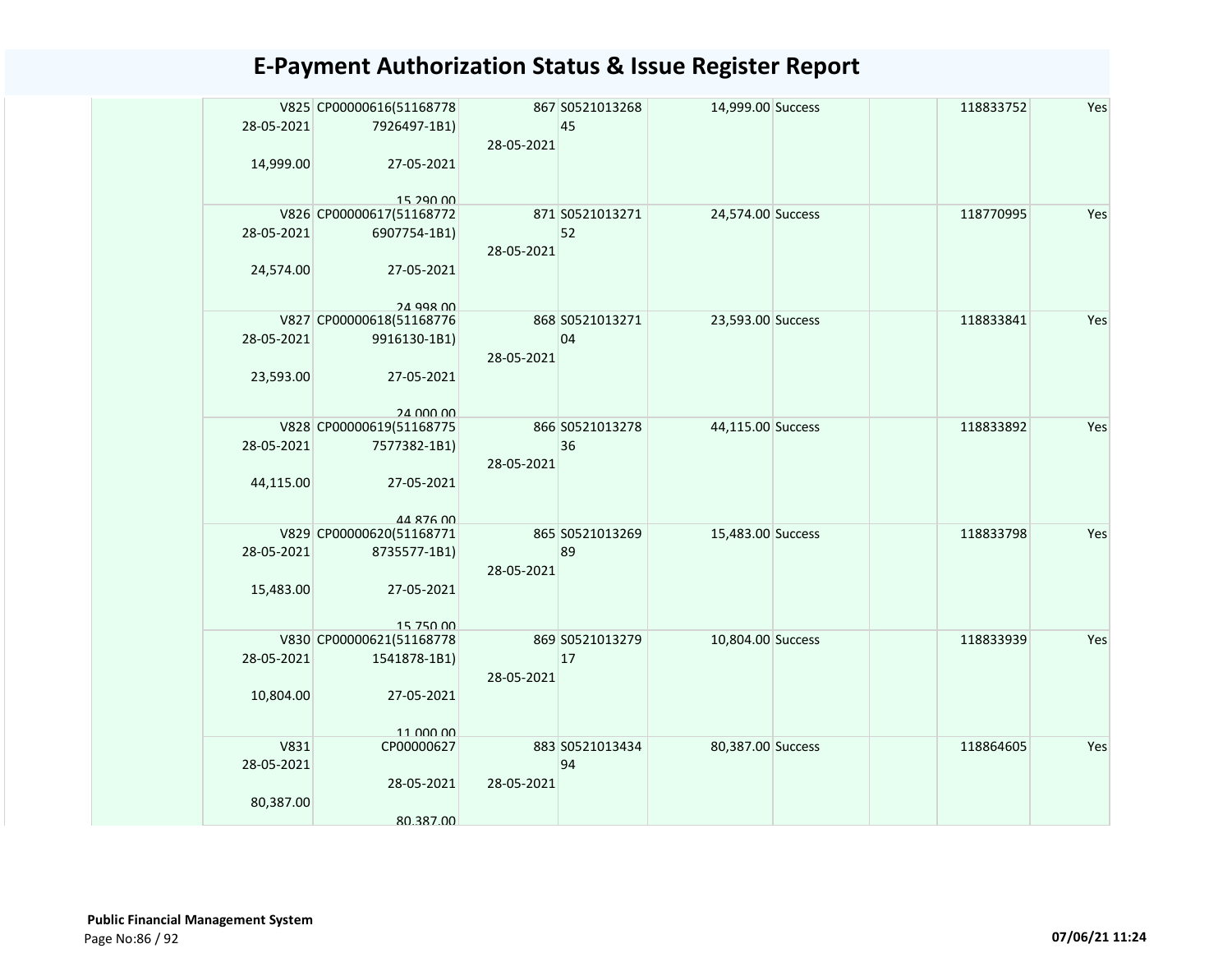|                   | V832         | CP00000624               |            | 864 S0521013376        | 3,004.00 Success     | 144626126 | Yes |
|-------------------|--------------|--------------------------|------------|------------------------|----------------------|-----------|-----|
|                   | 28-05-2021   |                          |            | 44                     |                      |           |     |
|                   |              | 27-05-2021               | 28-05-2021 |                        |                      |           |     |
|                   | 3,004.00     |                          |            |                        |                      |           |     |
|                   |              | 3.004.00                 |            |                        |                      |           |     |
|                   | V833         | CP00000626               |            | 872 S0521013424        | 812,878.00 Success   | 118864267 | Yes |
|                   | 28-05-2021   |                          |            | 07                     |                      |           |     |
|                   |              |                          |            |                        |                      |           |     |
|                   |              | 28-05-2021               | 28-05-2021 |                        |                      |           |     |
|                   | 812,878.00   |                          |            |                        |                      |           |     |
|                   |              | 829.468.00               |            |                        |                      |           |     |
|                   |              | V838 CP00000630(20210503 |            | 876 S0521013307        | 46,019.00 Success    | 144626123 | Yes |
|                   | 28-05-2021   | 4)                       |            | 43                     |                      |           |     |
|                   |              |                          | 28-05-2021 |                        |                      |           |     |
|                   | 46,019.00    | 28-05-2021               |            |                        |                      |           |     |
|                   |              |                          |            |                        |                      |           |     |
|                   |              | 46 019 00                |            |                        |                      |           |     |
|                   |              | V839 CP00000631(EPC20210 |            | 875 S0521013323        | 27,275.00 Success    | 118864028 | Yes |
|                   | 28-05-2021   | 50003)                   |            | 15                     |                      |           |     |
|                   |              |                          | 28-05-2021 |                        |                      |           |     |
|                   |              |                          |            |                        |                      |           |     |
|                   | 27,275.00    | 28-05-2021               |            |                        |                      |           |     |
|                   |              |                          |            |                        |                      |           |     |
|                   |              | 59 095 00                |            |                        |                      |           |     |
|                   |              | V840 CP00000633(GPF_2021 |            | 886 S0521013267        | 20,000.00 Success    | 118833699 | Yes |
|                   | 28-05-2021   | 05033)                   |            | 63                     |                      |           |     |
|                   |              |                          | 28-05-2021 |                        |                      |           |     |
|                   | 20,000.00    | 28-05-2021               |            |                        |                      |           |     |
|                   |              |                          |            |                        |                      |           |     |
|                   |              | 20,000,00                |            |                        |                      |           |     |
|                   | V842         | CP00000625               |            | 877 S0521013253        | 1,237,451.00 Success | 119672664 | Yes |
|                   | 28-05-2021   |                          |            | 11                     |                      |           |     |
|                   |              | 27-05-2021               | 28-05-2021 |                        |                      |           |     |
|                   | 1,237,451.00 |                          |            |                        |                      |           |     |
|                   |              | 1.237.451.00             |            |                        |                      |           |     |
| 225438 [Asstt     | V822         | CP00000077               |            | 878 S0521013431        | 548,753.00 Success   | 118864433 | Yes |
|                   |              |                          |            | 18                     |                      |           |     |
| Accounts Officer] | 28-05-2021   |                          |            |                        |                      |           |     |
|                   |              | 25-05-2021               | 28-05-2021 |                        |                      |           |     |
|                   | 548,753.00   |                          |            |                        |                      |           |     |
|                   |              | 569.807.00               |            |                        |                      |           |     |
|                   | V823         | CP00000076               |            | 880 S0521013426        | 4,000.00 Success     | 118864318 | Yes |
|                   | 28-05-2021   |                          |            | 39                     |                      |           |     |
|                   |              | 25-05-2021               |            | 28-05-2021 S0521013426 | 3,500.00 Success     | 118864324 | Yes |
|                   | 7.500.00     |                          |            | 40                     |                      |           |     |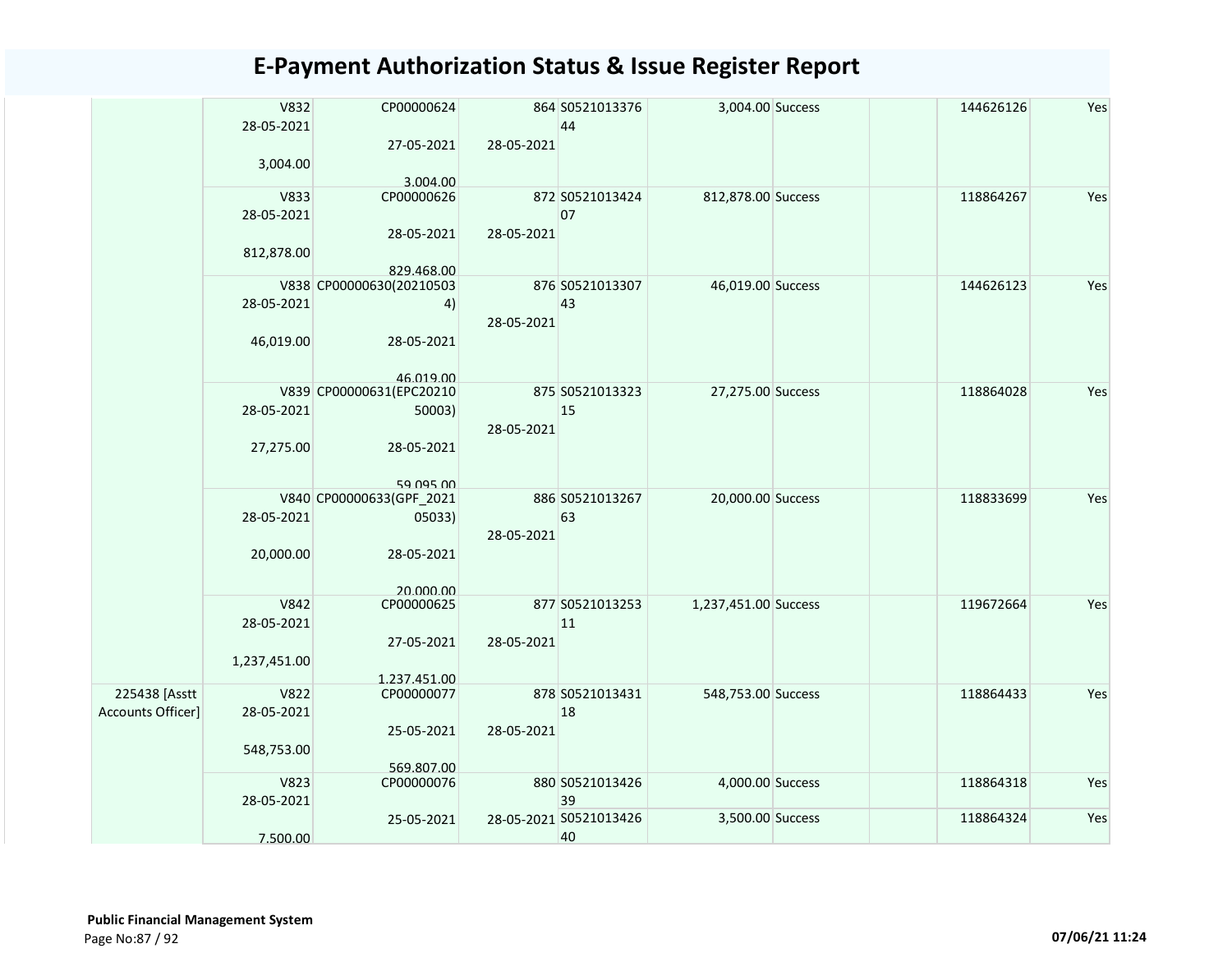|    |                               | V824<br>28-05-2021<br>34,308.00 | CP00000075<br>25-05-2021 | 28-05-2021 | 879 S0521013430<br>39        | 34,308.00 Success  |                | 118864382 | Yes |
|----|-------------------------------|---------------------------------|--------------------------|------------|------------------------------|--------------------|----------------|-----------|-----|
|    |                               |                                 | 35.702.00                |            |                              |                    |                |           |     |
|    |                               |                                 | V834 CP00000079(EFR20210 |            | 861 S0521013282              | 27,000.00 Success  |                | 118833981 | Yes |
|    |                               | 28-05-2021                      | 50001)                   | 28-05-2021 | 06                           |                    |                |           |     |
|    |                               | 27,000.00                       | 28-05-2021               |            |                              |                    |                |           |     |
|    |                               |                                 | 27 000 00                |            |                              |                    |                |           |     |
|    |                               | V835<br>28-05-2021              | CP00000080               |            | 863 S0521013346<br>72        | 9,653.00 Success   |                | 118864215 | Yes |
|    |                               | 9,653.00                        | 28-05-2021               | 28-05-2021 |                              |                    |                |           |     |
|    |                               | V836                            | 9.653.00                 |            | 862 S0521013337              |                    |                |           | Yes |
|    |                               | 28-05-2021                      | CP00000081               |            | 80                           | 9,583.00 Success   |                | 118864176 |     |
|    |                               |                                 | 28-05-2021               | 28-05-2021 |                              |                    |                |           |     |
|    |                               | 9,583.00                        | 9.583.00                 |            |                              |                    |                |           |     |
|    |                               | V837                            | CP00000082               |            | 882 S0521013329              | 6,779.00 Success   |                | 118864128 | Yes |
|    |                               | 28-05-2021                      | 28-05-2021               | 28-05-2021 | 74                           |                    |                |           |     |
|    |                               | 6,779.00                        |                          |            |                              |                    |                |           |     |
|    |                               |                                 | 6.779.00                 |            |                              |                    |                |           |     |
|    |                               | V841                            | CP00000083               |            | 881 S0521013327              | 2,958.00 Success   |                | 118864090 | Yes |
|    |                               | 28-05-2021                      |                          |            | 51                           |                    |                |           |     |
|    |                               |                                 | 28-05-2021               | 28-05-2021 |                              |                    |                |           |     |
|    |                               | 2,958.00                        | 2.958.00                 |            |                              |                    |                |           |     |
| 15 | <b>Issue Date: 31-05-2021</b> |                                 |                          |            |                              | 5,822,628.00       |                |           |     |
|    | 200880 [Asstt                 | V867                            | CP00000030               |            | 914 S0521014890              | 1,000.00 Success   |                | 158006273 | Yes |
|    | Accounts Officer]             | 31-05-2021                      |                          |            | 39                           |                    |                |           |     |
|    |                               |                                 | 31-05-2021               |            | 31-05-2021 S0521014890<br>40 |                    | 800.00 Success | 158006279 | Yes |
|    |                               | 6,016.00                        | 6,016.00                 |            | S0521014890                  | 4,216.00 Success   |                | 158006288 | Yes |
|    |                               |                                 |                          |            | 41                           |                    |                |           |     |
|    |                               | V871<br>31-05-2021              | CP00000032               |            | 920 S0521014919<br>01        | 764,820.00 Success |                | 158152116 | Yes |
|    |                               | 764,820.00                      | 31-05-2021               | 31-05-2021 |                              |                    |                |           |     |
|    |                               |                                 | 764.820.00               |            |                              |                    |                |           |     |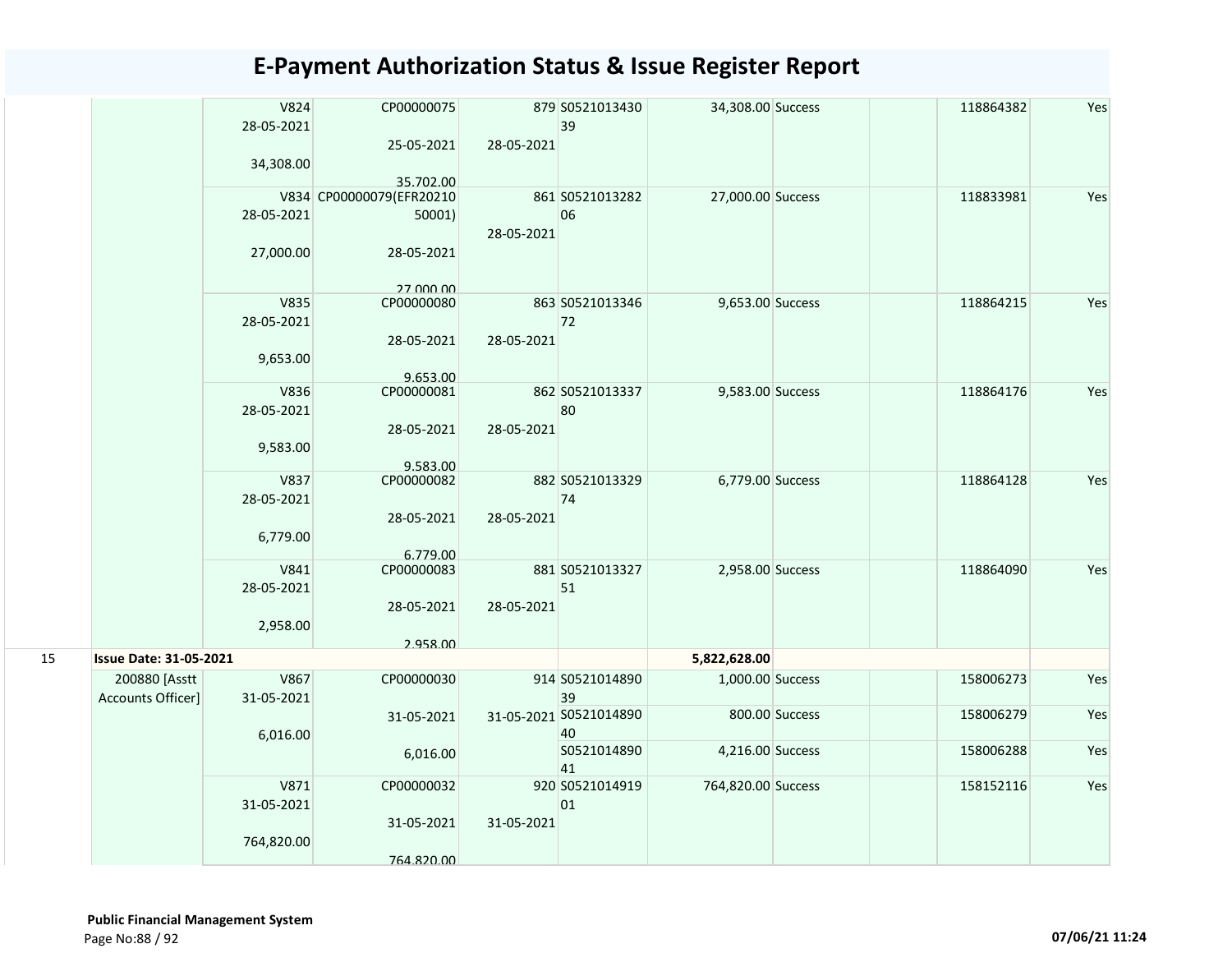|               | V872         | CP00000031               |            | 921 S0521014919 | 2,412,574.00 Success | 158152144 | Yes |
|---------------|--------------|--------------------------|------------|-----------------|----------------------|-----------|-----|
|               | 31-05-2021   |                          |            | 19              |                      |           |     |
|               |              | 31-05-2021               | 31-05-2021 |                 |                      |           |     |
|               | 2,412,574.00 |                          |            |                 |                      |           |     |
|               |              | 2.412.574.00             |            |                 |                      |           |     |
| 225427 [Under | V844         | CP00000644               |            | 901 S0521014736 | 8,070.00 Success     | 157438363 | Yes |
| Secretary]    | 31-05-2021   |                          |            | 87              |                      |           |     |
|               |              | 31-05-2021               | 31-05-2021 |                 |                      |           |     |
|               | 8,070.00     |                          |            |                 |                      |           |     |
|               | V845         | 8.070.00<br>CP00000653   |            | 899 S0521014737 | 71,513.00 Success    | 157438668 | Yes |
|               | 31-05-2021   |                          |            | 29              |                      |           |     |
|               |              | 31-05-2021               | 31-05-2021 |                 |                      |           |     |
|               | 71,513.00    |                          |            |                 |                      |           |     |
|               |              | 72.447.00                |            |                 |                      |           |     |
|               | V846         | CP00000654               |            | 900 S0521014737 | 219,326.00 Success   | 157438566 | Yes |
|               | 31-05-2021   |                          |            | 10              |                      |           |     |
|               |              | 31-05-2021               | 31-05-2021 |                 |                      |           |     |
|               | 219,326.00   |                          |            |                 |                      |           |     |
|               |              | 223.585.00               |            |                 |                      |           |     |
|               | V847         | CP00000656               |            | 904 S0521014693 | 6,459.00 Success     | 157438213 | Yes |
|               | 31-05-2021   |                          |            | 22              |                      |           |     |
|               |              | 31-05-2021               | 31-05-2021 |                 |                      |           |     |
|               | 6,459.00     |                          |            |                 |                      |           |     |
|               | <b>V848</b>  | 6.459.00<br>CP00000659   |            | 906 S0521014692 |                      | 157438130 | Yes |
|               |              |                          |            | 99              | 72,292.00 Success    |           |     |
|               | 31-05-2021   | 31-05-2021               | 31-05-2021 |                 |                      |           |     |
|               | 72,292.00    |                          |            |                 |                      |           |     |
|               |              | 73.538.00                |            |                 |                      |           |     |
|               |              | V849 CP00000634(51168773 |            | 889 S0521014754 | 5,395.00 Success     | 157729347 | Yes |
|               | 31-05-2021   | 0027628-1B1)             |            | 71              |                      |           |     |
|               |              |                          | 31-05-2021 |                 |                      |           |     |
|               | 5,395.00     | 28-05-2021               |            |                 |                      |           |     |
|               |              |                          |            |                 |                      |           |     |
|               |              | 550000                   |            |                 |                      |           |     |
|               |              | V850 CP00000635(51168775 |            | 890 S0521014754 | 21,380.00 Success    | 157718899 | Yes |
|               | 31-05-2021   | 3205904-1B1)             |            | 77              |                      |           |     |
|               |              |                          | 31-05-2021 |                 |                      |           |     |
|               | 21,380.00    | 28-05-2021               |            |                 |                      |           |     |
|               |              |                          |            |                 |                      |           |     |
|               |              | 21 749 00                |            |                 |                      |           |     |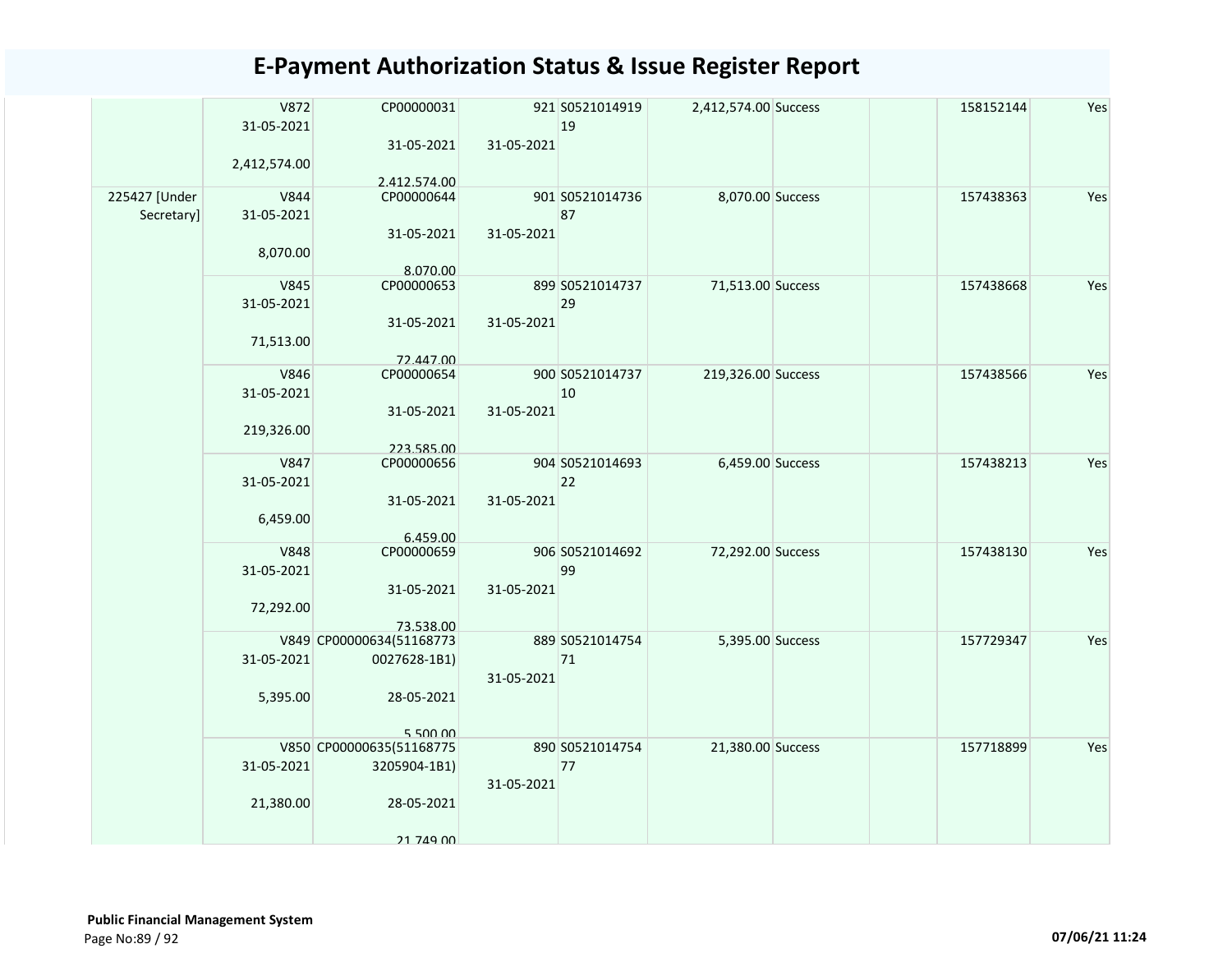| 31-05-2021 | V851 CP00000636(51168778<br>9007289-1B1) | 31-05-2021 | 891 S0521014788<br>75 | 13,890.00 Success  | 157718997 | Yes |
|------------|------------------------------------------|------------|-----------------------|--------------------|-----------|-----|
| 13,890.00  | 28-05-2021<br>14 129 00                  |            |                       |                    |           |     |
|            | V852 CP00000637(51168775                 |            | 892 S0521014789       | 23,102.00 Success  | 157729798 | Yes |
| 31-05-2021 | 2677779-1B1)                             | 31-05-2021 | 09                    |                    |           |     |
| 23,102.00  | 28-05-2021                               |            |                       |                    |           |     |
|            | 23,500,00                                |            |                       |                    |           |     |
|            | V853 CP00000638(51168777                 |            | 893 S0521014788       | 14,470.00 Success  | 157729672 | Yes |
| 31-05-2021 | 5874468-1B1)                             | 31-05-2021 | 99                    |                    |           |     |
| 14,470.00  | 28-05-2021                               |            |                       |                    |           |     |
|            | 14 720 00                                |            |                       |                    |           |     |
|            | V854 CP00000639(51168773                 |            | 894 S0521014789       | 24,499.00 Success  | 157729862 | Yes |
| 31-05-2021 | 5842531-1B1)                             | 31-05-2021 | 15                    |                    |           |     |
| 24,499.00  | 28-05-2021                               |            |                       |                    |           |     |
|            | 24 499 00                                |            |                       |                    |           |     |
|            | V855 CP00000640(51168773                 |            | 896 S0521014789       | 22,217.00 Success  | 157729725 | Yes |
| 31-05-2021 | 5633173-1B1)                             | 31-05-2021 | 03                    |                    |           |     |
| 22,217.00  | 28-05-2021                               |            |                       |                    |           |     |
|            | 22 619 00                                |            |                       |                    |           |     |
|            | V856 CP00000641(51168771                 |            | 895 S0521014788       | 8,093.00 Success   | 157741875 | Yes |
| 31-05-2021 | 9027976-1B1)                             | 31-05-2021 | 73                    |                    |           |     |
| 8,093.00   | 28-05-2021                               |            |                       |                    |           |     |
|            |                                          |            |                       |                    |           |     |
| V857       | $R$ 250 00<br>CP00000648                 |            | 911 S0521014789       | 702,249.00 Success | 157745107 | Yes |
| 31-05-2021 |                                          |            | 78                    |                    |           |     |
| 702,249.00 | 31-05-2021                               | 31-05-2021 |                       |                    |           |     |
|            | 714.357.00                               |            |                       |                    |           |     |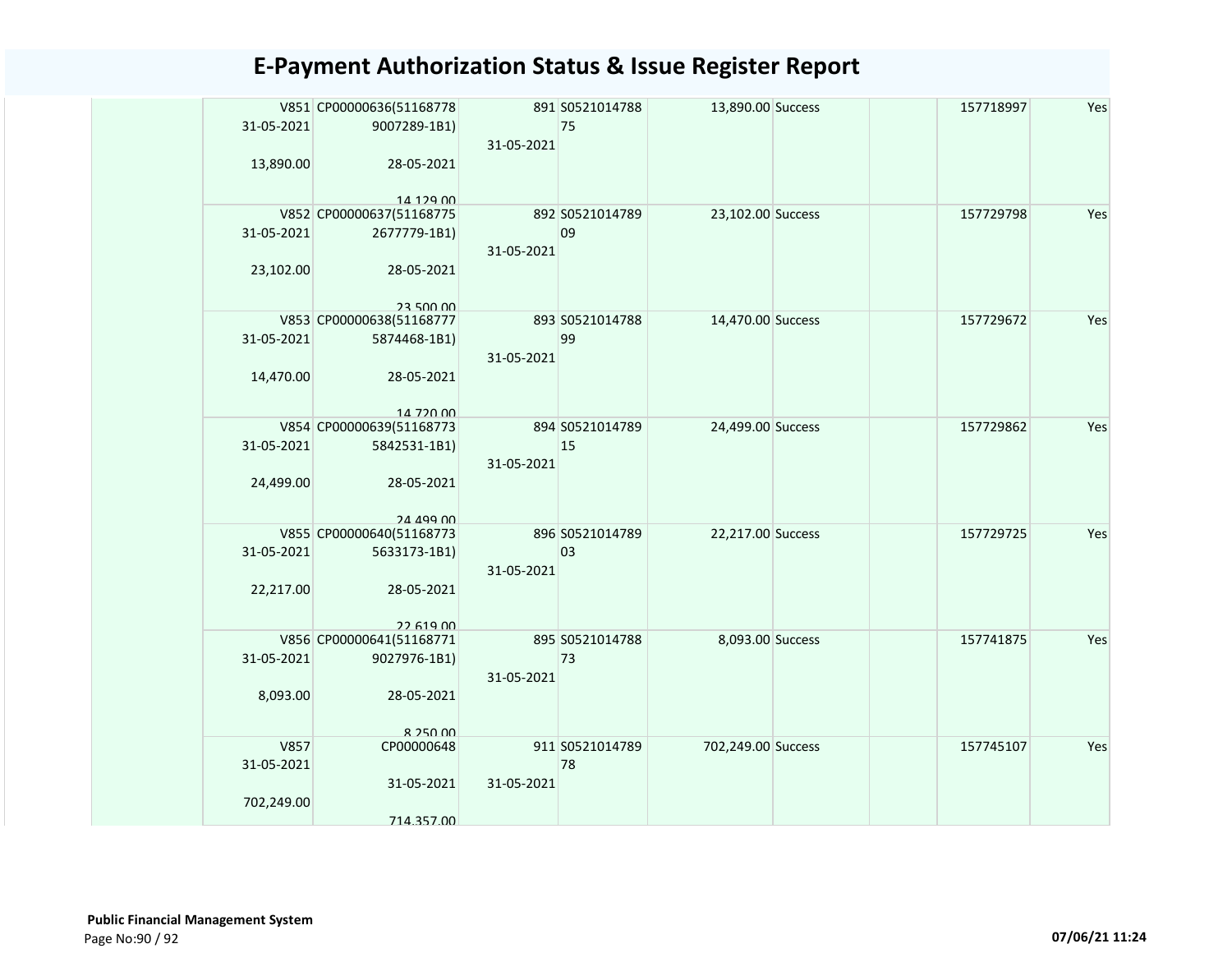| <b>V858</b><br>31-05-2021 | CP00000642             |            | 913 S0521014750<br>46 | 5,781.00 Success  |     | 157729079 | Yes |
|---------------------------|------------------------|------------|-----------------------|-------------------|-----|-----------|-----|
| 5,781.00                  | 31-05-2021             | 31-05-2021 |                       |                   |     |           |     |
|                           | 5.899.00               |            |                       |                   |     |           |     |
| V859<br>31-05-2021        | CP00000643             |            | 912 S0521014789<br>71 | 12,589.00 Success |     | 157745027 | Yes |
| 12,589.00                 | 31-05-2021             | 31-05-2021 |                       |                   |     |           |     |
|                           | 12.589.00              |            |                       |                   |     |           |     |
| V860<br>31-05-2021        | CP00000650             |            | 910 S0521014789<br>32 | 1,414.00 Failed   | R11 | 157741966 | Yes |
|                           | 31-05-2021             | 31-05-2021 |                       |                   |     |           |     |
| 1,414.00                  |                        |            |                       |                   |     |           |     |
| V861                      | 1.440.00<br>CP00000649 |            | 908 S0521014753       | 2,530.00 Success  |     | 157741378 | Yes |
| 31-05-2021                |                        |            | 19                    |                   |     |           |     |
|                           | 31-05-2021             | 31-05-2021 |                       |                   |     |           |     |
| 2,530.00                  |                        |            |                       |                   |     |           |     |
|                           | 2.576.00               |            |                       |                   |     |           |     |
| V862                      | CP00000647             |            | 907 S0521014753       | 30,972.00 Success |     | 157729263 | Yes |
| 31-05-2021                |                        |            | 36                    |                   |     |           |     |
|                           | 31-05-2021             | 31-05-2021 |                       |                   |     |           |     |
| 30,972.00                 | 31.506.00              |            |                       |                   |     |           |     |
| V863                      | CP00000652             |            | 898 S0521014749       | 62,263.00 Success |     | 157741180 | Yes |
| 31-05-2021                |                        |            | 23                    |                   |     |           |     |
|                           | 31-05-2021             | 31-05-2021 |                       |                   |     |           |     |
| 62,263.00                 |                        |            |                       |                   |     |           |     |
|                           | 63.472.00              |            |                       |                   |     |           |     |
| V864                      | CP00000655             |            | 909 S0521014789       | 3,060.00 Success  |     | 157729928 | Yes |
| 31-05-2021                | 31-05-2021             | 31-05-2021 | 36                    |                   |     |           |     |
| 3,060.00                  |                        |            |                       |                   |     |           |     |
|                           | 3.060.00               |            |                       |                   |     |           |     |
| V865                      | CP00000660             |            | 905 S0521014752       | 20,600.00 Success |     | 157729157 | Yes |
| 31-05-2021                |                        |            | 99                    |                   |     |           |     |
|                           | 31-05-2021             | 31-05-2021 |                       |                   |     |           |     |
| 20,600.00                 |                        |            |                       |                   |     |           |     |
|                           | 21.000.00              |            |                       |                   |     |           |     |